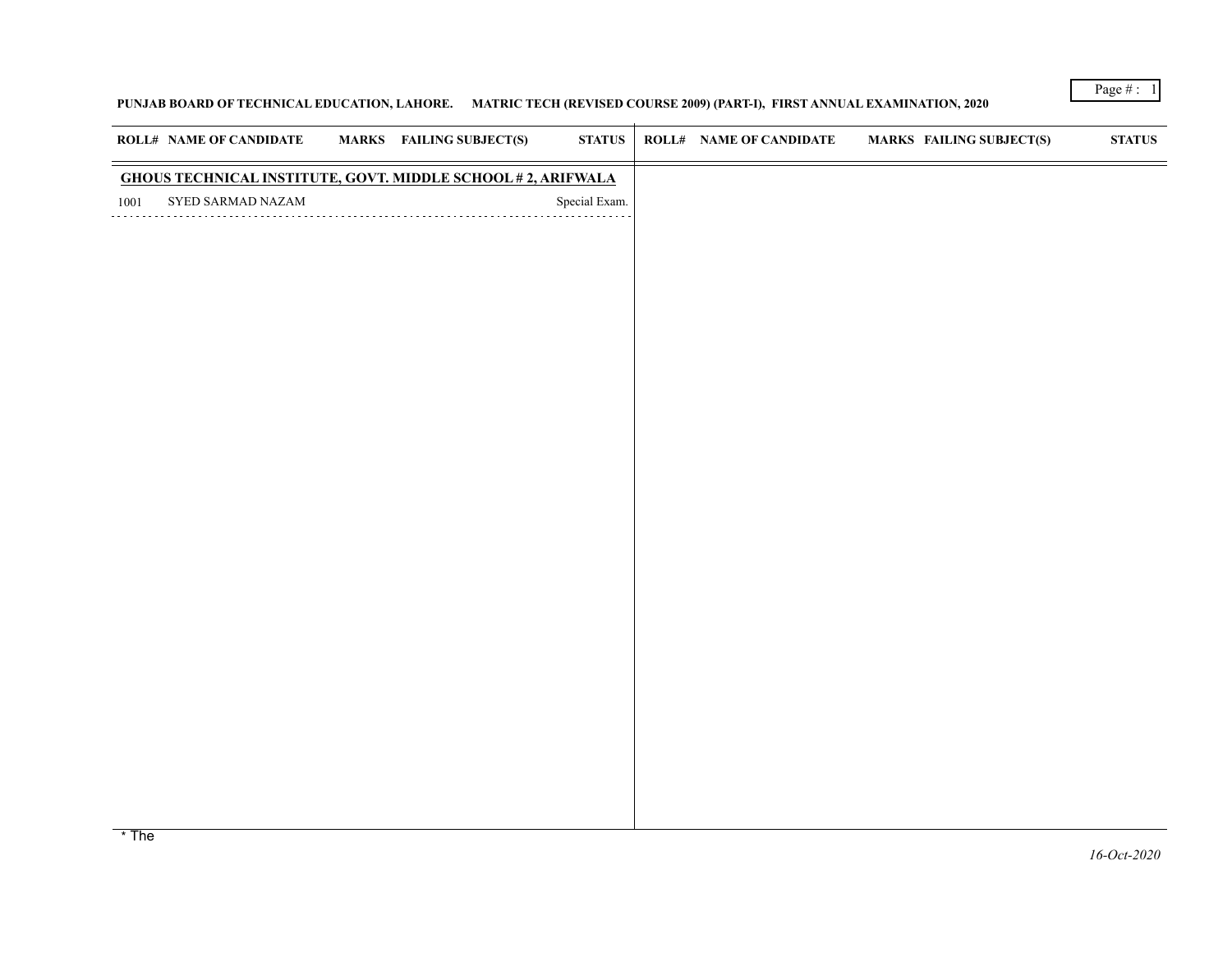# **PUNJAB BOARD OF TECHNICAL EDUCATION, LAHORE. MATRIC TECH (REVISED 2012) (9TH), FIRST ANNUAL EXAMINATION, 2020**

|                         | <b>ROLL# NAME OF CANDIDATE</b>                                   | MARKS FAILING SUBJECT(S) | <b>STATUS</b> | <b>ROLL# NAME OF CANDIDATE</b> | <b>MARKS FAILING SUBJECT(S)</b>                                                                                                                                   | <b>STATUS</b> |
|-------------------------|------------------------------------------------------------------|--------------------------|---------------|--------------------------------|-------------------------------------------------------------------------------------------------------------------------------------------------------------------|---------------|
|                         | DEPALPUR POLYTECHNIC INSTITUTE, OKARA ROAD DEPALPUR,             |                          |               |                                |                                                                                                                                                                   |               |
| <b>DEPALPUR</b><br>1002 | MUHAMMAD WAQAS<br><b>SALEEM</b>                                  |                          | RL Fee        |                                |                                                                                                                                                                   |               |
|                         | KHYBER COLLEGE OF COMMERCE & COMPUTER SCIENCES, , KOT            |                          |               |                                |                                                                                                                                                                   |               |
| <b>SULTAN</b><br>1003   | NAJMA MANZOOR                                                    |                          | Special Exam. |                                |                                                                                                                                                                   |               |
|                         | <u>AL-HIRA COLLEGE OF TECHNOLOGY, NEAR MAIN BAZAR, QUAIDABAD</u> |                          |               |                                |                                                                                                                                                                   |               |
| 1004                    | <b>GHULAM HABIB</b>                                              |                          | Special Exam. |                                |                                                                                                                                                                   |               |
| 1005                    | MUHAMMAD NAWAZ                                                   |                          | Special Exam. |                                |                                                                                                                                                                   |               |
|                         |                                                                  |                          |               |                                |                                                                                                                                                                   |               |
|                         |                                                                  |                          |               |                                |                                                                                                                                                                   |               |
|                         |                                                                  |                          |               |                                |                                                                                                                                                                   |               |
|                         |                                                                  |                          |               |                                |                                                                                                                                                                   |               |
|                         |                                                                  |                          |               |                                |                                                                                                                                                                   |               |
|                         |                                                                  |                          |               |                                |                                                                                                                                                                   |               |
|                         |                                                                  |                          |               |                                |                                                                                                                                                                   |               |
|                         |                                                                  |                          |               |                                |                                                                                                                                                                   |               |
|                         |                                                                  |                          |               |                                |                                                                                                                                                                   |               |
|                         |                                                                  |                          |               |                                |                                                                                                                                                                   |               |
|                         |                                                                  |                          |               |                                |                                                                                                                                                                   |               |
|                         |                                                                  |                          |               |                                |                                                                                                                                                                   |               |
|                         |                                                                  |                          |               |                                |                                                                                                                                                                   |               |
|                         |                                                                  |                          |               |                                |                                                                                                                                                                   |               |
|                         |                                                                  |                          |               |                                |                                                                                                                                                                   |               |
|                         |                                                                  |                          |               |                                |                                                                                                                                                                   |               |
|                         |                                                                  |                          |               |                                |                                                                                                                                                                   |               |
|                         |                                                                  |                          |               |                                |                                                                                                                                                                   |               |
|                         |                                                                  |                          |               |                                | * The marks awarded under the promotion criteria is the best prediction of the performance of the student and has been awarded based marks awarded under the pror |               |

*16-Oct-2020* \* The marks awarded under the promotion criteria is the best prediction of the performance of the student and has been awarded based marks awarded under the pror derived from the IBCC and approved by the Government due to covid-19 pandemic.

Page # : 2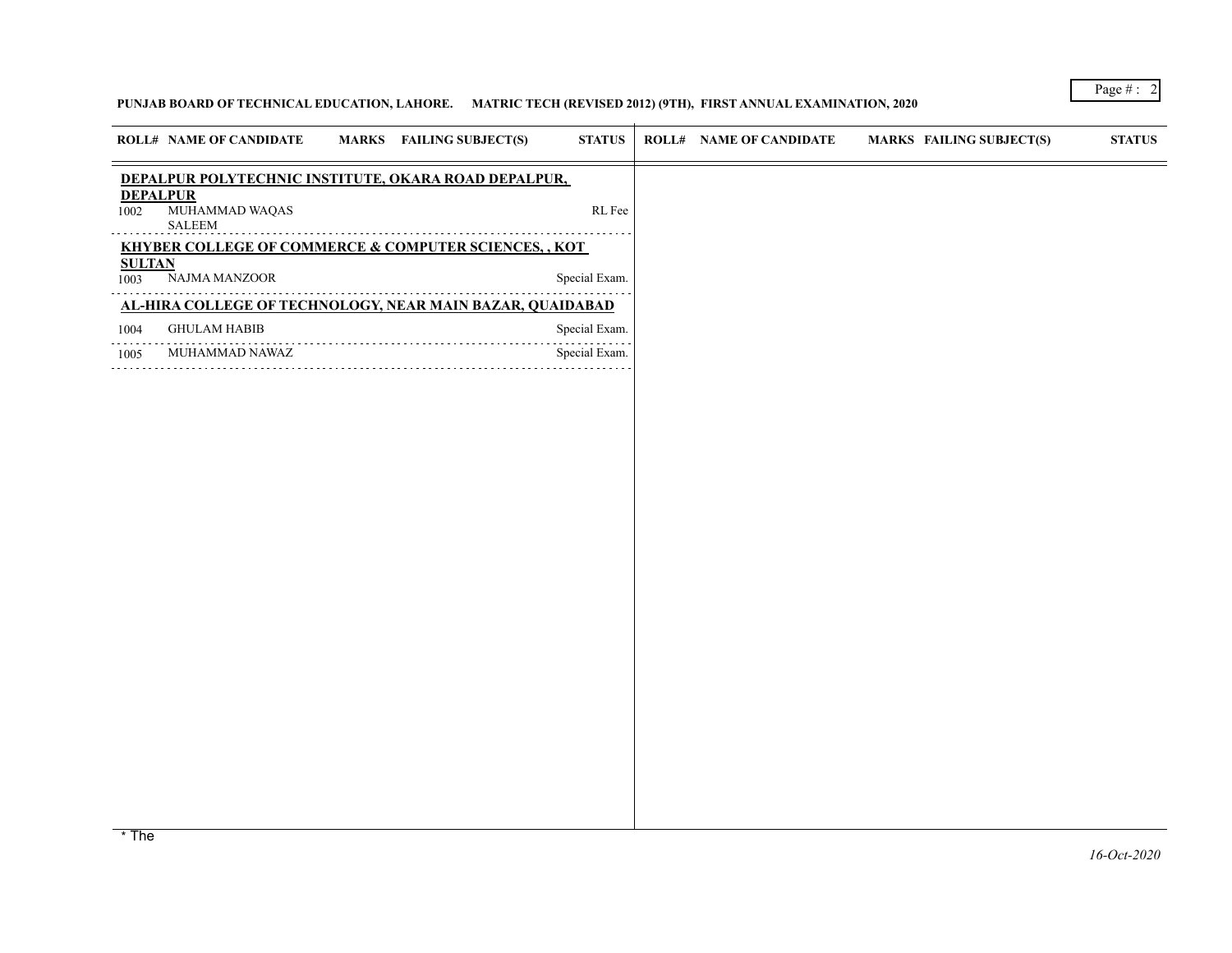## **PUNJAB BOARD OF TECHNICAL EDUCATION, LAHORE. MATRIC TECH (REVISED 2015) (9TH), FIRST ANNUAL EXAMINATION, 2020**

|                                     | <b>ROLL# NAME OF CANDIDATE</b>               | MARKS FAILING SUBJECT(S)                                           | <b>STATUS</b>    |           | <b>ROLL# NAME OF CANDIDATE</b>         | <b>MARKS FAILING SUBJECT(S)</b>                   | <b>STATUS</b> |
|-------------------------------------|----------------------------------------------|--------------------------------------------------------------------|------------------|-----------|----------------------------------------|---------------------------------------------------|---------------|
|                                     |                                              | DR. ABDUL QADEER POLYTECHNIC INSTITUTE, ALLAHABAD MOHALLA          |                  | 1030      | MUHAMMAD SOHAIL                        |                                                   | Promoted      |
| 1006                                | MUHAMMAD SHAHZAD                             | HAJI LUKHAY KHAN, WARD NO. 1 TEH. CHUNIAN, ALLAHABAD               | Promoted         | 1031      | <b>SYED SHAH WALI BABAR</b>            |                                                   | Promoted      |
|                                     | <b>SAYED SHAHZAIB GILLANI</b>                |                                                                    | .<br>Promoted    | 1032      | <b>RAJAB ALI BHATTI</b>                |                                                   | Promoted      |
| 1007                                | MUHAMMAD AMIN                                |                                                                    | Promoted         | 1033      | <b>ALI RAZA</b>                        |                                                   | Promoted      |
| 1008                                |                                              |                                                                    |                  | .<br>1034 | YASEEN ASIF                            |                                                   | Promoted      |
| 1009                                | <b>AHMAD SHAHZAD</b><br>MUHAMMAD USMAN       |                                                                    | Promoted         | .<br>1035 | <b>AQEEL KARIM</b>                     |                                                   | Promoted      |
| 1010                                |                                              |                                                                    | Promoted         | 1036      | <b>NAVEED AHMED</b>                    |                                                   | Promoted      |
| 1011                                | <b>MARSAD AHSAAN</b>                         |                                                                    | Promoted         | 1037      | <b>NABI BAKHASH EHSAN</b>              |                                                   | Promoted      |
| 1012                                | <b>BASHARAT ALI</b>                          |                                                                    | Promoted         | .<br>1038 | MUHAMMAD UMAR                          |                                                   | Promoted      |
| 1013                                | <b>ALI HAMZA</b>                             |                                                                    | Promoted         |           | <b>JABBAR</b><br><b>ALI HASSAN</b>     |                                                   |               |
| 1014                                | <b>ABDUL RAHMAN</b>                          |                                                                    | Promoted         | 1039      |                                        |                                                   | Promoted      |
| 1015                                | <b>ALI HAMZA</b>                             |                                                                    | Promoted         | 1040      | <b>SOFIA RANI</b>                      |                                                   | Promoted      |
| 1016                                | <b>FAYYAZ AZIZ</b>                           |                                                                    | Promoted         | 1041      | <b>AZRA PARVEEN</b>                    |                                                   | Promoted      |
| 1017                                | MUHAMMAD NASIR                               |                                                                    | Promoted         | 1042      | <b>HAIDER ALI</b>                      |                                                   | Promoted      |
| 1018                                | RANA ATTIQ UR REHMAN                         |                                                                    | Promoted         | 1043      | HAJI UBAID U LLAH                      |                                                   | Special Exam. |
| 1019                                | <b>ALI ASJAD</b>                             |                                                                    | Promoted         | 1044      | <b>UMER DARAZ</b>                      | 352                                               | <b>PASS</b>   |
| 1020<br>$\sim$ $\sim$ $\sim$ $\sim$ | MUHAMMAD BILAL                               |                                                                    | Promoted         | 1045      | <b>ASAD ABDUR REHMAN</b>               | 383                                               | <b>PASS</b>   |
| 1021                                | <b>ABDUL HAMEED</b>                          | 398                                                                | <b>PASS</b>      | 1046      | MUHAMMAD NADEEM                        | 399                                               | <b>PASS</b>   |
| 1022                                | <b>ZEESHAN</b>                               | 358                                                                | <b>PASS</b><br>. | 1047      | MUHAMMAD SHAHID                        | 397                                               | <b>PASS</b>   |
| 1023                                | ZEESHAN                                      | 366                                                                | <b>PASS</b>      | 1048      | <b>ADNAN AHMAD</b>                     |                                                   | Special Exam. |
| 1024                                | <b>ABDUL RAZZAQ</b>                          | 380                                                                | <b>PASS</b>      |           |                                        | IMPERIAL INSTITUTE OF TECHNOLOGY, FAISAL COLONY,, |               |
| 1025                                | <b>RANA NAEEM UR RAHIM</b><br><b>SHAHEEN</b> |                                                                    | Special Exam.    | 1049      | <b>BAHAWALNAGAR</b><br>MUHAMMAD MASOOM |                                                   | Promoted      |
| 1026                                | <b>AHMAD ANWAR</b>                           | 364                                                                | <b>PASS</b>      | 1050      | SYED JAWAD AHMAD SHAH                  |                                                   | Promoted<br>. |
| 1027                                | <b>HAFIZ SHARAFAT ALI</b>                    | 369                                                                | <b>PASS</b>      | 1051      | <b>SHAN ALI</b>                        | 410                                               | <b>PASS</b>   |
|                                     |                                              | <b>GHOUS TECHNICAL INSTITUTE, GOVT. MIDDLE SCHOOL #2, ARIFWALA</b> |                  | 1052      | <b>MOEEN SALEEM</b>                    |                                                   | Special Exam. |
| 1028                                | <b>ANSAR RAYYAZ</b>                          |                                                                    | Promoted         | 1053      | <b>SUMAIRA YASIN</b>                   | 392                                               | <b>PASS</b>   |
| 1029                                | <b>AURANGZAIB</b>                            |                                                                    | Promoted         | 1054      | <b>SAQIB SIDDOUE</b>                   | 347                                               | <b>PASS</b>   |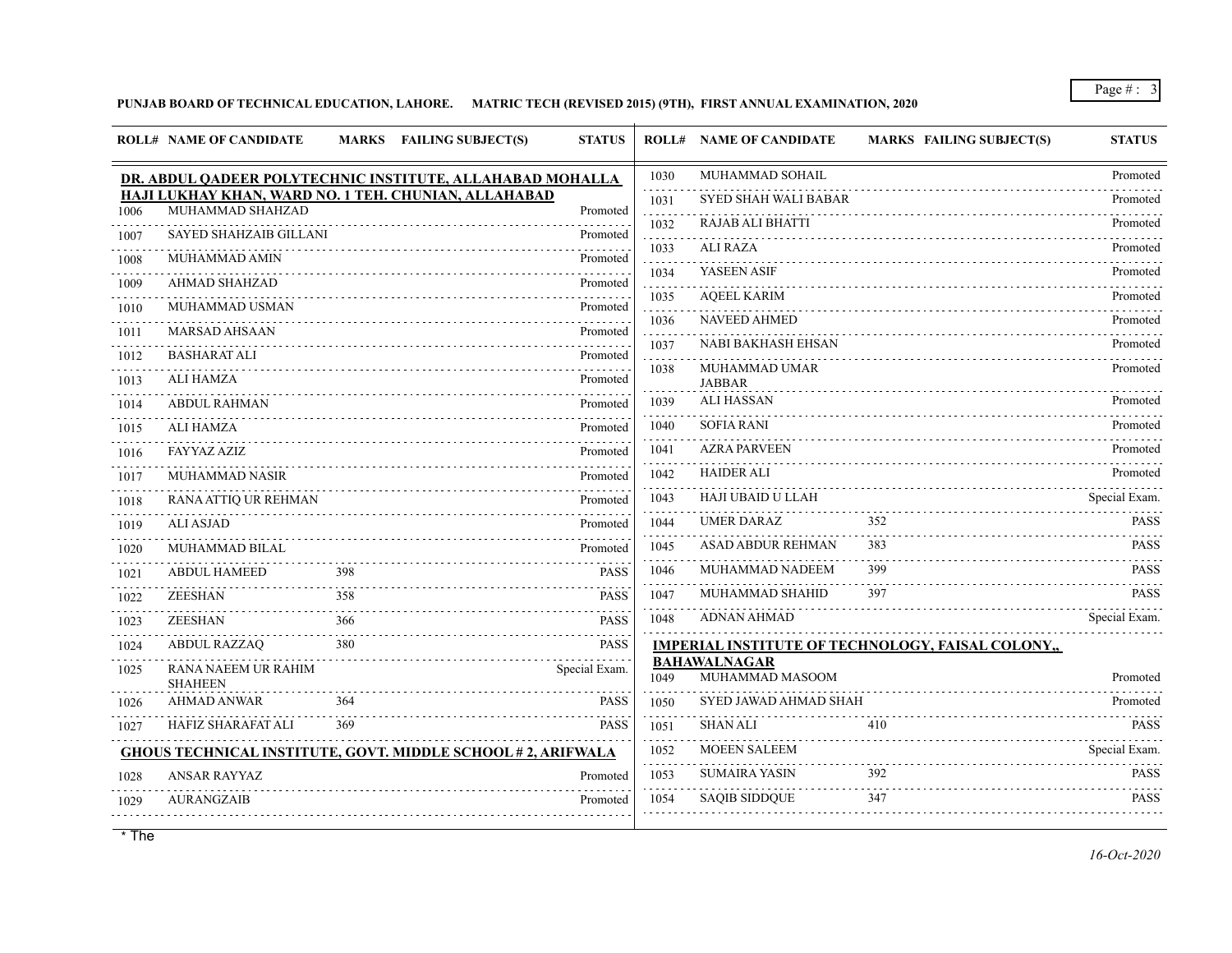**PUNJAB BOARD OF TECHNICAL EDUCATION, LAHORE. MATRIC TECH (REVISED 2015) (9TH), FIRST ANNUAL EXAMINATION, 2020**

|      | <b>ROLL# NAME OF CANDIDATE</b>                               | <b>MARKS</b> | <b>FAILING SUBJECT(S)</b><br><b>STATUS</b>                   |                     | <b>ROLL# NAME OF CANDIDATE</b><br><b>MARKS FAILING SUBJECT(S)</b> | <b>STATUS</b> |
|------|--------------------------------------------------------------|--------------|--------------------------------------------------------------|---------------------|-------------------------------------------------------------------|---------------|
| 1055 | <b>SYED SHERAZ AHMAD</b>                                     | 318          | <b>PASS</b>                                                  | 1079                | MUHAMMAD FARHAN                                                   | Promoted      |
| 1056 | MOEEN MUNAWAR GILLANI 395                                    |              | <b>PASS</b>                                                  | 1080                | <b>SHAFIQUE</b><br><b>ALI RAZA</b>                                | Promoted      |
| 1057 | MUHAMMAD HASSAN                                              | 343          | <b>PASS</b>                                                  | 1081                | <b>MEHAK ALI</b>                                                  | Promoted      |
| 1058 | <b>SYED MOEEN HASSAN</b><br><b>GILLNI</b>                    | 386          | <b>PASS</b>                                                  | 1082                | MUHAMMAD MUZZAMIL                                                 | Promoted      |
| 1059 | <b>MUDASSAR SHARIF</b>                                       | 392          | <b>PASS</b>                                                  | 1083                | <b>SAJJAD HUSSAIN</b>                                             | Promoted      |
| 1060 | MUHAMMAD ARSHAD                                              | 385          | <b>PASS</b>                                                  | 1084                | <b>MUHAMMAD FAKHAR</b>                                            | Promoted      |
| 1061 | MUHAMMAD TAHIR SHAH 345                                      |              | <b>PASS</b>                                                  | and a state<br>1085 | MUHAMMAD RASHID                                                   | Promoted      |
| 1062 | MUHAMMAD FASIL UMAR 332                                      |              | <b>PASS</b>                                                  | 1086                | <b>SANAULLAH</b>                                                  | Promoted      |
|      |                                                              |              | <b>LAHORE COLLEGE OF TECHNOLOGY, HOUSE #100, MADINA TOWN</b> | 1087                | MUHAMMAD USMAN                                                    | Promoted      |
| 1063 | <b>CHISHTIAN ROAD, BAHAWALNAGAR</b><br><b>FARYAD HUSSAIN</b> |              | Promoted                                                     | 1088                | <b>AHMAD ADEEL</b>                                                | Promoted      |
| 1064 | MUHAMMAD ARSLAN                                              |              | Promoted                                                     | 1089                | ARSLAN AHMAD ABBASI                                               | Promoted      |
|      | <b>AKHTAR</b>                                                |              |                                                              | 1090                | MUHAMMAD FAHAD                                                    | Promoted      |
| 1065 | MUHAMMAD WALEED<br><b>ASLAM</b>                              |              | Promoted                                                     | 1091<br>.           | MUHAMMAD ABDULLAH 333                                             | <b>PASS</b>   |
| 1066 | MAQBOOL QASIM                                                |              | Promoted                                                     | 1092                | <b>SHER ALI</b>                                                   | RL Fee        |
| 1067 | MUHAMMAD JAVED                                               |              | Promoted                                                     | 1094                | <b>SALMA KABEER</b>                                               | RL Fee        |
| 1068 | MUHAMMMAD KASHIF                                             |              | Promoted                                                     | 1096                | MUHAMMAD ZESHAN<br>370                                            | <b>PASS</b>   |
| 1069 | <b>SHAHID RAFIQUE</b>                                        |              | Promoted                                                     | 1097                | <b>MUBASHIR SHARIF</b>                                            | RL Fee        |
| 1070 | <b>SADDAM HUSSAIN</b>                                        |              | Promoted                                                     | 1098                | HAFIZ MUHAMMAD NAEEM 425                                          | <b>PASS</b>   |
| 1071 | MUHAMMAD SHABBIR                                             |              | Promoted                                                     | 1099                | MUHAMMAD IRFAN<br>401                                             | <b>PASS</b>   |
| 1072 | <b>AHMAD</b><br>MUHAMMAD ABBAS                               |              | Promoted                                                     | 1100                | <b>MEHBOOB ALIM</b>                                               | Special Exam. |
| 1073 | MUHAMMAD ZAMAN                                               |              | Promoted                                                     | 1101<br>.           | <b>MUBASHAR KHAN</b>                                              | Special Exam. |
| 1074 | <b>ALI ZAMAN</b>                                             |              | Promoted                                                     | 1102<br>.           | <b>AMIR MURTAZA</b>                                               | Special Exam. |
| 1075 | MUHAMMAD AHMED                                               |              | Promoted                                                     | 1103<br>.           | <b>MUHAMMAD AMEER</b>                                             | Special Exam. |
| 1076 | HUSNAIN MUMTAZ                                               |              | Promoted                                                     | 4935                | MUHAMMAD WALEED<br><b>HUSSAIN</b>                                 | RL Fee        |
| 1077 | <b>ABUBAKAR SHAFI</b>                                        |              | Promoted                                                     |                     | GOVERNMENT COLLEGE OF TECHNOLOGY FOR WOMEN, NEAR FAREED           |               |
| .    | <b>AMJAD PARVEZ</b>                                          |              | Promoted                                                     |                     | <b>GATE OPP. GPO, BAHAWALPUR</b><br><b>KAINAT OURESHI</b>         |               |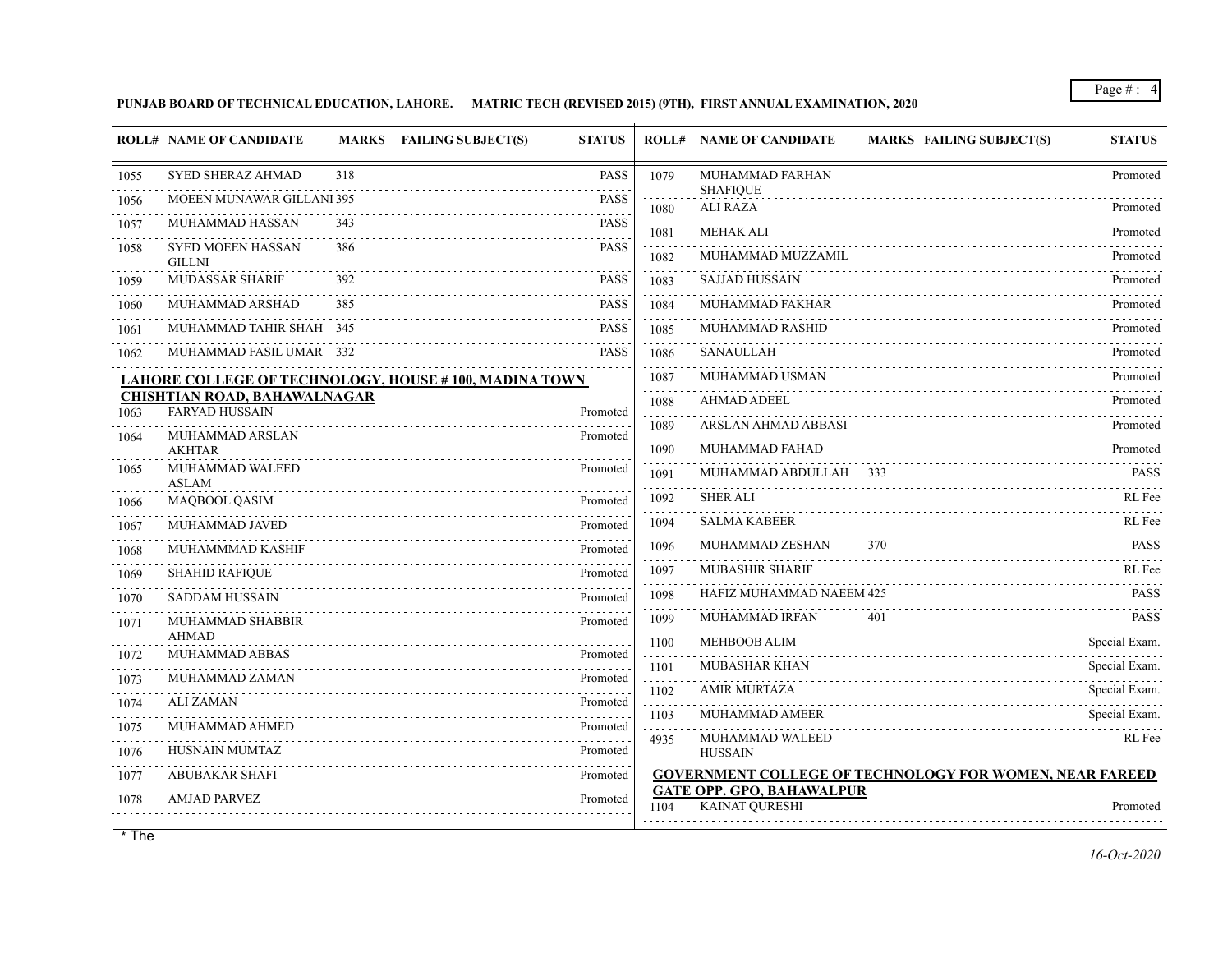**PUNJAB BOARD OF TECHNICAL EDUCATION, LAHORE. MATRIC TECH (REVISED 2015) (9TH), FIRST ANNUAL EXAMINATION, 2020**

|                     | <b>ROLL# NAME OF CANDIDATE</b><br>MARKS FAILING SUBJECT(S) | <b>STATUS</b>             |                      | <b>ROLL# NAME OF CANDIDATE</b>         | <b>MARKS FAILING SUBJECT(S)</b>                                   | <b>STATUS</b>              |
|---------------------|------------------------------------------------------------|---------------------------|----------------------|----------------------------------------|-------------------------------------------------------------------|----------------------------|
| 1105                | <b>SAIRA RAFIQUE</b>                                       | Promoted                  | 1132                 | <b>SONIA AKBAR</b>                     |                                                                   | Promoted                   |
| 1106                | <b>SANIA RIZWAN</b>                                        | Promoted                  | 1133                 | <b>NAVEED FATIMA</b>                   |                                                                   | Promoted                   |
| .<br>1107           | <b>ZAINAB JAFIR</b>                                        | Promoted                  | 1134                 | <b>SANIA IKRAM</b>                     |                                                                   | Promoted                   |
| 1108                | <b>AYESHA RASHEED</b>                                      | Promoted                  | 1135                 | <b>SALWA JAVED</b>                     |                                                                   | Promoted                   |
| .<br>1109           | <b>GULNAZ AKHTAR</b>                                       | Promoted                  | 1136                 | <b>MARYAM SHAH</b>                     |                                                                   | Promoted                   |
| .<br>1110           | <b>FATIMA AKHTAR</b>                                       | Promoted                  | 1137                 | MUHAMMAD<br>RIMSHA SHAH MUHAMMAD       |                                                                   | Promoted                   |
| 1111                | NIDA DOGAR                                                 | Promoted                  | 1138                 | <b>ESHA RAMZAN</b>                     |                                                                   | Promoted                   |
| 1112                | <b>RIMSHA FAREED</b>                                       | Promoted                  | 1139                 | <b>KINZA JAVED</b>                     |                                                                   | Promoted                   |
| 1113                | <b>AYESHA BIBI</b>                                         | Promoted                  | 1140                 | <b>SIDRA LATIF</b>                     |                                                                   | Promoted                   |
| .<br>1114           | <b>SANA RAJU</b>                                           | Promoted                  | 1141                 | <b>ASFA IRFAN</b>                      |                                                                   | Promoted                   |
| 1115                | <b>AYINA RAJU</b>                                          | Promoted                  | 1142                 | <b>HAFSA AKHTAR</b>                    | 355                                                               | PASS                       |
| د د د د د د<br>1116 | <b>FARWA SAJID</b>                                         | Promoted                  | $-1 - 1 - 1$<br>1143 | <b>SOOZAIN</b>                         | 350                                                               | <b>PASS</b>                |
| .<br>1117           | <b>BUSHRA RASHEED</b>                                      | Promoted                  | 1144                 | <b>URAIBA NOOR</b>                     | 404                                                               | <b>PASS</b>                |
| 1118                | <b>IQRA AFTAB QURASHI</b>                                  | Promoted                  | 1145                 | <b>ZUBIA SHABBIR</b>                   | 410                                                               | dia a dia a<br><b>PASS</b> |
| 1119                | <b>SEERAT MERAJ</b>                                        | Promoted                  |                      |                                        | <b>AZEEM COLLEGE OF TECHNOLOGY &amp; MANGEMENT, NEAR UBL BANK</b> |                            |
| 1120<br>.           | <b>ASMA RUBAB</b>                                          | Promoted                  |                      | <b>SHAHAB CENTRE, BASTI MALOOK</b>     |                                                                   |                            |
| 1121                | <b>EMAAN NASARULLAH</b>                                    | Promoted                  | 1146                 | <b>MAHAM IOBAL</b>                     |                                                                   | Promoted                   |
| 1122<br>.           | <b>SABAHAT ARSHAD</b>                                      | Promoted                  | 1147                 | <b>SIDRA JAVEED</b>                    |                                                                   | Promoted                   |
| 1123<br>.           | <b>MARYAM AHSAN</b>                                        | Promoted                  | 1148                 | <b>AHMAD AKHTAR</b>                    |                                                                   | Promoted                   |
| 1124<br>.           | MUNIBA IRSHAD                                              | Promoted                  | 1149                 | MUHAMMAD AMEER<br><b>MASOOM</b>        |                                                                   | Promoted                   |
| 1125                | <b>ARFA KHAN</b>                                           | Promoted                  | 1150                 | MUHAMMAD TAHA KHAN                     |                                                                   | Promoted                   |
| 1126                | <b>SANA BATOOL</b>                                         | Promoted                  | 1151                 | MUHAMMAD TARIQ                         |                                                                   | Promoted                   |
| 1127                | <b>AEIMAN RAMZAN</b>                                       | Promoted                  | 1152                 | <b>SYED MUHAMMAD HASAN</b>             |                                                                   | Promoted                   |
| 1128                | <b>NADIA BIBI</b>                                          | Promoted                  | .<br>1153            | <b>BUKHARI</b><br><b>QADIR HUSSAIN</b> |                                                                   | Promoted                   |
| 1129<br>.           | <b>ZAHRA HANEEF</b>                                        | Promoted<br>1.1.1.1.1.1.1 | 1154                 | MUHAMMAD BASIT ALI                     |                                                                   | Promoted                   |
| 1130                | <b>SHAHIDA BIBI</b>                                        | Promoted                  | 1155                 | <b>MUHAMMAD YAMEEN</b>                 |                                                                   | Promoted                   |
| 1131                | <b>GULL SABA</b>                                           | Promoted                  |                      |                                        |                                                                   |                            |
|                     |                                                            |                           |                      |                                        |                                                                   |                            |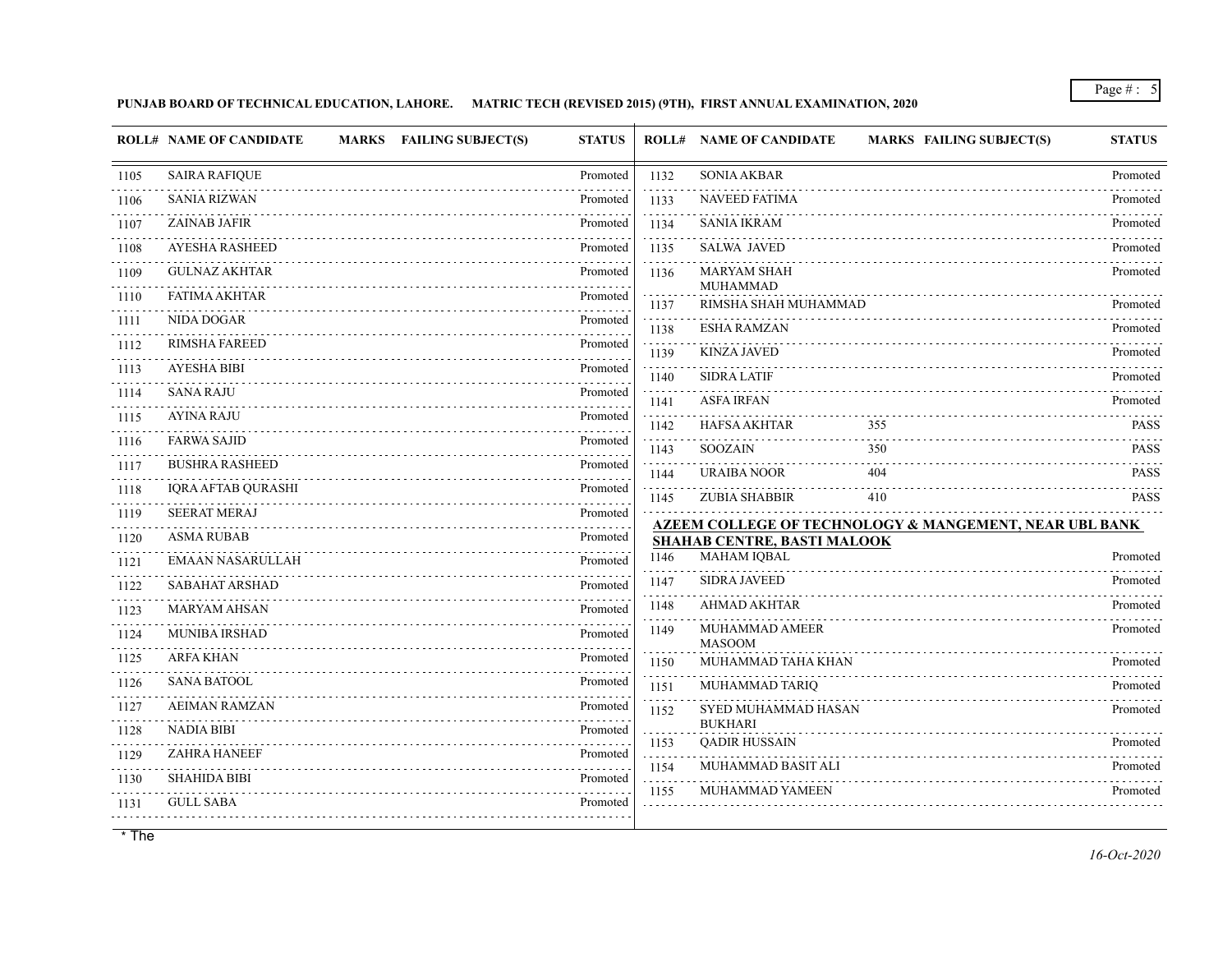## **PUNJAB BOARD OF TECHNICAL EDUCATION, LAHORE. MATRIC TECH (REVISED 2015) (9TH), FIRST ANNUAL EXAMINATION, 2020**

| <b>QASWAR ALI</b><br>MUHAMMAD NOMAN<br>Promoted<br>1182<br>1156<br><b>QADEER</b><br>MUHAMMAD ARSHAD<br>Promoted<br>1157<br><b>UBAID ANWAR</b><br>1183<br>MUHAMMAD ADIL<br>1158<br>Promoted<br>ZEESHAN ALAM<br>1184<br>MUHAMMAD RIZWAN<br>Promoted<br>1159<br>MUHAMMAD HUSSAIN<br>1185<br>.<br><b>NAWAZ</b><br>MUHAMMAD AFZAAL<br>Promoted<br>1160<br>MUHAMMAD HASEEB<br>1186<br>MUHAMMAD FAIZ KHAN<br>Promoted<br>1161<br><b>KHAN</b><br>MUHAMMAD ABDULLAH<br>Promoted<br><b>BABAR ALI</b><br>1162<br>1187<br>MUHAMMAD AHSAN IQBAL<br>Promoted<br>RAO MUHAMMAD ABID<br>1163<br>1188<br><b>MUNIR</b><br><b>SAJWAL WAZEER</b><br>Promoted<br>1164<br>RAO MUHAMMAD RASHID<br>1189<br>MUHAMMAD RASHEED<br><b>MUNIR</b><br>Promoted<br>1165<br><b>NAJMUL HASAN</b><br>1190<br>ABDUL HAQ SALEEM<br>Promoted<br>1166<br>MUHAMMAD HAMMAD<br>1191<br><b>SHOAIB RAZA</b><br>Promoted<br>1167<br><b>DASTGEER</b><br>MUHAMMAD ZEESHAN ARIF<br>Promoted<br>1168<br><b>ASAD SHAFIQ</b><br>1192<br>.<br><b>MAKKI UR REHMAN</b><br>Promoted<br>1169<br><b>MUHAMMAD AMIR</b><br>1193<br>YASIR NAVEED<br>Promoted<br>1170<br><b>ALI RAZA</b><br>1194<br><b>MUHAMMAD KASHIF</b><br>Promoted<br>1171<br>1195<br><b>SHAHID NAEEM</b><br>MUHAMMAD PERVEEZ<br>Promoted<br>1172<br>ALI RAZA<br>1196<br><b>ZEESHAN HAIDER</b><br>Promoted<br><b>MUHAMMAD HAIDER</b><br>1173<br>1197<br>.<br><b>FAZAL HAQ</b><br>Promoted<br>1174<br>MUHAMMAD MAHBOOB<br>1198<br>RAO MUHAMMAD TAHIR<br>Promoted<br>1175<br>YOUSAF IQBAL<br>1199<br><b>NISAR</b><br>.<br><b>ASIF IOBAL</b><br>1200<br>MUHAMMAD MUNSAB ALI<br>Promoted<br>1176<br>MUHAMMAD SHAMSHAD<br>1201<br>MUHAMMAD KASHIF<br>Promoted<br>1177<br><b>ZEESHAN GHAFOOR</b><br>1202<br><b>NASEEM AKHTAR</b><br>Promoted<br>1178<br><b>SAWERA SHARIF</b><br>1203<br>MUHAMMAD AAMISH<br>Promoted<br>1179<br>.<br><b>USAMA</b><br>1204<br><b>ZIA UR RAHMAN</b><br>Promoted<br>1180<br>RANA MUHAMMAD ZOHAIB<br>1205<br>1181 | <b>ROLL# NAME OF CANDIDATE</b><br>MARKS FAILING SUBJECT(S) | <b>STATUS</b> | <b>MARKS FAILING SUBJECT(S)</b><br><b>ROLL# NAME OF CANDIDATE</b> | <b>STATUS</b> |
|----------------------------------------------------------------------------------------------------------------------------------------------------------------------------------------------------------------------------------------------------------------------------------------------------------------------------------------------------------------------------------------------------------------------------------------------------------------------------------------------------------------------------------------------------------------------------------------------------------------------------------------------------------------------------------------------------------------------------------------------------------------------------------------------------------------------------------------------------------------------------------------------------------------------------------------------------------------------------------------------------------------------------------------------------------------------------------------------------------------------------------------------------------------------------------------------------------------------------------------------------------------------------------------------------------------------------------------------------------------------------------------------------------------------------------------------------------------------------------------------------------------------------------------------------------------------------------------------------------------------------------------------------------------------------------------------------------------------------------------------------------------------------------------------------------------------------------------------------------------------------------------------------------------------------------------------|------------------------------------------------------------|---------------|-------------------------------------------------------------------|---------------|
|                                                                                                                                                                                                                                                                                                                                                                                                                                                                                                                                                                                                                                                                                                                                                                                                                                                                                                                                                                                                                                                                                                                                                                                                                                                                                                                                                                                                                                                                                                                                                                                                                                                                                                                                                                                                                                                                                                                                              |                                                            |               |                                                                   | Promoted      |
|                                                                                                                                                                                                                                                                                                                                                                                                                                                                                                                                                                                                                                                                                                                                                                                                                                                                                                                                                                                                                                                                                                                                                                                                                                                                                                                                                                                                                                                                                                                                                                                                                                                                                                                                                                                                                                                                                                                                              |                                                            |               |                                                                   | Promoted      |
|                                                                                                                                                                                                                                                                                                                                                                                                                                                                                                                                                                                                                                                                                                                                                                                                                                                                                                                                                                                                                                                                                                                                                                                                                                                                                                                                                                                                                                                                                                                                                                                                                                                                                                                                                                                                                                                                                                                                              |                                                            |               |                                                                   | Promoted      |
|                                                                                                                                                                                                                                                                                                                                                                                                                                                                                                                                                                                                                                                                                                                                                                                                                                                                                                                                                                                                                                                                                                                                                                                                                                                                                                                                                                                                                                                                                                                                                                                                                                                                                                                                                                                                                                                                                                                                              |                                                            |               |                                                                   | Promoted      |
|                                                                                                                                                                                                                                                                                                                                                                                                                                                                                                                                                                                                                                                                                                                                                                                                                                                                                                                                                                                                                                                                                                                                                                                                                                                                                                                                                                                                                                                                                                                                                                                                                                                                                                                                                                                                                                                                                                                                              |                                                            |               |                                                                   |               |
|                                                                                                                                                                                                                                                                                                                                                                                                                                                                                                                                                                                                                                                                                                                                                                                                                                                                                                                                                                                                                                                                                                                                                                                                                                                                                                                                                                                                                                                                                                                                                                                                                                                                                                                                                                                                                                                                                                                                              |                                                            |               |                                                                   | Promoted      |
|                                                                                                                                                                                                                                                                                                                                                                                                                                                                                                                                                                                                                                                                                                                                                                                                                                                                                                                                                                                                                                                                                                                                                                                                                                                                                                                                                                                                                                                                                                                                                                                                                                                                                                                                                                                                                                                                                                                                              |                                                            |               |                                                                   | Promoted      |
|                                                                                                                                                                                                                                                                                                                                                                                                                                                                                                                                                                                                                                                                                                                                                                                                                                                                                                                                                                                                                                                                                                                                                                                                                                                                                                                                                                                                                                                                                                                                                                                                                                                                                                                                                                                                                                                                                                                                              |                                                            |               |                                                                   | Promoted      |
|                                                                                                                                                                                                                                                                                                                                                                                                                                                                                                                                                                                                                                                                                                                                                                                                                                                                                                                                                                                                                                                                                                                                                                                                                                                                                                                                                                                                                                                                                                                                                                                                                                                                                                                                                                                                                                                                                                                                              |                                                            |               |                                                                   | Promoted      |
|                                                                                                                                                                                                                                                                                                                                                                                                                                                                                                                                                                                                                                                                                                                                                                                                                                                                                                                                                                                                                                                                                                                                                                                                                                                                                                                                                                                                                                                                                                                                                                                                                                                                                                                                                                                                                                                                                                                                              |                                                            |               |                                                                   |               |
|                                                                                                                                                                                                                                                                                                                                                                                                                                                                                                                                                                                                                                                                                                                                                                                                                                                                                                                                                                                                                                                                                                                                                                                                                                                                                                                                                                                                                                                                                                                                                                                                                                                                                                                                                                                                                                                                                                                                              |                                                            |               |                                                                   | Promoted      |
|                                                                                                                                                                                                                                                                                                                                                                                                                                                                                                                                                                                                                                                                                                                                                                                                                                                                                                                                                                                                                                                                                                                                                                                                                                                                                                                                                                                                                                                                                                                                                                                                                                                                                                                                                                                                                                                                                                                                              |                                                            |               |                                                                   | Promoted      |
|                                                                                                                                                                                                                                                                                                                                                                                                                                                                                                                                                                                                                                                                                                                                                                                                                                                                                                                                                                                                                                                                                                                                                                                                                                                                                                                                                                                                                                                                                                                                                                                                                                                                                                                                                                                                                                                                                                                                              |                                                            |               |                                                                   | Promoted      |
|                                                                                                                                                                                                                                                                                                                                                                                                                                                                                                                                                                                                                                                                                                                                                                                                                                                                                                                                                                                                                                                                                                                                                                                                                                                                                                                                                                                                                                                                                                                                                                                                                                                                                                                                                                                                                                                                                                                                              |                                                            |               |                                                                   | Promoted      |
|                                                                                                                                                                                                                                                                                                                                                                                                                                                                                                                                                                                                                                                                                                                                                                                                                                                                                                                                                                                                                                                                                                                                                                                                                                                                                                                                                                                                                                                                                                                                                                                                                                                                                                                                                                                                                                                                                                                                              |                                                            |               |                                                                   | Promoted      |
|                                                                                                                                                                                                                                                                                                                                                                                                                                                                                                                                                                                                                                                                                                                                                                                                                                                                                                                                                                                                                                                                                                                                                                                                                                                                                                                                                                                                                                                                                                                                                                                                                                                                                                                                                                                                                                                                                                                                              |                                                            |               |                                                                   | Promoted      |
|                                                                                                                                                                                                                                                                                                                                                                                                                                                                                                                                                                                                                                                                                                                                                                                                                                                                                                                                                                                                                                                                                                                                                                                                                                                                                                                                                                                                                                                                                                                                                                                                                                                                                                                                                                                                                                                                                                                                              |                                                            |               |                                                                   | Promoted      |
|                                                                                                                                                                                                                                                                                                                                                                                                                                                                                                                                                                                                                                                                                                                                                                                                                                                                                                                                                                                                                                                                                                                                                                                                                                                                                                                                                                                                                                                                                                                                                                                                                                                                                                                                                                                                                                                                                                                                              |                                                            |               |                                                                   | Promoted      |
|                                                                                                                                                                                                                                                                                                                                                                                                                                                                                                                                                                                                                                                                                                                                                                                                                                                                                                                                                                                                                                                                                                                                                                                                                                                                                                                                                                                                                                                                                                                                                                                                                                                                                                                                                                                                                                                                                                                                              |                                                            |               |                                                                   | Promoted      |
|                                                                                                                                                                                                                                                                                                                                                                                                                                                                                                                                                                                                                                                                                                                                                                                                                                                                                                                                                                                                                                                                                                                                                                                                                                                                                                                                                                                                                                                                                                                                                                                                                                                                                                                                                                                                                                                                                                                                              |                                                            |               |                                                                   | Promoted      |
|                                                                                                                                                                                                                                                                                                                                                                                                                                                                                                                                                                                                                                                                                                                                                                                                                                                                                                                                                                                                                                                                                                                                                                                                                                                                                                                                                                                                                                                                                                                                                                                                                                                                                                                                                                                                                                                                                                                                              |                                                            |               |                                                                   | Promoted      |
|                                                                                                                                                                                                                                                                                                                                                                                                                                                                                                                                                                                                                                                                                                                                                                                                                                                                                                                                                                                                                                                                                                                                                                                                                                                                                                                                                                                                                                                                                                                                                                                                                                                                                                                                                                                                                                                                                                                                              |                                                            |               |                                                                   | Promoted      |
|                                                                                                                                                                                                                                                                                                                                                                                                                                                                                                                                                                                                                                                                                                                                                                                                                                                                                                                                                                                                                                                                                                                                                                                                                                                                                                                                                                                                                                                                                                                                                                                                                                                                                                                                                                                                                                                                                                                                              |                                                            |               |                                                                   | Promoted      |
|                                                                                                                                                                                                                                                                                                                                                                                                                                                                                                                                                                                                                                                                                                                                                                                                                                                                                                                                                                                                                                                                                                                                                                                                                                                                                                                                                                                                                                                                                                                                                                                                                                                                                                                                                                                                                                                                                                                                              |                                                            |               |                                                                   | Promoted      |
|                                                                                                                                                                                                                                                                                                                                                                                                                                                                                                                                                                                                                                                                                                                                                                                                                                                                                                                                                                                                                                                                                                                                                                                                                                                                                                                                                                                                                                                                                                                                                                                                                                                                                                                                                                                                                                                                                                                                              |                                                            |               |                                                                   | Promoted      |
|                                                                                                                                                                                                                                                                                                                                                                                                                                                                                                                                                                                                                                                                                                                                                                                                                                                                                                                                                                                                                                                                                                                                                                                                                                                                                                                                                                                                                                                                                                                                                                                                                                                                                                                                                                                                                                                                                                                                              | MUHAMMAD SAJID                                             | Promoted      |                                                                   | Promoted      |
| <b>BASHEER</b><br><b>MUHAMMAD IMRAN</b><br>1206                                                                                                                                                                                                                                                                                                                                                                                                                                                                                                                                                                                                                                                                                                                                                                                                                                                                                                                                                                                                                                                                                                                                                                                                                                                                                                                                                                                                                                                                                                                                                                                                                                                                                                                                                                                                                                                                                              |                                                            |               |                                                                   | Promoted      |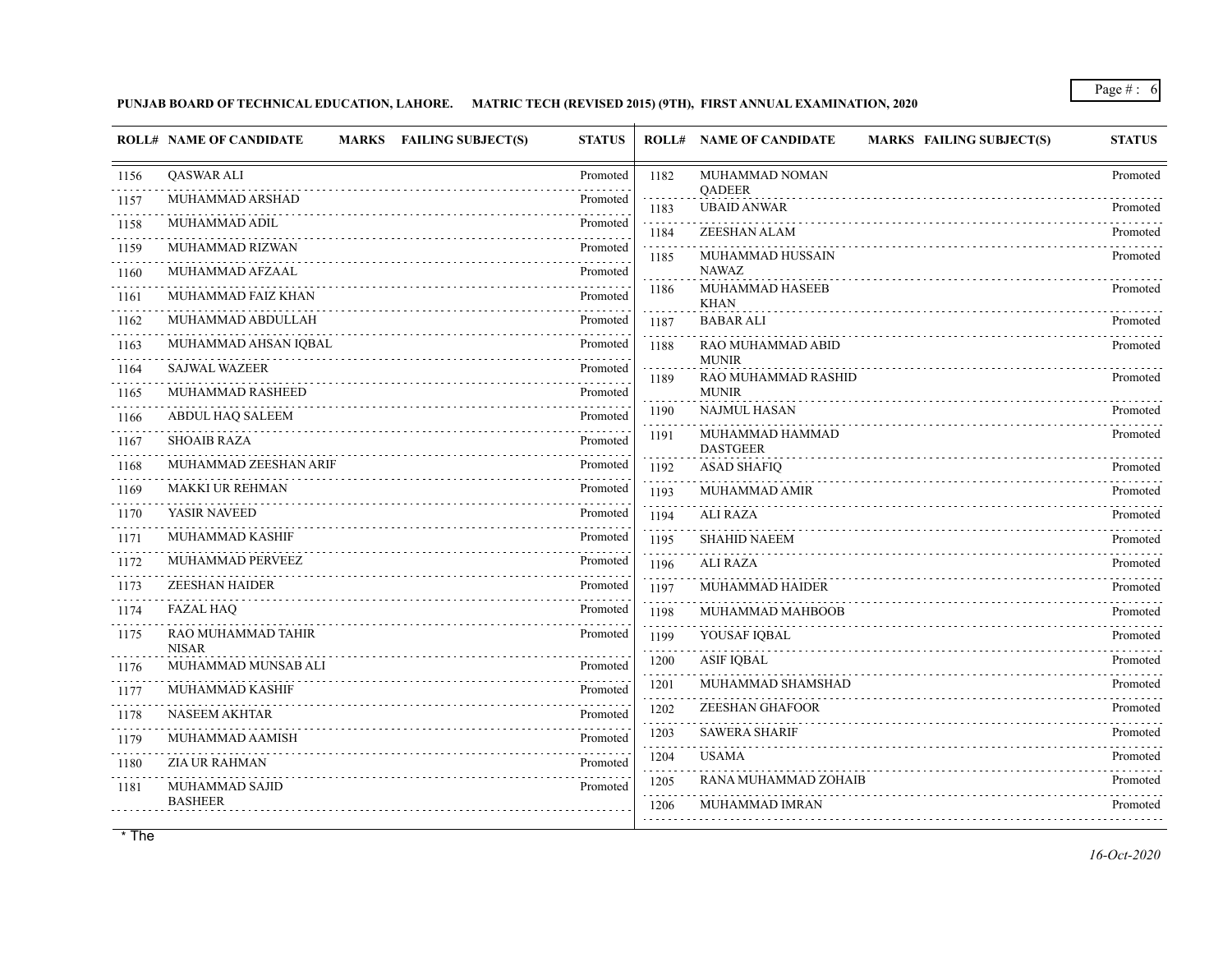**PUNJAB BOARD OF TECHNICAL EDUCATION, LAHORE. MATRIC TECH (REVISED 2015) (9TH), FIRST ANNUAL EXAMINATION, 2020**

|           | <b>ROLL# NAME OF CANDIDATE</b>    |     | <b>MARKS FAILING SUBJECT(S)</b> | <b>STATUS</b> |                | <b>ROLL# NAME OF CANDIDATE</b>       | MARKS FAILING SUBJECT(S) | <b>STATUS</b>                    |
|-----------|-----------------------------------|-----|---------------------------------|---------------|----------------|--------------------------------------|--------------------------|----------------------------------|
| 1207      | <b>ALI AHMED</b>                  |     |                                 | Promoted      | 1233           | <b>MUDASAR ASGHAR</b>                | 380                      | <b>PASS</b>                      |
| 1208      | <b>JAWAD HASSAN</b>               |     |                                 | Promoted      | 1234           | <b>MUDDASIR ALI</b>                  | 356                      | <b>Contractor</b><br><b>PASS</b> |
| 1209      | MUHAMMAD RIAZ                     |     |                                 | Promoted      | 1235           | ZAFAR IQBAL                          | 359                      | <b>PASS</b>                      |
| 1210      | ALI TALHA                         |     |                                 | Promoted      | 1236           | <b>ZESHAN</b>                        | 324                      | <b>PASS</b>                      |
| 1211      | <b>TALHA ADREES</b>               |     |                                 | Promoted      | 1237           | MUHAMMAD JAVED                       | 345                      | <b>PASS</b>                      |
| 1212      | <b>MUHAMMAD SAIF</b>              |     |                                 | Promoted      | 1238           | MUHAMMAD NADEEM                      | 363                      | <b>PASS</b>                      |
| 1213      | MUHAMMAD MATEEN                   |     |                                 | Promoted      | 1239<br>111111 | <b>MUHAMMAD YASIR</b>                | 373                      | <b>PASS</b>                      |
| 1214      | <b>KHAN</b><br>SYED MUHAMMAD NAQI |     |                                 | Promoted      | 1240<br>.      | MUHAMMAD BILAL                       | 413                      | <b>PASS</b><br>.                 |
|           | HUSSAIN SHERAZI                   |     |                                 |               | 1241           | <b>UMARDRAZ</b>                      | 338                      | <b>PASS</b>                      |
| 1215      | <b>SYED MEHDI RAZA</b>            |     |                                 | Promoted      | 1242           | MUHAMMAD WARIS                       | 371                      | <b>PASS</b>                      |
| 1216      | MUHAMMAD ZEESHAN                  |     |                                 | Promoted      | 1243           | MUHAMMAD MAHBOOB                     | 400                      | <b>PASS</b>                      |
| 1217<br>. | MUHAMMAD RIZWAN                   |     |                                 | Promoted      | 1244           | MUHAMMAD ZOHAIB                      | 373                      | <b>PASS</b>                      |
| 1218      | MUHAMMAD BILAL                    |     |                                 | Promoted      |                | <b>RASHEED</b><br><b>HAMZA ISLAM</b> | 413                      | <b>PASS</b>                      |
| 1219      | HAFIZ MUHAMMAD IMRAN              |     |                                 | Promoted      | 1245           |                                      |                          |                                  |
| 1220      | <b>NABEELA SADEED</b>             |     |                                 | Promoted      | 1246           | MUHAMMAD KAMRAN<br><b>WAQAS</b>      | 390                      | <b>PASS</b>                      |
| 1221      | <b>BILAL SHAH</b>                 |     |                                 | Promoted      | 1247           | MUHAMMAD TAIMOOR                     | 402                      | <b>PASS</b>                      |
| 1222      | <b>LAIBA JAFIR</b>                |     |                                 | Promoted      | 1248           | MUHAMMAD SHEHBAZ                     | 405                      | <b>PASS</b>                      |
| 1223      | MUHAMMAD ZOHAIB                   |     |                                 | Promoted      | 1249           | <b>ADEEL TASAWAR</b>                 | 350                      | <b>PASS</b>                      |
| .<br>1224 | MUHAMMAD RASHID                   |     |                                 | Promoted      | 1250           | MUHAMMAD WASIM                       | 408                      | <b>PASS</b>                      |
| 1225      | <b>KASHIF MEHMOOD</b>             |     |                                 | Promoted<br>. | 1251           | <b>AKHTAR</b><br><b>ALI SHAN</b>     | 397                      | <b>PASS</b>                      |
| 1226      | MUHAMMAD ZAIN UL<br><b>ABDAIN</b> |     |                                 | Promoted      | 1252           | MUHAMMAD TOUQEER                     | 404                      | <b>PASS</b>                      |
| 1227      | ALI BAHADAR                       |     |                                 | Promoted      | 1253           | <b>SAFDAR ASGHAR</b>                 | 371                      | <b>PASS</b>                      |
| 1228      | MUHAMMAD AQIB JAVAID              |     |                                 | Promoted      | 1254           | <b>HASNAIN KAREEM</b>                | 372                      | .<br><b>PASS</b>                 |
| .<br>1229 | <b>KAMRAN AKRAM</b>               |     |                                 | Promoted      | 1255           | <b>ZUBAIR ALI</b>                    | 378                      | <b>PASS</b>                      |
| 1230      | <b>BILAL AKBAR</b>                | 388 |                                 | <b>PASS</b>   | 1256           | MUJEEB U REHMAN                      | 395                      | <b>PASS</b>                      |
| 1231      | MUHAMMAD IRFAN                    | 398 |                                 | <b>PASS</b>   | 1257           | <b>ARBAZ KHAN</b>                    | 404                      | .<br><b>PASS</b>                 |
| 1232      | <b>RAEES AFZAL</b>                | 385 |                                 | <b>PASS</b>   | 1258           | YASMEEN KOUSAR                       | 377                      | .<br><b>PASS</b>                 |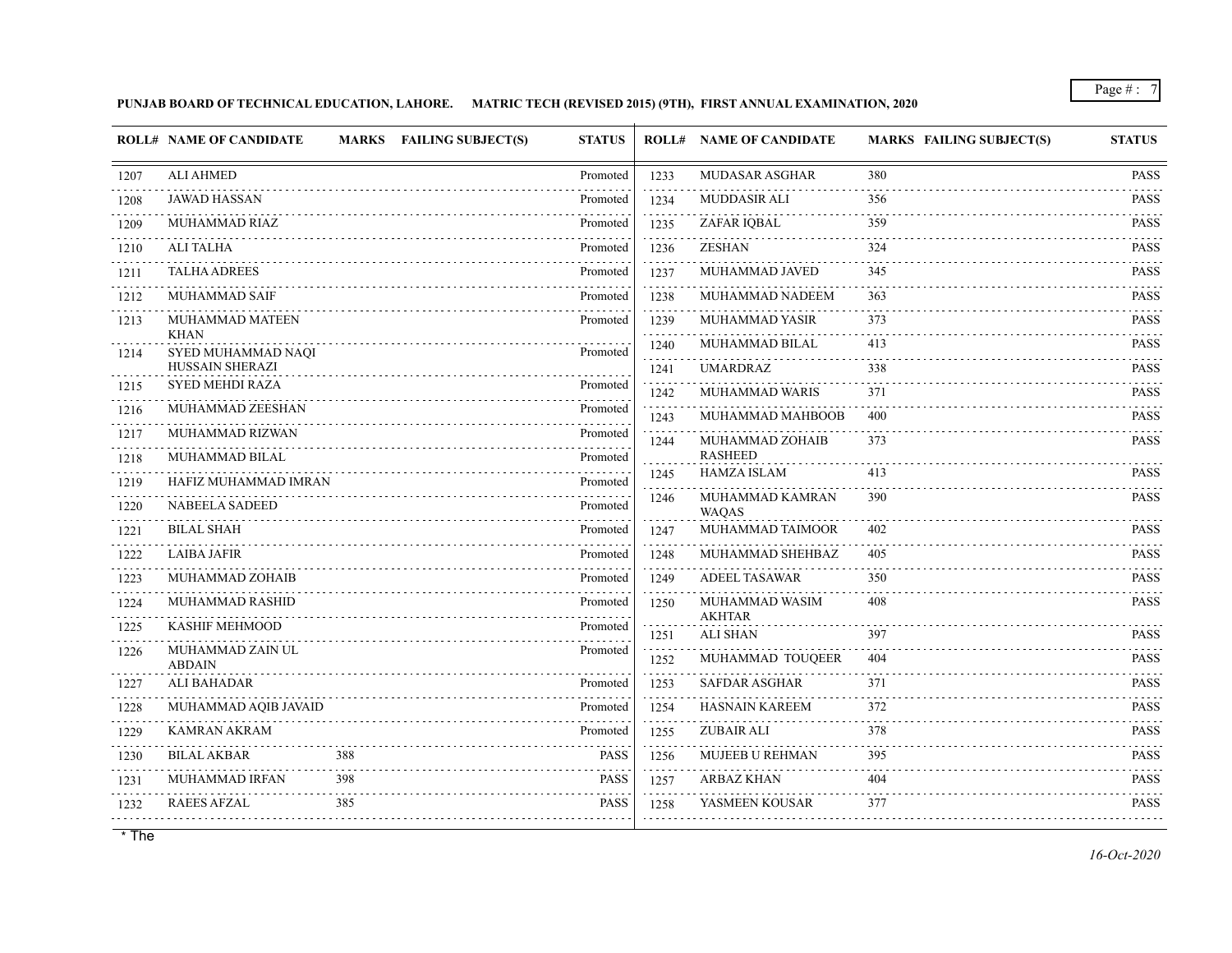**PUNJAB BOARD OF TECHNICAL EDUCATION, LAHORE. MATRIC TECH (REVISED 2015) (9TH), FIRST ANNUAL EXAMINATION, 2020**

|           | <b>ROLL# NAME OF CANDIDATE</b>   |     | MARKS FAILING SUBJECT(S)<br><b>STATUS</b>                 |                   | <b>ROLL# NAME OF CANDIDATE</b><br><b>MARKS FAILING SUBJECT(S)</b> | <b>STATUS</b> |
|-----------|----------------------------------|-----|-----------------------------------------------------------|-------------------|-------------------------------------------------------------------|---------------|
| 1259      | MUHAMMAD UMAIR                   | 351 | <b>PASS</b>                                               | 1284              | MUHAMMAD HAMMAD                                                   | Promoted      |
| 1260      | MUHAMMAD KAMRAN<br><b>AZAM</b>   | 404 | PASS                                                      | 1285              | <b>IMTIAZ AHMAD</b>                                               | Promoted      |
| 1261      | ZOHAIB SHAMSHAD ALI              | 356 | <b>PASS</b>                                               | 1286              | MUHAMMAD ABU BAKAR<br><b>AHMAD</b>                                | Promoted      |
| 1262      | <b>RAO SHER YAR</b>              | 379 | <b>PASS</b>                                               | 1287              | <b>MOAZIM ALI</b>                                                 | Promoted      |
| 1263      | MUBASHIR ALI                     | 397 | <b>PASS</b>                                               | 1288              | <b>ISHFAQ AHMAD</b>                                               | Promoted      |
| 1264      | <b>RAO HAMID ALI</b>             | 365 | <b>PASS</b>                                               | 1289              | <b>ZAIN UL ABIDEN</b>                                             | Promoted      |
| .<br>1265 | <b>JUNAID AHMAD</b>              | 359 | <b>PASS</b>                                               | 1290              | <b>SULTAN MEHMOOD</b>                                             | Promoted      |
| 1266      | <b>SHEHER YAR</b>                | 354 | <b>PASS</b>                                               | 1291              | <b>HASSAN RAZA</b>                                                | Promoted      |
| 1267      | <b>NOMAN SIDDIQUE</b>            | 385 | <b>PASS</b>                                               | 1292              | HAIBAT ARSALAN                                                    | Promoted      |
| 1268      | MUHAMMAD FAIZAN                  | 361 | <b>PASS</b>                                               | 1293              | <b>GHULAM HABIB</b>                                               | Promoted      |
| 1269      | MUHAMMAD AASHAN                  | 370 | <b>PASS</b>                                               | 1294              | MEHMOOD SADAIF KHAN                                               | Promoted      |
| 1270      | MUHAMMAD USAMA                   | 389 | <b>PASS</b>                                               | 1295              | MUHAMMAD SULTAN<br><b>AKBAR</b>                                   | Promoted      |
| 1271      | MUHAMMAD MUNEER                  | 428 | <b>PASS</b>                                               | 1296              | <b>RAO UMAR IQBAL</b>                                             | Promoted      |
| 1272      | SHAHZAD AHMAD                    | 351 | <b>PASS</b>                                               | 1297              | MUHAMMAD WASEEM                                                   | Promoted      |
| 1273      | MUHAMMAD AWAIS QAMAR381          |     | <b>PASS</b>                                               | 1298              | <b>HAIDER</b><br>MUNEEB UR REHMAN                                 | Promoted      |
| 1274      | <b>ALI UMAR</b>                  | 392 | <b>PASS</b>                                               | 1299              | <b>ADIL</b>                                                       | Promoted      |
| 1275      | <b>AMMAR RAO</b>                 | 351 | <b>PASS</b>                                               | 1300              | <b>AHSAN ULLAH</b>                                                | Promoted      |
| 1276      | SHOAIB MUHAMMAD<br><b>FAQEER</b> | 323 | <b>PASS</b>                                               | 1301              | <b>AAMIR ALI</b>                                                  | Promoted      |
| 1277      | <b>HARIS BIN TARIQ</b>           | 326 | <b>PASS</b>                                               | 1302              | MUHAMMAD USMAN AFZAL                                              | Promoted      |
| 1278      | MUHAMMAD WAQAS                   | 431 | <b>PASS</b>                                               | o o o o o<br>1303 | MUHAMMAD ZUBAIR                                                   | Promoted      |
|           | <b>KHAN ROAD, BHAKKAR</b>        |     | NEW NATIONAL POLYTECHNIC INSTITUTE (CAMPUS-1), MAIN DARYA | 1304              | USMAN AHMAD KHAN<br><b>NIAZI</b>                                  | Promoted      |
| 1279      | MUHAMMAD BILAL                   |     | Promoted                                                  | 1305              | MUHAMMAD AHMAD KHAN                                               | Promoted      |
| 1280      | MUHAMMAD AHMER                   |     | Promoted                                                  | 1306              | <b>NIAZI</b><br><b>BILAL GHULAM HASHIM</b>                        | Promoted      |
| 1281      | MUHAMMAD ALI                     |     | Promoted                                                  | 1307              | SYED MUHAMMAD ALI                                                 | Promoted      |
| 1282      | MUBASHIR FAROOQ                  |     | Promoted                                                  |                   | <b>HAIDER SHAH</b>                                                |               |
| 1283      | MUHAMMAD USMAN                   |     | Promoted                                                  | 1308              | <b>USAMA NAEEM</b>                                                | Promoted      |
|           |                                  |     |                                                           |                   |                                                                   |               |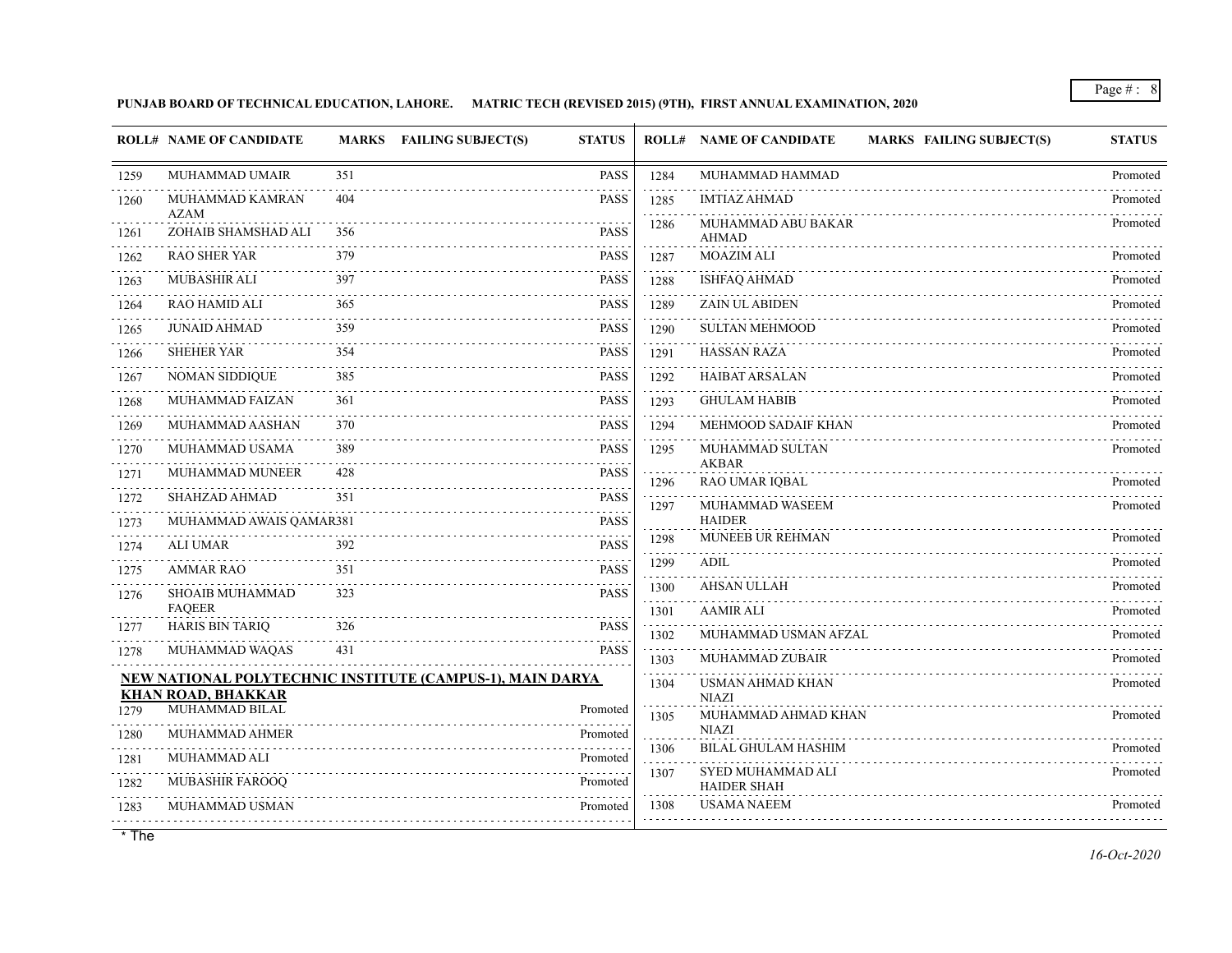## **PUNJAB BOARD OF TECHNICAL EDUCATION, LAHORE. MATRIC TECH (REVISED 2015) (9TH), FIRST ANNUAL EXAMINATION, 2020**

|           | <b>ROLL# NAME OF CANDIDATE</b> |     | <b>MARKS FAILING SUBJECT(S)</b> | <b>STATUS</b> |           | <b>ROLL# NAME OF CANDIDATE</b>         | <b>MARKS FAILING SUBJECT(S)</b>                                | <b>STATUS</b>        |
|-----------|--------------------------------|-----|---------------------------------|---------------|-----------|----------------------------------------|----------------------------------------------------------------|----------------------|
| 1309      | MUHAMMAD FARHAN                |     |                                 | Promoted      | 1336      | <b>IMRAN KHAN</b>                      | 326                                                            | <b>PASS</b>          |
| 1310      | <b>SHEHRYAR KHAN</b>           |     |                                 | Promoted      | 1337      | <b>ZAIN UL ABDIN</b>                   | 382                                                            | <b>PASS</b>          |
| 1311      | MUHAMMAD UMAIR                 |     |                                 | Promoted      | 1338      | MUHAMMAD ARSALAN                       | 404                                                            | <b>PASS</b>          |
| 1312      | <b>RAHEEL RIAZ</b>             |     |                                 | Promoted      | 1339      | MUHAMMAD BILAL                         | 359                                                            | <b>PASS</b>          |
| .<br>1313 | <b>NAJEEB ULLAH</b>            |     |                                 | Promoted      | 1340      | MAQSOOD AHMED                          | 358                                                            | <b>PASS</b>          |
| 1314      | MUHAMMAD ILLAH                 |     |                                 | Promoted      | 1341      | <b>ALEEM DANISH</b>                    | 367                                                            | PASS                 |
| 1315      | <b>FAHEEM RAZA</b>             |     |                                 | Promoted      | 1342      | SAQLAIN MUSHTAQ                        | 313                                                            | <b>PASS</b>          |
| 1316      | <b>DANISH RIAZ</b>             |     |                                 | Promoted      | 1343      | MUHAMMAD RIZWAN                        | 370                                                            | <b>PASS</b>          |
| 1317      | MUHAMMAD HASNAIN               |     |                                 | Promoted      | 1344      | <b>ASHRAF</b><br><b>ZAFAR YASEEN</b>   | 342                                                            | <b>PASS</b>          |
| 1318      | <b>ABDUL KABEER</b>            |     |                                 | Promoted      | 1345      | <b>MALIK SHAH ZAIB</b>                 | 386                                                            | <b>PASS</b>          |
| 1319      | <b>FAHAD KHAN</b>              |     |                                 | Promoted      | 1346      | SHEIKH MUHAMMAD                        | 405                                                            | <b>PASS</b>          |
| 1320      | MUHAMMAD ALI                   |     |                                 | Promoted      |           | <b>NOMAN</b>                           |                                                                |                      |
| 1321      | <b>ALI UZAIR RANA</b>          |     |                                 | Promoted      | 1347      | SYED MAHMOOD AZHAR                     | 421                                                            | <b>PASS</b>          |
| .<br>1322 | <b>MOHSIN NAZEER</b>           |     |                                 | Promoted      | 1348      | <b>NAJEEB ULLAH</b>                    |                                                                | Special Exam.<br>.   |
| .<br>1323 | <b>FARZEEN HUSSAIN ZAIDI</b>   |     |                                 | Promoted      | 1349      | <b>AHMAD MUJTABA</b>                   | 433                                                            | <b>PASS</b>          |
| 1324      | <b>ABDUL QADEER</b>            |     |                                 | Promoted      | 1350      | MUHAMMAD HAMZA<br><b>AHMAD</b>         |                                                                | Special Exam.        |
| 1325      | <b>MUNTAZIR MEHDI</b>          |     |                                 | Promoted      | 1351      | <b>BILAL HAMZA</b>                     | 369                                                            | <b>PASS</b>          |
| 1326      | <b>SAIMA BIBI</b>              |     |                                 | Promoted      | 1352      | <b>ANSAR ABBAS</b>                     | 344                                                            | <b>PASS</b>          |
| 1327      | MUHAMMAD ADNAN                 |     |                                 | Promoted      | 1353      | MUSTEHSAN IJAZ                         |                                                                | Special Exam.        |
| 1328      | MUHAMMAD SAEED                 |     |                                 | Promoted      | 1354      | MUHAMMAD HASSAN                        |                                                                | Special Exam.        |
| 1329      | <b>IFTIKHAR ALI</b>            |     |                                 | Promoted      |           |                                        | <u>ALLAMA IQBAL COLLEGE, NEAR MODEL TOWN CHICHAWATNI ROAD,</u> |                      |
| 1330      | <b>NABEEL</b>                  |     |                                 | Promoted      | 1355      | <b>BUREWALA</b><br>AHSAN AHMAD CHATTHA |                                                                | Promoted             |
| .<br>1331 | <b>UZMA BIBI</b>               |     |                                 | RL Fee        |           | <b>AHSAN ZIA</b>                       |                                                                |                      |
| 1332      | <b>SAHIB JAN</b>               |     |                                 | Special Exam. | 1356      | <b>SAEED ALAM</b>                      |                                                                | Promoted<br>Promoted |
| 1333      | DOST MUHAMMAD                  | 350 |                                 | <b>PASS</b>   | 1357<br>. | MUHAMMAD USMAN                         |                                                                |                      |
| .<br>1334 | <b>HAFEEZ UD DIN</b>           | 348 |                                 | <b>PASS</b>   | 1358<br>. |                                        |                                                                | Promoted<br>.        |
| 1335      | <b>ADEEL ASHRAF</b>            | 358 |                                 | <b>PASS</b>   | 1359      | MUHAMMAD ZAHID<br><b>HUSSAIN</b>       |                                                                | Promoted             |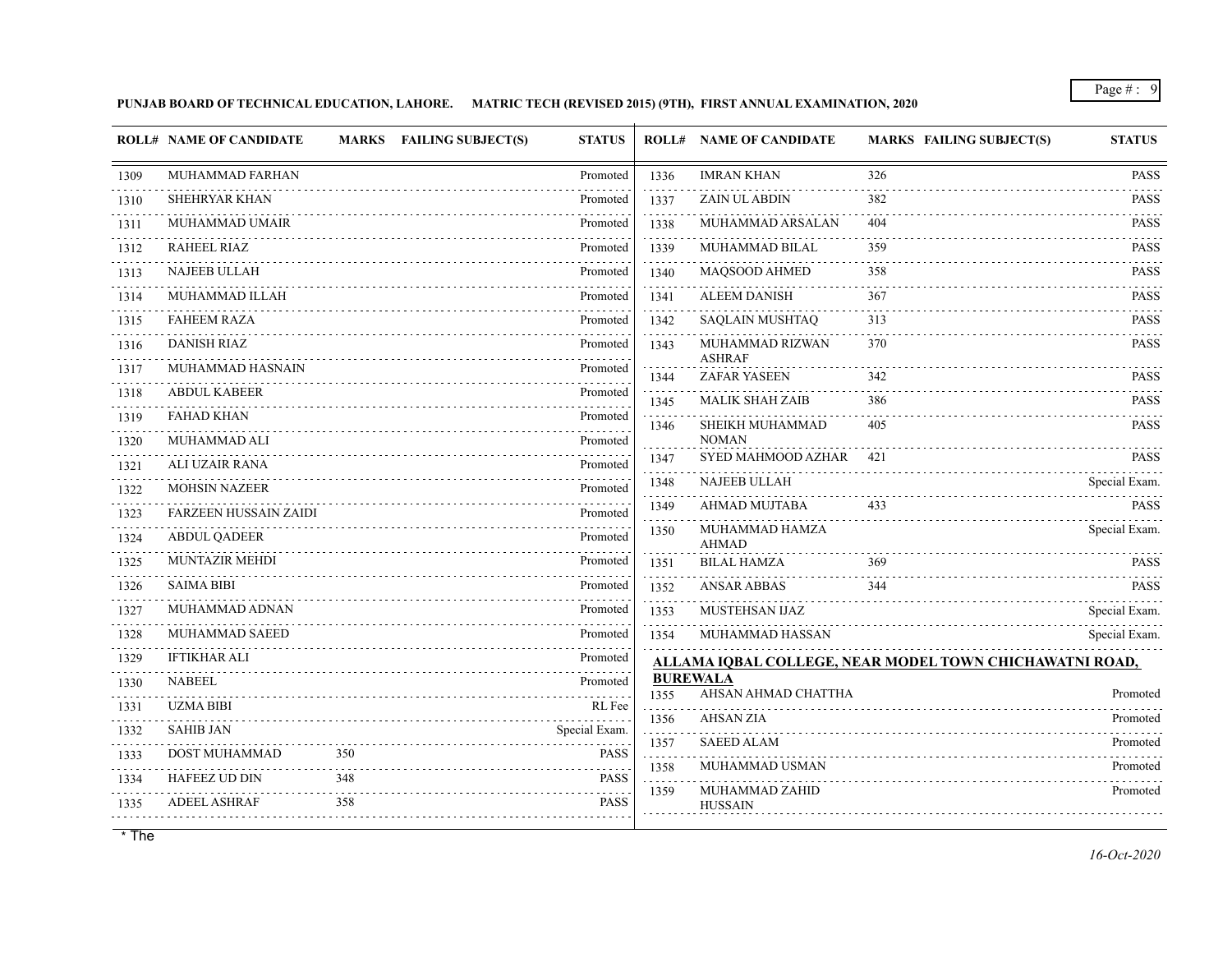## **PUNJAB BOARD OF TECHNICAL EDUCATION, LAHORE. MATRIC TECH (REVISED 2015) (9TH), FIRST ANNUAL EXAMINATION, 2020**

|           | <b>ROLL# NAME OF CANDIDATE</b>                      | <b>MARKS</b> | <b>FAILING SUBJECT(S)</b><br><b>STATUS</b>                  |           | <b>ROLL# NAME OF CANDIDATE</b><br><b>MARKS FAILING SUBJECT(S)</b> | <b>STATUS</b> |
|-----------|-----------------------------------------------------|--------------|-------------------------------------------------------------|-----------|-------------------------------------------------------------------|---------------|
| 1360      | <b>MUJAHID HUSSAIN</b>                              |              | Promoted                                                    | 1381      | AHMAD ASHFAQ                                                      | Promoted      |
| 1361      | <b>MUHAMMAD FAIZAN</b>                              |              | Promoted                                                    | 1382      | <b>ZOHAIB TALHA</b>                                               | Promoted      |
| .<br>1362 | <b>SHAROZE IQBAL</b>                                |              | Promoted                                                    | 1383      | <b>BASHARAT ALI</b>                                               | Promoted      |
| 1363      | MUHAMMAD SAJEEL                                     |              | Promoted                                                    | 1384      | MUHAMMAD REHMAN                                                   | Promoted      |
| 1364      | MUHAMMAD UMAIR                                      |              | Promoted                                                    | 1385      | <b>MUNEER</b><br>ZIA-UL-REHMAN                                    | Promoted      |
| 1365      | <b>KHIZER ABBAS</b>                                 |              | Promoted                                                    | 1386      | <b>WALEED HUSSAIN</b>                                             | Promoted      |
| 1366      | MUHAMMAD HAROON<br><b>OAMAR</b>                     |              | Promoted                                                    | .<br>1387 | <b>ALI ASIF</b>                                                   | Promoted      |
| 1367      | MUHAMMAD DANISH                                     | 382          | <b>PASS</b>                                                 | .<br>1388 | <b>GHULAM DASTAGIR</b>                                            | Promoted      |
| 1368      | <b>SHAHZAD</b><br>MUHAMMAD ZUBAIR                   | 350          | <b>PASS</b>                                                 | 1389      | MUHAMMAD ARSLAN                                                   | Promoted      |
|           | <b>MANSAB</b>                                       |              |                                                             | 1390      | <b>AFZAN ALI</b>                                                  | Promoted      |
| 1369      | MUHAMMAD SUBHAN<br><b>MUSTAFA</b>                   | 357          | <b>PASS</b>                                                 | 1391      | <b>AMEER HAMZA</b>                                                | Promoted      |
| 1370      | <b>USAMA HASSAN</b>                                 | 349          | <b>PASS</b>                                                 | 1392      | MUHAMMAD JAWAD<br><b>ASHRAF</b>                                   | Promoted      |
| 1371      | MUHAMMAD HAMZA                                      | 345          | <b>PASS</b>                                                 | 1393      | MUHAMMAD SUFYAN                                                   | Promoted      |
| 1372      | MALIK TOHEED AHMAD<br><b>HAMDANI</b>                | 344          | <b>PASS</b>                                                 | 1394      | <b>UMAR ABBAS</b>                                                 | Promoted      |
| 1373      | <b>SYED HUSSAN SHAH</b>                             | 377          | <b>PASS</b>                                                 | 1395      | <b>BILAL AKHTAR</b>                                               | Promoted      |
| .<br>1374 | MUHAMMAD SHAHBAZ                                    | 389          | <b>PASS</b>                                                 | 1396      | MUHAMMAD AHMED RAZA                                               | Promoted      |
| 1375      | MUHAMMAD AMEER                                      |              | Special Exam.                                               | 1397<br>. | MUHAMMAD BILAL                                                    | Promoted      |
| 1376      | <b>HAMZA</b><br>MUHAMMAD ADEEL                      |              | Special Exam.                                               | 1398      | MUHAMMAD SHEHRAN                                                  | Promoted      |
|           |                                                     |              | JINNAH COLLEGE OF ENGINEERING & TECHNOLOGY, NEAR G.C.C, 505 | 1399<br>. | MUHAMMAD AWAIS JAVID                                              | Promoted      |
|           | <b>SHAHDAB ROAD, BUREWALA</b>                       |              |                                                             | 1400      | <b>HAMZA MEHMOOD</b>                                              | Promoted      |
| 1377      | <b>BILAL ASIF</b>                                   |              | Special Exam.                                               | 1401      | MUHAMMAD USMAN GANI                                               | Promoted      |
|           | PAK POLYTECHNIC INSTITUTE, FAISALABAD ROAD, CHINIOT |              |                                                             | 1402      | <b>ALI HAIDER</b>                                                 | Promoted      |
| 1378      | <b>MOIN UD DIN ASIM</b>                             | 313          | <b>PASS</b>                                                 | 1403      | <b>HAMZA TANVEER</b>                                              | Promoted      |
| 1379      | <b>HUSNAIN ASAD</b>                                 | 322          | <b>PASS</b>                                                 | 1404      | <b>FASIAL MUNEER</b>                                              | Promoted      |
| 1380      | <b>SAJID ALI</b>                                    | 360          | <b>PASS</b>                                                 | 1405      | MUHAMMAD UMAR<br>FAROOQ                                           | Promoted      |
|           | ROAD, DAHRANWALA                                    |              | HUSNAIN COLLEGE OF TECHNOLOGY, GULBERG TOWN, HAROONABAD     | 1406      | <b>MUHAMMAD FAHAD</b>                                             | Promoted      |
|           |                                                     |              |                                                             |           |                                                                   |               |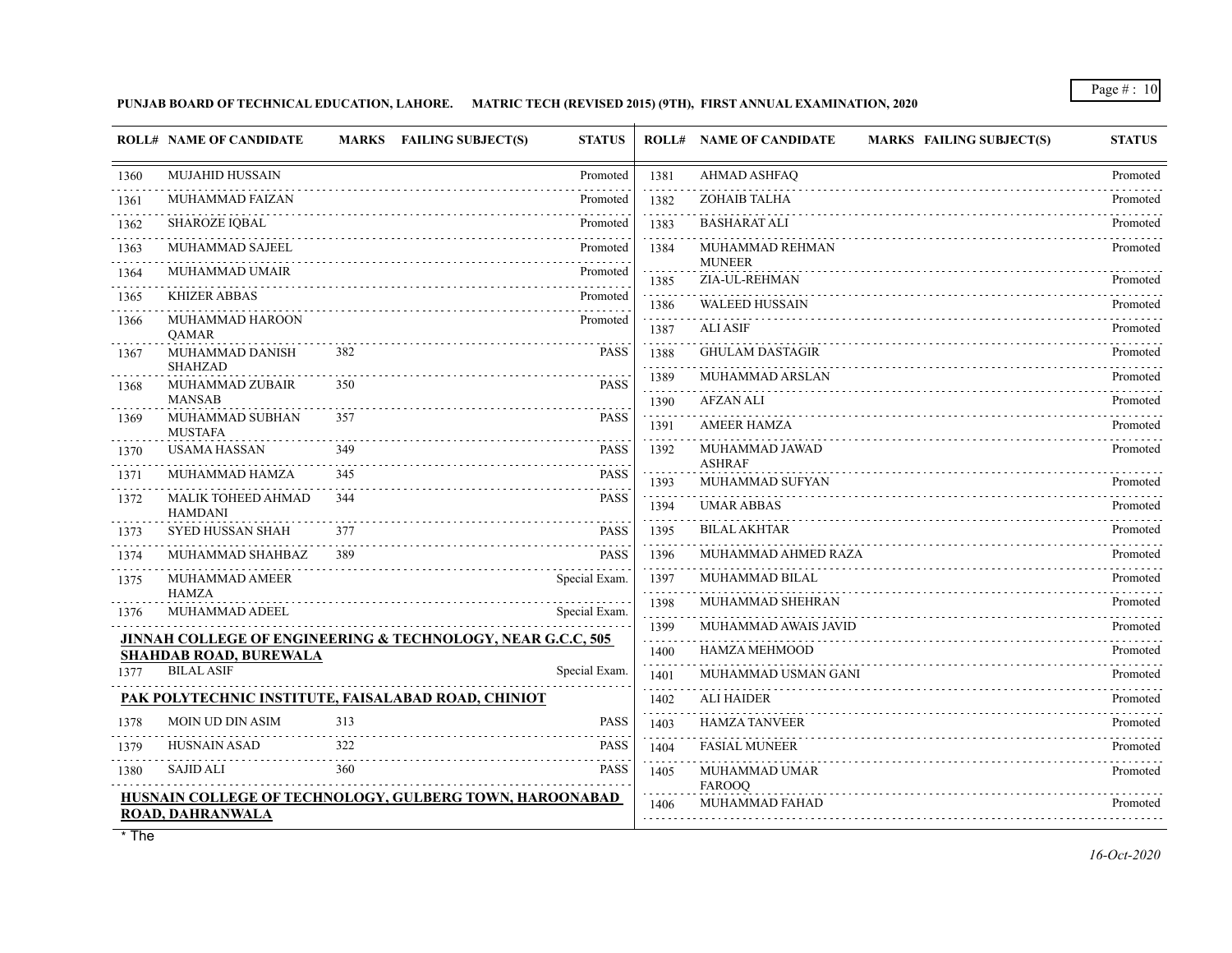**PUNJAB BOARD OF TECHNICAL EDUCATION, LAHORE. MATRIC TECH (REVISED 2015) (9TH), FIRST ANNUAL EXAMINATION, 2020**

|                 | <b>ROLL# NAME OF CANDIDATE</b>                       |     | <b>MARKS</b> FAILING SUBJECT(S) | <b>STATUS</b>      |              | <b>ROLL# NAME OF CANDIDATE</b>            | <b>MARKS FAILING SUBJECT(S)</b>                          | <b>STATUS</b>              |
|-----------------|------------------------------------------------------|-----|---------------------------------|--------------------|--------------|-------------------------------------------|----------------------------------------------------------|----------------------------|
| 1407            | MUHAMMAD ZEESHAN                                     |     |                                 | Special Exam.      | 1432         | <b>ABID ALI</b>                           | 376                                                      | <b>PASS</b>                |
| 1408            | <b>AFTAB ALI</b>                                     | 346 |                                 | <b>PASS</b>        |              |                                           | JINNAH POLYTECHNIC INSTITUTE, ZUBAIR COLONY JARANWALA    |                            |
| 1409            | <b>SAJID HUSSAIN</b>                                 | 353 |                                 | <b>PASS</b>        | 1433         | <b>ROAD, FAISALABAD</b><br>MUHAMMAD ANEES |                                                          | Special Exam.              |
| 1410            | <b>BILAL WARIS</b>                                   | 375 |                                 | <b>PASS</b>        |              | MUHAMMAD ISMAIL                           |                                                          | Special Exam.              |
| 1411            | MUHAMMAD AHMAD                                       |     |                                 | .<br>Special Exam. | 1434         | <b>MINHAS</b>                             |                                                          |                            |
| 1412            | MUHAMMAD SHAHZAD<br><b>SARWAR</b>                    | 336 |                                 | <b>PASS</b>        | 1435<br>1436 | <b>ABDUL WAHAB</b><br><b>UMAIR NAEEM</b>  | 327<br>393                                               | <b>PASS</b><br><b>PASS</b> |
| 1413            | <b>BURHAN SARWAR</b>                                 | 349 |                                 | <b>PASS</b>        | 1437         | MUHAMMAD RAMZAN                           | 368                                                      | <b>PASS</b>                |
| 1414            | MUHAMMAD TALHA<br><b>SHAMSHAD</b>                    | 371 |                                 | <b>PASS</b>        | 1438         | MUHAMMAD ATIF RAZA                        | 336                                                      | <b>PASS</b>                |
| 1415            | <b>SULTAN ADIL</b>                                   | 348 |                                 | <b>PASS</b>        | 1439         | <b>JUNAID SHABBIR</b>                     | 386                                                      | <b>PASS</b>                |
| 1416            | <b>QAISER ALI</b>                                    |     |                                 | Special Exam.      | 1440         | <b>QAMAR NAWAZ</b>                        | 373                                                      | <b>PASS</b>                |
| 1417            | TALHA ZUBAIR                                         | 350 |                                 | <b>PASS</b>        | 1441         | <b>MANZAR HUSSAIN SHAH</b>                |                                                          | Special Exam.              |
| 1418            | <b>ALI RAZA</b>                                      | 350 |                                 | <b>PASS</b>        |              |                                           | JINNAH POLYTECHNIC INSTITUTE, NEAR NOVALTY PULL SAMUNDRI |                            |
| 1419            | ZAFAR ALI                                            | 332 |                                 | <b>PASS</b>        |              | ROAD,, FAISALABAD<br>VANEEZA AFSHAL       |                                                          |                            |
| 1420            | <b>OASIM ALI</b>                                     | 352 |                                 | <b>PASS</b>        | 1442         |                                           |                                                          | Promoted<br>Promoted       |
| 1421            | <b>SUBGHAT ALI</b>                                   | 307 |                                 | <b>PASS</b>        | 1443         | MUHAMMAD USMAN<br><b>AHMAD</b>            |                                                          |                            |
| 1422            | ZAIN ALI MURTIZA                                     | 304 |                                 | <b>PASS</b>        | 1444         | <b>AHMAD ROUFF</b>                        |                                                          | Promoted                   |
| 1423            | <b>JAWAD ALI</b>                                     | 357 |                                 | PASS               | 1445         | <b>AWAIS MURTAZA</b>                      |                                                          | Promoted                   |
| 1424            | <b>TOHEED RAZA</b>                                   | 347 |                                 | <b>PASS</b>        | 1446         | <b>SAUD UL HASSAN</b>                     |                                                          | Promoted                   |
| 1425            | MUHAMMAD TOUSEEF                                     | 405 |                                 | <b>PASS</b>        | 1447         | <b>UZAIR YASEEN</b>                       |                                                          | Promoted                   |
| 1426            | <b>ASAD REHMAN</b>                                   | 328 |                                 | <b>PASS</b>        | 1448         | <b>ANAS SOHAIL</b>                        |                                                          | Promoted                   |
| 1427            | <b>FAHAD JAVED</b>                                   | 347 |                                 | <b>PASS</b>        | 1449         | MUHAMMAD GULL SADAM                       |                                                          | Promoted                   |
| 1428            | <b>HUSSNAIN ALI</b>                                  | 341 |                                 | <b>PASS</b>        | 1450         | <b>FAIZAN UL HAQ SHAH</b>                 |                                                          | Promoted                   |
| 1429            | <b>ALI HASSAN</b>                                    | 324 |                                 | <b>PASS</b>        | 1451         | <b>KHURAM ALI</b>                         |                                                          | Promoted                   |
| 1430            | ZUNAIRA ABBAS                                        | 385 |                                 | <b>PASS</b>        | 1452         | <b>SULEMAN SHAHZAD</b>                    |                                                          | Promoted                   |
| 1431            | MUHAMMAD ABDULLAH                                    | 346 |                                 | <b>PASS</b>        | 1453         | NUMERA ASHFAQ                             |                                                          | Promoted                   |
| <b>DEPALPUR</b> | DEPALPUR POLYTECHNIC INSTITUTE, OKARA ROAD DEPALPUR, |     |                                 |                    | 1454         | MIAN MUHAMMAD<br><b>MUBEEN HASSAN</b>     |                                                          | Promoted                   |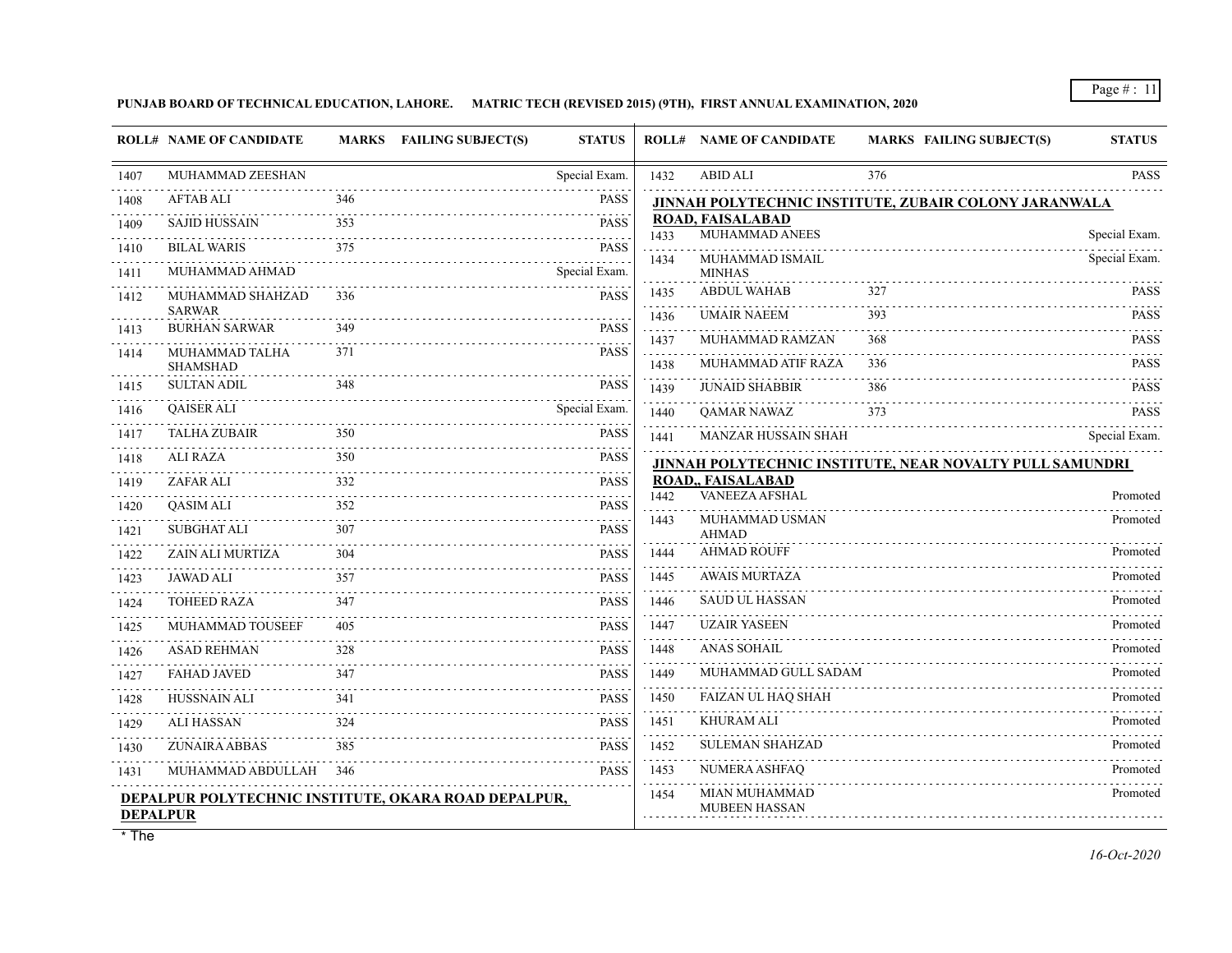## **PUNJAB BOARD OF TECHNICAL EDUCATION, LAHORE. MATRIC TECH (REVISED 2015) (9TH), FIRST ANNUAL EXAMINATION, 2020**

|           | <b>ROLL# NAME OF CANDIDATE</b>      |            | <b>MARKS</b> FAILING SUBJECT(S) | <b>STATUS</b> |           | <b>ROLL# NAME OF CANDIDATE</b>         | <b>MARKS FAILING SUBJECT(S)</b>                         | <b>STATUS</b>        |
|-----------|-------------------------------------|------------|---------------------------------|---------------|-----------|----------------------------------------|---------------------------------------------------------|----------------------|
| 1455      | <b>MIAN MUHAMMAD</b><br>ZEESHAN ALI |            |                                 | Promoted      | 1481      | MUHAMMAD TANHAR<br><b>NASEER</b>       | 391                                                     | <b>PASS</b>          |
| 1456      | MUHAMMAD KASHIF<br><b>HUSSAIN</b>   |            |                                 | Promoted      | 1482      | MUHAMMAD AWAIS UR<br><b>REHMAN ALI</b> | 341                                                     | <b>PASS</b>          |
| 1457      | MUHAMMAD BILAL                      |            |                                 | Promoted      | 1483      | <b>MARSAD MUBARAK</b>                  | 346                                                     | <b>PASS</b>          |
| 1458      | MUHAMMAD ANSIR ABBAS                |            |                                 | Promoted      | 1484      | NUMAN AHMAD RAZA                       | 386                                                     | <b>PASS</b>          |
| 1459      | ARBAB ASHRAF AWAN                   |            |                                 | Promoted      | 1485      | MUHAMMAD USMAN                         | 335                                                     | <b>PASS</b><br>.     |
| 1460      | <b>HASSAN FAROOQ</b>                |            |                                 | Promoted      | 1486      | MUHAMMAD SAAD ALI                      | 343                                                     | <b>PASS</b>          |
| 1461      | MUHAMMAD GHAZANFAR                  |            |                                 | Promoted      | 1487      | <b>HAFIZ AZEEM JAVED</b>               | 325                                                     | <b>PASS</b>          |
| 1462      | <b>WAQAS SULTAN</b>                 |            |                                 | Promoted      | 1488      | <b>USAMA REHMAN</b>                    | 375                                                     | <b>PASS</b>          |
| .<br>1463 | MUHAMMAD AHMER TARIQ                |            |                                 | Promoted      |           |                                        | JINNAH COLLEGE OF ENGINEERING & TECHNOLOGY, KAROR ROAD, |                      |
| 1464      | MUHAMMAD USAMA                      |            |                                 | Promoted      | 1489      | <b>FATEH PUR</b><br><b>SARDAR KHAN</b> |                                                         | Promoted             |
| 1465      | <b>ABDULLAH</b>                     |            |                                 | Promoted      | 1490      | ZEESHAN ALI                            |                                                         | Promoted             |
| 1466      | ZOHAIB SHAHBAZ                      |            |                                 | Promoted      | 1491      | <b>ASAD ULLAH</b>                      |                                                         | Promoted             |
| 1467      | SYED SAKHAWAT ALI ZADI              |            |                                 | Promoted      | 1492      | MUHAMMAD MUNEEB                        |                                                         | Promoted             |
| 1468      | MUHAMMAD AMIR                       |            |                                 | Promoted      |           | MUHAMMAD USMAN                         |                                                         |                      |
| 1469      | <b>SAJAWAL SAJJAD</b>               |            |                                 | Promoted      | 1493      | MUHAMMAD USMAN                         |                                                         | Promoted<br>Promoted |
| 1470      | MUHAMMAD IBRAHIM                    | 404        |                                 | <b>PASS</b>   | 1494<br>. | ALLAH RAKHA                            |                                                         |                      |
| 1471      | MUBASHIR IQBAL                      | 352        |                                 | <b>PASS</b>   | 1495      |                                        |                                                         | Promoted             |
| 1472      | <b>IHTASHAM HUSSAIN</b>             | 360        |                                 | <b>PASS</b>   | 1496<br>. | MEHMOOD AHMAD                          |                                                         | Promoted             |
| 1473      | MUHAMMAD HAMID                      | 372        |                                 | <b>PASS</b>   | 1497      | <b>BURHAN ALI</b>                      |                                                         | Promoted             |
| 1474      | <b>TASKEEN</b><br><b>SHAH ZAMAN</b> | 374        |                                 | <b>PASS</b>   | 1498      | MUHAMMAD RAMZAN                        |                                                         | Promoted             |
|           | MUHAMMAD AQIB ALI                   | 384        |                                 | <b>PASS</b>   | 1499      | <b>IQBAL ALI</b>                       |                                                         | Promoted             |
| 1475<br>. |                                     |            |                                 |               | 1500      | <b>AHSAN NADEEM</b>                    |                                                         | Promoted             |
| 1476      | REHMAT ULLAH KHAN                   | 334<br>435 |                                 | <b>PASS</b>   | 1501      | MUHAMMAD ABDULLAH                      |                                                         | Promoted             |
| 1477      | <b>CHAND MEHTAB</b>                 |            |                                 | PASS          | 1502      | <b>MUJAHID ALI</b>                     |                                                         | Promoted             |
| 1478      | <b>SHAHZAIB KHAN</b>                | 311        |                                 | <b>PASS</b>   | 1503      | <b>NAVEED FAISAL</b>                   |                                                         | Promoted             |
| 1479      | MUHAMMAD WAQAS                      | 325        |                                 | <b>PASS</b>   | 1504      | <b>ARSLAN ALI</b>                      |                                                         | Promoted             |
| 1480      | MUHAMMAD USMAN                      | 320        |                                 | <b>PASS</b>   | 1505      | <b>USMAN RASHEED</b>                   | 393                                                     | <b>PASS</b>          |
|           |                                     |            |                                 |               |           |                                        |                                                         |                      |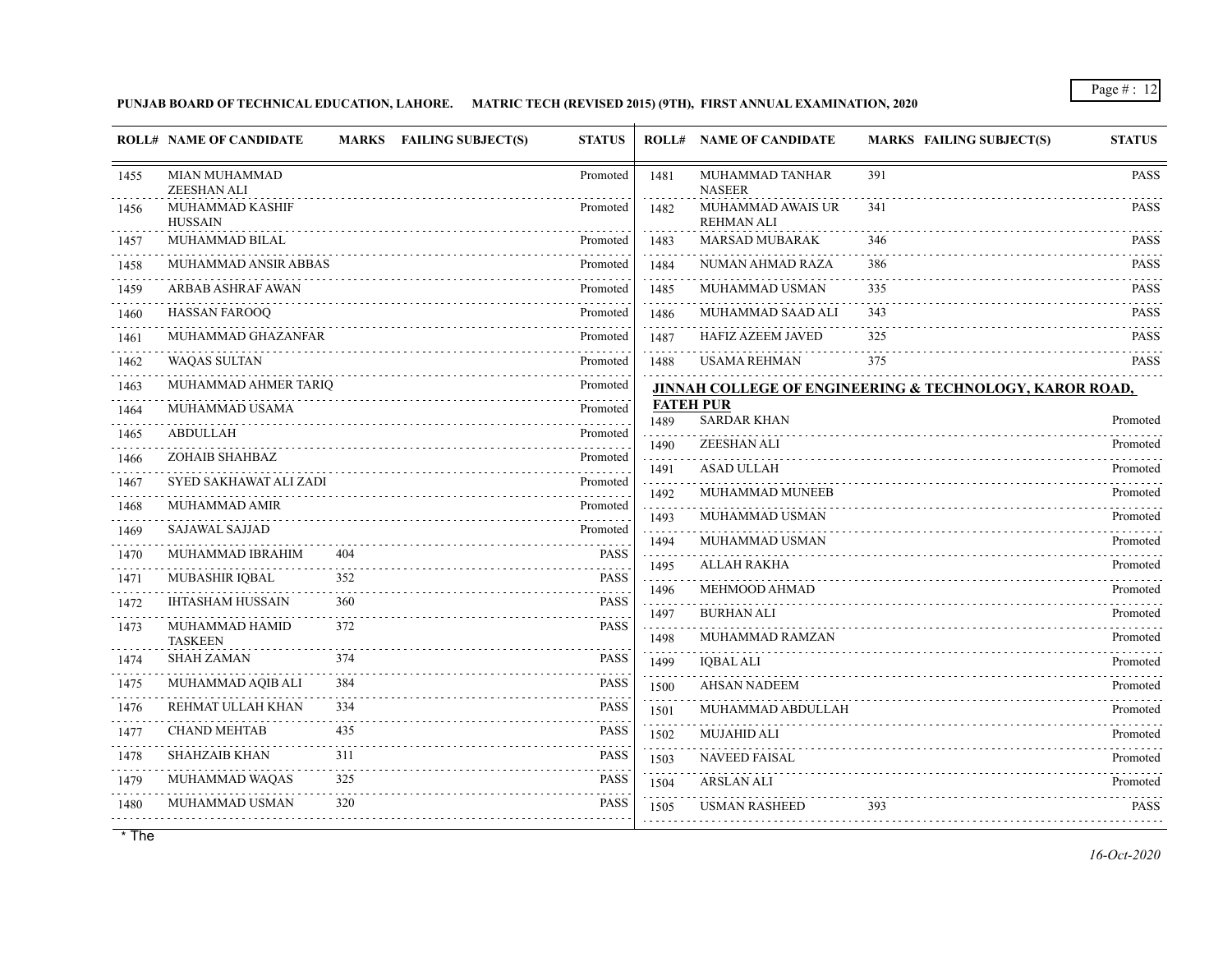## **PUNJAB BOARD OF TECHNICAL EDUCATION, LAHORE. MATRIC TECH (REVISED 2015) (9TH), FIRST ANNUAL EXAMINATION, 2020**

|      | <b>ROLL# NAME OF CANDIDATE</b>                           | <b>MARKS</b> | <b>FAILING SUBJECT(S)</b> | <b>STATUS</b> | ROLL# | <b>NAME OF CANDIDATE</b>              | <b>MARKS FAILING SUBJECT(S)</b> | <b>STATUS</b>                       |
|------|----------------------------------------------------------|--------------|---------------------------|---------------|-------|---------------------------------------|---------------------------------|-------------------------------------|
| 1506 | <b>MUJAHAID IQBAL</b>                                    | 344          |                           | <b>PASS</b>   | 1530  | MUHAMMAD WASIF                        | 377                             | <b>PASS</b>                         |
| 1507 | <b>SALMAN NAZEER</b>                                     | 392          |                           | <b>PASS</b>   | 1531  | <b>HUSNAIN</b><br><b>SHOKAT IMRAN</b> | 386                             | PASS                                |
| 1508 | <b>IRFAN ALI</b>                                         |              |                           | Special Exam. | 1532  | <b>WASEEM ABBAS KHAN</b>              | 346                             | <b>PASS</b>                         |
| 1509 | NASIR ALI                                                | 394          |                           | PASS          | 1533  | <b>SYED SARMAD FARAZ</b>              | 373                             | <b>PASS</b>                         |
|      | SAIFIA POLYTECHNIC INSTITUTE, PAKKI MOR, KALA BAGH ROAD, |              |                           |               | 1534  | MUHAMMAD AHSAN KHAN 343               |                                 | <b>PASS</b>                         |
| 1510 | <b>GULLEN KHEL</b><br>ALI ABDULLAH                       |              |                           | Promoted      | 1535  | ASAD ULLAH SHAH                       | 383                             | <b>PASS</b>                         |
| 1511 | MUHAMMAD WASI ULLAH                                      |              |                           | Promoted      | 1536  | .<br>ARSALAN TARIQ KHAN               | 364                             | $\omega$ is a single<br><b>PASS</b> |
| 1512 | <b>AIZAZ AHMED KHAN</b>                                  |              |                           | Promoted      | 1537  | HASNAT ANWAR KHAN                     | 395                             | PASS                                |
| 1513 | <b>MALIK ADIL REHMAN</b>                                 |              |                           | Promoted      | 1538  | <b>MUHAMMAD KASHIF</b>                | 371                             | <b>PASS</b>                         |
| 1514 | MUHAMMAD MUSAB KHAN                                      |              |                           | Promoted      | 1539  | <b>HASSAN RAZA MALIK</b>              | 407                             | <b>PASS</b>                         |
| 1515 | <b>ABDULLAH WAQAS</b>                                    |              |                           | Promoted      | 1540  | ASIF SHAHZAD KHAN                     | 385                             | <b>PASS</b>                         |
| 1516 | <b>ALI HASSAN</b>                                        |              |                           | Promoted      | 1541  | <b>SHEHIRYAR KALLU</b>                | 384                             | <b>PASS</b>                         |
| 1517 | <b>SALEEM ULLAH KHAN</b>                                 |              |                           | Promoted      | 1542  | <b>UMAR FAROOQ</b>                    | 372                             | PASS                                |
| 1518 | <b>MUHAMMAD ASIF</b>                                     |              |                           | Promoted      | 1543  | ALI AHMAD                             | 342                             | <b>PASS</b>                         |
| 1519 | <b>RIZWAN AKHTAR</b>                                     |              |                           | Promoted      | 1544  | HASSAN JAVED KHAN                     | 333                             | <b>PASS</b>                         |
| 1520 | MUHAMMAD ARIF KHAN                                       |              |                           | Promoted      | 1545  | MUHAMMAD KASHIF<br><b>SALEEM</b>      | 373                             | <b>PASS</b>                         |
| 1521 | MUHAMMAD BILAL KHAN                                      |              |                           | Promoted      | 1546  | MUHAMMAD SHAHAB                       | 381                             | <b>PASS</b>                         |
| 1522 | <b>OSAMA UMAR</b>                                        |              |                           | Promoted      | 1547  | <b>AHSAN</b><br>MUHAMMAD WAQAS        | 362                             | <b>PASS</b>                         |
| 1523 | MUHAMMAD ATIF ALI SHAH                                   |              |                           | Promoted      | 1548  | MUHAMMAD JAVED                        | 347                             | <b>PASS</b>                         |
| 1524 | <b>MUHAMMAD UMAR</b>                                     |              |                           | Promoted      | 1549  | <b>MAZHAR MUNEER KHAN</b>             | 362                             | <b>PASS</b>                         |
| 1525 | MUHAMMAD AMEER<br><b>HAMZA</b>                           |              |                           | Promoted      | 1550  | <b>SALEEM ULLAH KHAN</b>              | 352                             | <b>PASS</b>                         |
| 1526 | <b>SHAKEEL AHMAD</b>                                     |              |                           | Promoted      | 1551  | MOHAMMAD DANIYAL                      | 411                             | <b>PASS</b>                         |
| 1527 | MUHAMMAD AMMAR YASIR                                     |              |                           | Promoted      | 1552  | MUHAMMAD UBAID KARIM 335              |                                 | <b>PASS</b>                         |
| 1528 | <b>KHAN</b><br><b>MUHAMMAD FAIZAN</b>                    |              |                           | Promoted      | 1553  | MUZAMIL SHAHZAD                       | 417                             | <b>PASS</b>                         |
| 1529 | SYED MUHAMMAD DANISH 418                                 |              |                           | <b>PASS</b>   | 1554  | <b>AHSAN ALI</b>                      | 338                             | <b>PASS</b>                         |
|      | <b>RAZA</b>                                              |              |                           |               | 1555  | MUHAMMAD ADNAN MALIK379               |                                 | 111111<br><b>PASS</b>               |
|      |                                                          |              |                           |               |       |                                       |                                 |                                     |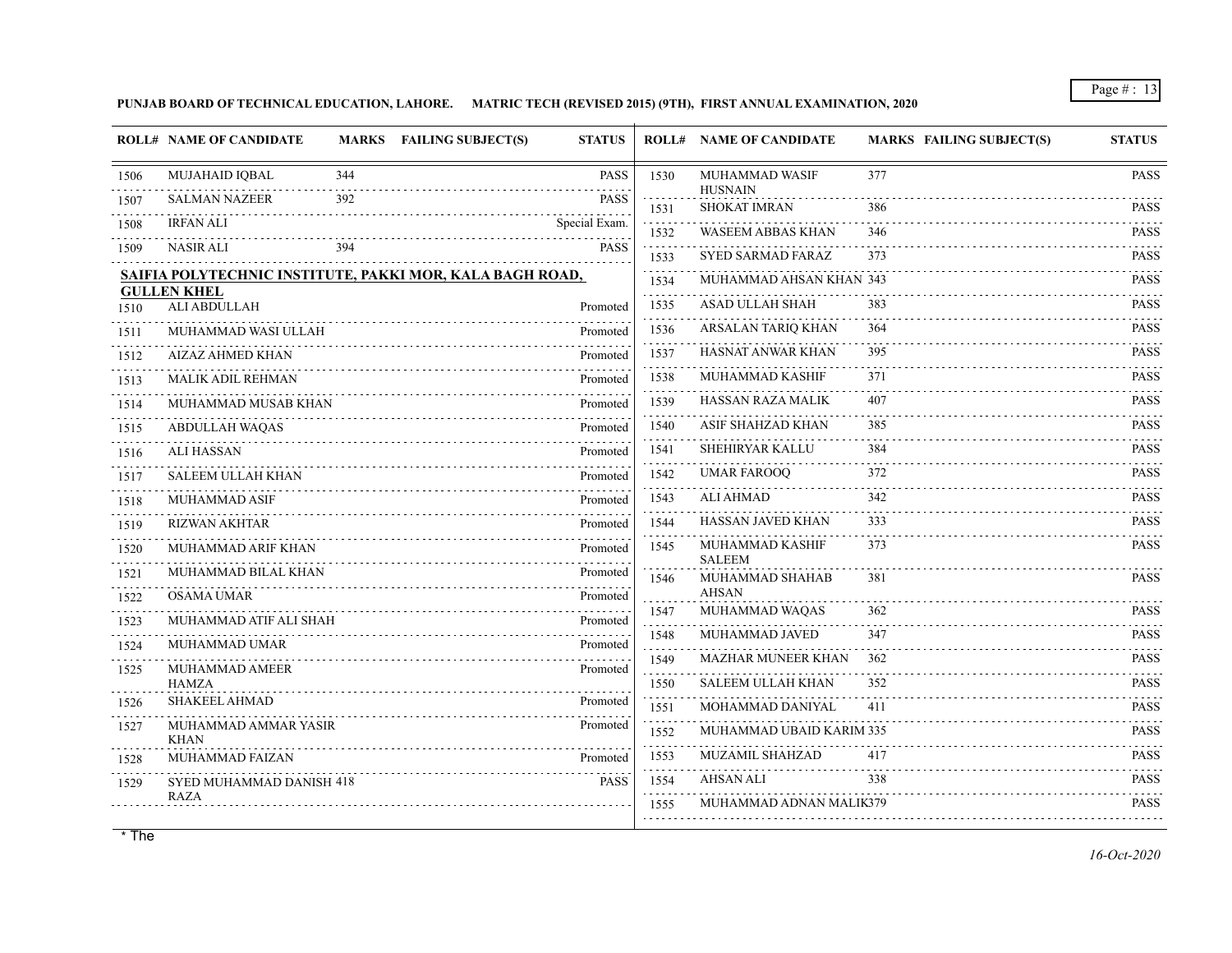**PUNJAB BOARD OF TECHNICAL EDUCATION, LAHORE. MATRIC TECH (REVISED 2015) (9TH), FIRST ANNUAL EXAMINATION, 2020**

|           | <b>ROLL# NAME OF CANDIDATE</b>          |     | MARKS FAILING SUBJECT(S) | <b>STATUS</b> |                                             | <b>ROLL# NAME OF CANDIDATE</b>    | <b>MARKS FAILING SUBJECT(S)</b> | <b>STATUS</b>                                |
|-----------|-----------------------------------------|-----|--------------------------|---------------|---------------------------------------------|-----------------------------------|---------------------------------|----------------------------------------------|
| 1556      | MUHAMMAD FAIZAN MALIK373                |     |                          | <b>PASS</b>   | 1581                                        | MUHAMMAD NOMAN<br><b>AKHTAR</b>   | 376                             | <b>PASS</b>                                  |
| 1557      | MUHAMMAD MUDASIR<br><b>ISRAR</b>        | 356 |                          | <b>PASS</b>   | 1582                                        | MUHAMMAD IBRAR KHAN 400           |                                 | $\omega$ is a set of $\omega$<br><b>PASS</b> |
| 1558      | MALIK MUHAMMAD AQIB 349<br><b>ZAMAN</b> |     |                          | <b>PASS</b>   | 1583                                        | MUHAMMAD BILAL                    | 345                             | <b>PASS</b>                                  |
| 1559      | MUHAMMAD SAJJAD                         | 386 |                          | PASS          | 1584                                        | MUHAMMAD MAJID KHAN 391           |                                 | <b>PASS</b><br>.                             |
|           | <b>SARWAR</b>                           |     |                          |               | 1585                                        | <b>SAMI ULLAH</b>                 | 403                             | <b>PASS</b>                                  |
| 1560      | ATTA ULLAH KHAN                         | 359 |                          | <b>PASS</b>   | 1586                                        | MUHAMMAD HUZAIFA                  | 375                             | <b>PASS</b>                                  |
| 1561      | <b>RANA DILAWAR</b>                     | 385 |                          | <b>PASS</b>   | 1587                                        | <b>AHSAN HAMEED</b>               | 374                             | <b>PASS</b>                                  |
| 1562      | MUHAMMAD FAROOQ<br>ABDULLAH KHAN        | 370 |                          | <b>PASS</b>   | $\omega = \omega \cdot \omega$<br>1588<br>. | HASSAN IQBAL MALIK                | 375                             | <b>PASS</b>                                  |
| 1563      | MUHAMMAD ASIF                           | 367 |                          | <b>PASS</b>   | 1589                                        | MUHAMMAD NAVEED<br><b>KHAN</b>    | 365                             | <b>PASS</b>                                  |
| 1564      | MALIK MUHAMMAD AQIL 369<br>SHAHZAD      |     |                          | PASS          | 1590                                        | MUHAMMAD SHOAIB                   | 339                             | <b>PASS</b>                                  |
| 1565      | MUHAMMAD ARSHAD                         | 351 |                          | <b>PASS</b>   | .<br>1591                                   | MUHAMMAD AWAIS                    | 330                             | <b>PASS</b>                                  |
| 1566      | ZEESHAN KHAN                            |     |                          | Special Exam. | .<br>1592                                   | <b>SARFRAZ</b>                    | 394                             | <b>PASS</b>                                  |
| 1567      | <b>ATISHAM KHAN</b>                     | 345 |                          | <b>PASS</b>   | 1593                                        | JUNAID AHMAD                      | 379                             | <b>PASS</b>                                  |
| 1568      | MUHAMMAD HUSNAIN                        | 331 |                          | <b>PASS</b>   | 1594                                        | <b>NOMAN HUSSAIN</b>              | 376                             | <b>PASS</b>                                  |
| 1569      | <b>SHERYAR KHAN</b>                     | 374 |                          | <b>PASS</b>   | 1595                                        | <b>MALIK AMIR ABBAS</b>           | 344                             | <b>PASS</b>                                  |
| .<br>1570 | MUHAMMAD SAFI ULLAH 371                 |     |                          | <b>PASS</b>   | 1596                                        | MUHAMMAD EHSAAN                   | 392                             | <b>PASS</b>                                  |
| 1571      | <b>HARIS KHAN</b>                       | 377 |                          | <b>PASS</b>   | 1597<br>.                                   | <b>KAMRAN AHMED</b>               | 365                             | <b>PASS</b>                                  |
| 1572      | MUHAMMAD NAWAZ                          | 392 |                          | <b>PASS</b>   | 1598<br>.                                   | <b>ARFAN AHMED</b>                | 367                             | <b>PASS</b>                                  |
| 1573      | MUHAMMAD MUSHTAQ                        | 371 |                          | <b>PASS</b>   | 1599<br>.                                   | ASAD ULLAH KHAN                   | 322                             | <b>PASS</b>                                  |
| 1574      | MUHAMMAD BILAL KHAN 370                 |     |                          | <b>PASS</b>   | 1600                                        | HAMMAD SARFRAZ                    |                                 | Special Exam.                                |
| 1575      | MUHAMMAD NABEEL                         | 386 |                          | <b>PASS</b>   | 1601                                        | HASRAT SAQLAIN KHAN               | 373                             | <b>PASS</b>                                  |
| 1576      | <b>ASAD ULLAH</b>                       | 352 |                          | <b>PASS</b>   | 1602                                        | MUHAMMAD ATIQ UR<br><b>REHMAN</b> | 401                             | <b>PASS</b>                                  |
| 1577      | AAMIR AHMED KHAN                        | 404 |                          | <b>PASS</b>   | 1603                                        | <b>SADAF FATIMA</b>               | 385                             | <b>PASS</b>                                  |
| 1578      | MUHAMMAD HUZAIMA<br><b>KHAN</b>         | 379 |                          | <b>PASS</b>   | 1604                                        | KAINAT DURRANI                    | 396                             | .<br><b>PASS</b><br>.                        |
| 1579      | <b>USAMA BILAL</b>                      | 419 |                          | <b>PASS</b>   | 1605                                        | <b>NAZIA BATOOL</b>               | 369                             | <b>PASS</b><br>.                             |
| 1580      | <b>FAHAD ALI KHAN</b>                   | 344 |                          | <b>PASS</b>   | 1606                                        | <b>ZARMINA BIBI</b>               | 391                             | <b>PASS</b>                                  |
|           |                                         |     |                          |               |                                             |                                   |                                 |                                              |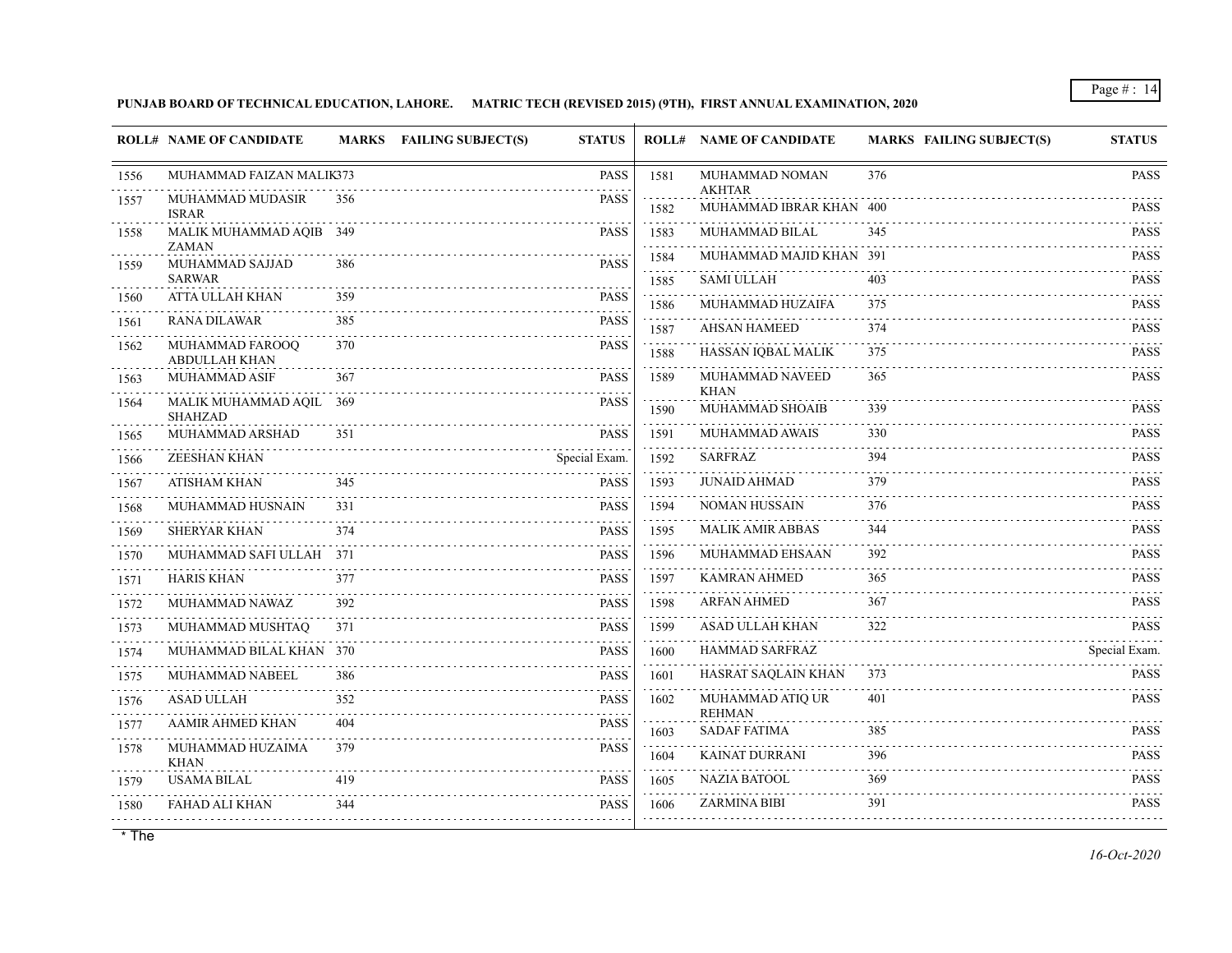**PUNJAB BOARD OF TECHNICAL EDUCATION, LAHORE. MATRIC TECH (REVISED 2015) (9TH), FIRST ANNUAL EXAMINATION, 2020**

|           | <b>ROLL# NAME OF CANDIDATE</b>                         |     | MARKS FAILING SUBJECT(S) | <b>STATUS</b> |                   | <b>ROLL# NAME OF CANDIDATE</b><br><b>MARKS FAILING SUBJECT(S)</b> | <b>STATUS</b> |
|-----------|--------------------------------------------------------|-----|--------------------------|---------------|-------------------|-------------------------------------------------------------------|---------------|
| 1607      | <b>ALI AHMAD</b>                                       | 362 |                          | <b>PASS</b>   | 1633              | <b>UMAR TAHIR</b>                                                 | Promoted      |
| 1608      | <b>ADNAN BALOCH</b>                                    | 365 |                          | <b>PASS</b>   | 1634              | <b>IKRAM HUSSAIN</b>                                              | Promoted      |
| 1609      | MUHAMMAD RIZWAN KHAN372                                |     |                          | <b>PASS</b>   | 1635              | <b>ALI HASSAN</b>                                                 | Promoted      |
| 1610      | <b>ANAYAT MEHDI</b>                                    | 349 |                          | <b>PASS</b>   | 1636              | MUHAMMAD TARIQ                                                    | Promoted      |
| .<br>1611 | ASAD ZOHAIB KHAN                                       | 378 |                          | <b>PASS</b>   | 1637              | <b>RAUF DANISH</b>                                                | Promoted      |
| 1612      | <b>UAMR FAROOQ</b>                                     | 352 |                          | <b>PASS</b>   | 1638              | MUHAMMAD NAVEED                                                   | Promoted      |
| 1613      | MUHAMMAD NADIR KHAN 338                                |     |                          | <b>PASS</b>   | 1639              | <b>ANWAR</b><br>ADEEL U REHMAN                                    | Promoted      |
| 1614      | HABIB ULLAH KHAN                                       | 395 |                          | <b>PASS</b>   |                   | MUHAMMAD ASAD IMTIAZ                                              | Promoted      |
| 1615      | MUHAMMAD SHERAZ KHAN340                                |     |                          | <b>PASS</b>   | 1640              | <b>ASAD ALI</b>                                                   |               |
| 1616      | MUHAMMAD BILAL KHAN 355                                |     |                          | <b>PASS</b>   | 1641<br>2.2.2.2.2 |                                                                   | Promoted      |
|           | ALI COLLEGE OF TECHNOLOGY, BYPASS ROAD NEAR ZARI BANK, |     |                          |               | 1642              | <b>LAAL HASSAN</b><br><b>JAHAN ZAIB</b>                           | Promoted      |
|           | <b>HAROONABAD</b><br>SHAKEEL AHMAD                     |     |                          |               | 1643              |                                                                   | Promoted      |
| 1617      |                                                        |     |                          | Special Exam. | 1644              | MUHAMMAD SAJID                                                    | Promoted      |
| 1618      | <b>MAHTAB HUSSAIN</b>                                  |     |                          | Special Exam. | 1645              | <b>AMEER HAMZA</b>                                                | Promoted      |
| 1619      | <b>MUZAMMAL HUSSAIN</b>                                |     |                          | Special Exam. | 1646              | AHAD MEHMOOD SOHAIL                                               | Promoted      |
| 1620      | MUHAMMAD UMAIR                                         |     |                          | Special Exam. | 1647              | <b>ZAIN UL ABDEEN</b>                                             | Promoted      |
| 1621      | <b>MUJHID ALI</b>                                      |     |                          | Special Exam. | 1648              | <b>HAMMAD ZIA</b>                                                 | Promoted      |
| 1622      | MUHAMMAD AZEEMULLAH                                    |     |                          | Promoted      | 1649              | MUHAMMAD SULMAN                                                   | Promoted      |
| 1623      | MUHAMMAD REHAN                                         |     |                          | Promoted      | 1650              | MUHAMMAD RIZWAN                                                   | Promoted      |
| 1624      | <b>ALI SHAN</b>                                        |     |                          | Promoted      | 1651              | <b>HAIDER ALI</b>                                                 | Promoted      |
| 1625      | <b>USMAN GHANI</b>                                     |     |                          | Promoted      | 1652              | <b>ARSALAN RASOOL</b>                                             | Promoted      |
| 1626      | <b>ALI RAZA</b>                                        |     |                          | Promoted      | 1653              | MUHAMMAD IRFAN                                                    | Promoted      |
| 1627      | <b>ALI HAMZA</b>                                       |     |                          | Promoted      | 1654              | MUHAMMAD IMRAN                                                    | Promoted      |
| 1628      | <b>IMRAN ALI</b>                                       |     |                          | Promoted      | 1655              | MUHAMMAD AMIR                                                     | Promoted      |
| 1629      | <b>DAUD AHMAD ALVI</b>                                 |     |                          | Promoted      | 1656              | <b>NAEEM AKBAR</b>                                                | Promoted      |
| 1630      | MUHAMMAD AHMAD                                         |     |                          | Promoted      | 1657              | <b>ADNAN ASLAM</b>                                                | Promoted      |
| 1631      | <b>WAQAS ASLAM</b>                                     |     |                          | Promoted      | 1658              | MUHAMMAD ABU BAKAR                                                | Promoted      |
| 1632      | <b>SAJID ALI</b>                                       |     |                          | Promoted      |                   | <b>SAJJAD</b>                                                     |               |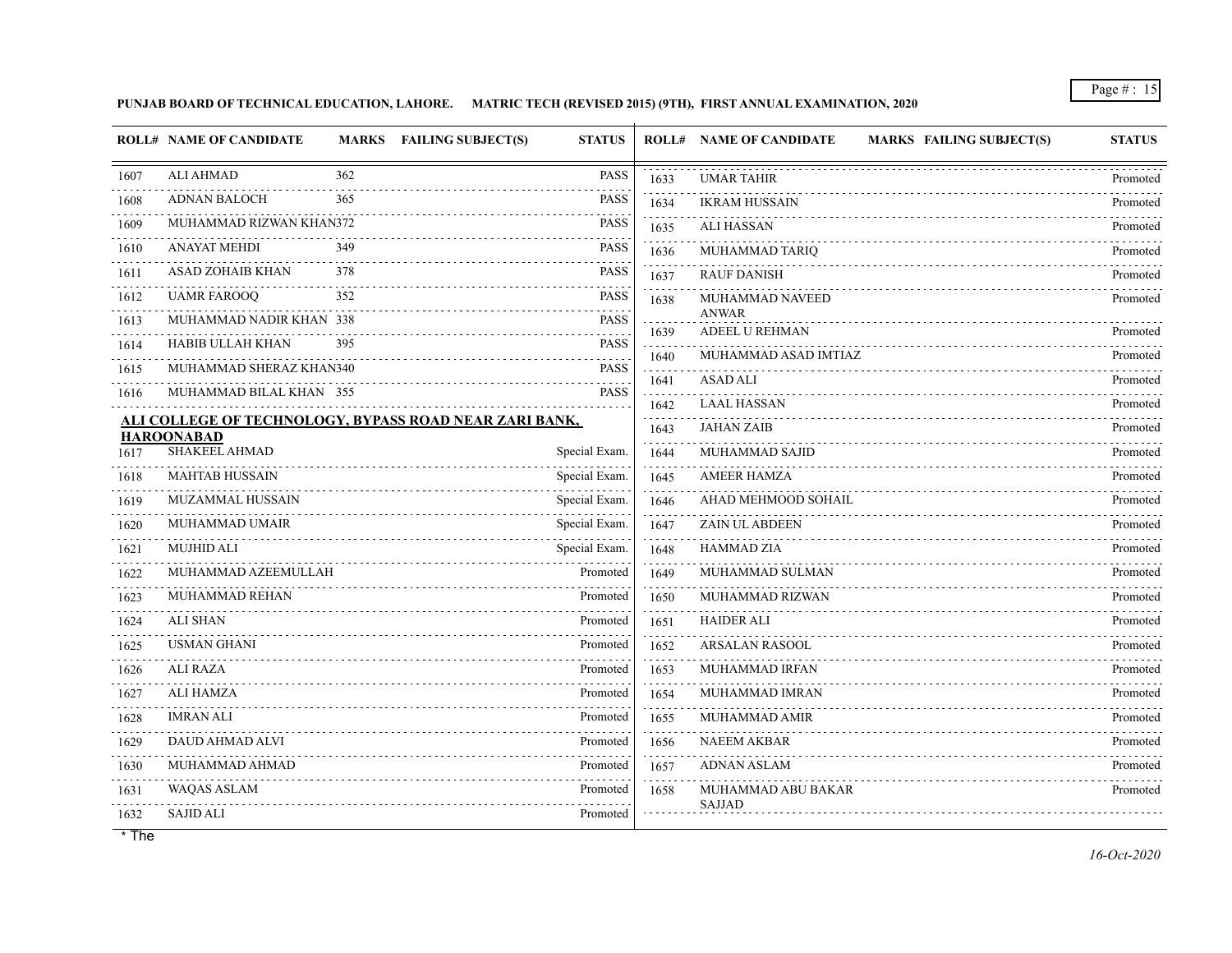## **PUNJAB BOARD OF TECHNICAL EDUCATION, LAHORE. MATRIC TECH (REVISED 2015) (9TH), FIRST ANNUAL EXAMINATION, 2020**

|           | <b>ROLL# NAME OF CANDIDATE</b><br>MARKS FAILING SUBJECT(S) | <b>STATUS</b>             |                                                                                                                                         | <b>ROLL# NAME OF CANDIDATE</b> | <b>MARKS FAILING SUBJECT(S)</b> | <b>STATUS</b>                                       |
|-----------|------------------------------------------------------------|---------------------------|-----------------------------------------------------------------------------------------------------------------------------------------|--------------------------------|---------------------------------|-----------------------------------------------------|
| 1659      | <b>ALI RAZA</b>                                            | Promoted                  | 1685                                                                                                                                    | <b>MUHAMMAD FAISAL</b>         |                                 | Promoted                                            |
| 1660      | MUHAMMAD MUNEEB<br><b>KASHIF</b>                           | Promoted                  | 1686                                                                                                                                    | MUHAMMAD ADEEL                 |                                 | Promoted                                            |
| 1661      | <b>KESHO</b>                                               | Promoted                  | 1687                                                                                                                                    | MUHAMMAD HAMZA                 |                                 | Promoted                                            |
| 1662      | <b>SHOAIB ARSHAD</b>                                       | Promoted                  | 1688                                                                                                                                    | <b>BADAR ZAMAN HAIDER</b>      |                                 | Promoted                                            |
| 1663      | <b>SAKANDAR ZAMAN</b>                                      | Promoted                  | 1689                                                                                                                                    | ALI RAZA                       |                                 | Promoted                                            |
| 1664<br>. | MUHAMMAD ABDULLAH                                          | Promoted                  | 1690                                                                                                                                    | MUHAMMAD UMAR<br><b>FAROOQ</b> |                                 | Promoted                                            |
| 1665      | MUHAMMAD AHMAD                                             | Promoted                  | 1691                                                                                                                                    | MUHAMMAD IRFAN                 |                                 | Promoted                                            |
| 1666      | MUHAMMAD ARIB ARSHAD                                       | Promoted                  | 1692                                                                                                                                    | ZAIN UL ABIDIN                 |                                 | Promoted                                            |
| 1667      | MUHAMMAD RAMZAN                                            | Promoted                  | 1693                                                                                                                                    | <b>RUBINA KOUSER</b>           |                                 | Promoted                                            |
| 1668      | MUHAMMAD AZHAN<br><b>KHALID</b>                            | Promoted                  | 1694                                                                                                                                    | <b>JAVARIA ALTAF</b>           |                                 | Promoted                                            |
| 1669      | <b>SULTAN MEHMOOD</b>                                      | Promoted                  | 1695                                                                                                                                    | <b>CHANDA ASGHAR</b>           |                                 | Promoted                                            |
| 1670      | <b>MOHSAN NAWAZ</b>                                        | Promoted                  | 1696                                                                                                                                    | <b>MARIUM ABAID</b>            |                                 | Promoted                                            |
| 1671      | MUHAMMAD TALHA                                             | Promoted                  | 1697                                                                                                                                    | MUHAMMAD SHABIR                | 363                             | <b>PASS</b>                                         |
| 1672      | <b>MUKHTAR</b><br>HAFIZ AMEER HAMZA                        | Promoted                  | 1698                                                                                                                                    | <b>ABID RASHEED</b>            | 362                             | <b>PASS</b>                                         |
| 1673      | <b>SHER ALI</b>                                            | Promoted                  | 1699                                                                                                                                    | <b>SUNIL JAVED</b>             | 347                             | <b>PASS</b>                                         |
| 1674      | ALI RAZA                                                   | Promoted                  | 1700                                                                                                                                    | MOHAMMAD ADEEM                 |                                 | Special Exam.                                       |
| 1675      | <b>KASHIF ALI</b>                                          | Promoted                  | 1701                                                                                                                                    | <b>UMAR DARAZ</b>              | 339                             | <b>PASS</b>                                         |
| .<br>1676 | <b>UMAR FAROOQ</b>                                         | Promoted                  | 1702<br>$\mathcal{L}^{\mathcal{A}}\mathcal{L}^{\mathcal{A}}\mathcal{L}^{\mathcal{A}}\mathcal{L}^{\mathcal{A}}\mathcal{L}^{\mathcal{A}}$ | <b>FAIZAN ALI</b>              | 348                             | <b>PASS</b>                                         |
| 1677      | MUHAMMAD SHOAIB                                            | 1.1.1.1.1.1.1<br>Promoted | 1703                                                                                                                                    | <b>ADEEL SATTAR</b>            | 371                             | <b>PASS</b>                                         |
| 1678      | <b>HUSNAIN ALI</b>                                         | Promoted                  | 1704                                                                                                                                    | SHEIKH HAMID LATIF             | 406                             | <b>PASS</b>                                         |
| 1679      | <b>MOHSIN RAZA</b>                                         | Promoted                  | 1705                                                                                                                                    | ALI RAZA                       | 503                             | <b>PASS</b>                                         |
| .<br>1680 | <b>WALEED ASIF</b>                                         | Promoted                  | 1706                                                                                                                                    | MUHAMMAD WAKEEL                | 368                             | <b>PASS</b>                                         |
| 1681      | MUHAMMAD ABDULLAH                                          | Promoted                  | 1707                                                                                                                                    | <b>USAMA ABBAS</b>             |                                 | Special Exam.                                       |
|           | QAMAR                                                      |                           | 1708                                                                                                                                    | MUHAMMAD UMAIR<br>QAMAR        | 421                             | <b>PASS</b>                                         |
| 1682      | <b>MUDASSAR MUNIR</b>                                      | Promoted                  | 1709                                                                                                                                    | MUHAMMAD FAIQ KHALID 345       |                                 | <b>PASS</b>                                         |
| 1683      | <b>ABAID UR REHMAN</b>                                     | Promoted                  | 1710                                                                                                                                    | <b>HAMZA SHABIR</b>            | 355                             | $\omega$ is a second set of $\omega$<br><b>PASS</b> |
| 1684      | MUHAMMAD AHMAD IQBAL                                       | Promoted                  |                                                                                                                                         |                                |                                 |                                                     |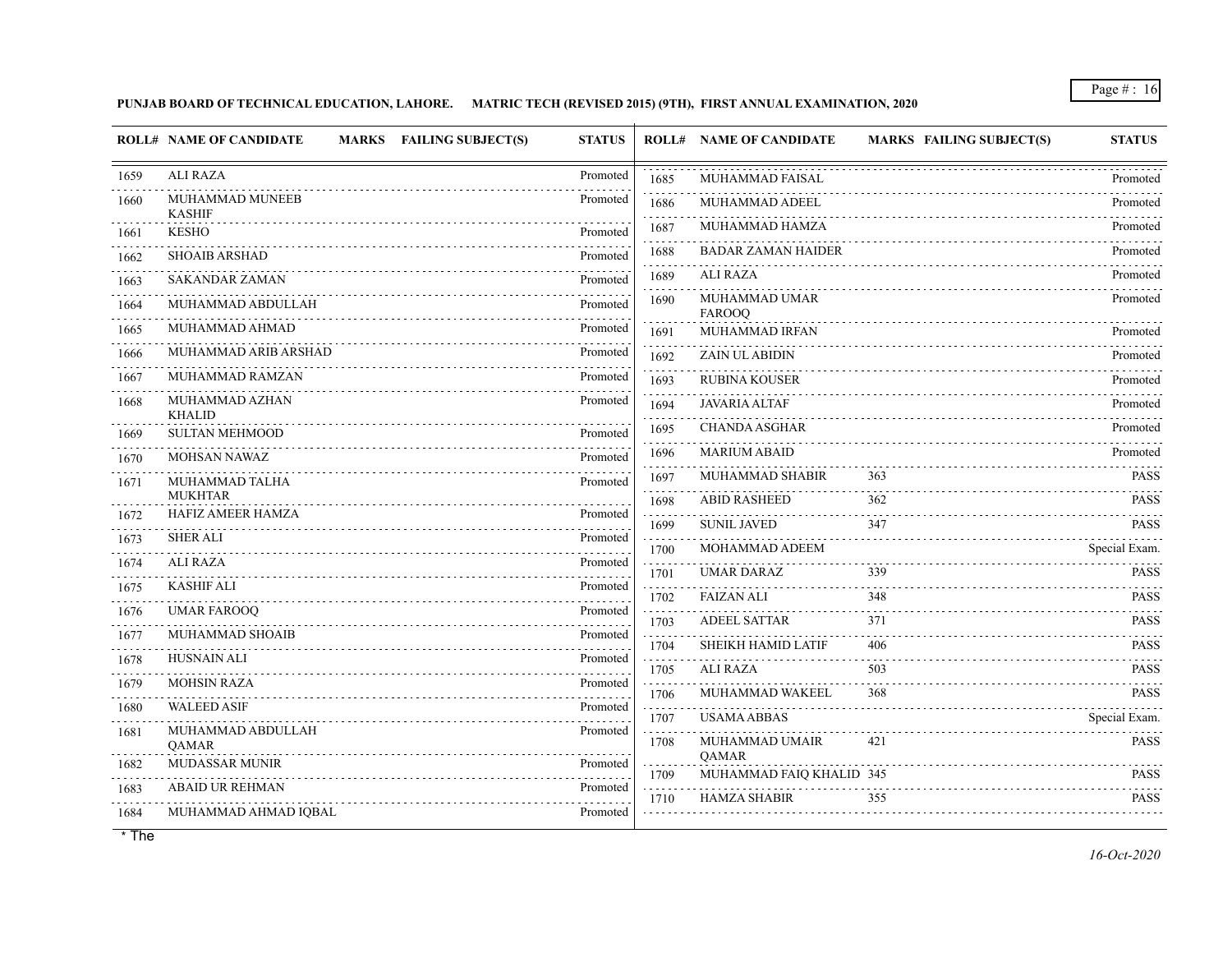**PUNJAB BOARD OF TECHNICAL EDUCATION, LAHORE. MATRIC TECH (REVISED 2015) (9TH), FIRST ANNUAL EXAMINATION, 2020**

|                   | <b>ROLL# NAME OF CANDIDATE</b>     |     | <b>MARKS</b> FAILING SUBJECT(S) | <b>STATUS</b>    |                   | <b>ROLL# NAME OF CANDIDATE</b>     | <b>MARKS FAILING SUBJECT(S)</b> | <b>STATUS</b>      |
|-------------------|------------------------------------|-----|---------------------------------|------------------|-------------------|------------------------------------|---------------------------------|--------------------|
| 1711              | <b>WASEEM AKRAM</b>                |     |                                 | Special Exam.    | 1737              | <b>MURTAZA ALI</b>                 | 415                             | <b>PASS</b>        |
| 1712              | MUHAMMAD ZOHAIB                    | 369 |                                 | PASS             | 1738              | <b>AMMARA SHAHID</b>               |                                 | .<br>Special Exam. |
| 1713              | MUHAMMAD SHAHZAD<br><b>MATLOOB</b> | 375 |                                 | <b>PASS</b>      | 1739              | ABDUL HANAN NASEER                 | 382                             | <b>PASS</b>        |
| 1714              | MUHAMMAD FAISAL                    | 408 |                                 | <b>PASS</b>      | 1740              | YASIR ALI                          | 357                             | <b>PASS</b>        |
| 1715              | MUHAMMAD YOUSAF                    | 348 |                                 | <b>PASS</b>      | 1741              | MUHAMMAD RASHID                    | 395                             | <b>PASS</b>        |
| 1716              | MUHAMMAD IMTIAZ                    | 369 |                                 | <b>PASS</b>      | 1742              | ALI RAZA                           | 369                             | <b>PASS</b>        |
| 1717              | <b>ABDUL RAHMAN</b>                | 400 |                                 | <b>PASS</b>      | 1743              | ALI TAHA                           | 334                             | <b>PASS</b><br>.   |
| .<br>1718         | HUSSAIN AKBAR                      | 379 |                                 | <b>PASS</b>      | 1744              | ALI AHMAD                          | 355                             | <b>PASS</b>        |
| 1719              | MUHAMMAD NAEEM                     | 375 |                                 | <b>PASS</b>      | 1745              | MUBSHAIR IQBAL                     | 330                             | <b>PASS</b>        |
|                   | <b>ULLAH</b>                       |     |                                 |                  | 1746              | <b>AQSA KHALID</b>                 | 379                             | <b>PASS</b>        |
| 1720              | <b>HASEEB AHMAD</b>                |     |                                 | Special Exam.    | 1747              | <b>ZAHRA FARDOS</b>                | 376                             | <b>PASS</b>        |
| 1721<br>.         | <b>WAJID ISHAQ</b>                 | 358 |                                 | <b>PASS</b>      | .<br>1748         | MUHAMMAD UMAR                      | 342                             | .<br><b>PASS</b>   |
| 1722              | <b>AQIB SHAHZAD</b>                | 358 |                                 | <b>PASS</b>      | 1749              | <b>FAROOO</b><br>MUHAMMAD SHAHZAIB | 386                             | <b>PASS</b>        |
| 1723              | MUHAMMAD AZAM                      | 384 |                                 | <b>PASS</b>      |                   | <b>USMAN</b>                       |                                 |                    |
| 1724<br>.         | MUHAMMAD NAWAZ                     | 371 |                                 | <b>PASS</b>      | 1750              | <b>ALI RAZA</b>                    | 317                             | <b>PASS</b>        |
| 1725              | <b>AMAR ALI</b>                    | 390 |                                 | <b>PASS</b>      | 1751              | MUHAMMAD SHAHZAIB                  | 386                             | <b>PASS</b><br>.   |
| 1726<br>.         | MUHAMMAD ANAS IQBAL                | 428 |                                 | <b>PASS</b>      | 1752              | <b>ZOHAIB TARIQ</b>                | 332                             | <b>PASS</b>        |
| 1727<br>المتمامين | <b>ABDUL REHMAN</b>                | 336 |                                 | <b>PASS</b>      | 1753              | MUHAMMAD ABDULLAH                  | 352                             | <b>PASS</b>        |
| 1728              | MUHAMMAD SAQLAIN                   | 394 |                                 | <b>PASS</b>      | 1754              | <b>HAIDER</b><br>MUHAMMAD REHMAN   | 361                             | <b>PASS</b>        |
| .<br>1729         | <b>MOEEZ ALI</b>                   | 416 |                                 | <b>PASS</b>      |                   | <b>LATIF</b>                       |                                 |                    |
| 1730              | MUHAMMAD ZAHAIB                    | 394 |                                 | <b>PASS</b>      | 1755              | JAMSHEID AHMAD                     | 339                             | <b>PASS</b>        |
| 1731              | <b>MUSTAFA</b><br>MUNEEB UR RAHMAN | 374 |                                 | <b>PASS</b>      | 1756<br>.         | MUHAMMAD SOHAIB ZAHID363           |                                 | <b>PASS</b>        |
|                   |                                    | 377 |                                 | .<br><b>PASS</b> | 1757<br>1.1.1.1.1 | MUHAMMAD USAMA                     | 360                             | <b>PASS</b>        |
| 1732              | MUHAMMAD AHTSHAM                   |     | .                               |                  | 1758              | <b>SALMAN ASGHAR</b>               | 355                             | <b>PASS</b>        |
| 1733              | <b>RAZWAN HAIDAR</b>               | 396 |                                 | <b>PASS</b>      | .<br>1759         | <b>USAMA ZAFAR</b>                 | 381                             | <b>PASS</b>        |
| 1734<br>.         | <b>SHOAIB IFTIKHAR</b>             |     |                                 | Special Exam.    | 111111<br>1760    | MUHAMMAD RAHAT                     |                                 | Special Exam.      |
| 1735              | <b>TOQEER HAIDER</b>               | 376 |                                 | <b>PASS</b>      | .<br>1761         | ALI RAZA                           | 385                             | <b>PASS</b>        |
| 1736              | MUHAMMAD MUSLAM<br><b>SHABBIR</b>  |     |                                 | Special Exam.    |                   |                                    |                                 |                    |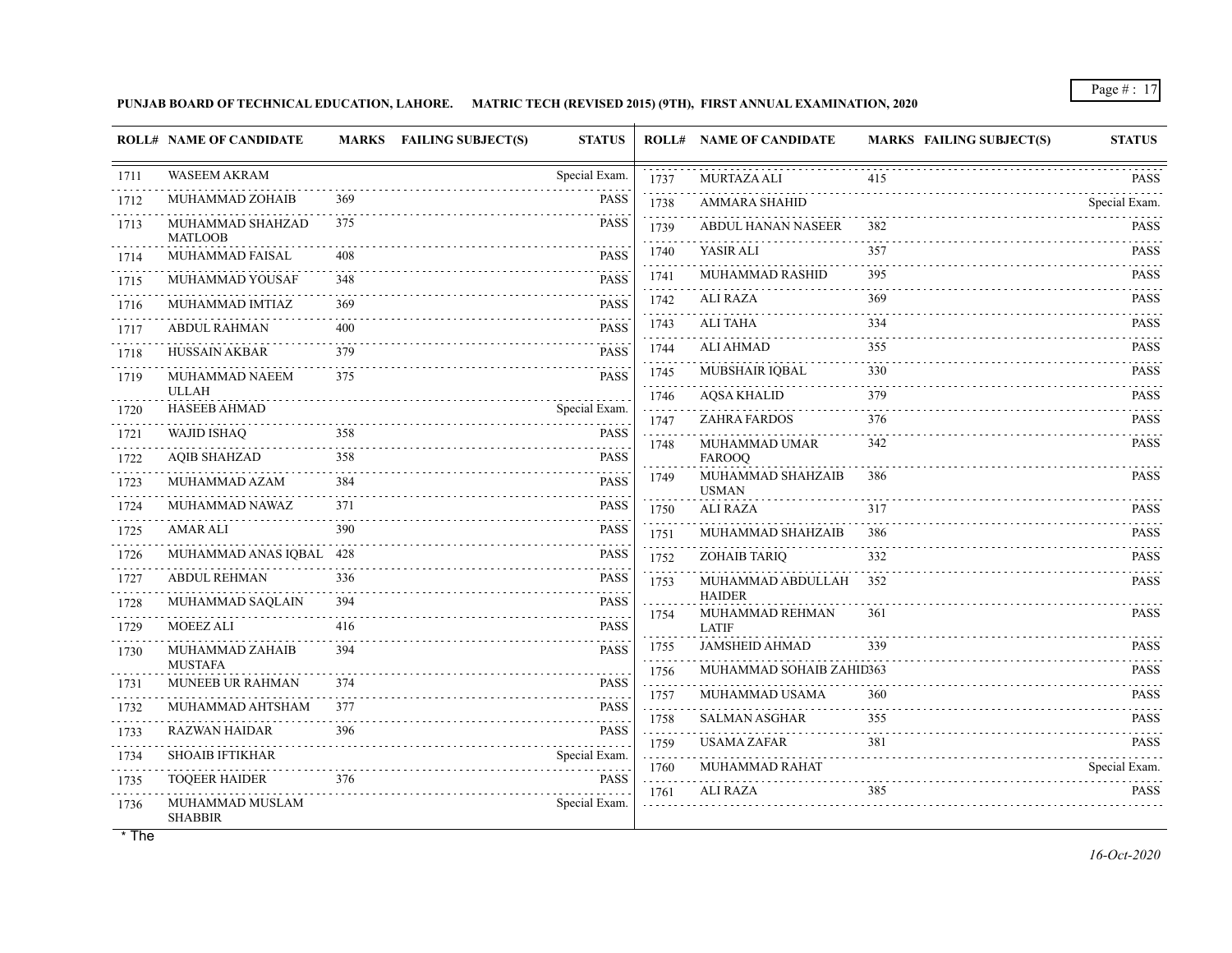**PUNJAB BOARD OF TECHNICAL EDUCATION, LAHORE. MATRIC TECH (REVISED 2015) (9TH), FIRST ANNUAL EXAMINATION, 2020**

|           | <b>ROLL# NAME OF CANDIDATE</b> |     | MARKS FAILING SUBJECT(S)<br><b>STATUS</b> |                                     | <b>ROLL# NAME OF CANDIDATE</b>    | <b>MARKS FAILING SUBJECT(S)</b> | <b>STATUS</b>      |
|-----------|--------------------------------|-----|-------------------------------------------|-------------------------------------|-----------------------------------|---------------------------------|--------------------|
| 1762      | MUHAMMAD IRSHAD                | 357 | <b>PASS</b>                               | 1788                                | MUHAMMAD SHOAIB                   | 385                             | <b>PASS</b>        |
| 1763      | <b>MAJID ALI</b>               | 338 | <b>PASS</b>                               | 1789                                | <b>ASHRAF</b><br>MUHAMMAD TANVEER | 358                             | <b>PASS</b>        |
| 1764      | <b>ZAIN NASIR</b>              | 378 | <b>PASS</b>                               |                                     | <b>ABBAS</b>                      |                                 |                    |
| 1765      | MUHAMMAD NAWAZ                 | 425 | <b>PASS</b>                               | 1790                                | <b>SAJJAD AMJAD</b>               |                                 | Special Exam.      |
| 1766      | MUHAMMAD RAHMAN                | 374 | <b>PASS</b>                               | 1791                                | ZAMAD ALI                         | 346                             | <b>PASS</b><br>.   |
| 1767      | <b>ALI RAZA</b>                | 362 | <b>PASS</b>                               | 1792<br>$\sim$ $\sim$ $\sim$ $\sim$ | <b>ALI HUSNAIN</b>                |                                 | Special Exam.      |
| 1768      | <b>ISLAM ALI</b>               | 340 | <b>PASS</b>                               | 1793                                | <b>SAJJAD AHMAD</b>               |                                 | Special Exam.      |
| .<br>1769 | <b>ABDUL MUHAMAN</b>           | 362 | <b>PASS</b>                               | 1794                                | <b>SHAHZADA RAEES</b>             | 380                             | <b>PASS</b><br>.   |
| 1770      | <b>SAJID ALI</b>               | 389 | <b>PASS</b>                               | 1795                                | MUHAMMAD MUMTAZ                   |                                 | Special Exam.      |
| 1771      | <b>ALI AHMED</b>               | 326 | <b>PASS</b>                               | 1796                                | <b>IFTIKHAR AHMAD</b>             | 459                             | <b>PASS</b>        |
| 1772      | <b>ABDUHRAM</b>                | 339 | <b>PASS</b>                               | 1797<br>.                           | MUHAMMAD TAYYAB                   | 388                             | <b>PASS</b>        |
| 1773      | MUHAMMAD SHAHBAZ               | 342 | <b>PASS</b>                               | 1798                                | WASEEM AKRAM                      | 406                             | <b>PASS</b>        |
| 1774      | <b>ALI HAIDER</b>              | 339 | <b>PASS</b>                               | 1799                                | MOHAMMAD YASEEN                   | 394                             | <b>PASS</b>        |
| 1775      | <b>OAMAR ZAMAN</b>             | 410 | <b>PASS</b>                               | 1800                                | <b>NADEEM HUSSAIN</b>             |                                 | Special Exam.      |
| 1776      | MUHAMMAD SUMDANI               | 345 | <b>PASS</b>                               | 1801                                | <b>SALMAN ASLAM</b>               |                                 | Special Exam.      |
|           | <b>MUZHAIR</b>                 |     |                                           | 1802                                | ATIQA MAHBOOB                     | 379                             | <b>PASS</b>        |
| 1777      | <b>SAQULAIN AJAZ</b>           | 338 | <b>PASS</b>                               | 1803                                | ANAS MEHMOOD                      | 365                             | <b>PASS</b>        |
| 1778<br>. | MUHAMMAD ZAHID RAZA            |     | Special Exam.                             | .<br>1804                           | <b>AHMED HUSSAIN</b>              |                                 | Special Exam.      |
| 1779      | MUHAMMAD IMRAN                 |     | Special Exam.                             | 1805                                | MUHAMMAD ZAHID                    |                                 | Special Exam.      |
| 1780      | JAVAD IQBAL AQIB               | 399 | <b>PASS</b>                               | 1806                                | MUHAMMAD JAWAD                    | 387                             | <b>PASS</b>        |
| 1781<br>. | MUHAMMAD SHAHBAZ               | 357 | <b>PASS</b>                               | 1807                                | MUHAMMAD IRFAN                    | 362                             | <b>PASS</b>        |
| 1782      | <b>ALI RAZA</b>                | 362 | <b>PASS</b>                               | 1808                                | ZOHAIB TABISH                     | 398                             | <b>PASS</b>        |
| 1783      | <b>ARSLAN AHMED</b>            |     | Special Exam.                             | 1809                                | WAJID HUSSAIN JALANI              | 336                             | <b>PASS</b>        |
| 1784      | <b>MARVI</b>                   | 397 | <b>PASS</b>                               | $\omega$ is a set<br>1810           | FIDA UR REHMAN                    | 398                             | <b>PASS</b>        |
| 1785      | MUHAMMAD AZEEMULLAH 385        |     | <b>PASS</b>                               | 1811                                | MUHAMMAD SHOAIB                   |                                 | Special Exam.      |
| 1786      | <b>AHMAD NAWAZ</b>             | 371 | <b>PASS</b>                               | 1812                                | TAYYAB MAQSOOD                    |                                 | .<br>Special Exam. |
| 1787      | MUHAMMAD ASHFAQ                | 374 | <b>PASS</b>                               | .<br>1813                           | <b>REHAN RASHEED</b>              | 408                             | <b>PASS</b>        |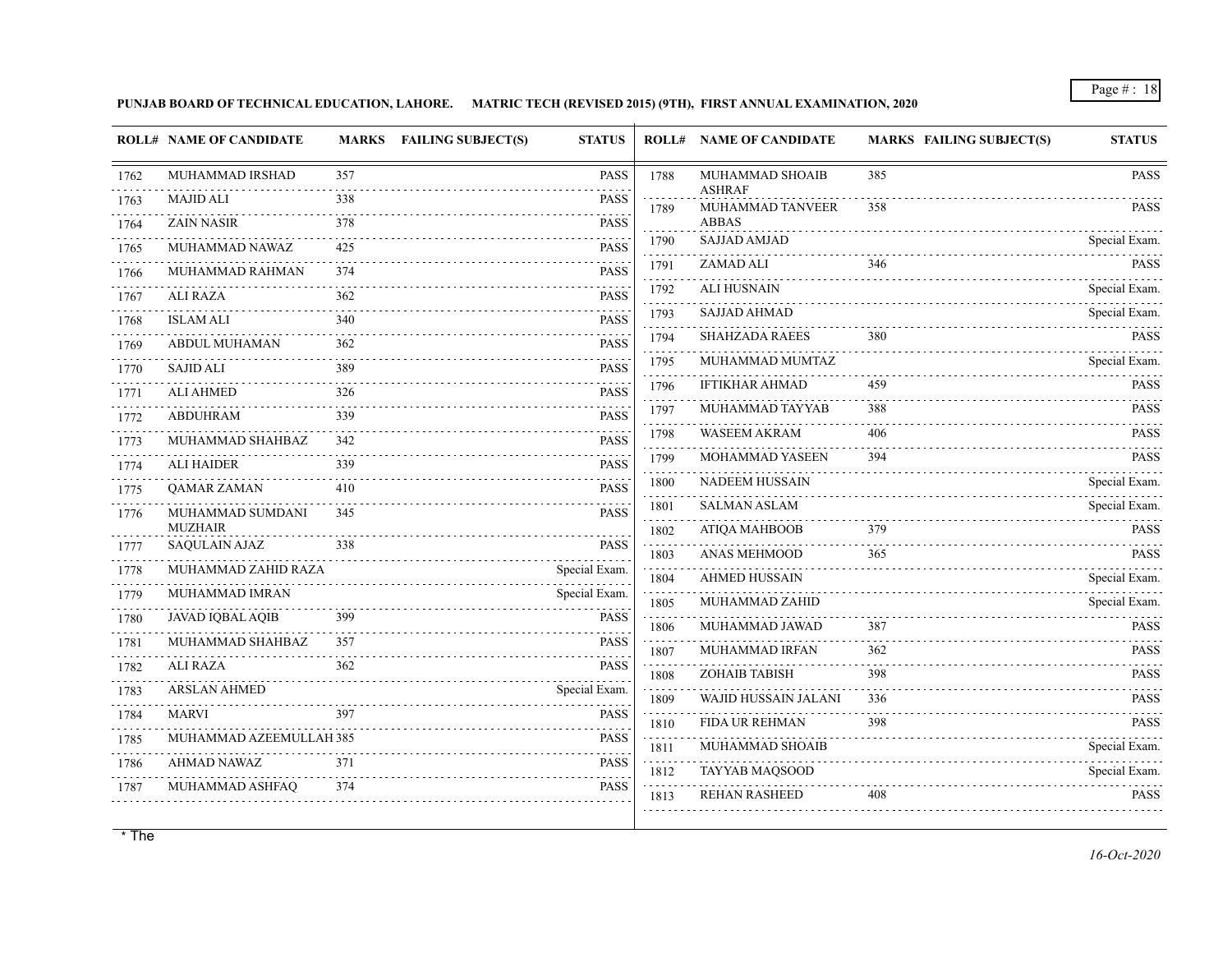**PUNJAB BOARD OF TECHNICAL EDUCATION, LAHORE. MATRIC TECH (REVISED 2015) (9TH), FIRST ANNUAL EXAMINATION, 2020**

|           | <b>ROLL# NAME OF CANDIDATE</b>     |     | MARKS FAILING SUBJECT(S) | <b>STATUS</b> |                   | <b>ROLL# NAME OF CANDIDATE</b>   | <b>MARKS FAILING SUBJECT(S)</b> | <b>STATUS</b>              |
|-----------|------------------------------------|-----|--------------------------|---------------|-------------------|----------------------------------|---------------------------------|----------------------------|
| 1814      | <b>BINYAMEEN</b>                   | 396 |                          | <b>PASS</b>   | 1840              | <b>TAHIR RAONAQ</b>              | 382                             | <b>PASS</b>                |
| 1815      | HAMMAD AHMAD                       | 381 |                          | <b>PASS</b>   | 1841              | MUHAMMAD IMRAN                   | 370                             | and a state<br><b>PASS</b> |
| 1816      | <b>ABDUL MUEEZ</b>                 |     |                          | Special Exam. | 1842              | MUHAMMAD AMEEN                   | 410                             | <b>PASS</b>                |
| 1817      | SHAHBAZ ALI                        |     |                          | Special Exam. | 1843              | <b>ALI WAQAS</b>                 | 360                             | <b>PASS</b>                |
| 1818      | MUQADAS MAQSOOD                    | 371 |                          | <b>PASS</b>   | 1844              | MUHAMMAD SHAHID                  | 397                             | <b>PASS</b>                |
| 1819      | <b>TALHA UMAIR</b>                 |     |                          | Special Exam. | 1845              | <b>ADNAN AKHTAR</b>              | 363                             | <b>PASS</b>                |
| 1820      | MUHAMMAD NAOUMAN                   | 408 |                          | <b>PASS</b>   | 1846<br>.         | <b>BASHARAT ALI</b>              | 355                             | <b>PASS</b>                |
| 1821      | <b>AFZAL</b><br><b>AHMAD NAWAZ</b> | 407 |                          | <b>PASS</b>   | 1847              | <b>ALI AHMAD</b>                 | 403                             | <b>PASS</b><br>111111      |
| .<br>1822 | <b>HAMZA TAHIR</b>                 |     |                          | Special Exam. | 1848              | MUHAMMAD YOUSAF                  | 362                             | <b>PASS</b>                |
| 1823      | <b>ADEEL ABBAS</b>                 | 350 |                          | <b>PASS</b>   | 1849              | MUHAMMAD AHSAN                   | 390                             | <b>PASS</b>                |
| 1824      | <b>TALHA ARSHAD</b>                | 344 |                          | <b>PASS</b>   | 1850              | MUHAMMAD SAQIB                   | 385                             | <b>PASS</b>                |
| 1825      | TEHREEQAT AHSAN SHAH 391           |     |                          | <b>PASS</b>   | 1851              | MUHAMMAD MUNIB ZAFAR 366         |                                 | <b>PASS</b>                |
| 1826      | MUHAMMAD IMRAN ALI                 | 366 |                          | <b>PASS</b>   | 4880              | MUHAMMAD HASEEB                  |                                 | Promoted                   |
| 1827      | <b>NOMAN NAZEER</b>                | 324 |                          | <b>PASS</b>   | 4881              | <b>GULRAIZ</b>                   |                                 | Promoted                   |
| 1828      | <b>UMAR FAROOQ</b>                 | 343 |                          | PASS          | 4882              | <b>USAMA ASHFAO</b>              |                                 | Promoted                   |
| 1829      | MUHAMMAD UMAR                      | 378 |                          | <b>PASS</b>   | 4883              | MUHAMMAD YAQOOB<br><b>RAMZAN</b> |                                 | Promoted                   |
| 1830      | MUHAMMAD IJAZ                      | 360 |                          | <b>PASS</b>   | 4884              | MASOOD AHMAD ZIA                 |                                 | Promoted                   |
| 1831      | MUHAMMAD SULTAN                    | 421 |                          | <b>PASS</b>   | 4885              | <b>AHSAN NAWAZ</b>               |                                 | Promoted                   |
| 1832      | <b>WASEEM AKRAM</b>                | 397 |                          | <b>PASS</b>   | .<br>4886         | <b>ALI HAIDER</b>                |                                 | Promoted                   |
| 1833      | <b>MAHTAB ANJAM</b>                | 344 |                          | <b>PASS</b>   | 2.2.2.2.2<br>4887 | MEHMOOD AHMAD                    |                                 | Promoted                   |
| 1834      | <b>MAJID MAHMOOD</b>               |     |                          | Special Exam. | 4888              | MUHAMMAD SAQIB                   |                                 | Promoted                   |
| 1835      | ABDUL RAHMAN ARSHAD 352            |     |                          | <b>PASS</b>   | 4889              | <b>UMAR FAROOQ</b>               |                                 | Promoted                   |
| 1836      | MUHAMMAD TALHA                     | 326 |                          | <b>PASS</b>   | 4890              | <b>SAQLAIN HAIDER</b>            |                                 | Special Exam.              |
| 1837      | <b>ZUBAIR</b><br>REHMAN JAVEED     | 324 |                          | <b>PASS</b>   | 4891              | MUHAMMAD TALHA NAEEM             |                                 | Special Exam.              |
| 1838      | MUHAMMAD TALHA                     |     |                          | Special Exam. | 4892              | <b>ADEEL AHMED</b>               |                                 | Special Exam.              |
|           | <b>MURTAZA</b>                     |     |                          |               | 4893              | <b>ADEEL HUSSAIN</b>             |                                 | Special Exam.              |
| 1839      | HAMZA ALI                          | 385 |                          | <b>PASS</b>   | 4894              | <b>AJAZ HUSSAIN</b>              |                                 | Special Exam.<br>.         |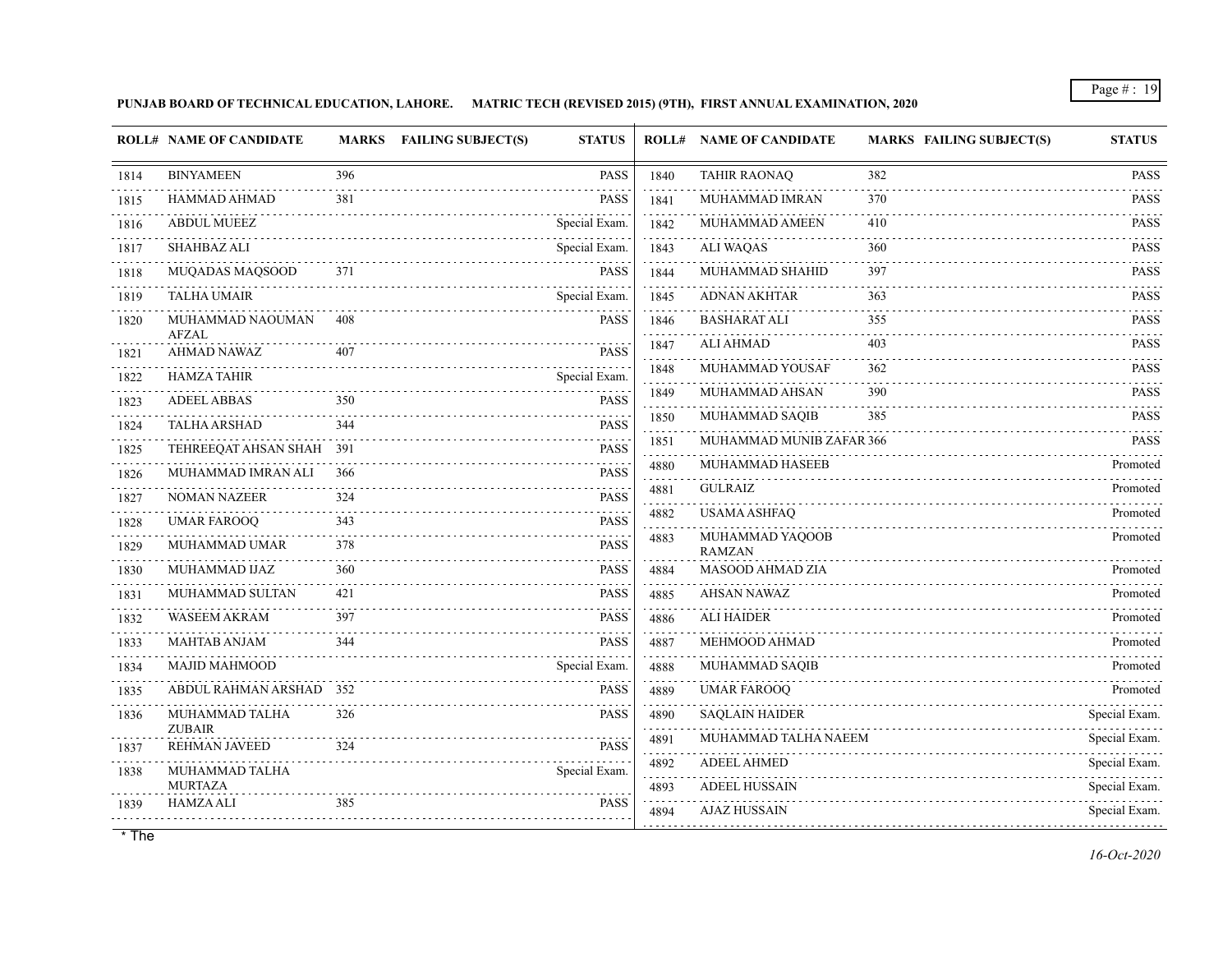**PUNJAB BOARD OF TECHNICAL EDUCATION, LAHORE. MATRIC TECH (REVISED 2015) (9TH), FIRST ANNUAL EXAMINATION, 2020**

|      | <b>ROLL# NAME OF CANDIDATE</b>                          |     | MARKS FAILING SUBJECT(S) | <b>STATUS</b> |           | <b>ROLL# NAME OF CANDIDATE</b><br><b>MARKS FAILING SUBJECT(S)</b> | <b>STATUS</b> |
|------|---------------------------------------------------------|-----|--------------------------|---------------|-----------|-------------------------------------------------------------------|---------------|
| 4895 | <b>GHULAM HADIR</b>                                     | 335 |                          | <b>PASS</b>   | 1856      | ZAFAR IQBAL                                                       | Promoted      |
| 4896 | MUHAMMAD IRFAN                                          | 379 |                          | <b>PASS</b>   | 1857      | <b>ZAIN JAAN</b>                                                  | Promoted      |
| 4897 | <b>UMAR RAMZAN</b>                                      | 365 |                          | <b>PASS</b>   | 1858      | <b>TALHA SAEED</b>                                                | Promoted      |
| 4898 | MUHAMMAD ABDULLAH<br><b>USMAN</b>                       | 354 |                          | <b>PASS</b>   | 1859<br>. | <b>ALI RAZA</b>                                                   | Promoted      |
| 4899 | MUHAMMAD SUFAIN                                         | 364 |                          | <b>PASS</b>   | 1860      | <b>ABDUL REHMAN</b>                                               | Promoted      |
|      | <b>AMANAT</b><br>MUHAMMAD ZAHEER                        | 366 |                          | <b>PASS</b>   | 1861      | <b>FIZAN ISLAM</b>                                                | Promoted      |
| 4900 |                                                         |     |                          |               | 1862      | <b>DANISH ALI</b>                                                 | Promoted      |
| 4901 | <b>MUDASSAR NADEEM</b>                                  | 391 |                          | <b>PASS</b>   | 1863      | <b>MUHAMMAD NASEER</b>                                            | Promoted      |
| 4902 | <b>AMEER HAMZA</b>                                      | 367 |                          | <b>PASS</b>   | 1864      | <b>FIZAN GHAFFAR</b>                                              | Promoted      |
| 4903 | <b>JAMAAT ALI</b>                                       | 383 |                          | <b>PASS</b>   | 1865      | <b>NAVEED AHMAD</b>                                               | Promoted      |
| 4904 | MUHAMMAD ASHFAQ                                         | 353 |                          | <b>PASS</b>   | 1866      | <b>MUNEEB SARFARAZ</b>                                            | Promoted      |
| 4905 | MUHAMMAD MAARIJ                                         | 353 |                          | <b>PASS</b>   | 1867      | <b>UMAR SHAHBAZ</b>                                               | Promoted      |
| 4906 | <b>FIDA HAMZA</b>                                       | 341 |                          | <b>PASS</b>   | 1868      | MUHAMMAD AWAIS UMAR                                               | Promoted      |
| 4907 | <b>TARIQ MEHMOOD</b>                                    | 355 |                          | <b>PASS</b>   | .<br>1869 | <b>TAMOOR HAYAT</b>                                               | Promoted      |
| 4908 | MUHAMMAD FARHAN<br><b>NASIR</b>                         | 336 |                          | <b>PASS</b>   | 1870      | <b>NOMAN ALI</b>                                                  | Promoted      |
| 4909 | MUHAMMAD MUZAMMAL 372                                   |     |                          | <b>PASS</b>   | 1871      | <b>SHAHBAZ ALI</b>                                                | Promoted      |
| 4910 | <b>UMAIR SADDIQUE</b>                                   | 367 |                          | <b>PASS</b>   | 1872      | <b>HAMZA RAMZAN</b>                                               | Promoted      |
| 4911 | MUHAMMAD HUSSAIN                                        | 357 |                          | <b>PASS</b>   | 1873      | MUHAMMAD BILAL ZAFAR                                              | Promoted      |
| 4912 | MUHAMMAD IJAZ                                           | 358 |                          | <b>PASS</b>   | 1874      | MUHAMMAD RAMZAN                                                   | Promoted      |
| 4913 | MUHAMMAD SALMAN                                         | 356 |                          | <b>PASS</b>   | 1875      | MUHAMMAD AFZAAL                                                   | Promoted      |
| 4914 | <b>KHASIF ALI</b>                                       | 375 |                          | <b>PASS</b>   | 1876      | MUHAMMAD JUNAID<br><b>SULTAN</b>                                  | Promoted      |
|      | ALLAMA IQBAL POLYTECHNIC INSTITUTE, 108-109 MODEL TOWN, |     |                          |               | 1877      | MUHAMMAD SAAD                                                     | Promoted      |
| 1852 | <b>HAROONABAD</b><br><b>AHMAD</b>                       |     |                          | Promoted      | 1878      | MUHAMMAD AHMAD AWAN                                               | Promoted      |
| 1853 | MUHAMMAD USMAN                                          |     |                          | Promoted      | 1879      | MUHAMMAD ADNAN                                                    | Promoted      |
| 1854 | <b>SYED JAFFAR ABRAR</b>                                |     |                          | Promoted      | 1880      | <b>WAQAR ASLAM</b>                                                | .<br>Promoted |
|      | <b>BUKHARI</b>                                          |     |                          |               | 1881      | <b>HAROON RASHEED</b>                                             | Promoted      |
| 1855 | MUHAMMAD AMJAD                                          |     |                          | Promoted      | 1882      | FAISAL MUMTAZ                                                     | Promoted      |
|      |                                                         |     |                          |               |           |                                                                   |               |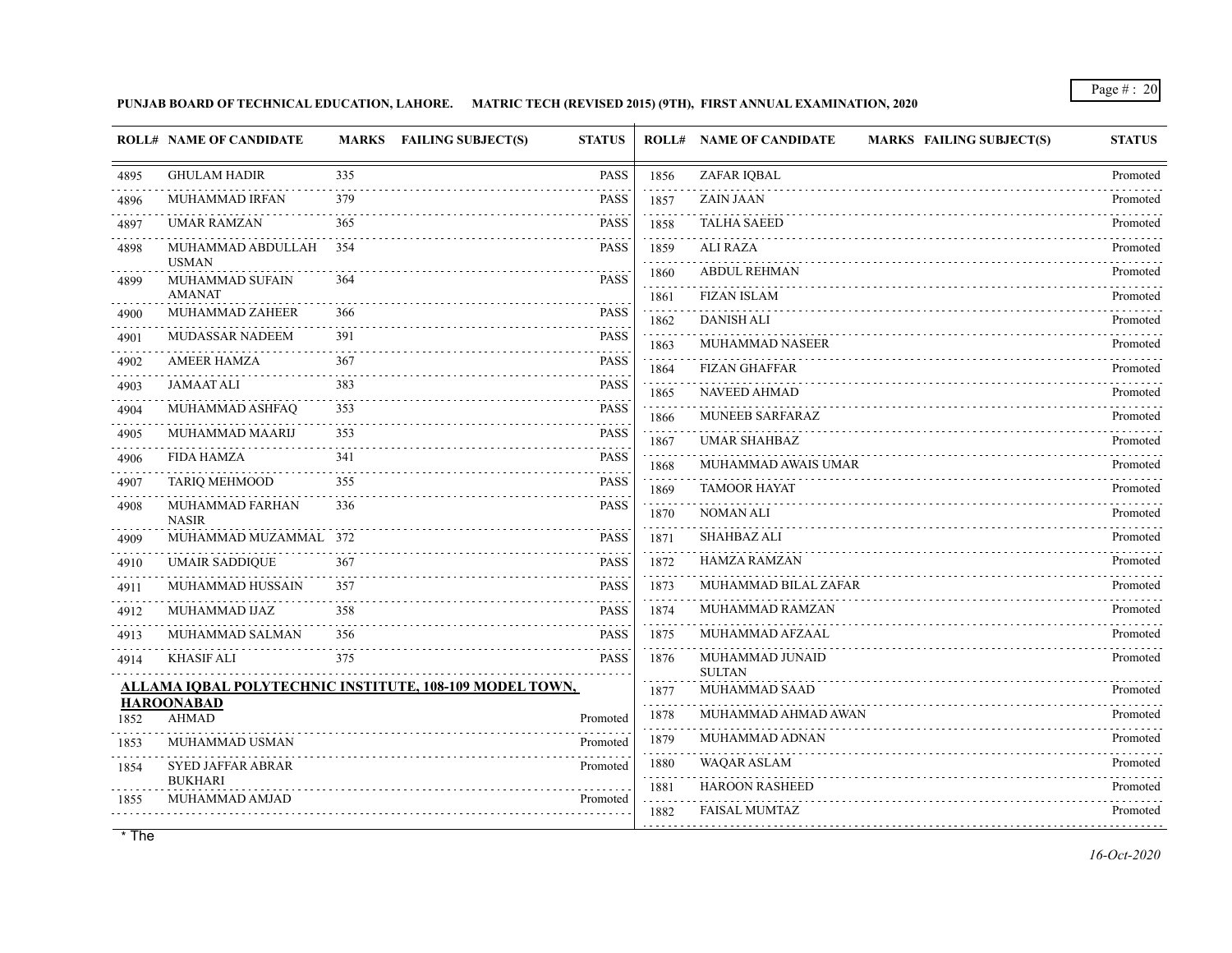## **PUNJAB BOARD OF TECHNICAL EDUCATION, LAHORE. MATRIC TECH (REVISED 2015) (9TH), FIRST ANNUAL EXAMINATION, 2020**

|           | <b>ROLL# NAME OF CANDIDATE</b>     | MARKS FAILING SUBJECT(S) | <b>STATUS</b> |           | <b>MARKS FAILING SUBJECT(S)</b><br><b>ROLL# NAME OF CANDIDATE</b> | <b>STATUS</b> |
|-----------|------------------------------------|--------------------------|---------------|-----------|-------------------------------------------------------------------|---------------|
| 1883      | MUHAMMAD MUDSSAR                   |                          | Promoted      | 1909      | MUHAMMAD SAMEED ALI                                               | Promoted      |
| 1884      | <b>SHABBIR</b><br><b>HASSN ALI</b> |                          | Promoted      | 1910      | <b>FARAH FAROOQ</b>                                               | Promoted      |
| 1885      | MUHAMMAD JAMSHAID                  |                          | Promoted      | 1911      | <b>SEERAT FATIMA</b>                                              | Promoted      |
|           | <b>JAVEED</b>                      |                          |               | 1912      | FATIMA AFZAL MUMMUNKA                                             | Promoted      |
| 1886      | <b>AHSAN ALI</b>                   |                          | Promoted      | 1913      | <b>SADIA GHAFFAR</b>                                              | Promoted      |
| 1887      | <b>SANAN SARWAR</b>                |                          | Promoted      | 1914      | <b>SADIA TAHIR</b>                                                | Promoted      |
| 1888      | MUHAMMAD SAMI ULLAH                |                          | Promoted      | .<br>1915 | <b>RIMSHA ARIF</b>                                                | Promoted      |
| 1889      | MUHAMMAD ASIM                      |                          | Promoted      | 1916      | SUFYAN MUSHTAQ                                                    | Promoted      |
| 1890      | ABDULLAH USMANI                    |                          | Promoted      | 1917      | HAMMAD KHALID                                                     | Promoted      |
| 1891<br>. | <b>ZAIN UL ABIDEEN</b>             |                          | Promoted      | 1918      | <b>ABDULLAH SHAHID</b>                                            | Promoted      |
| 1892      | <b>ANSAR ALI</b>                   |                          | Promoted      | 1919      | <b>BEHZAD AFZAL</b>                                               | Promoted      |
| 1893<br>. | ATIF HUSSAIN                       |                          | Promoted      | 1920      | <b>HAMMAD UL HASSAN</b>                                           | Promoted      |
| 1894      | <b>KALEEMULLAH</b>                 |                          | Promoted      | 1921      | ZAHID MEHMOOD                                                     | Promoted      |
| 1895      | ABDUL AHAD                         |                          | Promoted      | .<br>1922 | <b>HAROON ANJUM</b>                                               | Promoted      |
| 1896      | <b>FARHAT ALI</b>                  |                          | Promoted      | 1923      | <b>IQRA AZHAR</b>                                                 | Promoted      |
| 1897      | MUHAMMAD ATIF ISHAQ                |                          | Promoted      | 1924      | <b>ALI RAZA</b>                                                   | Promoted      |
| .<br>1898 | MUHAMMAD ABU BAKKAR                |                          | Promoted      | 1925      | MUHAMMAD ARSLAN                                                   | Promoted      |
| .<br>1899 | <b>BILAL MOHSIN</b>                |                          | Promoted      | 1926      | <b>ABDUL REHMAN</b>                                               | Promoted      |
| 1900      | <b>SUFIAN IJAZ</b>                 |                          | Promoted      | 1927      | MUHAMMAD RIZWAN                                                   | Promoted      |
| 1901      | MUHAMMAD AZAM                      |                          | Promoted      | .<br>1928 | MUHAMMAD ASIM                                                     | Promoted      |
| 1902      | <b>SALEEM AHMAD</b>                |                          | Promoted      | .<br>1929 | MUHAMMAD AHMAD                                                    | Promoted      |
| 1903      | <b>MUHAMMAD IRFAN</b>              |                          | Promoted      |           | <b>JABBAR</b>                                                     |               |
| 1904      | MUHAMMAD FAISAL                    |                          | Promoted      | 1930      | MUHAMMAD BASIT JAFFAR                                             | Promoted<br>. |
| .<br>1905 | <b>SAAD RASOOL</b>                 |                          | Promoted      | 1931      | MUHAMMAD HASSAN<br><b>KHALID</b>                                  | Promoted      |
| 1906      | MUHAMMAD IMRAN                     |                          | Promoted      | 1932      | <b>HAMZA REHMAN</b>                                               | Promoted      |
| 1907      | <b>WAQAS AHMAD</b>                 |                          | Promoted      | 1933      | <b>SHAHID YOUSAF BHATTI</b>                                       | Promoted      |
| 1908      | MUHAMMAD ABDULLAH                  |                          | Promoted      | 1934      | MUHAMMAD FARHAN<br><b>ZAFAR</b>                                   | Promoted      |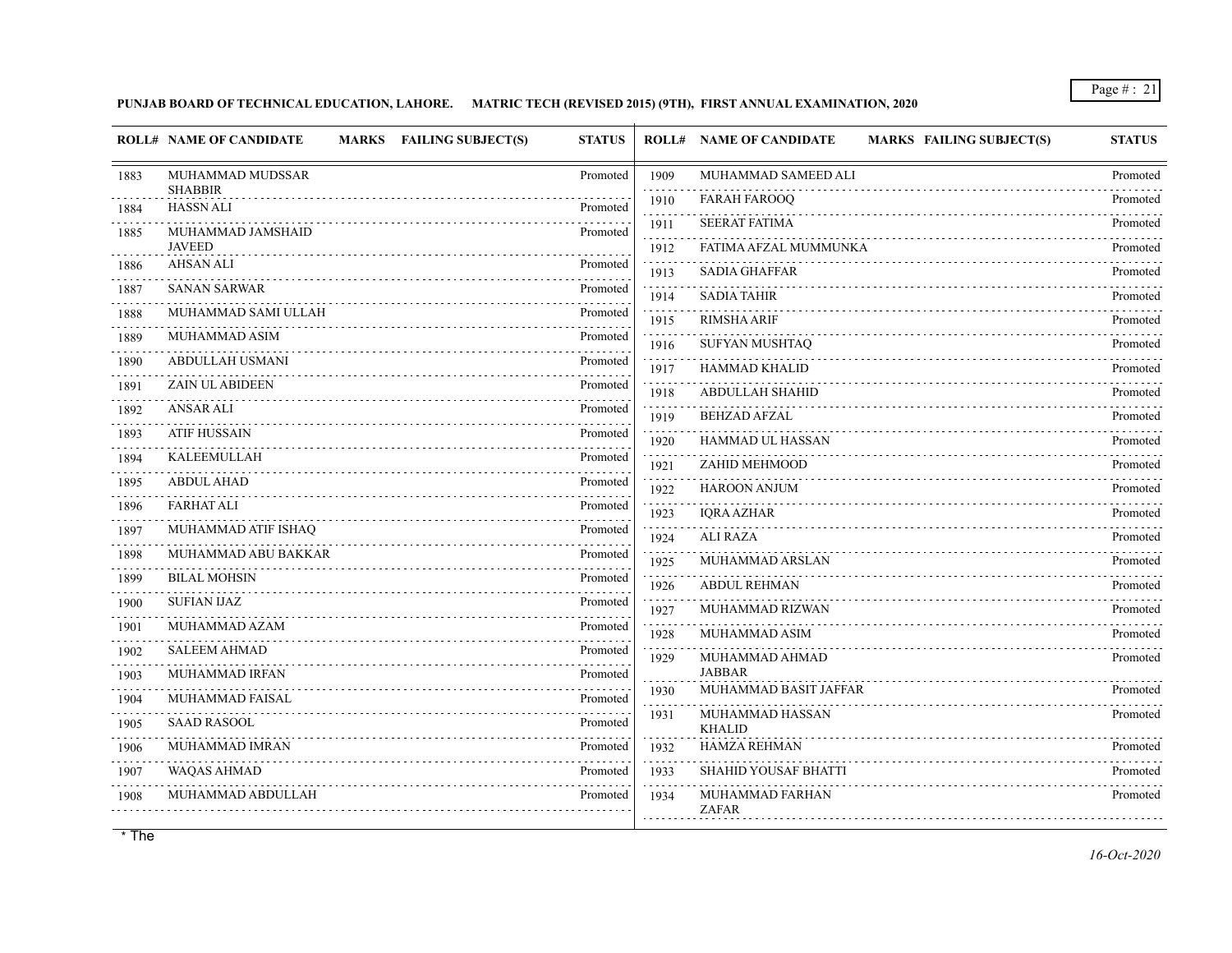## **PUNJAB BOARD OF TECHNICAL EDUCATION, LAHORE. MATRIC TECH (REVISED 2015) (9TH), FIRST ANNUAL EXAMINATION, 2020**

|      | <b>ROLL# NAME OF CANDIDATE</b>   |     | MARKS FAILING SUBJECT(S)<br><b>STATUS</b> |           | <b>ROLL# NAME OF CANDIDATE</b>                      | MARKS FAILING SUBJECT(S)                             | <b>STATUS</b>            |
|------|----------------------------------|-----|-------------------------------------------|-----------|-----------------------------------------------------|------------------------------------------------------|--------------------------|
| 1935 | <b>AQIB ALI</b>                  |     | Promoted                                  | 1961      | MUHAMMAD ABDULLAH                                   | 354                                                  | <b>PASS</b>              |
| 1936 | <b>FATIMA IQBAL</b>              |     | Promoted                                  | 1962      | <b>TARIQ</b><br>MUHAMMAD BILAL                      | 353                                                  | <b>PASS</b>              |
| 1937 | <b>IJAZ HUSSAIN</b>              | 342 | <b>PASS</b>                               |           | <b>ARSHAD</b>                                       |                                                      | <u>.</u> .               |
| 1938 | <b>SAQLAIN SAJJAD</b>            | 375 | <b>PASS</b>                               | 1963      | ALI RAZA TARIQ                                      |                                                      | Special Exam.            |
| 1939 | <b>SHERAN ALI</b>                | 377 | <b>PASS</b>                               | 1964      | <b>DAVID SULTAN</b>                                 |                                                      | Special Exam.            |
| 1940 | <b>AHSAN NAEEM</b>               | 393 | <b>PASS</b>                               |           |                                                     | THE QUAID-E-AZAM COLLEGE OF TECHNOLOGY, QUAID-E-AZAM |                          |
| 1941 | <b>UMAR FAROOQ</b>               | 367 | $-2 - 2 - 1$<br><b>PASS</b>               | 1965      | PLAZA, RASOOLABAD COLOY, HASILPUR<br>MUHAMMAD AFZAL | 372                                                  | <b>PASS</b>              |
| 1942 | <b>MEHTAB HUSSAIN</b>            | 320 | <b>PASS</b>                               | 1966      | ADEEBA BILAL                                        | 409                                                  | <b>PASS</b>              |
| 1943 | MUDASSAR IQBAL                   | 372 | <b>PASS</b>                               | 1967      | <b>QASIM RAZA</b>                                   | 456                                                  | <b>PASS</b>              |
| 1944 | MUZAMIL JAVED                    | 408 | <b>PASS</b>                               | 1968      | MUHAMMAD SALMAN                                     | 408                                                  | <b>PASS</b>              |
| 1945 | MUHAMMAD RAMZAN                  | 386 | <b>PASS</b>                               | 1969      | MUHAMMAD UMAR                                       | 408                                                  | .<br><b>PASS</b>         |
| 1946 | MUHAMMAD AHMAD                   | 368 | <b>PASS</b>                               | 1970      | <b>ALI HUSNAIN</b>                                  | 386                                                  | <b>PASS</b>              |
| 1947 | MUHAMMAD HAMZA                   | 347 | <b>PASS</b>                               | 1971      | <b>AWAIS ZULFIQAR</b>                               | 429                                                  | <b>PASS</b>              |
| 1948 | <b>JABBAR</b><br>MUHAMMAD ARSLAN | 361 | <b>PASS</b>                               | 1972      | <b>AHMAD ALI</b>                                    | 396                                                  | <b>PASS</b>              |
| 1949 | MOHSAN ALI                       | 347 | <b>PASS</b>                               | 1973      | MUHAMMAD AAFAQ                                      | 373                                                  | <b>PASS</b>              |
| 1950 | MUHAMMAD DANISH                  | 389 | <b>PASS</b>                               | 1974      | <b>ALI AFZAL</b>                                    | 430                                                  | <b>PASS</b>              |
|      | <b>MAROOF</b>                    |     |                                           | .<br>1975 | <b>MUHAMMAD UMAIR</b>                               | 349                                                  | <b>PASS</b>              |
| 1951 | MUHAMMAD JAMEEL                  | 354 | <b>PASS</b>                               | .<br>1976 | <b>ADEEL ARSHAD</b>                                 | 361                                                  | 1.1.1.1.1<br><b>PASS</b> |
| 1952 | <b>ALI AKBAR</b>                 | 384 | <b>PASS</b>                               | 1977      | <b>AHMAD RAZA</b>                                   | 349                                                  | <b>PASS</b>              |
| 1953 | <b>ASFAND YAR AFRIDI</b>         | 391 | <b>PASS</b>                               | .<br>1978 | <b>IHSAN TALIB</b>                                  | 376                                                  | <b>PASS</b>              |
| 1954 | MUHAMMAD ATHAR NASIR 365         |     | <b>PASS</b><br>o o o o o                  | 1979      | MUHAMMAD SHAKEEL                                    | 403                                                  | <b>PASS</b>              |
| 1955 | <b>MUHAMMAD NAFEES</b>           | 382 | <b>PASS</b>                               |           | <b>SHABBIR</b>                                      |                                                      |                          |
| 1956 | <b>RASHID ALI</b>                | 334 | <b>PASS</b>                               | 1980      | <b>SAJJAD HUSSAIN</b>                               | 355                                                  | <b>PASS</b>              |
| 1957 | MUHAMMAD ABUBAKAR 375            |     | <b>PASS</b>                               | 1981      | <b>USMAN ALI</b>                                    | 403                                                  | <b>PASS</b>              |
| 1958 | HAJRA AFZAL MAMUNKA 340          |     | <b>PASS</b>                               | 1982      | MUHAMMAD ASIF                                       | 401                                                  | <b>PASS</b>              |
| 1959 | <b>ALIYA MUNIR</b>               | 413 | <b>PASS</b>                               | 1983      | MUHAMMAD USMAN TARIQ 380                            |                                                      | <b>PASS</b><br>1.1.1.1.1 |
| 1960 | <b>FAIZA FAZAL</b>               | 414 | <b>PASS</b>                               | 1984      | <b>ABDUL WAHAB SATTAR</b>                           | 378                                                  | <b>PASS</b>              |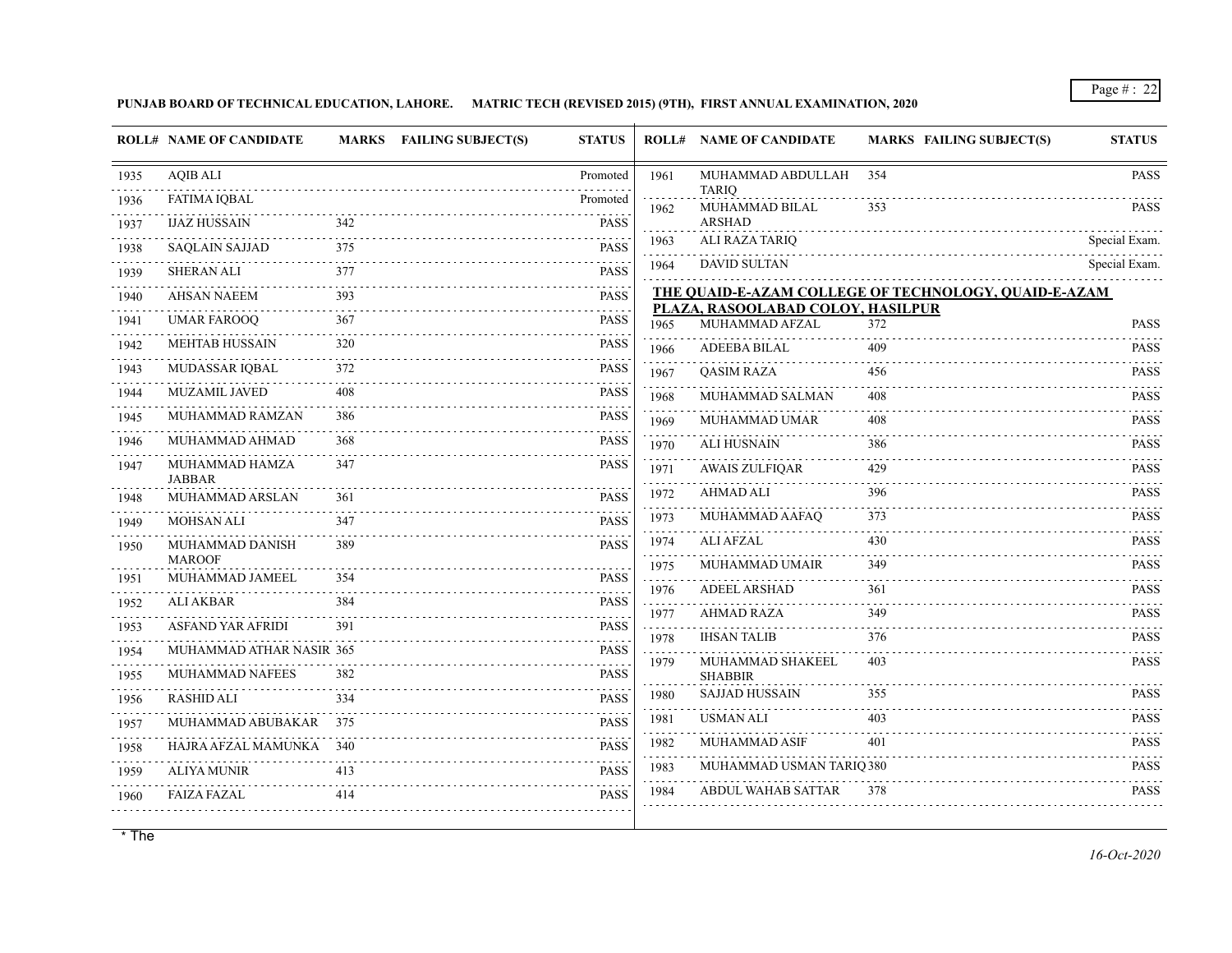#### **PUNJAB BOARD OF TECHNICAL EDUCATION, LAHORE. MATRIC TECH (REVISED 2015) (9TH), FIRST ANNUAL EXAMINATION, 2020**

|      | <b>ROLL# NAME OF CANDIDATE</b><br><b>MARKS</b>               | <b>FAILING SUBJECT(S)</b><br><b>STATUS</b>                |           | <b>ROLL# NAME OF CANDIDATE</b><br><b>MARKS FAILING SUBJECT(S)</b> | <b>STATUS</b> |
|------|--------------------------------------------------------------|-----------------------------------------------------------|-----------|-------------------------------------------------------------------|---------------|
| 1985 | <b>FAIZAN AHMAD</b>                                          | Special Exam.                                             | 2007      | ABDUL QAYOOM                                                      | Promoted<br>. |
|      |                                                              | AL-REHMAN POLYTECHNIC INSTITUTE, OPP NADRA OFFICE, JHUMRA | 2008      | MUHAMMAD UMAR DARAZ                                               | Promoted      |
| 1986 | <b>ROAD, JARANWALA</b><br>MUHAMMAD TAAZEEM                   | Special Exam.                                             | 2009      | <b>ISHFAQ YOUNAS</b>                                              | Promoted      |
|      | <b>SAADAT</b>                                                |                                                           | 2010      | <b>AOIB JAVED</b>                                                 | Promoted      |
|      |                                                              | PUNJAB POLYTECHNIC INSTITUTE, SIDRA LODGE NEAR UNDER PASS | 2011      | MUHAMMAD TAYYAB                                                   | Promoted      |
| 1987 | <b>GOJRA ROAD, RAILWAY CROSSING, JHANG</b><br>MOHAMMAD HARIS | Promoted                                                  | 2012      | <b>JAHANGIR</b><br><b>ANEES UR REHMAN</b>                         | Promoted      |
| 1988 | <b>SHEHAR YAR</b>                                            | Promoted                                                  | 2013      | <b>MUZAMIL HAYAT</b>                                              | Promoted      |
| 1989 | ZAHID ABBAS SHAH                                             | Promoted                                                  | 2014      | MUHAMMAD HASNAIN                                                  | Promoted      |
| 1990 | <b>GHULAM MUSTAFA</b>                                        | Promoted                                                  | .         | <b>JAVED</b>                                                      |               |
|      |                                                              | SAIFIA POLYTECHNIC INSTITUTE, MOHALLA MUHAMMDIA GOJRA     | 2015      | <b>AHAD SAEED</b>                                                 | Promoted      |
|      | <b>ROAD, JHANG</b>                                           |                                                           | 2016      | SHUMAIL ZAFAR                                                     | Promoted      |
| 1991 | <b>JAWAD HASSAN</b>                                          | Promoted                                                  | 2017      | <b>BILAL ANWAR</b>                                                | Promoted      |
| 1992 | ALI SHABAB RAZA                                              | Promoted                                                  | 2018      | <b>KASHIF SARFRAZ</b>                                             | Promoted      |
| 1993 | MUHAMMAD SAQLAIN                                             | Promoted                                                  | 2019      | <b>HASSAN JAHANGIR</b>                                            | Promoted      |
| 1994 | MUHAMMAD NOMAN                                               | Promoted                                                  | 2020      | MUHAMMAD SHAFIO ALI                                               | Promoted      |
| 1995 | <b>SAFDAR IQBAL</b>                                          | Promoted                                                  | 2021<br>. | <b>UMAR SHAHID</b>                                                | Promoted      |
| 1996 | <b>JAMSHAID ARIF</b>                                         | Promoted                                                  | 2022      | MUHAMMAD IMRAN                                                    | Promoted      |
| 1997 | MUHAMMAD NAUMAN                                              | Promoted                                                  | 2023      | <b>ABDUL MANNAN</b>                                               | Promoted      |
| 1998 | <b>FARAZ HAIDER</b>                                          | Promoted                                                  | 2024      | <b>SOHAIL AHMAD</b>                                               | Promoted      |
| 1999 | <b>AZHAR ABBAS</b>                                           | Promoted                                                  | 2025<br>. | <b>HASSAN ABBAS</b>                                               | Promoted      |
| 2000 | MUHAMMAD USMAN                                               | Promoted                                                  | 2026      | MUHAMMAD AJMAL                                                    | Promoted      |
| 2001 | <b>ALI IJAZ</b>                                              | Promoted                                                  | 2027      | MUHAMMAD TAYAB                                                    | Promoted      |
| 2002 | MUHAMMAD UMAIS IJAZ                                          | Promoted<br>.                                             | 2028      | HAMDANI<br><b>MUHAMMAD TAHIR</b>                                  | Promoted      |
| 2003 | KHURAM SHAHZAD                                               | Promoted                                                  |           | <b>SALEEM</b>                                                     |               |
| 2004 | <b>MUNTAZIR MEHDI</b>                                        | Promoted                                                  | 2029<br>. | <b>ALLAH RAKHA</b>                                                | Promoted      |
| 2005 | <b>AON RAZA</b>                                              | Promoted                                                  | 2030      | <b>GHULAM MURTAZA</b>                                             | Promoted      |
| 2006 | MUHAMMAD USMAN                                               | Promoted                                                  | 2031      | <b>SAQLAIN ISHFAQ</b>                                             | Promoted      |
|      | <b>KHALID</b>                                                |                                                           | 2032      | <b>ABU SUFYAN</b>                                                 | Promoted      |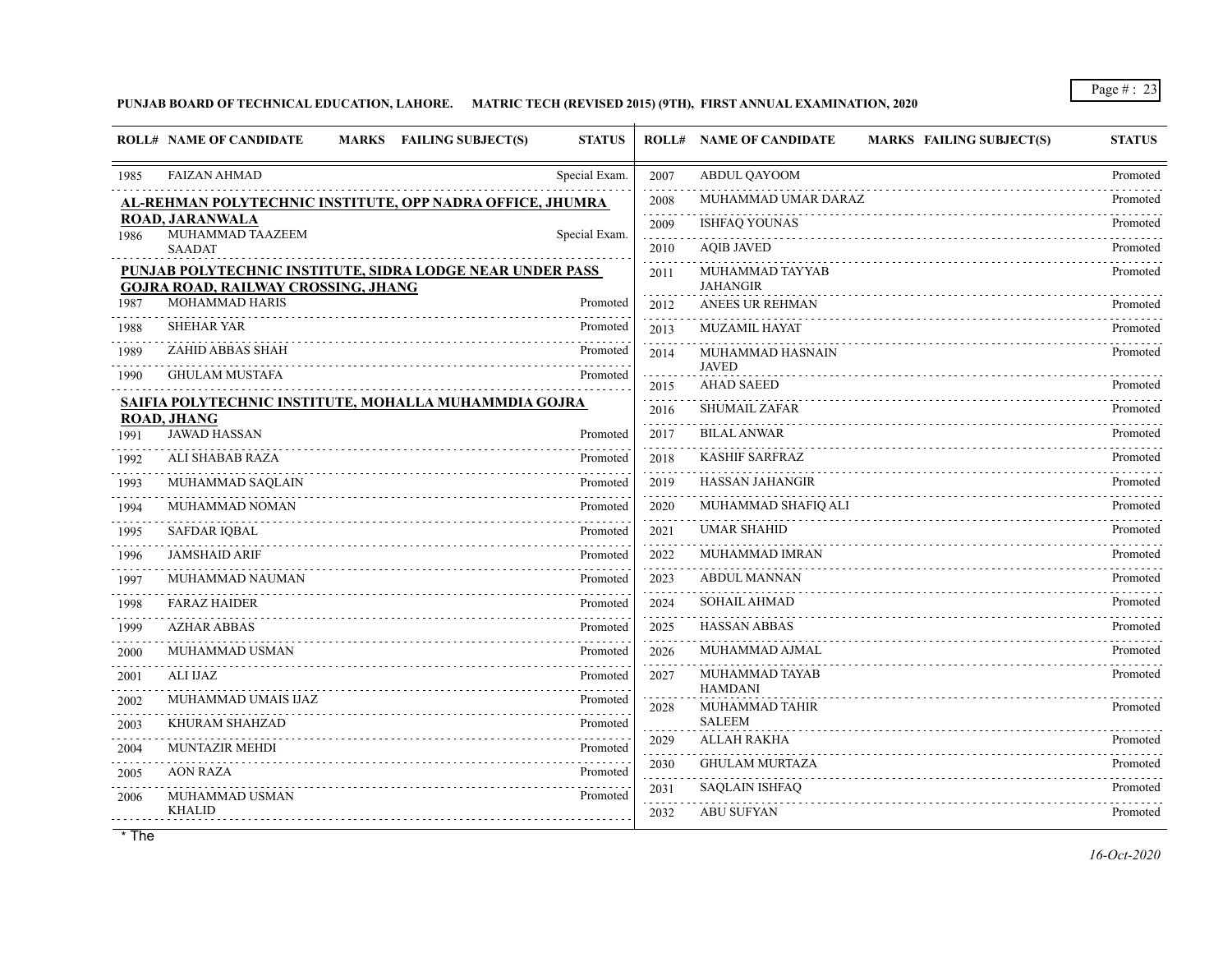## **PUNJAB BOARD OF TECHNICAL EDUCATION, LAHORE. MATRIC TECH (REVISED 2015) (9TH), FIRST ANNUAL EXAMINATION, 2020**

|           | <b>ROLL# NAME OF CANDIDATE</b>                 | <b>MARKS</b> | <b>FAILING SUBJECT(S)</b> | <b>STATUS</b>    |                    | <b>ROLL# NAME OF CANDIDATE</b>      | <b>MARKS FAILING SUBJECT(S)</b>                         | <b>STATUS</b>                                                     |
|-----------|------------------------------------------------|--------------|---------------------------|------------------|--------------------|-------------------------------------|---------------------------------------------------------|-------------------------------------------------------------------|
| 2033      | MUSADDIQ ABBAS                                 |              |                           | Promoted         | 2060               | AHTHSHAM MAZHAR                     | 388                                                     | PASS                                                              |
| 2034      | MUHAMMAD SHAHBAZ                               |              |                           | Promoted         | 2061               | <b>ASIM MEHBOOB</b>                 | 368                                                     | PASS                                                              |
| 2035      | <b>SAFDAR ALI</b>                              |              |                           | Promoted         | 2062               | MUHAMMAD ZEESHAN                    | 361                                                     | <b>PASS</b>                                                       |
| .<br>2036 | <b>HASSAN RIAZ</b>                             |              |                           | Promoted         |                    | <b>KHAN</b>                         | IBN-E-SEENA COLLEGE OF TECHNOLOGY, BANNU MIANWALI ROAD, |                                                                   |
| 2037      | <b>ANS HAMZA</b>                               |              |                           | Promoted         |                    | KAMAR MUSHANI, KAMAR MUSHANI        |                                                         |                                                                   |
| 2038      | <b>SARDAR DANISH</b>                           |              |                           | Promoted         | 2063               | <b>ASIF ALI KHAN</b>                |                                                         | Promoted                                                          |
| 2039      | <b>ABDULLAH KHAN</b><br><b>MOAZAM ALI KHAN</b> |              |                           | Promoted         | 2064               | <b>AFAQ AHMED</b>                   |                                                         | Promoted                                                          |
| 2040      | <b>WASIF KHAN</b>                              |              |                           | Promoted         | 2065               | ZEESHAN ALI                         |                                                         | Promoted                                                          |
| 2041      | <b>BABAR KHAN</b>                              |              |                           | Promoted         | 2066               | <b>SHAHRAIZ NAJEEB KHAN</b>         |                                                         | Promoted                                                          |
| 2042      | <b>MALIK NUMAN ALI</b>                         |              |                           | Promoted         | 2067               | <b>FARHAT ABBAS SHAH</b>            |                                                         | Promoted                                                          |
| 2043      | <b>ISMAIL SHAHZAD</b>                          |              |                           | Promoted         | 2068               | <b>MEHD ALI KHAN</b>                |                                                         | Promoted                                                          |
| 2044      | <b>WAQAS KHAN</b>                              |              |                           | Promoted         | 2069               | MUHAMMAD NOMAN                      |                                                         | Promoted                                                          |
| 2045      | <b>AFZAL KHAN</b>                              |              |                           | Promoted         | 2070<br>والمتابعات | <b>SHARIQ HAYAT</b>                 |                                                         | Promoted                                                          |
| 2046      | YASIR ALI                                      |              |                           | Promoted         | 2071               | MUHAMMAD HAMID RAZA                 |                                                         | Promoted                                                          |
| 2047      | <b>AMIR ABDULLAH</b>                           | 405          |                           | <b>PASS</b>      | 2072               | MUHAMMAD AZHARUL DIN<br><b>KHAN</b> |                                                         | Promoted                                                          |
| 2048      | <b>ALI IRSHAD</b>                              | 362          |                           | <b>PASS</b>      | 2073               | <b>LARAIB ARIF</b>                  |                                                         | Promoted                                                          |
| 2049      | ZAHID IQBAL                                    | 377          |                           | .<br><b>PASS</b> | 2074               | NOSHABA ZAFAR                       |                                                         | Promoted<br>.                                                     |
| 2050      | <b>KHAWAR IQBAL</b>                            | 346          |                           | <b>PASS</b>      | 2075               | <b>AZKA FATIMA</b>                  |                                                         | Promoted                                                          |
| 2051      | <b>HAMZA USMAN</b>                             | 440          |                           | <b>PASS</b>      | 2076               | FAYAZ MUHAMMAD                      |                                                         | Special Exam.                                                     |
| 2052      | <b>BASHARAT ALI</b>                            | 384          |                           | <b>PASS</b>      | 2077               | <b>AMJAD KHAN</b>                   | 354                                                     | <b>PASS</b>                                                       |
| 2053      | <b>TAHMOOR MUSAWAR</b>                         | 418          |                           | <b>PASS</b>      | 2078               | <b>MUHAMMAD ASIF</b>                | 367                                                     | <b>PASS</b>                                                       |
| 2054      | ZEESHAN ALI                                    | 377          |                           | <b>PASS</b>      | 2079               | MUHAMMAD SHAHZAIB                   | 367                                                     | <b>PASS</b>                                                       |
| 2055      | <b>ALI HAIDER</b>                              | 365          |                           | <b>PASS</b>      | 2080               | <b>DILAWAR KHAN</b>                 | 350                                                     | <b>PASS</b>                                                       |
| .<br>2056 | <b>FAIZAN ANWAR</b>                            | 417          |                           | <b>PASS</b>      | 2081               | HASSAN IQBAL                        | 345                                                     | <b>PASS</b><br>$\mathbb{Z}^2$ . $\mathbb{Z}^2$ , $\mathbb{Z}^2$ , |
| 2057      | MUDASSAR ABBAS                                 |              |                           | Special Exam.    | 2082               | MUHAMMAD HASNAIN<br><b>KHAN</b>     | 344                                                     | <b>PASS</b>                                                       |
| 2058      | <b>ATIF SHAKEEL</b>                            |              |                           | Special Exam.    | 2083               | <b>KAMRAN</b>                       | 318                                                     | <b>PASS</b>                                                       |
| 2059      | <b>TAUSEEQ HAIDER</b>                          | 387          |                           | <b>PASS</b>      |                    |                                     |                                                         |                                                                   |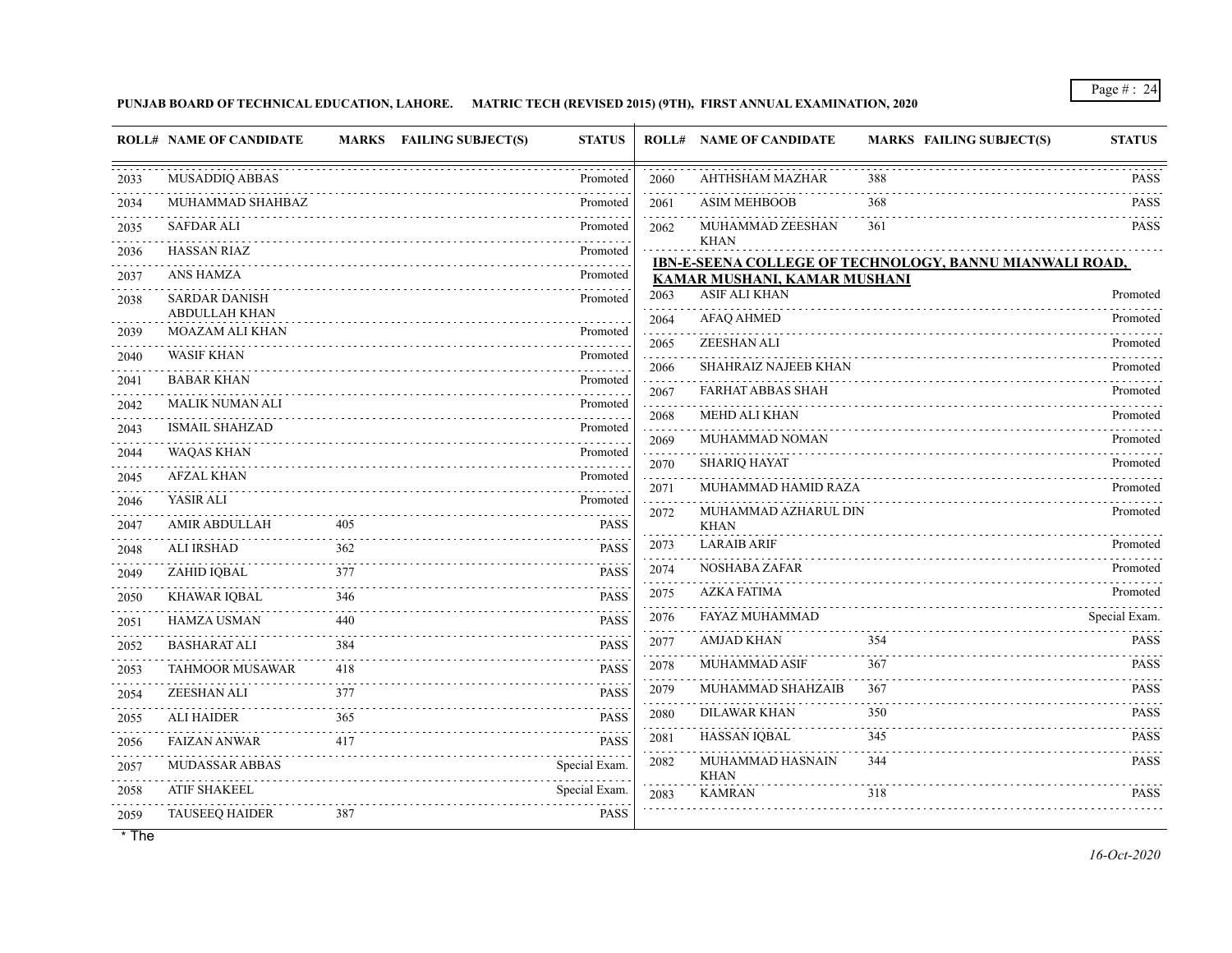**PUNJAB BOARD OF TECHNICAL EDUCATION, LAHORE. MATRIC TECH (REVISED 2015) (9TH), FIRST ANNUAL EXAMINATION, 2020**

| 373<br><b>PASS</b><br>MUHAMMAD ASHFAQ<br>MUHAMMAD HASNAIN<br>364<br><b>PASS</b><br>2111<br>2084<br><b>PASS</b><br><b>AZIZ JAHAN KHAN</b><br>339<br><b>PASS</b><br><b>AAMIR AZIZ</b><br>363<br>2112<br>2085<br><b>NAJEEB ULLAH KHAN</b><br><b>IJAZ AHMAD</b><br>346<br><b>PASS</b><br>2113<br>Special Exam.<br>2086<br><b>PASS</b><br>MUHAMMAD ILYAS KHAN 329<br><b>SAJID UR REHMAN</b><br>344<br><b>PASS</b><br>2114<br>2087<br><u>.</u><br><b>WAQAS AHMAD</b><br>334<br><b>PASS</b><br>RAFI ULLAH KHAN<br>2115<br>Special Exam.<br>2088<br><b>WAJID KHAN</b><br>RIZWAN ULLAH KHAN<br><b>PASS</b><br>309<br>345<br>2089<br>2116<br>MUHAMMAD ARSHAD<br>336<br><b>PASS</b><br><b>BILAWAL DEEN</b><br>2117<br>355<br>2090<br><b>KHAN</b><br>$- - - - -$<br>MUHAMMAD JAVED KHAN 347<br><b>PASS</b><br>2118<br>MUHAMMAD ZUBAIR<br><b>PASS</b><br>336<br>2091<br>MANSOOR UR REHMAN<br>2119<br><b>PASS</b><br>345<br>MUHAMMAD ASHFAQ KHAN<br>Special Exam.<br>2092<br><b>ZIA ULLAH KHAN</b><br>318<br>2120<br><b>PASS</b><br><b>MUNAWAR KHAN</b><br>332<br><b>PASS</b><br>2093<br><b>WASEEM KHAN</b><br><b>PASS</b><br>2121<br>320<br><b>ARSHAD KHAN</b><br>Special Exam.<br>2094<br>2.2.2.2.2.1<br><b>PASS</b><br>2122<br><b>ABDUL MATEEN SHAH</b><br>401<br><b>ZUL QARNAIN</b><br>344<br><b>PASS</b><br>2095<br>.<br>. |
|-------------------------------------------------------------------------------------------------------------------------------------------------------------------------------------------------------------------------------------------------------------------------------------------------------------------------------------------------------------------------------------------------------------------------------------------------------------------------------------------------------------------------------------------------------------------------------------------------------------------------------------------------------------------------------------------------------------------------------------------------------------------------------------------------------------------------------------------------------------------------------------------------------------------------------------------------------------------------------------------------------------------------------------------------------------------------------------------------------------------------------------------------------------------------------------------------------------------------------------------------------------------------------------------------------------------|
|                                                                                                                                                                                                                                                                                                                                                                                                                                                                                                                                                                                                                                                                                                                                                                                                                                                                                                                                                                                                                                                                                                                                                                                                                                                                                                                   |
|                                                                                                                                                                                                                                                                                                                                                                                                                                                                                                                                                                                                                                                                                                                                                                                                                                                                                                                                                                                                                                                                                                                                                                                                                                                                                                                   |
|                                                                                                                                                                                                                                                                                                                                                                                                                                                                                                                                                                                                                                                                                                                                                                                                                                                                                                                                                                                                                                                                                                                                                                                                                                                                                                                   |
|                                                                                                                                                                                                                                                                                                                                                                                                                                                                                                                                                                                                                                                                                                                                                                                                                                                                                                                                                                                                                                                                                                                                                                                                                                                                                                                   |
|                                                                                                                                                                                                                                                                                                                                                                                                                                                                                                                                                                                                                                                                                                                                                                                                                                                                                                                                                                                                                                                                                                                                                                                                                                                                                                                   |
|                                                                                                                                                                                                                                                                                                                                                                                                                                                                                                                                                                                                                                                                                                                                                                                                                                                                                                                                                                                                                                                                                                                                                                                                                                                                                                                   |
|                                                                                                                                                                                                                                                                                                                                                                                                                                                                                                                                                                                                                                                                                                                                                                                                                                                                                                                                                                                                                                                                                                                                                                                                                                                                                                                   |
|                                                                                                                                                                                                                                                                                                                                                                                                                                                                                                                                                                                                                                                                                                                                                                                                                                                                                                                                                                                                                                                                                                                                                                                                                                                                                                                   |
|                                                                                                                                                                                                                                                                                                                                                                                                                                                                                                                                                                                                                                                                                                                                                                                                                                                                                                                                                                                                                                                                                                                                                                                                                                                                                                                   |
|                                                                                                                                                                                                                                                                                                                                                                                                                                                                                                                                                                                                                                                                                                                                                                                                                                                                                                                                                                                                                                                                                                                                                                                                                                                                                                                   |
|                                                                                                                                                                                                                                                                                                                                                                                                                                                                                                                                                                                                                                                                                                                                                                                                                                                                                                                                                                                                                                                                                                                                                                                                                                                                                                                   |
|                                                                                                                                                                                                                                                                                                                                                                                                                                                                                                                                                                                                                                                                                                                                                                                                                                                                                                                                                                                                                                                                                                                                                                                                                                                                                                                   |
| MUHAMMAD WAQAS<br>333<br><b>PASS</b><br>2123<br><b>HAFEEZ ULLAH</b><br>Special Exam.<br>2096                                                                                                                                                                                                                                                                                                                                                                                                                                                                                                                                                                                                                                                                                                                                                                                                                                                                                                                                                                                                                                                                                                                                                                                                                      |
| MUHAMMAD KAMRAN<br><b>PASS</b><br>2124<br>359<br><b>PASS</b><br><b>KAREEM ULLAH</b><br>379<br>2097                                                                                                                                                                                                                                                                                                                                                                                                                                                                                                                                                                                                                                                                                                                                                                                                                                                                                                                                                                                                                                                                                                                                                                                                                |
| MUHAMMAD TALHA<br>372<br><b>PASS</b><br>2125<br>MUHAMMAD IJAZ KHAN<br><b>PASS</b><br>361<br>2098<br><b>ZAHOOR</b>                                                                                                                                                                                                                                                                                                                                                                                                                                                                                                                                                                                                                                                                                                                                                                                                                                                                                                                                                                                                                                                                                                                                                                                                 |
| <b>PASS</b><br>MUHAMMAD ADNAN KHAN 341<br>MUHAMMAD ISHAQ SHAH 407<br><b>PASS</b><br>2126<br>2099                                                                                                                                                                                                                                                                                                                                                                                                                                                                                                                                                                                                                                                                                                                                                                                                                                                                                                                                                                                                                                                                                                                                                                                                                  |
| <b>SHOAIB KHAN</b><br>SHERAZ NAWAZ<br><b>PASS</b><br>319<br>2127<br><b>PASS</b><br>345<br>2100                                                                                                                                                                                                                                                                                                                                                                                                                                                                                                                                                                                                                                                                                                                                                                                                                                                                                                                                                                                                                                                                                                                                                                                                                    |
| <b>PASS</b><br><b>FARHAN KHAN</b><br><b>SAQIB NAWAZ</b><br><b>PASS</b><br>386<br>345<br>2128<br>2101                                                                                                                                                                                                                                                                                                                                                                                                                                                                                                                                                                                                                                                                                                                                                                                                                                                                                                                                                                                                                                                                                                                                                                                                              |
| <b>SHER ALI KHAN</b><br>332<br><b>PASS</b><br>MUHAMMAD ASIM KHAN<br>2129<br>365<br><b>PASS</b><br>2102                                                                                                                                                                                                                                                                                                                                                                                                                                                                                                                                                                                                                                                                                                                                                                                                                                                                                                                                                                                                                                                                                                                                                                                                            |
| ZAFRAN ULLAH<br><b>PASS</b><br><b>ARMAGHAN KHAN</b><br><b>PASS</b><br>332<br>2130<br>346<br>2103                                                                                                                                                                                                                                                                                                                                                                                                                                                                                                                                                                                                                                                                                                                                                                                                                                                                                                                                                                                                                                                                                                                                                                                                                  |
| MUHAMMAD BILAWAL<br><b>PASS</b><br><b>UMAR FAROOQ KHAN</b><br><b>PASS</b><br>315<br>2131<br>367<br>2104                                                                                                                                                                                                                                                                                                                                                                                                                                                                                                                                                                                                                                                                                                                                                                                                                                                                                                                                                                                                                                                                                                                                                                                                           |
| YAAR MUHAMMAD KHAN 328<br>MUHAMMAD SAFI ULLAH 352<br><b>PASS</b><br>2132<br>2105                                                                                                                                                                                                                                                                                                                                                                                                                                                                                                                                                                                                                                                                                                                                                                                                                                                                                                                                                                                                                                                                                                                                                                                                                                  |
| <b>KHAN</b><br>PERVEZ KHAN<br><b>PASS</b><br>346<br>2106<br><b>SAQIB JAVED</b><br>359<br><b>PASS</b><br>2133                                                                                                                                                                                                                                                                                                                                                                                                                                                                                                                                                                                                                                                                                                                                                                                                                                                                                                                                                                                                                                                                                                                                                                                                      |
| .<br><b>PASS</b><br>MUHAMMAD AMEER KHAN 367<br>2107<br><b>UMAR KHTIAB</b><br>459<br><b>PASS</b><br>2134                                                                                                                                                                                                                                                                                                                                                                                                                                                                                                                                                                                                                                                                                                                                                                                                                                                                                                                                                                                                                                                                                                                                                                                                           |
| <b>PASS</b><br><b>GHULAM SARWER</b><br>388<br>2108<br><b>RASHID KHAN</b><br>Special Exam.<br>2135                                                                                                                                                                                                                                                                                                                                                                                                                                                                                                                                                                                                                                                                                                                                                                                                                                                                                                                                                                                                                                                                                                                                                                                                                 |
| NASR ULLAH KHAN<br><b>PASS</b><br>307<br>2109<br><b>MUHAMMAD SABIR</b><br><b>PASS</b><br>365<br>2136                                                                                                                                                                                                                                                                                                                                                                                                                                                                                                                                                                                                                                                                                                                                                                                                                                                                                                                                                                                                                                                                                                                                                                                                              |
| <b>PASS</b><br>HABIB ULLAH KHAN<br>312<br>2110<br>.                                                                                                                                                                                                                                                                                                                                                                                                                                                                                                                                                                                                                                                                                                                                                                                                                                                                                                                                                                                                                                                                                                                                                                                                                                                               |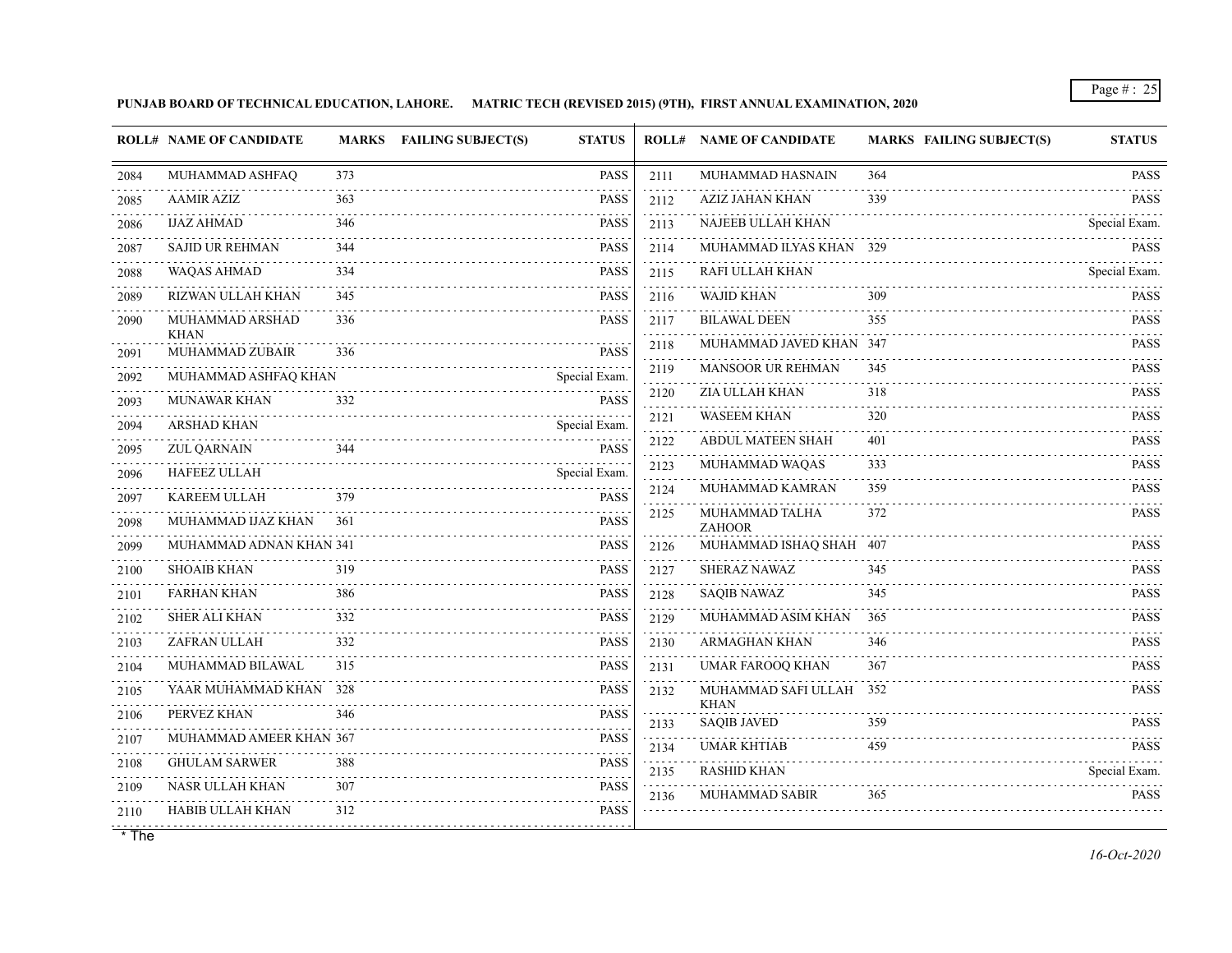**PUNJAB BOARD OF TECHNICAL EDUCATION, LAHORE. MATRIC TECH (REVISED 2015) (9TH), FIRST ANNUAL EXAMINATION, 2020**

|           | <b>ROLL# NAME OF CANDIDATE</b>        | MARKS FAILING SUBJECT(S)                                            | <b>STATUS</b>                                            |                        | <b>ROLL# NAME OF CANDIDATE</b>  | <b>MARKS FAILING SUBJECT(S)</b>                               | <b>STATUS</b>              |
|-----------|---------------------------------------|---------------------------------------------------------------------|----------------------------------------------------------|------------------------|---------------------------------|---------------------------------------------------------------|----------------------------|
| 2137      | MUHAMMAD UZAIR KHAN 437               |                                                                     | <b>PASS</b>                                              | 2160                   | <b>NOMAN ASLAM</b>              | 354                                                           | <b>PASS</b>                |
| 2138      | MUHAMMAD FAISAL                       | 395                                                                 | <b>PASS</b>                                              | 2161                   | <b>HUZAIFA</b>                  | 379                                                           | $- - - - -$<br><b>PASS</b> |
| 2139      | MUHAMMAD YOUSAF                       | 412                                                                 | <b>PASS</b>                                              | 2162                   | MUHAMMAD RASHID                 | 385                                                           | <b>PASS</b>                |
| 2140      | KHAN<br><b>KAMRAN KHAN</b>            | 431                                                                 | <b>PASS</b>                                              | .<br>2163<br>.         | <b>ANEES HAIDER</b>             | 357                                                           | <b>PASS</b>                |
| 2141      | MUHAMMAD IBRAHIM                      | 406                                                                 | <b>PASS</b>                                              | 2164<br>.              | <b>SAIMAN</b>                   |                                                               | Special Exam.              |
| 2142      | MUHAMMAD SAFDAR                       | 402                                                                 | <b>PASS</b>                                              | 2165                   | MUHAMMAD ZEESHAN                |                                                               | Special Exam.              |
| 2143      | <b>ATTA UR REHMAN</b>                 | 398                                                                 | <b>PASS</b>                                              |                        |                                 | ALI COLLEGE OF ENGINEERING & TECHNOLOGY, MODEL TOWN,          |                            |
| 2144      | MUHAMMAD KHAWAR<br>KHAN               | 383                                                                 | $\mathbb{Z}^2$ is a set of $\mathbb{Z}^2$<br><b>PASS</b> | <b>KHANPUR</b><br>2166 | ALI GHAFFAR                     | 389                                                           | <b>PASS</b>                |
| 2145      | <b>BILAL KHAN</b>                     | 371                                                                 | <b>PASS</b>                                              | 2167                   | <b>AHMAD RASHEED</b>            | 444                                                           | <b>PASS</b>                |
| 2146      | MUHAMMAD ALI RAZA TAQI                |                                                                     | Special Exam.                                            |                        |                                 | KHANPUR COLLEGE OF TECHNOLOGY, MANZOOR COLONY, OPP.           |                            |
| 2147      | MOHSIN IQBAL KHAN                     | 310                                                                 | <b>PASS</b>                                              | 2168                   | <b>HUAZAIFA AHMAD</b>           | <b>MADNI MASJID, NEAR WAPDA OFFICE, AIRPORT ROAD, KHANPUR</b> | Promoted                   |
| 2148      | <b>AKRAMULLAH KHAN</b>                | 409                                                                 | <b>PASS</b>                                              | 2169                   | <b>ZEESHAN ANWAR</b>            |                                                               | Promoted                   |
|           |                                       | ALI COLLEGE OF TECHNOLOGY, ASTATION ROAD, WARD # 5, NEAR            |                                                          | 2170                   | <b>HAMZA SALEEM</b>             |                                                               | Promoted                   |
|           | <b>FATEHPUR ROAD,, KAROR LAL ESAN</b> |                                                                     |                                                          | .<br>2171              | <b>USMAN ALI</b>                |                                                               | Promoted                   |
| 2149      | <b>IBRAR UL HASSAN</b>                |                                                                     | Promoted                                                 | 2172                   | <b>USMAN HASSAN</b>             |                                                               | Promoted                   |
| 2150      | MUHAMMAD HANAN<br><b>KHALID</b>       |                                                                     | Promoted                                                 | 2173                   | MUHAMMAD MAMOON                 |                                                               | Promoted                   |
| 2151      | MUHAMMAD ARSLAN                       |                                                                     | Promoted                                                 |                        | <b>YOUSIF</b>                   |                                                               |                            |
| 2152      | MUHAMMAD ANAS                         |                                                                     | Promoted                                                 | 2174                   | <b>HASEEB RIAZ</b>              |                                                               | Promoted                   |
| 2153      | MUHAMMAD MAHTAB                       |                                                                     | Promoted                                                 | 2175                   | <b>ABDUL HASEEB REHMANI</b>     |                                                               | Promoted                   |
| .<br>2154 | <b>GHULAM MURTAZA</b>                 |                                                                     | Promoted                                                 | 2176                   | MUHAMMAD FURQAN                 |                                                               | Promoted                   |
| 2155      | <b>MOHSIN SAEED</b>                   | 367                                                                 | <b>PASS</b>                                              | 2177                   | MUHAMMAD MUBSHIR<br><b>RIAZ</b> | 394                                                           | <b>PASS</b>                |
| 2156      | ZOHAIB MUSHTAQ                        | 414                                                                 | <b>PASS</b>                                              | 2178                   | ZEESHAN AFZAL                   | 359                                                           | <b>PASS</b>                |
| .<br>2157 | ALQAMA GHAFAR                         | 370                                                                 | <b>PASS</b>                                              | 2179                   | <b>IZHAR AHMED</b>              | 385                                                           | .<br><b>PASS</b>           |
| 2158      | QAMAR ABBAS                           | 402                                                                 | <b>PASS</b>                                              | .<br>2180              | <b>MOHSIN ALI</b>               | 323                                                           | <b>PASS</b>                |
| 2159      | MUHAMMAD ARSHAD                       | 400                                                                 | <b>PASS</b>                                              | 2181                   | <b>HUSNAIN ALI</b>              | 387                                                           | <b>PASS</b>                |
|           | <b>CHOWK SANGLAN WALA, KHANEWAL</b>   | <b>QUAID-E-AZAM INSTITUTE OF TECHNOLOGY, ISMAIL AND SAQIB PLAZA</b> |                                                          | 2182                   | <b>DANISH KHURSHEED</b>         | 361                                                           | <b>PASS</b>                |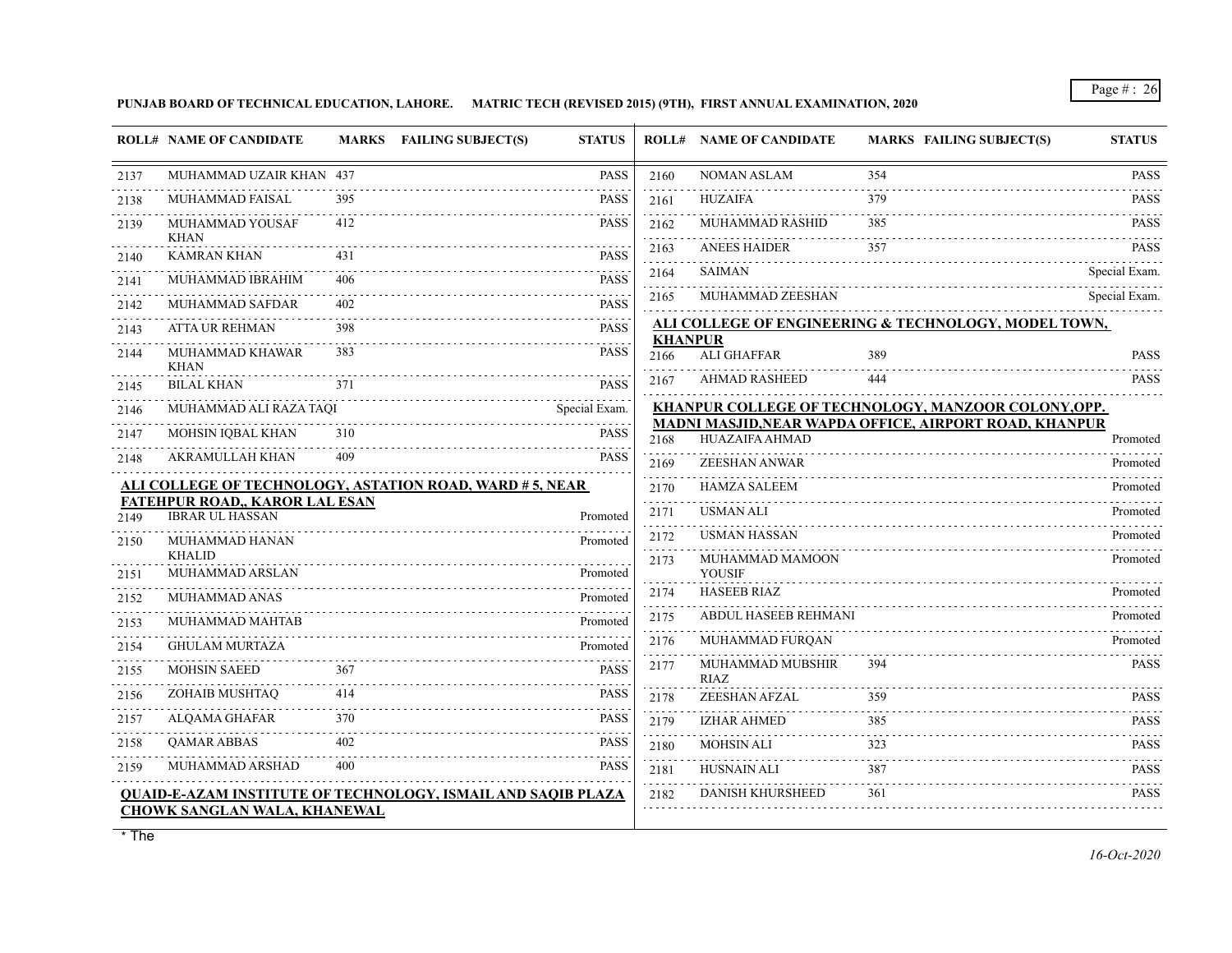## **PUNJAB BOARD OF TECHNICAL EDUCATION, LAHORE. MATRIC TECH (REVISED 2015) (9TH), FIRST ANNUAL EXAMINATION, 2020**

|      | <b>ROLL# NAME OF CANDIDATE</b>                                      | MARKS FAILING SUBJECT(S)<br><b>STATUS</b> |                       | <b>ROLL# NAME OF CANDIDATE</b><br><b>MARKS FAILING SUBJECT(S)</b> | <b>STATUS</b> |
|------|---------------------------------------------------------------------|-------------------------------------------|-----------------------|-------------------------------------------------------------------|---------------|
| 2183 | <b>MUSHARAF NASIR</b>                                               | Special Exam.                             | 2207                  | MUHAMMAD USMAN                                                    | Promoted      |
| 2184 | MUHAMMAD MUDDSIR<br>391                                             | <b>PASS</b>                               | 2208                  | MUHAMMAD ABU HURAIRA                                              | Promoted      |
|      | <b>RIAZ</b><br>SARGODHA COLLEGE OF TECHNOLOGY, NEAR SATELLITE TOWN, |                                           | 2209                  | MUHAMMAD ABDULLAH<br><b>HARIS</b>                                 | Promoted      |
| 2185 | <b>MIANWALI ROAD, KHUSHAB</b><br>MUHAMMAD FARHAN                    | Promoted                                  | 2210                  | MUHAMMAD SHAHAB<br><b>TARIO</b>                                   | Promoted      |
| 2186 | MUHAMMAD AQIB SULTAN                                                | Promoted                                  | 2211<br>.             | <b>FAISAL ALTAF</b>                                               | Promoted      |
| 2187 | MUHAMMAD ATIF RAMZAN                                                | Promoted                                  | 2212                  | KOSAM ALI KAIF                                                    | Promoted      |
| 2188 | <b>ABDUL WAHID</b>                                                  | Promoted                                  | 2213<br>.             | DAWOOD MASOOD                                                     | Promoted      |
| 2189 | MUHAMMAD IRTAZA ALI                                                 | Promoted                                  | 2214                  | ABDUL HASEEB KAMRAN                                               | Promoted      |
| 2190 | <b>HASSAN BILAL</b>                                                 | Promoted                                  | 2215<br>.             | MUHAMMAD MARATAB ALI                                              | Promoted      |
| 2191 | <b>ARSALAN HAIDER</b>                                               | Promoted                                  | 2216                  | AHTISHAM UL HAQ                                                   | Promoted      |
| 2192 | <b>AHMAD BASHEER</b>                                                | Promoted                                  | 2217                  | MUHAMMAD ADNAN<br><b>HAIDER</b>                                   | Promoted      |
| 2193 | MUHAMMAD SANWAL                                                     | Promoted                                  | .<br>2218             | <b>ABDULLAH JAMEEL</b><br>386                                     | <b>PASS</b>   |
| 2194 | <b>AMIR SHAHZAD</b>                                                 | Promoted                                  | 2219                  | MUHAMMAD NABEEL<br>385                                            | <b>PASS</b>   |
| 2195 | <b>ZEESHAN AHMED</b>                                                | Promoted                                  | 2220                  | <b>NAWAZ</b><br>MUHAMMAD EHTISHAM<br>366                          | <b>PASS</b>   |
| 2196 | MUHAMMAD AHSAN                                                      | Promoted                                  | .<br>2221             | KALEEM ULLAH<br>352                                               | <b>PASS</b>   |
| 2197 | MUHAMMAD HAMMAD                                                     | Promoted                                  | .<br>2222             | MUHAMMAD RAEES<br>393                                             | <b>PASS</b>   |
| 2198 | MALIK MUHAMMAD KASHIF<br><b>HUSSAIN</b>                             | Promoted                                  | 2223                  | MUHAMMAD KAZIM<br>370                                             | <b>PASS</b>   |
| 2199 | MUHAMMAD NOMAN<br><b>MUMTAZ</b>                                     | Promoted                                  | 2224                  | RANA MUHAMMAD AQIB<br>354<br><b>SHAFIO</b>                        | <b>PASS</b>   |
| 2200 | <b>SYED ANSAR HUSSAIN</b><br><b>SHAH</b>                            | Promoted                                  |                       | <b>KHYBER COLLEGE OF COMMERCE &amp; COMPUTER SCIENCES,, KOT</b>   |               |
| 2201 | SYED HASSAN RAZA SHAH<br><b>BUKHAREE</b>                            | Promoted                                  | <b>SULTAN</b><br>2225 | MUHAMMAD HUSNAIN                                                  | Promoted      |
| 2202 | MUHAMMAD BILAL                                                      | Promoted                                  | 2226<br>.             | <b>HASNAIN HAIDER</b>                                             | Promoted      |
| 2203 | SHAHZAIB ALI KHAN                                                   | Promoted                                  | 2227<br>.             | <b>SAJJAD HUSSAIN</b>                                             | Promoted      |
| 2204 | <b>WASEEM NASIR</b>                                                 | Promoted                                  | 2228<br>.             | MUHAMMAD ILAYAS                                                   | Promoted      |
| 2205 | <b>GHULAM MUSTAFA</b>                                               | Promoted                                  | 2229                  | <b>IKRAM ULLAH</b>                                                | Promoted      |
| 2206 | MUHAMMAD ABUZAR                                                     | Promoted                                  | 2230                  | <b>MUMTAZ HUSSAIN</b>                                             | Promoted      |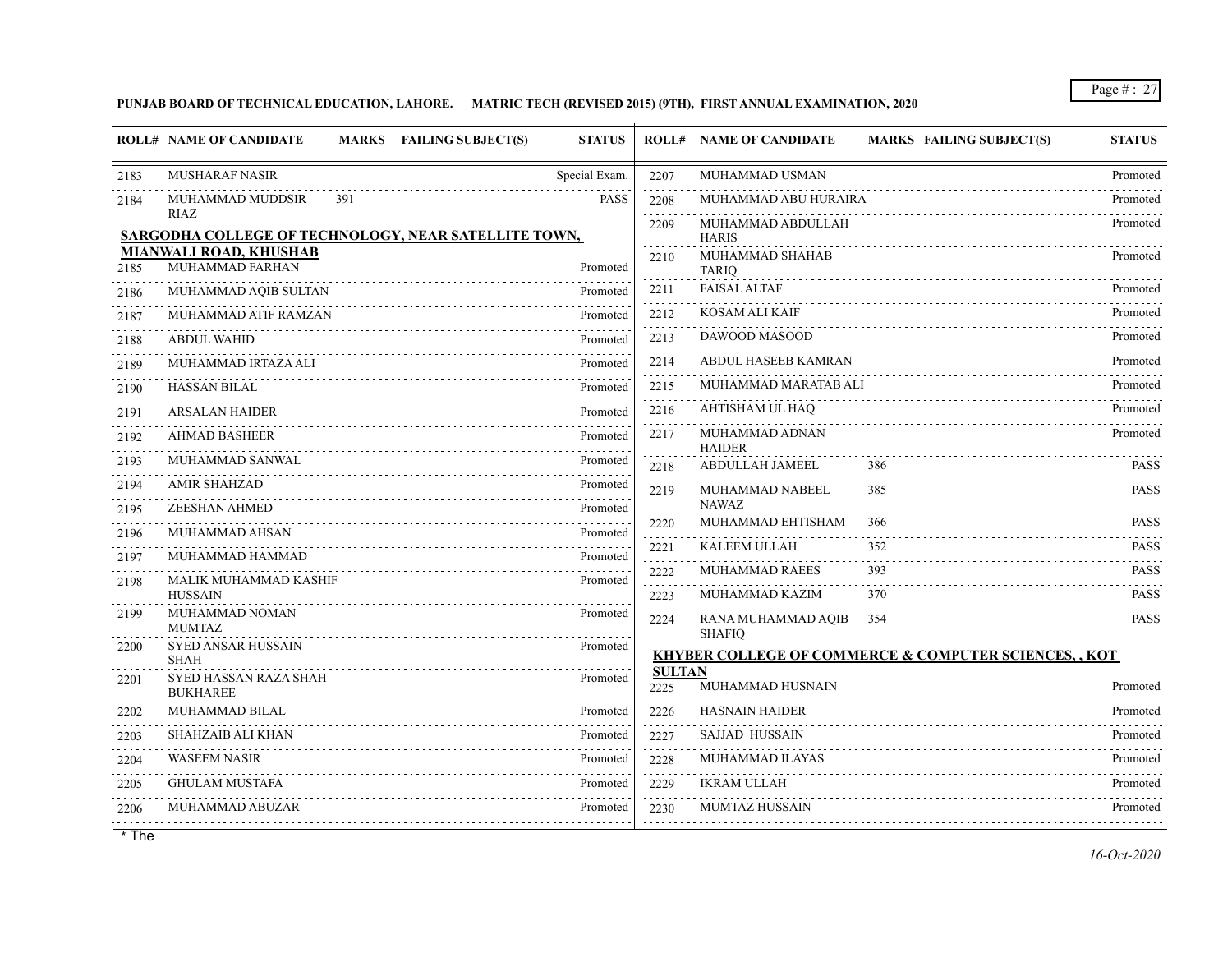**PUNJAB BOARD OF TECHNICAL EDUCATION, LAHORE. MATRIC TECH (REVISED 2015) (9TH), FIRST ANNUAL EXAMINATION, 2020**

|      | <b>ROLL# NAME OF CANDIDATE</b>              |     | MARKS FAILING SUBJECT(S)<br><b>STATUS</b>                 |           | <b>ROLL# NAME OF CANDIDATE</b>      | <b>MARKS FAILING SUBJECT(S)</b> | <b>STATUS</b> |
|------|---------------------------------------------|-----|-----------------------------------------------------------|-----------|-------------------------------------|---------------------------------|---------------|
| 2231 | <b>MUSARRAT BIBI</b>                        |     | Promoted                                                  | 2255      | <b>AMEER ALI</b>                    |                                 | Promoted      |
| 2232 | <b>MINHAL HUSSAIN</b>                       | 374 | <b>PASS</b>                                               | 2256      | <b>HAIDER ALI</b>                   |                                 | Promoted      |
| 2233 | MUHAMMAD SHOAIB                             | 346 | <b>PASS</b>                                               | 2257<br>. | <b>ASIM ABBAS</b>                   |                                 | Promoted      |
| 2234 | <b>AKHTAR</b><br><b>AFAQ KHAN</b>           |     | Special Exam.                                             | 2258      | <b>MUHAMMAD</b><br>HAMMAD-BIN-AYYAZ |                                 | Promoted      |
|      |                                             |     | LAHORE POLYTECHNIC INSTITUTE, BAND ROAD NEAR CHOWK YATEEM | 2259      | MUHAMMAD NABEEL                     |                                 | Promoted      |
| 2235 | <b>KHANA, LAHORE</b><br><b>ASAD MUSTAFA</b> |     | Promoted                                                  | 2260      | <b>ZAFAR</b><br>MUHAMMAD HAMZA KHAN |                                 | Promoted      |
| 2236 | <b>RIZWAN MUTAFA</b>                        |     | Promoted                                                  | 2261      | <b>AMMAR HAIDER</b>                 |                                 | Promoted      |
| 2237 | MUHAMMAD ALEEM                              |     | Promoted                                                  | .<br>2262 | <b>FARIYA ASGHAR</b>                |                                 | Promoted      |
| 2238 | MUHAMMAD ASIF TAHIR                         |     | Promoted                                                  | .<br>2263 | <b>ALI AHSAN</b>                    |                                 | Promoted      |
| 2239 | <b>BISMA TAHIR</b>                          |     | Promoted                                                  | 2264      | YAWAR KHAN                          |                                 | Promoted      |
| 2240 | <b>ISMA TAHIR</b>                           |     | Promoted                                                  | .<br>2265 | <b>SAJID ALI</b>                    |                                 | Promoted      |
| 2241 | <b>MUQADDAS BASHIR</b>                      |     | Promoted                                                  | 2266      | <b>ALI HAMZA</b>                    |                                 | Promoted      |
| 2242 | <b>AMAN RAHEEM</b>                          |     | Promoted                                                  | 2267      | MUHAMAMD KASHIF                     |                                 | Promoted      |
| 2243 | DANIAL SHAHID MANSOOR                       |     | Promoted                                                  | 2268      | MUHAMMAD UMAIR AZMAT                |                                 | Special Exam. |
| 2244 | <b>ABU USAMA</b>                            | 350 | <b>PASS</b>                                               | 2269<br>. | ZOHAIB KHALID                       | 382                             | <b>PASS</b>   |
| 2245 | <b>ABU HURAIRA</b>                          | 345 | <b>PASS</b>                                               | 2270      | <b>NADEEM ALI</b>                   | 359                             | <b>PASS</b>   |
| 2246 | <b>ABDULLAH</b>                             | 344 | <b>PASS</b>                                               | 2271      | MUHAMMAD UZAIR<br><b>JABBAR</b>     | 316                             | <b>PASS</b>   |
| 2247 | <b>MUSKAN NAEEM</b>                         | 378 | <b>PASS</b><br>.                                          | 2272      | <b>SYED AHMED SAAD</b>              | 323                             | <b>PASS</b>   |
| 2248 | <b>SIRAJ AHMAD</b>                          |     | Special Exam.                                             | 2273      | MUHAMMAD SAIM ABID                  | 385                             | <b>PASS</b>   |
| 2249 | MUHAMMAD ALI SHAHEER                        |     | Special Exam.                                             | 2274      | <b>HAFIZ AHMED UNEEB</b>            | 377                             | <b>PASS</b>   |
| 2250 | MUHAMMAD UMAR NAEEM                         |     | Special Exam.                                             | 2275      | <b>SYED SAUD AHMED</b>              | 360                             | <b>PASS</b>   |
|      | MUSTAFABAD, (DHARAM PURA), LAHORE           |     | PAK CANADIAN POLYTECHNIC INSTITUTE, 180 ALLAMA IQBAL ROAD | 2276      | MUHAMMAD ZEESHAN                    | 371                             | <b>PASS</b>   |
| 2251 | <b>HUSSAN ABDULLAH</b>                      |     | Promoted                                                  | .<br>2277 | <b>KHALID</b><br>HUNAIN UR REHMAN   | 335                             | <b>PASS</b>   |
| 2252 | <b>ATIF AMEER</b>                           |     | Promoted                                                  | 2278      | <b>HARIS ALI</b>                    | 340                             | <b>PASS</b>   |
| 2253 | ZOHAIB AFZAL                                |     | Promoted                                                  | 2279      | <b>ANSAR HUSSAIN</b>                |                                 | Special Exam. |
| 2254 | MUHAMMAD SAAD                               |     | Promoted                                                  | 2280      | <b>ABDUL REHMAN</b>                 | 354                             | <b>PASS</b>   |
|      |                                             | .   |                                                           |           |                                     |                                 |               |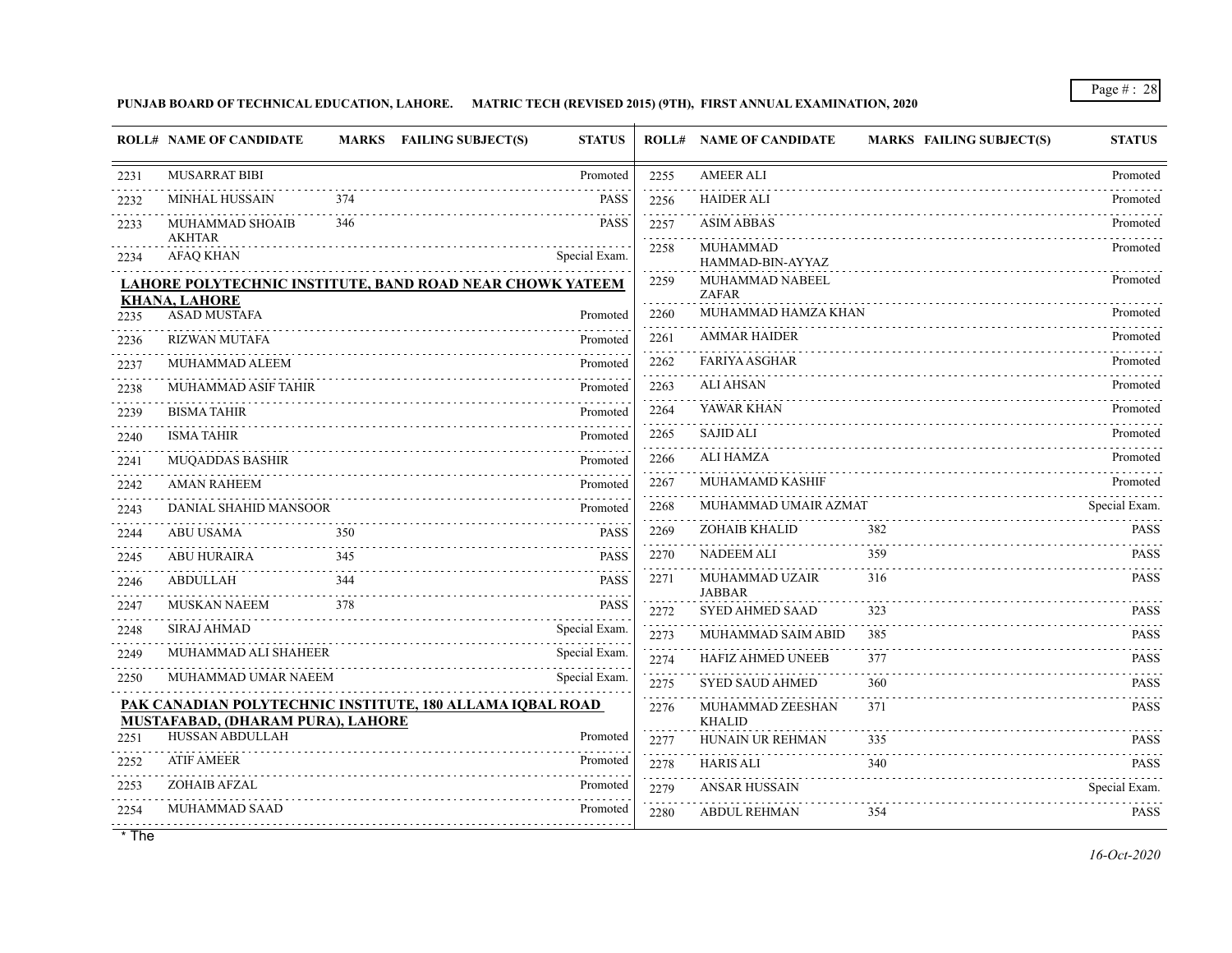**PUNJAB BOARD OF TECHNICAL EDUCATION, LAHORE. MATRIC TECH (REVISED 2015) (9TH), FIRST ANNUAL EXAMINATION, 2020**

|      | <b>ROLL# NAME OF CANDIDATE</b><br>MARKS FAILING SUBJECT(S)    | <b>STATUS</b>                  |                      | <b>ROLL# NAME OF CANDIDATE</b>      | <b>MARKS FAILING SUBJECT(S)</b> | <b>STATUS</b>              |
|------|---------------------------------------------------------------|--------------------------------|----------------------|-------------------------------------|---------------------------------|----------------------------|
| 2281 | MUHAMMAD MUSTAFA<br>415                                       | <b>PASS</b>                    | 2301                 | <b>NIAZ HUSSAIN</b>                 |                                 | Promoted                   |
|      | PAK PUNJAB COLLEGE OF TECHNOLOGY, OPP. TAJ BAGH PULL CANAL    |                                | 2302                 | <b>MEHTAB ZAFAR</b>                 |                                 | Promoted                   |
|      | <b>BANK ROAD, HARBANCEPURA, LAHORE</b>                        |                                | 2303                 | MUHAMMAD ADNAN                      |                                 | Promoted                   |
| 2282 | MUHAMMAD MUNIB U<br>375<br><b>REHMAN</b>                      | <b>PASS</b>                    | .<br>2304            | MUHAMMAD MOIN KHAN                  |                                 | Promoted                   |
| 2283 | HAFIZ MUHAMMAD SOHAIB384<br><b>AYOUB</b>                      | PASS                           | .<br>2305            | MUHAMMAD ARSLAN IJAZ                |                                 | Promoted                   |
| 2284 | HUSSAIN BIN JAMEEL                                            | Special Exam.                  | 2306                 | ZEESHAN ALI                         |                                 | Promoted                   |
| 2285 | <b>ALI HAMMAD</b><br>328                                      | <b>PASS</b>                    | 2307                 | ZIA UL REHMAN                       |                                 | Promoted                   |
|      | <b>SCHOOL FOR ELECTRICIAN, DEV SMAJ ROAD, LAHORE</b>          |                                | 2308<br>.            | <b>MUDASSER HAYAT</b>               |                                 | Promoted                   |
| 2286 | <b>SYED MUHAMMAD</b>                                          | Promoted                       | 2309<br>$-1 - 1 - 1$ | <b>RANA HASSAN RIAZ</b>             |                                 | Promoted                   |
|      | <b>HASNAIN ALI</b>                                            |                                | 2310                 | MUHAMMAD KASHIF UR<br><b>REHMAN</b> |                                 | Special Exam.              |
|      | <b>GOVERNMENT COLLEGE OF TECHNOLOGY, COLLEGE ROAD, LAYYAH</b> |                                | 2311                 | <b>ADNAN SADIO</b>                  |                                 | Promoted                   |
| 2287 | <b>INZMAM UL HAQ</b><br>MUHAMMAD ABU HURAIRA                  | Special Exam.<br>Special Exam. | 2312                 | <b>SYED SHAMOON HAIDER</b>          |                                 | Promoted                   |
| 2288 |                                                               |                                | .<br>2313            | ZEESHAN ASGHAR                      |                                 | Promoted                   |
| 2289 | MUHAMMAD SIBTAIN                                              | Special Exam.                  | 2314                 | <b>FARHAN ASGHAR</b>                |                                 | Promoted                   |
|      | UNITED COLLEGE OF TECHNOLOGY, HOUSING COLONY, LAYYAH          |                                | 2315                 | <b>ALI HASSAN</b>                   |                                 | Promoted                   |
| 2290 | MUHAMMAD MUDASIR<br><b>KHAN</b>                               | Promoted                       | 2316                 | <b>ASIM ALI</b>                     |                                 | Promoted                   |
| 2291 | <b>JUNAID ALI</b>                                             | Promoted                       | 2317                 | MUHAMMAD HUSSAIN                    |                                 | Promoted                   |
| 2292 | MUHAMMAD HURAIRA<br><b>TAHIR</b>                              | Promoted                       | 2318<br>.            | <b>SANA JAMAL</b>                   |                                 | Promoted                   |
| 2293 | <b>ASAD ABBAS</b>                                             | Promoted                       | 2319                 | <b>NASIR ABBAS</b>                  | 407                             | <b>PASS</b>                |
| 2294 | MUHAMMAD IRFAN                                                | Promoted                       | 2320<br>a a a a a    | <b>ILYAS RAZA</b>                   | 388                             | <b>PASS</b>                |
| 2295 | MUHAMMAD ZOHAIB                                               | Promoted                       | 2321                 | MUHAMMAD IMRAN                      | 370                             | <b>PASS</b><br>.           |
| 2296 | <b>ALI HAIDER</b>                                             | Promoted                       | 2322                 | MUHAMMAD ARSHAD                     | 383                             | <b>PASS</b>                |
| 2297 | KHURSHEED AHMAD                                               | Promoted                       | 2323                 | <b>ZAID BIN SHAHID</b>              | 354                             | <b>PASS</b>                |
| 2298 | <b>ZOHAIB HASSAN</b>                                          | Promoted                       | 2324<br>and a state  | MUHAMMAD ABDUL WASAY388             |                                 | <b>PASS</b>                |
| 2299 | <b>ARSHAD ALI</b>                                             | Promoted                       | 2325                 | <b>TABISH MEHDI</b>                 | 349                             | <b>PASS</b><br>dia a dia a |
| 2300 | MUHAMMAD SHAFOAT                                              | Promoted                       | 2326                 | <b>ALI RAZA</b>                     | 353                             | <b>PASS</b>                |
|      |                                                               |                                | 2327                 | AHSAN ULLAH KHAN                    | 336                             | <b>PASS</b>                |
|      |                                                               |                                |                      |                                     |                                 |                            |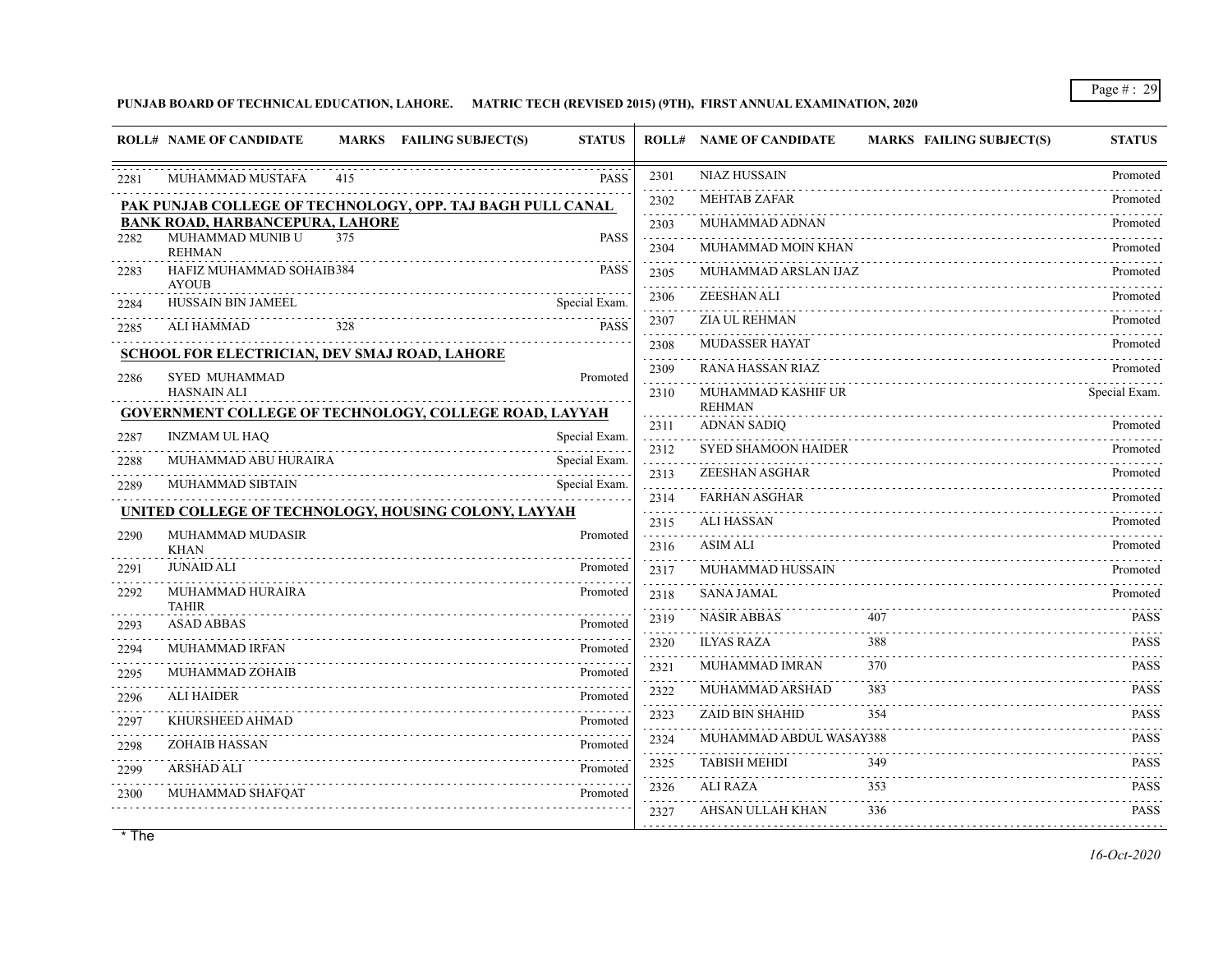## **PUNJAB BOARD OF TECHNICAL EDUCATION, LAHORE. MATRIC TECH (REVISED 2015) (9TH), FIRST ANNUAL EXAMINATION, 2020**

|      | <b>ROLL# NAME OF CANDIDATE</b>                         |     | MARKS FAILING SUBJECT(S) | <b>STATUS</b>               |           | <b>ROLL# NAME OF CANDIDATE</b>             | <b>MARKS FAILING SUBJECT(S)</b>                             | <b>STATUS</b> |
|------|--------------------------------------------------------|-----|--------------------------|-----------------------------|-----------|--------------------------------------------|-------------------------------------------------------------|---------------|
|      | MUSLIM COLLEGE OF TECHNOLOGY, WIJHIANWALA, MIAN CHANNU |     |                          |                             | 2353      | <b>ABDUL WAHEED</b>                        |                                                             | Special Exam. |
| 2328 | MUHAMNAD AFZAAL<br><b>NAWAZ</b>                        |     |                          | Promoted                    |           | <b>MIANWALI</b>                            | ISLAMIA TECHNICAL INSTITUTE, GHUNDI ROAD, MUSA KHEL,        |               |
| 2329 | <b>RASHID NAZEER</b>                                   |     |                          | dia dia dia dia<br>Promoted | 2354      | SHEHLA KISHWAR                             |                                                             | Promoted      |
| 2330 | MUHAMMAD AHMAD IQBAL                                   |     |                          | Promoted                    | 2355      | YASMEEN AKHTER                             |                                                             | Promoted      |
| 2331 | MUHAMMAD TOHEED                                        |     |                          | Promoted                    | .<br>2356 | <b>MERAJ BIBI</b>                          |                                                             | Promoted      |
| 2332 | MUHAMMAD WALEED                                        |     |                          | Promoted                    | .<br>2357 | <b>SHAHZAIB KHAN</b>                       |                                                             | Promoted      |
| 2333 | MUHAMMAD TAAHA                                         |     |                          | Promoted                    | 2358      | <b>ADNAN ATIF</b>                          |                                                             | Promoted      |
| 2334 | MUHAMMAD SHAFIQ<br><b>SHEHZAD</b>                      |     |                          | Promoted                    | 2359<br>. | MUHAMMAD AWAIS KHAN                        |                                                             | Promoted      |
| 2335 | MUHAMMAD NAWAZ AFZAL                                   |     |                          | Promoted                    | 2360      | MUHAMMAD WAQAS KHAN                        |                                                             | Promoted      |
| 2336 | <b>ASIA IMRAN</b>                                      |     |                          | Promoted                    | 2361      | MUHAMMAD UZAIR MALIK                       |                                                             | Promoted      |
| 2337 | MUHAMMAD IMRAN                                         |     |                          | Special Exam.               | 2362<br>. | <b>SONIA ABROO</b>                         |                                                             | Promoted      |
| 2338 | <b>GHULAM ABBAS</b>                                    | 401 |                          | <b>PASS</b>                 | 2363      | MUHAMMAD IDREES KHAN 361                   |                                                             | <b>PASS</b>   |
| 2339 | <b>WAQAR HUSSAIN</b>                                   |     |                          | Special Exam.               | 2364      | <b>ASAD IQBAL</b>                          | 353                                                         | <b>PASS</b>   |
| 2340 | MUHAMMAD TARIQ IQBAL                                   |     |                          | Special Exam.               | 2365      | MUHAMMAD AQIB                              | 348                                                         | <b>PASS</b>   |
| 2341 | MUHAMMAD SAEED                                         |     |                          | Special Exam.               | 2366      | <b>BILAL YASIN</b>                         | 321                                                         | <b>PASS</b>   |
| 2342 | <b>SADAM HUSSAIN</b>                                   | 342 |                          | <b>PASS</b>                 | 2367      | MUHAMMAD KHAN                              | 350                                                         | <b>PASS</b>   |
| 2343 | <b>GHAZALA BIBI</b>                                    | 402 |                          | <b>PASS</b>                 | 2368      | <b>QAISAR KHAN</b>                         | 347                                                         | <b>PASS</b>   |
| 2344 | <b>AMNA BIBI</b>                                       | 357 |                          | <b>PASS</b>                 | 2369      | <b>SYED MUHAMMAD</b><br>HAMMAD MUSLIM SHAH | 396                                                         | <b>PASS</b>   |
| 2345 | <b>SHAZIA JABEEN</b>                                   |     |                          | Special Exam.               | 2370      | SHAHVAIZ ASFAND KHAN 359                   |                                                             | <b>PASS</b>   |
| 2346 | <b>ASAD RIAZ</b>                                       |     |                          | Special Exam.               |           |                                            | JINNAH PUBLIC TECHNICAL SCHOOL, POST OFFICE DAUD KHEL, NEAR |               |
| 2347 | <b>ABDUL REHMAN</b>                                    |     |                          | Special Exam.               |           | HBL CHOWK, MIANWALI<br>MUHAMMAD WASI ULLAH |                                                             |               |
| 2348 | MUHAMMAD ZAHID                                         |     |                          | Special Exam.               | 2371      | <b>KHAN</b>                                |                                                             | Promoted      |
| 2349 | <b>SAGHEER AHMAD</b>                                   | 357 |                          | <b>PASS</b>                 | 2372      | MUHAMMAD ABU BAKAR                         |                                                             | Promoted      |
| 2350 | MUHAMMAD SAQLAIN<br><b>NADEEM</b>                      |     |                          | Special Exam.               | 2373<br>. | <b>SEDDIQUE</b><br>MUHAMMAD ADIL KHAN      |                                                             | Promoted      |
| 2351 | <b>AQEEL ABBAS</b>                                     | 395 |                          | <b>PASS</b>                 | 2374      | WASI ULLAH KHAN                            |                                                             | Promoted      |
| 2352 | MUHAMMAD MOHSIN<br><b>SOHAIL</b>                       |     |                          | Special Exam.               | 2375      | ATTA ULLAH                                 |                                                             | Promoted      |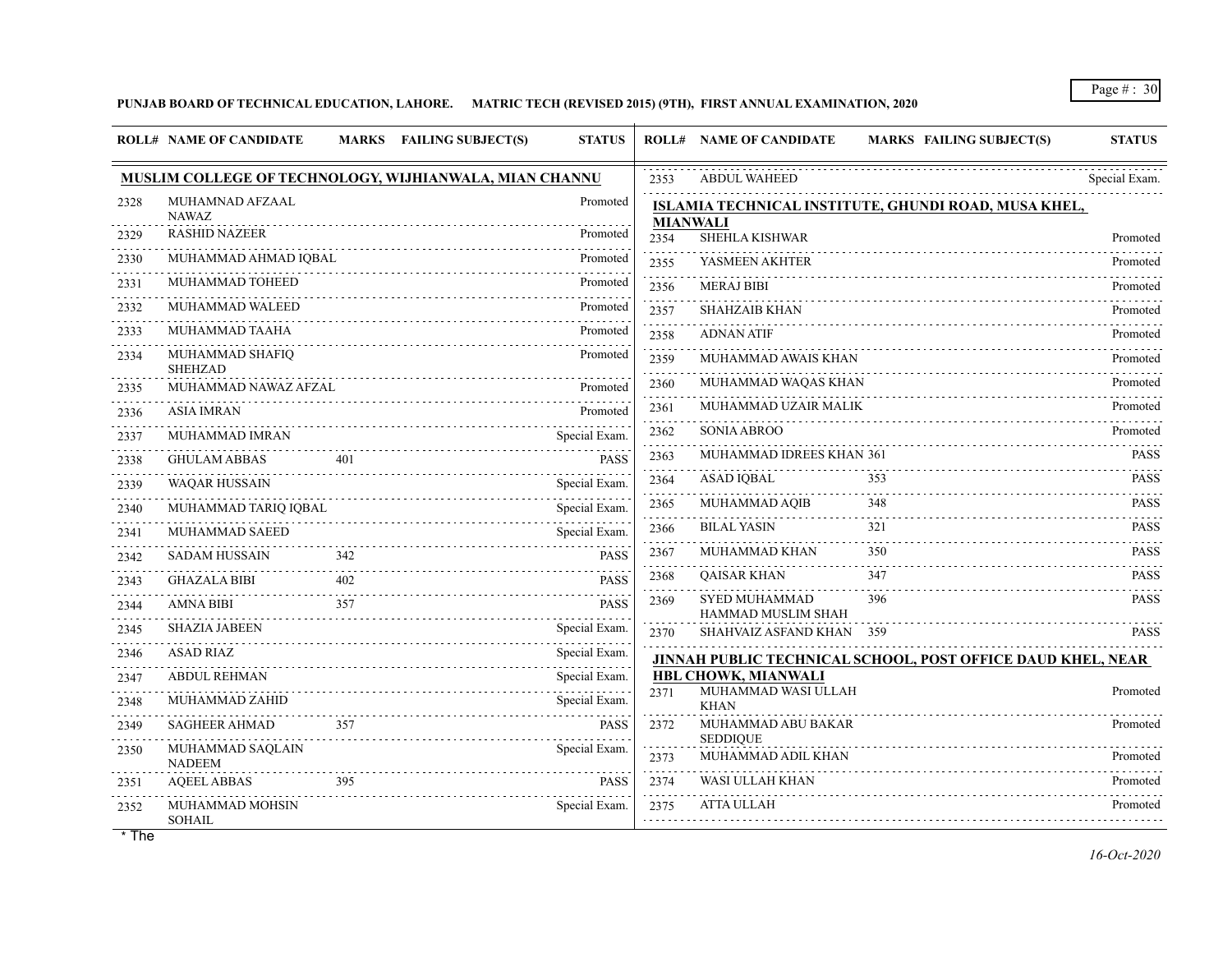## **PUNJAB BOARD OF TECHNICAL EDUCATION, LAHORE. MATRIC TECH (REVISED 2015) (9TH), FIRST ANNUAL EXAMINATION, 2020**

|                           | <b>ROLL# NAME OF CANDIDATE</b><br><b>MARKS</b> FAILING SUBJECT(S) | <b>STATUS</b> |      | <b>ROLL# NAME OF CANDIDATE</b><br><b>MARKS FAILING SUBJECT(S)</b> | <b>STATUS</b>    |
|---------------------------|-------------------------------------------------------------------|---------------|------|-------------------------------------------------------------------|------------------|
| 2376                      | SHEHZAD KHAN                                                      | Promoted      | 2402 | MUHAMMAD BILAL                                                    | Promoted         |
| 2377                      | <b>UMAR USMAN</b>                                                 | Promoted      | 2403 | ZOHAIB AHMED                                                      | Promoted         |
| 2378                      | <b>SAEED ULLAH KHAN</b>                                           | Promoted      | 2404 | <b>MALIK MUHAMMAD AWAIS</b>                                       | Promoted         |
| 2379                      | MUHAMMAD HANZLA                                                   | Promoted      | 2405 | MUHAMMAD MUDASSIR                                                 | Promoted         |
| .<br>2380                 | MUHAMMAD QASEEM GUL                                               | Promoted      | 2406 | MUSHIF ALI NOOR                                                   | Promoted         |
| المالم المالية ال<br>2381 | SAKHAWAT ULLAH KHAN                                               | Promoted      | 2407 | MUHAMMAD JUNAID                                                   | Promoted         |
| 2382                      | ZAKA ULLAH KHAN                                                   | Promoted      | 2408 | <b>FAKHIR NAWAZ</b>                                               | Promoted         |
| .<br>2383                 | MUHAMMAD ZAHID KHAN                                               | Promoted      | 2409 | TAJAMMAL SHEHZAD                                                  | Promoted         |
| .<br>2384                 | SANWAL AZIZ KHAN                                                  | Promoted      | 2410 | SOHAIL KHAN                                                       | Promoted         |
| 2385                      | MUHAMMAD MUQADAR                                                  | Promoted      | 2411 | <b>AKASH NIAZI</b>                                                | Promoted         |
| 2386                      | <b>KHAN</b><br>MUHAMMAD ASIF WAQAR                                | Promoted      | 2412 | <b>SHAUKAT ABBAS</b>                                              | Promoted         |
| 2387                      | HUSSNIAN ABBAS KHAN                                               | Promoted      | 2413 | MUHAMMAD SHAHZAD<br>KHAN                                          | Promoted         |
| 2388                      | <b>SHERAZ HUSSAIN</b>                                             | Promoted      | 2414 | MUHAMMAD ADIL KHAN<br>362                                         | <b>PASS</b>      |
| 2389                      | MUHAMMAD HAMMAD                                                   | Promoted      | 2415 | KARAMAT ULLAH KHAN<br>347                                         | <b>PASS</b>      |
| 2390                      | <b>HUSSAIN</b><br><b>DILAWAR KHAN</b>                             | Promoted      | 2416 | MUHAMMAD ASIM AJAZ<br>366                                         | <b>PASS</b>      |
| 2391                      | MUHAMMAD ISMAIL KHAN                                              | Promoted      | 2417 | <b>KHAN</b><br><b>SAMI ULLAH</b><br>317                           | <b>PASS</b>      |
| .<br>2392                 | MUDASSIR ABBAS KHAN                                               | Promoted      | 2418 | KAFYAT ULLAH KHAN<br>344                                          | .<br><b>PASS</b> |
| 2393                      | .<br><b>SHER ABBAS KHAN</b>                                       | Promoted      | 2419 | <b>MUZAMMIL ABBAS</b><br>316                                      | <b>PASS</b>      |
| .<br>2394                 | <b>MUREED HUSSAIN</b>                                             | Promoted      | 2420 | NAZIM ABBAS KHAN<br>365                                           | <b>PASS</b>      |
| .<br>2395                 | <b>AZADAR HUSSAIN</b>                                             | Promoted      | 2421 | MUHAMMAD HASNAIN<br>348                                           | <b>PASS</b>      |
| 2396                      | <b>GHULAM ASGHAR KHAN</b>                                         | Promoted      | 2422 | MUHAMMAD AQIB KHAN<br>338                                         | <b>PASS</b>      |
| 2397                      | <b>KHADAM HUSSAIN</b>                                             | Promoted      | 2423 | SAMMAR ABBAS KHAN<br>357                                          | <b>PASS</b>      |
| .<br>2398                 | AHMAD NAWAZ KHAN                                                  | Promoted      | 2424 | MUHAMMAD ZOHAIB KHAN314                                           | <b>PASS</b>      |
| .<br>2399                 | <b>ABDULLAH KHAN</b>                                              | Promoted      | 2425 | MUHAMMAD NASIR ABBAS 326                                          | <b>PASS</b>      |
| 2400                      | QAISAR SHEHZAD KHAN                                               | Promoted      |      | <b>KHAN</b>                                                       |                  |
| 2401                      | <b>ATTAR KHAN</b>                                                 | Promoted      | 2426 | MUHAMMAD UMER<br>344<br><b>FAROOQ</b>                             | <b>PASS</b>      |
|                           |                                                                   |               | 2427 | MUHAMMAD AAQIB KHAN 363                                           | <b>PASS</b>      |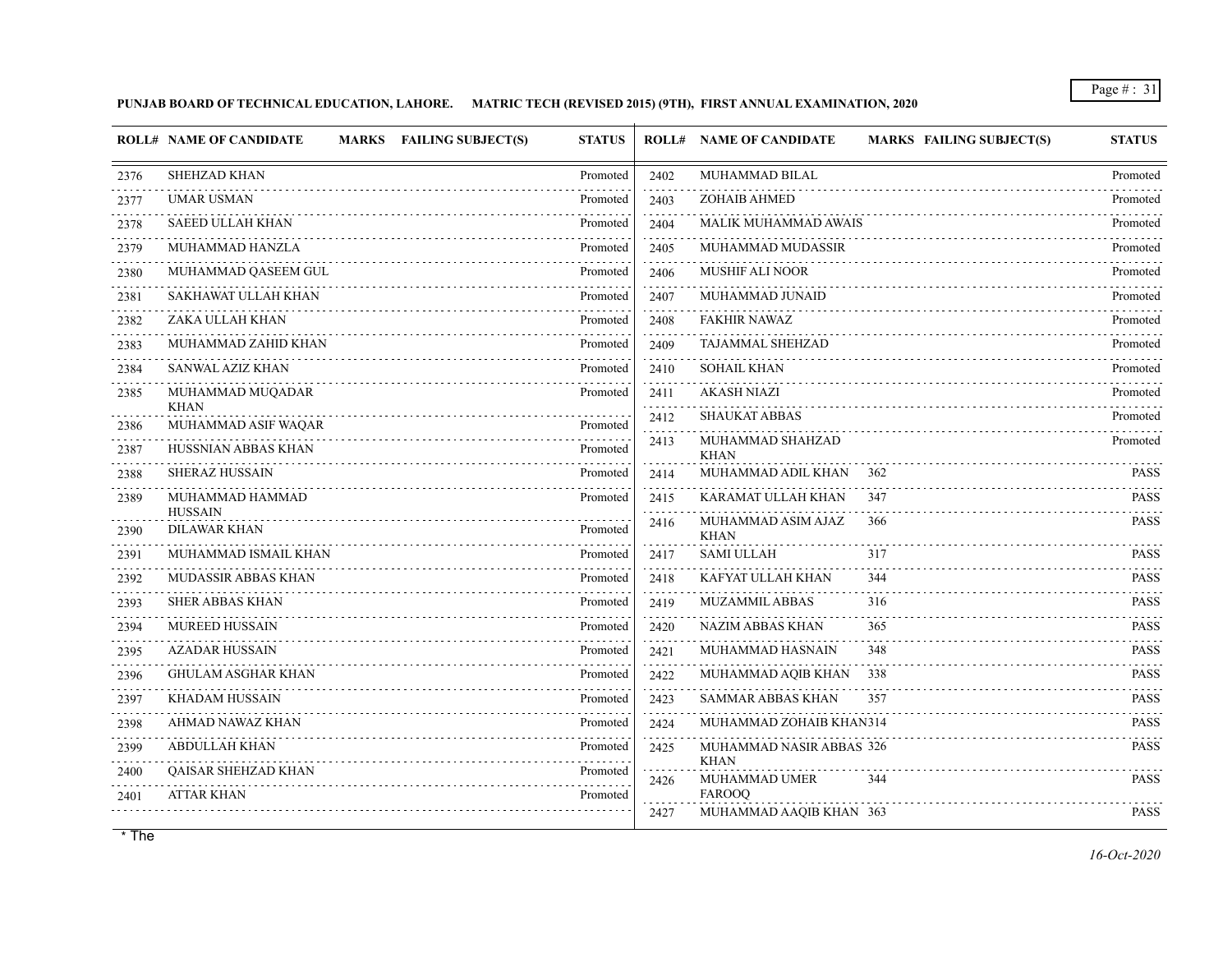**PUNJAB BOARD OF TECHNICAL EDUCATION, LAHORE. MATRIC TECH (REVISED 2015) (9TH), FIRST ANNUAL EXAMINATION, 2020**

|                 | <b>ROLL# NAME OF CANDIDATE</b>         |     | MARKS FAILING SUBJECT(S)<br><b>STATUS</b>                 |                         | <b>ROLL# NAME OF CANDIDATE</b>    | <b>MARKS FAILING SUBJECT(S)</b>                           | <b>STATUS</b>    |
|-----------------|----------------------------------------|-----|-----------------------------------------------------------|-------------------------|-----------------------------------|-----------------------------------------------------------|------------------|
| 2428            | MUHAMMAD FAROOQ                        | 325 | <b>PASS</b>                                               | 2452<br>.               | <b>ZAFAR MEHDI</b>                | 373                                                       | <b>PASS</b><br>. |
| 2429            | <b>ISLAM</b><br>MUHAMMAD AWAIS KHAN    |     | Special Exam.                                             | 2453                    | <b>MEHVISH GUL</b>                | 407                                                       | <b>PASS</b>      |
| 2430            | WASEEM AKRAM KHAN                      | 337 | <b>PASS</b>                                               | 2454                    | AJMAL AZIZ                        | 347                                                       | <b>PASS</b>      |
| 2431            | MUHAMMAD AWAIS KHAN                    |     | Special Exam.                                             |                         |                                   | SUFFAH COLLEGE OF EDUCATION & TECHNOLOGY, MUSLIM COLONY,  |                  |
| 2432            | <b>NASIR KHAN</b>                      | 310 | <b>PASS</b>                                               | <b>MIANWALI</b><br>2455 | MUHAMMAD USMAN                    | 342                                                       | <b>PASS</b>      |
| .<br>2433       | MUHAMMAD SAEED KHAN                    |     | Special Exam.                                             | 2456                    | <b>AMJID RIZWAN</b>               |                                                           | Special Exam.    |
| 2434            | AHSAN ULLAH KHAN                       |     | Special Exam.                                             | 2457                    | MUHAMMAD ISMAEEL                  |                                                           | Special Exam.    |
| 2435            | SAJAWAT ULLAH KHAN                     | 352 | <b>PASS</b>                                               | 2458                    | <b>ADNAN REHMAN</b>               |                                                           | Special Exam.    |
| 2436            | MUHAMMAD NEMAT<br><b>ULLAH KHAN</b>    | 356 | <b>PASS</b>                                               | 2459                    | <b>TARIO SAEED KHAN</b>           | 344                                                       | <b>PASS</b>      |
| 2437            | <b>SALEEM ULLAH KHAN</b>               | 342 | <b>PASS</b>                                               |                         |                                   | JINNAH POLYTECHNIC INSTITUTE, BHAWANA JHANG ROAD, PANSERA |                  |
| 2438            | ZIA ULLAH KHAN                         | 355 | <b>PASS</b>                                               | 2460                    | MUHAMMAD USAMA                    |                                                           | Promoted         |
| 2439            | <b>RAEES KHAN</b>                      | 362 | <b>PASS</b>                                               | 2461                    | <b>SHAH NAWAZ</b>                 |                                                           | Promoted         |
| 2440            | <b>MATI ULLAH KHAN</b>                 | 387 | <b>PASS</b>                                               | 2462                    | <b>SHAHZAIB SULTAN</b>            |                                                           | Promoted         |
| 2441            | <b>GHAZANFAR SHEHZAD</b>               | 363 | <b>PASS</b>                                               | 2463<br>.               | <b>SULMAN JHONE</b>               |                                                           | Promoted         |
| .<br>2442       | ARSLAN HUSSAIN JAFARY 369              |     | .<br><b>PASS</b>                                          | 2464                    | MUHAMMAD FAISAL<br><b>RAFAQAT</b> |                                                           | Promoted         |
| 2443            | ARIF ABBAS                             | 359 | $\omega$ is a set of<br><b>PASS</b>                       | 2465                    | MUHAMMAD SUHAIB AMIN              |                                                           | Promoted         |
| 2444            | <b>SANWAL KHAN</b>                     | 326 | <b>PASS</b>                                               | .<br>2466               | <b>HAMZA ASIF</b>                 |                                                           | Promoted         |
| 2445            | HUMAIR HAYAT KHAN                      |     | Special Exam.                                             | .<br>2467               | MUHAMMAD AWAIS AZAM               |                                                           | Promoted         |
| 2446            | MUHAMMAD TAIMOOR<br><b>AKHTER KHAN</b> | 354 | <b>PASS</b>                                               | 2468<br>.               | MUHAMMAD ABU HURAIRA              |                                                           | Promoted         |
| 2447            | MUHAMMAD SAJWAL                        | 337 | <b>PASS</b>                                               | 2469<br>.               | MUHAMMAD ZEESHAN                  |                                                           | Promoted         |
| 2448            | HAYAT ULLAH KHAN                       |     | Special Exam.                                             | 2470                    | <b>MOHSIN ALI</b>                 |                                                           | Promoted         |
|                 |                                        |     | SAIFIA POLYTECHNIC INSTITUTE, GULSHAN E SAIFIA, PAF ROAD, | 2471                    | <b>HASSAN ALI</b>                 |                                                           | Promoted         |
| <b>MIANWALI</b> |                                        |     |                                                           | 2472<br>.               | <b>ALI HAIDER</b>                 |                                                           | Promoted         |
| 2449            | <b>IMRAN NAZEER KHAN</b>               | 380 | <b>PASS</b>                                               | 2473<br>.               | <b>HASNAIN SATTAR</b>             |                                                           | Promoted         |
| 2450            | <b>AITZAZ AHSAN AMEER</b>              | 382 | <b>PASS</b>                                               | 2474<br>.               | MUHAMMAD YASEEN WALI              |                                                           | Promoted         |
| 2451            | <b>FARMAN ULLAH</b>                    | 364 | <b>PASS</b>                                               | 2475                    | MUHAMMAD MUNEEB<br><b>KHALID</b>  |                                                           | Promoted         |
|                 |                                        |     |                                                           |                         |                                   |                                                           |                  |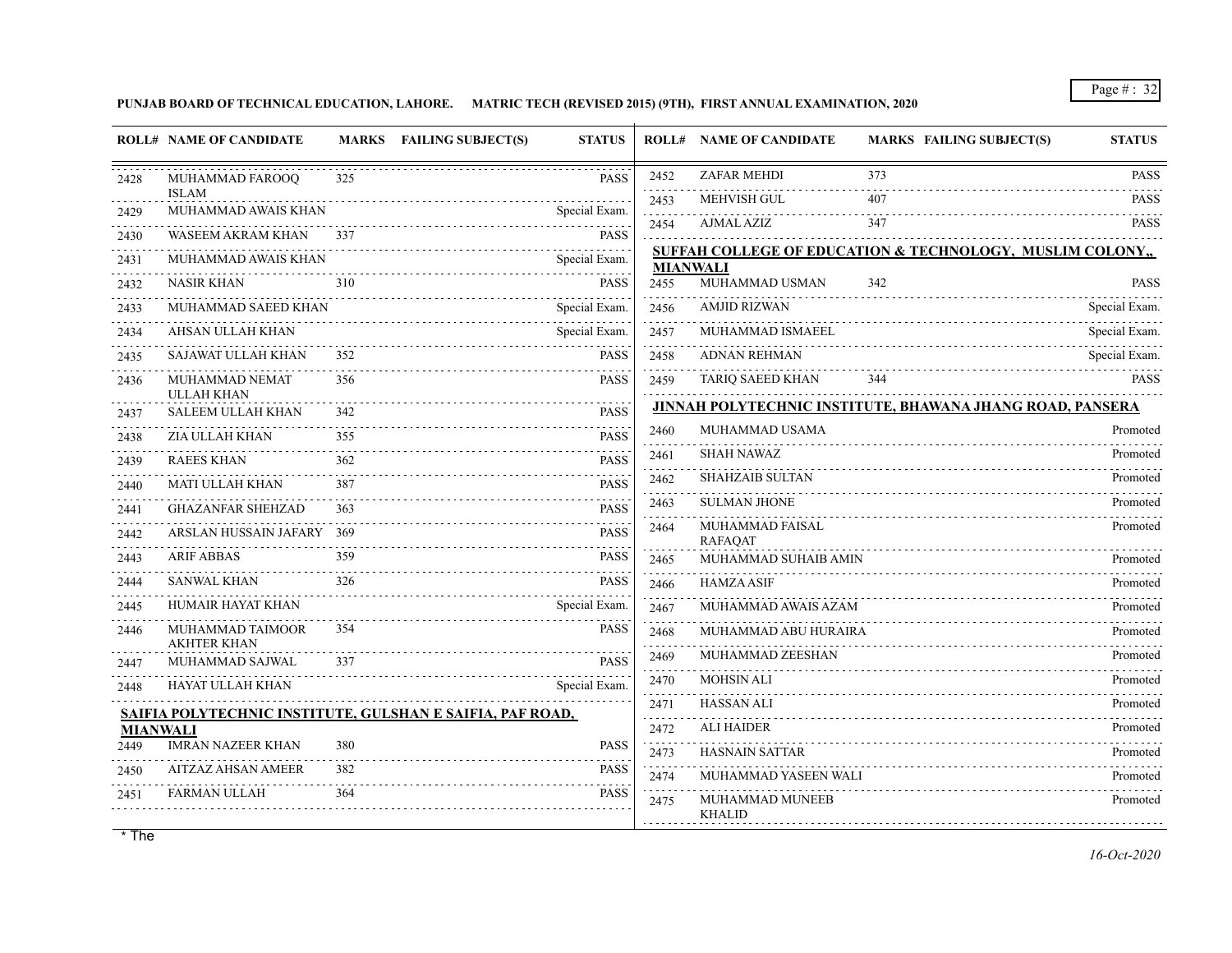## **PUNJAB BOARD OF TECHNICAL EDUCATION, LAHORE. MATRIC TECH (REVISED 2015) (9TH), FIRST ANNUAL EXAMINATION, 2020**

|           | MARKS FAILING SUBJECT(S)<br><b>ROLL# NAME OF CANDIDATE</b> | <b>STATUS</b>                             |                                                   | <b>ROLL# NAME OF CANDIDATE</b>  | <b>MARKS FAILING SUBJECT(S)</b>                           | <b>STATUS</b>    |
|-----------|------------------------------------------------------------|-------------------------------------------|---------------------------------------------------|---------------------------------|-----------------------------------------------------------|------------------|
| 2476      | <b>KAMRAN SHABBIR</b>                                      | Promoted                                  | 2502                                              | <b>ASHIR PERVEZ</b>             |                                                           | Promoted         |
| 2477      | <b>MANSOOR AHMAD</b>                                       | Promoted                                  | 2503                                              | ABDUL MALIK KHAN                |                                                           | Promoted         |
| 2478      | <b>AHMAD RAZA</b>                                          | Promoted                                  | 2504                                              | <b>MUHAMMAD ZAIN</b>            |                                                           | Promoted         |
| 2479      | <b>TALHA ABBAS</b>                                         | Promoted                                  | .<br>2505                                         | <b>MUHAMMAD RAYAN</b>           |                                                           | Promoted         |
| 2480      | MUHAMMAD NAVEED                                            | Promoted                                  | 2506                                              | IMTIAZ                          | 339                                                       | <b>PASS</b>      |
| 2481      | <b>SAQIB JAVED</b>                                         | Promoted                                  | 2507                                              | MUHAMMAD FAIZAN<br><b>AHMAD</b> | 352                                                       | <b>PASS</b>      |
| 2482      | MUHAMMAD AMMAR<br><b>AHMAD</b>                             | Promoted                                  | 2508                                              | <b>MUDASSIR ALI</b>             | 360                                                       | <b>PASS</b>      |
| 2483      | <b>MUHAMMAD FAIZAN</b>                                     | Promoted                                  | .<br>2509                                         | MUHAMMAD NORAIZ                 | 359                                                       | <b>PASS</b>      |
| 2484      | MUHAMMAD AZHAR                                             | .<br>Promoted                             | للمستحدث<br>2510                                  | <b>TALHA SHAHZAD</b>            | 359                                                       | <b>PASS</b>      |
| 2485      | <b>ALI RAZA</b>                                            | Promoted                                  | $\sim$ $\sim$ $\sim$ $\sim$ $\sim$ $\sim$<br>2511 | MUHAMMAD TALHA                  | 369                                                       | <b>PASS</b>      |
| 2486      | MUHAMMAD SANA ULLAH                                        | Promoted                                  | $\omega$ is a graph<br>2512                       | <b>QAISAR ABBAS</b>             | 360                                                       | .<br><b>PASS</b> |
| 2487      | <b>IJAZ AHMAD</b>                                          | Promoted                                  | .<br>2513                                         | <b>ARSLAN ASAD</b>              | 333                                                       | <b>PASS</b>      |
| 2488      | <b>WAHEED HUSSAIN</b>                                      | Promoted                                  | 2514                                              | MUHAMMAD WASEEM                 | 350                                                       | <b>PASS</b>      |
| 2489      | MUHAMMAD BILAL<br>.                                        | Promoted                                  | 2515                                              | <b>CHAMAN SHAHZAD</b>           | 341                                                       | <b>PASS</b>      |
| 2490      | MUHAMMAD ZUBAIR<br><b>HABIB</b>                            | Promoted                                  | 2516<br>.                                         | AHMAD SHAHZAD                   | 365                                                       | <b>PASS</b><br>. |
| 2491      | <b>ALI SUFYAN</b>                                          | Promoted                                  | 2517<br>.                                         | <b>ADEEL MALIK</b>              | 335                                                       | <b>PASS</b>      |
| 2492      | MUHAMMAD RIZWAN                                            | Promoted                                  | 2518                                              | MUHAMMAD ZUNAIR                 |                                                           | Special Exam.    |
| .<br>2493 | <b>FARHAN LIAQUAT</b>                                      | <b><i><u>AAAAAAAA</u></i></b><br>Promoted | 2519                                              | <b>HAIDER ALI</b>               | 332                                                       | <b>PASS</b>      |
| 2494      | MUHAMMAD IRFAN                                             | .<br>Promoted                             |                                                   |                                 | AL-HIRA COLLEGE OF TECHNOLOGY, NEAR MAIN BAZAR, QUAIDABAD |                  |
| 2495      | <b>MUHAMMAD ZUBAIR</b>                                     | Promoted                                  | 2520                                              | <b>HABIB NAWAZ</b>              |                                                           | Promoted         |
| 2496      | <b>SANWAL SARFRAZ</b>                                      | Promoted                                  | 2521<br>.                                         | <b>ASIM IQBAL</b>               |                                                           | Promoted         |
| 2497      | MUHAMMAD GHAFRAN                                           | Promoted                                  | 2522<br>.                                         | MUHAMMAD ARSLAN                 |                                                           | Promoted         |
| 2498      | <b>SALMAN ADREES</b>                                       | Promoted                                  | 2523<br>.                                         | <b>NOMAN HAIDER</b>             |                                                           | Promoted         |
| 2499      | <b>ZAIN ALI</b>                                            | Promoted                                  | 2524<br>.                                         | MUHAMMAD NASIR KHAN             |                                                           | Promoted<br>.    |
| 2500      | MUHAMMAD HUSNAIN                                           | Promoted                                  | 2525<br>.                                         | <b>ABU HURAIRA</b>              |                                                           | Promoted         |
| 2501      | <b>HAIDER</b><br>MUHAMMAD ALI ARSHAD                       | Promoted                                  | 2526                                              | MUHAMMAD ANSAR                  |                                                           | Promoted         |
|           |                                                            |                                           | 2527                                              | <b>MUNIR AHMAD</b>              |                                                           | Promoted         |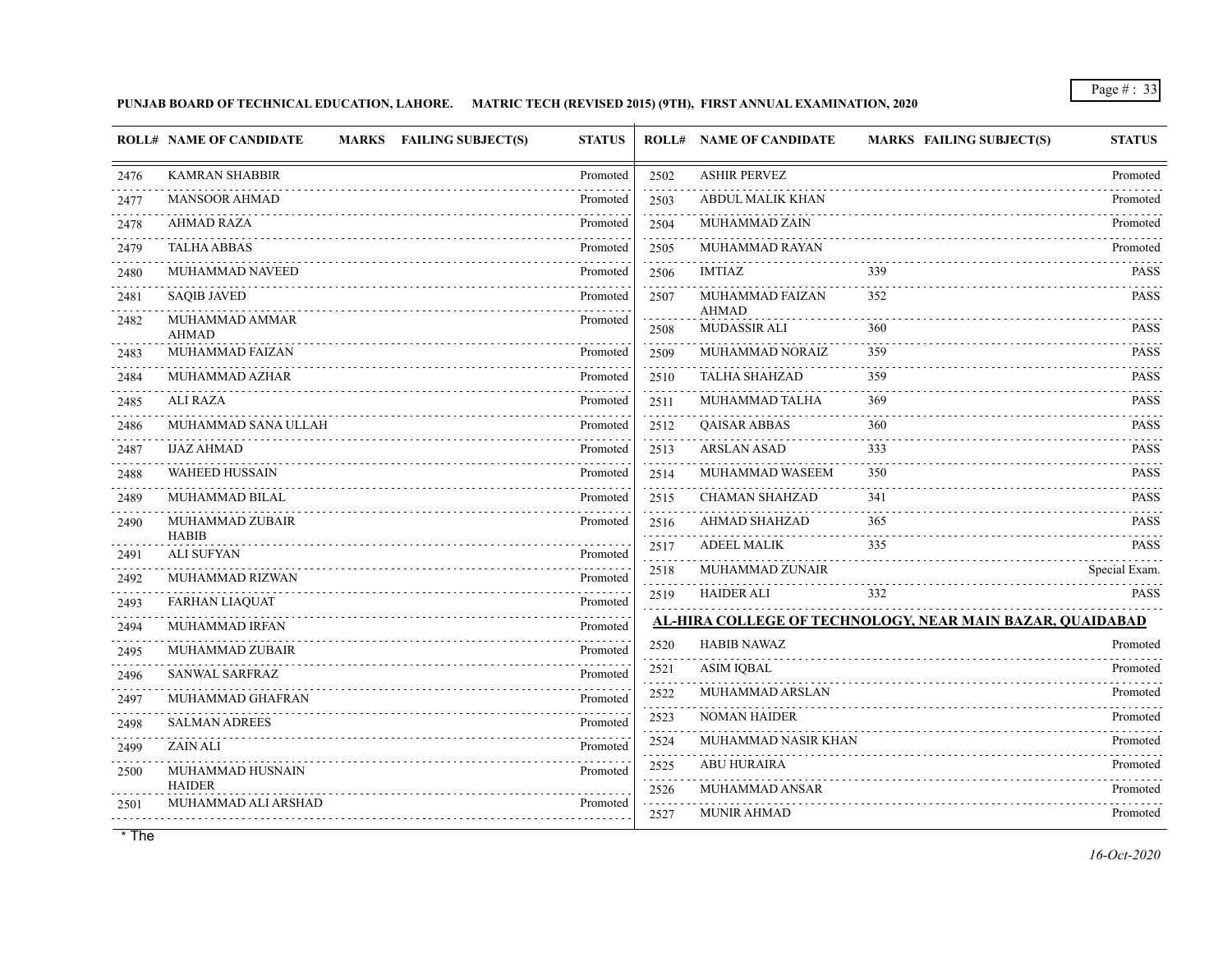## **PUNJAB BOARD OF TECHNICAL EDUCATION, LAHORE. MATRIC TECH (REVISED 2015) (9TH), FIRST ANNUAL EXAMINATION, 2020**

|           | <b>ROLL# NAME OF CANDIDATE</b><br>MARKS FAILING SUBJECT(S) | <b>STATUS</b>        |                              | <b>ROLL# NAME OF CANDIDATE</b><br><b>MARKS FAILING SUBJECT(S)</b> | <b>STATUS</b> |
|-----------|------------------------------------------------------------|----------------------|------------------------------|-------------------------------------------------------------------|---------------|
| 2528      | RANA UZAIR AHMAD                                           | Promoted             | 2555                         | <b>ABDUL RAUF</b>                                                 | Promoted      |
| 2529      | <b>HAROON ZAFAR</b>                                        | Promoted             | 2556                         | ABDUL QAYYUM KHAN                                                 | Promoted      |
| 2530      | LIAQAT IQBAL                                               | Promoted             | 2557                         | MUHAMMAD FAHEEM                                                   | Promoted      |
| 2531      | <b>SOHAIL AKHTAR</b>                                       | Promoted             | 2558                         | MUHAMMAD RAMZAN UL                                                | Promoted      |
| 2532      | MUHAMMAD JUNAID                                            | Promoted             | 2559                         | <b>ARIF</b><br><b>ABID ALI</b>                                    | Promoted      |
| 2533      | MUHAMMAD NOMAN                                             | Promoted             | 2560                         | MUHAMMAD SAQIB                                                    | Promoted      |
| 2534      | <b>SHER AFZAL</b>                                          | Promoted<br><u>.</u> | 2561                         | <b>IKRAM ULLAH</b>                                                | Promoted      |
| 2535      | FARAZ ALI                                                  | Promoted<br>.        | 2562                         | MUHAMMAD ZAHEER                                                   | Promoted      |
| 2536      | MUHAMMAD ARSHAD                                            | Promoted             |                              | <b>AFZAL</b>                                                      |               |
| 2537<br>. | MUHAMMAD USMAN                                             | Promoted             | 2563                         | <b>IKRAM ULLAH</b>                                                | Promoted      |
| 2538      | MUHAMMAD DANIYAL                                           | Promoted             | 2564<br>.                    | MUHAMMAD PERVAIZ                                                  | Promoted      |
| 2539      | MUHAMMAD SHOAIB                                            | Promoted             | 2565                         | <b>IKRAM ULLAH KHAN</b>                                           | Promoted      |
| 2540      | MUHAMMAD NAEEM                                             | Promoted             | 2566                         | <b>JAVED IQBAL</b>                                                | Promoted      |
| 2541      | MUHAMMAD HASNAIN                                           | Promoted             | 2567                         | MUHAMMAD ADNAN KHAN                                               | Promoted      |
| 2542<br>. | YASIR ABBAS                                                | Promoted             | 2568                         | MUHAMMAD DANIAL                                                   | Promoted      |
| 2543      | <b>GHALIB IQBAL</b>                                        | Promoted             | 2569                         | <b>SANA ULLAH KHAN</b>                                            | Promoted      |
| 2544      | MUHAMMAD TUFAIL                                            | Promoted             | 2570                         | MUHAMMAD LUQMAN                                                   | Promoted      |
| 2545      | MUHAMMAD MOAZAM ALI<br><b>KHAN</b>                         | Promoted             | 2571                         | <b>MUZAMMIL</b>                                                   | Promoted      |
| 2546      | MUHAMMAD NOMAN                                             | Promoted             | 2572                         | MUHAMMAD TANWEER<br><b>AKHTAR</b>                                 | Promoted      |
| 2547      | IZHAR UL HASSAN                                            | Promoted             | 2573                         | <b>GHULAM MUSTAFA</b>                                             | Promoted      |
| 2548      | MUHAMMAD ASIM                                              | Promoted             | 2574                         | ATA UR RAHMAN                                                     | Promoted      |
| 2549      | MUHAMMAD EHTASHAM                                          | Promoted             | 2575<br>$\sim$ $\sim$ $\sim$ | <b>UBAID UR REHMAN</b>                                            | Promoted      |
| 2550      | <b>JUNAID SHAHZAD</b>                                      | Promoted             | 2576                         | <b>SHAHZAIB</b>                                                   | Promoted      |
| 2551      | MUHAMMAD RIAZ                                              | Promoted             | 2577<br>.                    | MUHAMMAD ABID KHAN                                                | Promoted      |
| 2552      | MUHAMMAD IKRAM                                             | Promoted             | 2578                         | MUHAMMAD IRFAN                                                    | Promoted<br>. |
| 2553      | <b>ABID IQBAL</b>                                          | Promoted             | 2579                         | MUHAMMAD HAYAT                                                    | Promoted      |
| 2554      | <b>HAMZA SIDDIQUE</b>                                      | Promoted             | 2580                         | <b>SALEEMULLAH</b>                                                | Promoted      |
|           |                                                            |                      |                              |                                                                   |               |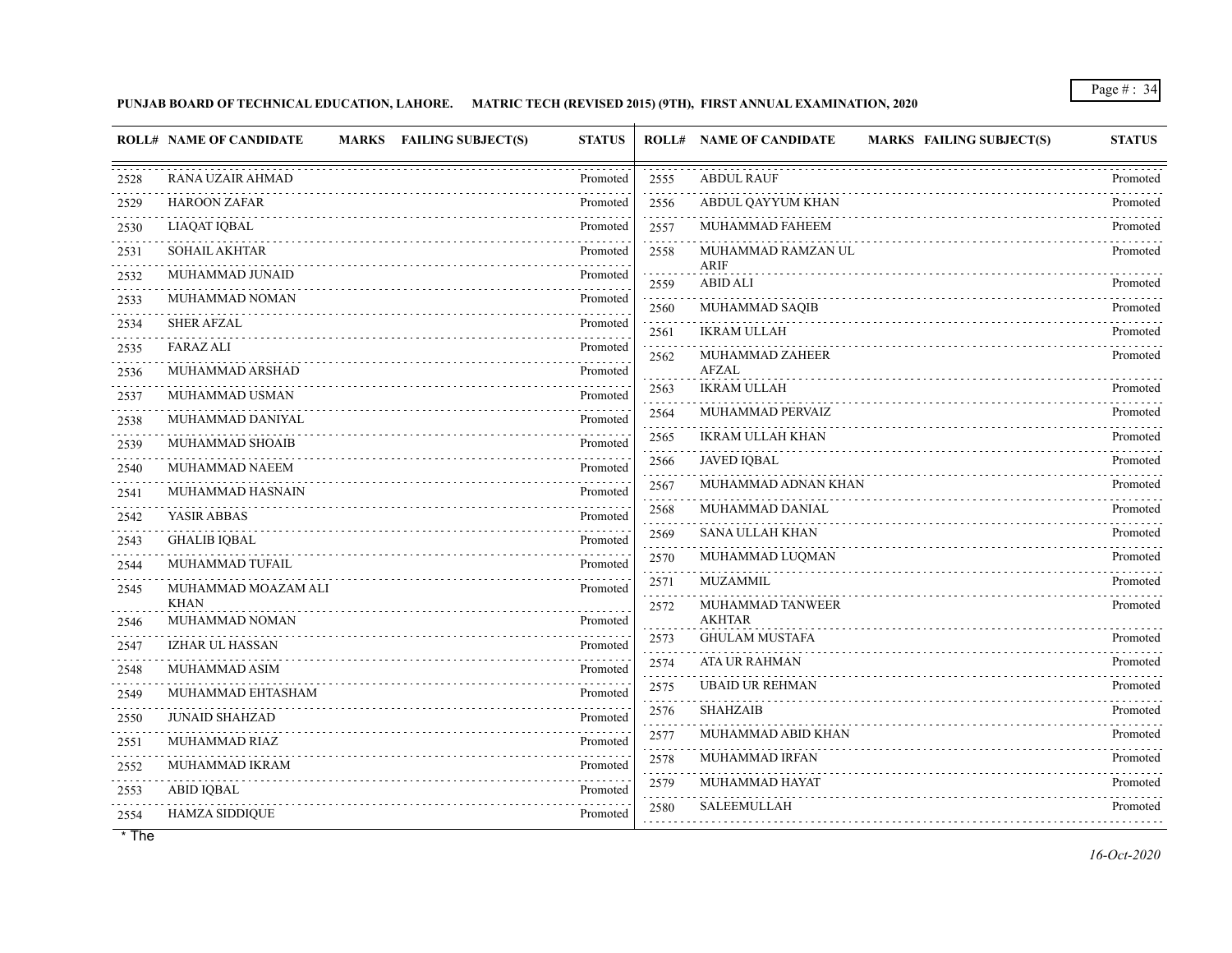## **PUNJAB BOARD OF TECHNICAL EDUCATION, LAHORE. MATRIC TECH (REVISED 2015) (9TH), FIRST ANNUAL EXAMINATION, 2020**

|      | <b>ROLL# NAME OF CANDIDATE</b> | <b>MARKS</b> FAILING SUBJECT(S) | <b>STATUS</b> |      | <b>ROLL# NAME OF CANDIDATE</b>            | <b>MARKS FAILING SUBJECT(S)</b> | <b>STATUS</b>               |
|------|--------------------------------|---------------------------------|---------------|------|-------------------------------------------|---------------------------------|-----------------------------|
| 2581 | MUHAMMAD FAHAD                 |                                 | Promoted      | 2608 | MUHAMMAD RAMZAN                           |                                 | Promoted                    |
| 2582 | <b>SHAFA ULLAH</b>             |                                 | Promoted      | 2609 | MUHAMMAD SIDDIQUE                         |                                 | Promoted                    |
| 2583 | MUHAMMAD RAMZAN                |                                 | Promoted      | 2610 | MUHAMMAD NAVEED                           |                                 | Promoted                    |
| 2584 | MUHAMMAD TARIQ                 |                                 | Promoted      | 2611 | <b>AQEEL AHMAD</b>                        |                                 | Promoted                    |
| 2585 | <b>AHMED HASSAN</b>            |                                 | Promoted      | 2612 | <b>IMRAN NAZEER</b>                       |                                 | .<br>Promoted               |
| 2586 | MUHAMMAD KHURAM<br>SOHAIL      |                                 | Promoted      | 2613 | <b>ASMAT ULLAH</b>                        |                                 | Promoted                    |
| 2587 | ZIA ULLAH KHAN                 |                                 | Promoted      | 2614 | MUHAMMAD ASAD<br><b>HUSSAIN</b>           |                                 | Promoted                    |
| 2588 | <b>MAZHAR SALEEM</b>           |                                 | Promoted      | 2615 | MUHAMMAD KAMRAN                           |                                 | Promoted                    |
| 2589 | <b>ABU TALHA</b>               |                                 | Promoted      | 2616 | MUHAMMAD ZOHAIB                           |                                 | Promoted                    |
| 2590 | MUHAMMAD RAMZAN                |                                 | Promoted      | 2617 | MUHAMMAD ZEESHAN                          |                                 | Promoted                    |
| 2591 | MUHAMMAD SHEHZAD               |                                 | Promoted      | 2618 | <b>ABDUL WAHAB</b>                        |                                 | Promoted                    |
| 2592 | MUHAMMAD AAMIR                 |                                 | Promoted      | 2619 | RANA MUHAMMAD<br><b>UBAIDULLAH BASHIR</b> |                                 | Promoted                    |
| 2593 | MUHAMMAD IMTIAZ                |                                 | Promoted      | 2620 | <b>AHSAN ALI</b>                          |                                 | Promoted                    |
| 2594 | MUHAMMAD SHAHID                |                                 | Promoted      | 2621 | <b>SHAFA ULLAH KHAN</b>                   |                                 | Promoted                    |
| 2595 | MUHAMMAD NAVEED                |                                 | Promoted      | 2622 | MUHAMMAD SHOAIB                           |                                 | Promoted                    |
| 2596 | <b>AAMIR HAYAT</b>             |                                 | Promoted      | 2623 | DANIAL MAJEED                             |                                 | .<br>Promoted               |
| 2597 | MUHAMMAD KAMRAN                |                                 | Promoted      | 2624 | MUHAMMAD SHAHZAD                          |                                 | Promoted                    |
| 2598 | MUHAMMAD ARIF                  |                                 | Promoted      | 2625 | MUHAMMAD JUNAID                           |                                 | Promoted                    |
| 2599 | <b>SHAZIR HUSSAIN SHAH</b>     |                                 | Promoted      | 2626 | <b>BILAL ABDULLAH</b>                     |                                 | Promoted                    |
| 2600 | MUHAMMAD REHAN                 |                                 | Promoted<br>. | 2627 | <b>GHULAM FATIMA</b>                      |                                 | Promoted                    |
| 2601 | MUHAMMAD GHAFFAR               |                                 | Promoted      | 2628 | <b>SHAZIA NOURIN</b>                      |                                 | Promoted                    |
| 2602 | <b>FAIZ AHMED</b>              |                                 | Promoted      | 2629 | SANWAL SHEHZAD KHAN                       |                                 | Promoted                    |
| 2603 | <b>AHSAN ABBAS</b>             |                                 | Promoted      | 2630 | MUHAMMAD YASIR IJAZ                       |                                 | 1.1.1.1.1.1.1.1<br>Promoted |
| 2604 | <b>SAJID REHMAN</b>            |                                 | Promoted      | 2631 | <b>FAISAL HAYAT</b>                       |                                 | Promoted                    |
| 2605 | <b>MUHAMMAD HARIS</b>          |                                 | Promoted      | 2632 | MUHAMMAD IKRAM                            |                                 | Promoted                    |
| 2606 | MUHAMMAD ASHRAF                |                                 | Promoted      | 2633 | <b>MUHAMMAD ASIF</b>                      |                                 | Promoted                    |
| 2607 | MUHAMMAD AWAIS                 |                                 | Promoted      |      |                                           |                                 |                             |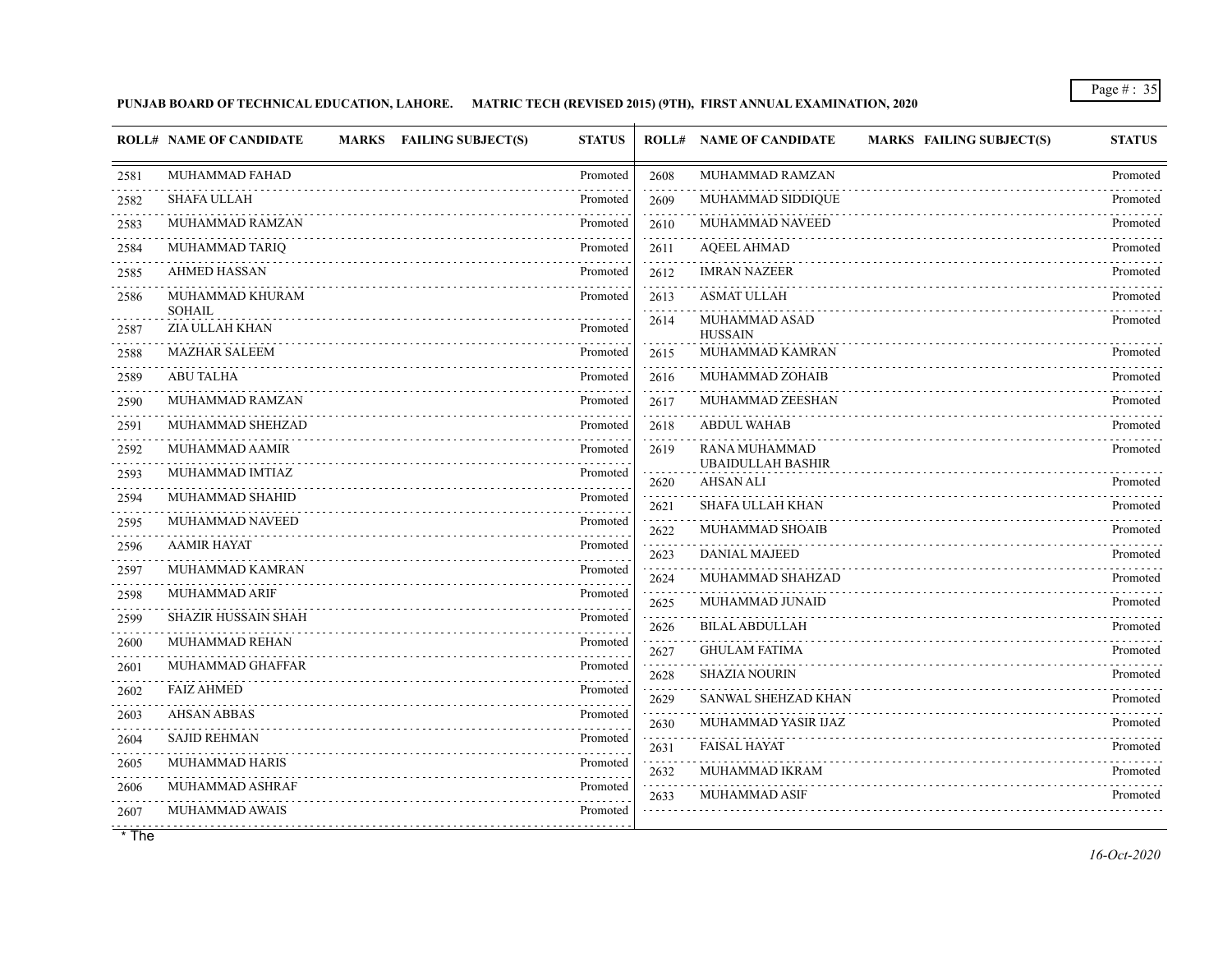## **PUNJAB BOARD OF TECHNICAL EDUCATION, LAHORE. MATRIC TECH (REVISED 2015) (9TH), FIRST ANNUAL EXAMINATION, 2020**

|      | <b>ROLL# NAME OF CANDIDATE</b> |     | MARKS FAILING SUBJECT(S) | <b>STATUS</b> |      | <b>ROLL# NAME OF CANDIDATE</b> | <b>MARKS FAILING SUBJECT(S)</b> | <b>STATUS</b>                             |
|------|--------------------------------|-----|--------------------------|---------------|------|--------------------------------|---------------------------------|-------------------------------------------|
| 2634 | MUHAMMAD ADNAN                 |     |                          | Promoted      | 2661 | MUHAMMAD ZAHEER                | 370                             | <b>PASS</b>                               |
| 2635 | <b>WAQAS AHMAD</b>             |     |                          | Promoted      | 2662 | <b>SAFI ULLAH</b>              | 430                             | .<br><b>PASS</b>                          |
| 2636 | MUHAMMAD AQIB JAVED            |     |                          | Promoted      | 2663 | <b>IKRAM ULLAH</b>             | 406                             | <b>PASS</b>                               |
| 2637 | HUMAIRA FAZAL                  |     |                          | Promoted      | 2664 | MUHAMMAD AZHAR                 | 414                             | <b>PASS</b>                               |
| 2638 | ZAFAR IQBAL                    |     |                          | Special Exam. | 2665 | MUHAMMAD NOMAN                 | 396                             | <b>PASS</b>                               |
| 2639 | MUHAMMAD SABTAIN               |     |                          | Special Exam. | 2666 | MUHAMMAD SHEHZAD               | 389                             | <b>PASS</b>                               |
| 2640 | MUHAMMAD ASIF NAWAZ 382        |     |                          | <b>PASS</b>   | 2667 | <b>AHMED RAZZA</b>             | 328                             | <b>PASS</b>                               |
| 2641 | <b>ASAD HAYAT</b>              | 361 |                          | <b>PASS</b>   | 2668 | MUHAMMAD KASHIF IQBAL382       |                                 | <b>PASS</b><br>i i i i i i                |
| 2642 | MUHAMMAD ARSALAN               | 390 |                          | <b>PASS</b>   | 2669 | <b>KHIZAR HAYAT</b>            | 379                             | <b>PASS</b>                               |
| 2643 | <b>SAMI ULLAH</b>              | 334 |                          | <b>PASS</b>   | 2670 | MUHAMMAD AWAIS HAYAT 398       |                                 | <b>PASS</b>                               |
| 2644 | MUHAMMAD AAMIR HAYAT 391       |     |                          | <b>PASS</b>   | 2671 | <b>DANISH ASHFAQ</b>           | 403                             | <b>PASS</b>                               |
| 2645 | MUHAMMAD KAMRAN                | 358 |                          | PASS          | 2672 | MUHAMMAD KAMRAN                | 403                             | <b>PASS</b>                               |
| 2646 | MUHAMMAD REHMAN                | 311 |                          | PASS          | 2673 | MUHAMMAD ILYAS                 | 377                             | <b>PASS</b>                               |
| 2647 | MUHAMMAD NOUMAN                | 372 |                          | <b>PASS</b>   | 2674 | MUHAMMAD ISHFAQ                | 373                             | <b>PASS</b>                               |
| 2648 | MUHAMMAD MUZAMMIL 347          |     |                          | <b>PASS</b>   | 2675 | MUHAMMAD NAEEM                 | 436                             | <b>PASS</b><br>$\alpha$ is a second order |
| 2649 | HAFIZ MUHAMMAD IMRAN 406       |     |                          | <b>PASS</b>   | 2676 | MUHAMMAD AFTAB KHAN 392        |                                 | <b>PASS</b>                               |
| 2650 | <b>RIZWAN HAIDER</b>           | 348 |                          | <b>PASS</b>   | 2677 | <b>RASHID LATIF</b>            | 383                             | <b>PASS</b>                               |
| 2651 | <b>USAMA SUFIYAN</b>           | 400 |                          | <b>PASS</b>   | 2678 | <b>MUHAMMAD ASIF</b>           | 397                             | <b>PASS</b>                               |
| 2652 | GHULAM MUHAMMAD                | 370 |                          | <b>PASS</b>   | 2679 | WASEEM IQBAL                   | 364                             | <b>PASS</b>                               |
| 2653 | <b>HASSAN SULTAN</b>           | 336 |                          | PASS          | 2680 | <b>ISRAR AHMAD</b>             | 339                             | <b>PASS</b>                               |
| 2654 | <b>SAQLAIN MUSHTAQ</b>         | 342 |                          | <b>PASS</b>   | 2681 | WAQAR AHMAD                    | 366                             | <b>PASS</b>                               |
| 2655 | ASIF BILAL                     | 349 |                          | PASS          | 2682 | <b>FAZAL KAREEM</b>            | 347                             | <b>PASS</b>                               |
| 2656 | MUHAMMAD AFZAL                 |     |                          | Special Exam. | 2683 | <b>MEHR ALI</b>                | 334                             | <b>PASS</b>                               |
| 2657 | <b>NOMAN AHMED</b>             | 373 |                          | <b>PASS</b>   | 2684 | MUHAMMAD AFTAB                 | 341                             | <b>PASS</b>                               |
| 2658 | MUHAMMAD NASIR                 | 380 |                          | <b>PASS</b>   | 2685 | INAAM ULLAH KHAN               | 363                             | <b>PASS</b>                               |
| 2659 | MUHAMMAD SULMAN                | 296 |                          | <b>PASS</b>   | 2686 | MUHAMMAD FURQAN                | 381                             | <b>PASS</b><br>.                          |
| 2660 | <b>KALEEM ULLAH</b>            | 376 |                          | <b>PASS</b>   | 2687 | <b>IMRAN KHAN</b>              | 331                             | <b>PASS</b>                               |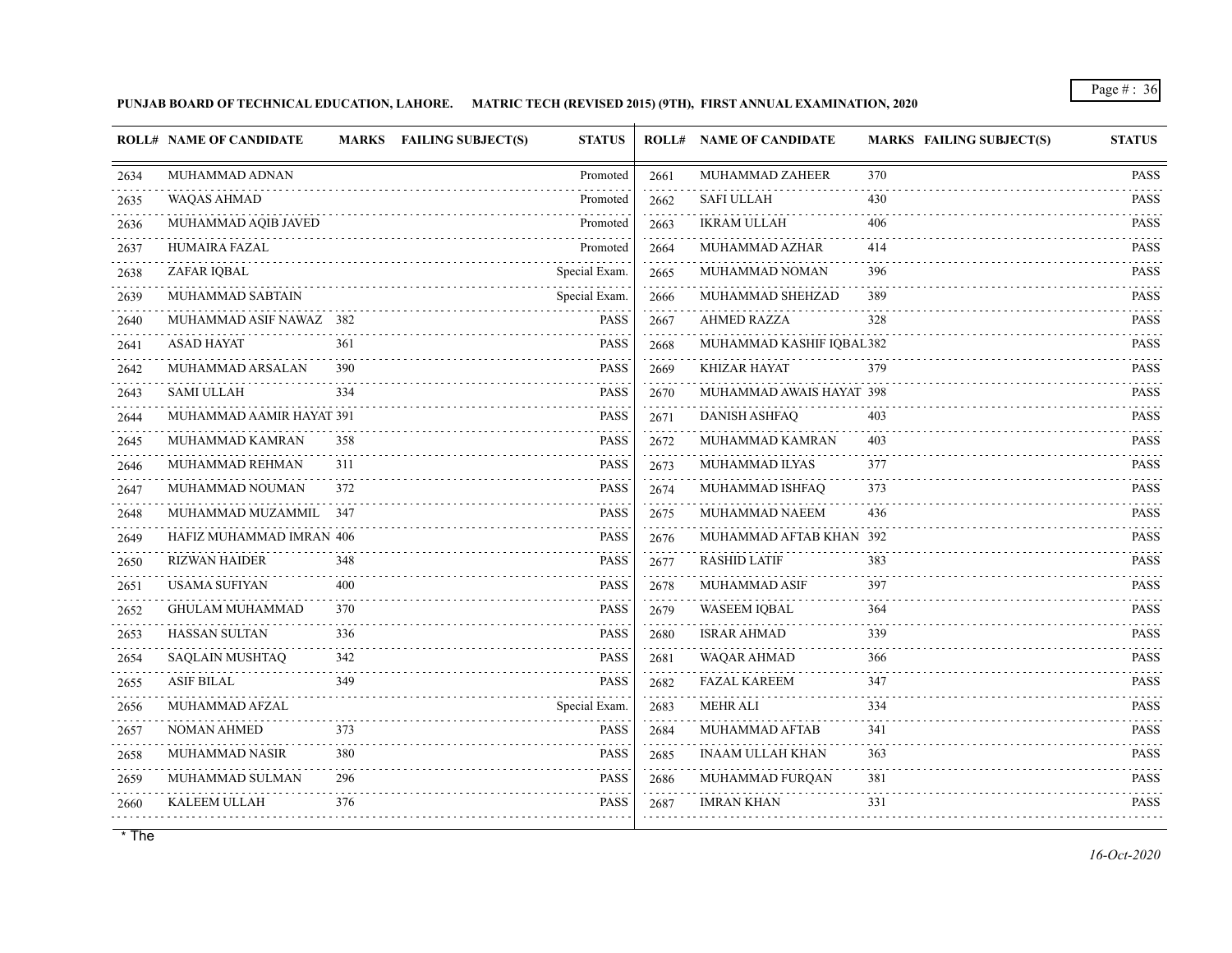**PUNJAB BOARD OF TECHNICAL EDUCATION, LAHORE. MATRIC TECH (REVISED 2015) (9TH), FIRST ANNUAL EXAMINATION, 2020**

|                         | <b>ROLL# NAME OF CANDIDATE</b>                         |     | MARKS FAILING SUBJECT(S) | <b>STATUS</b> |                     | <b>ROLL# NAME OF CANDIDATE</b><br><b>MARKS FAILING SUBJECT(S)</b> | <b>STATUS</b> |
|-------------------------|--------------------------------------------------------|-----|--------------------------|---------------|---------------------|-------------------------------------------------------------------|---------------|
| 2688                    | MUDASSAR HAYAT                                         | 347 |                          | <b>PASS</b>   | 2712                | <b>DANIAL</b>                                                     | Promoted      |
| 2689                    | <b>ZULQARNAIN KHAN</b>                                 | 334 |                          | <b>PASS</b>   | 2713                | <b>ALI HASSAN</b>                                                 | Promoted      |
| 2690                    | <b>ABDUL HAFEEZ</b>                                    | 362 |                          | <b>PASS</b>   | 2714                | <b>KASHIF HANIF</b>                                               | Promoted      |
| 2691                    | <b>UMER FAROOQ</b>                                     | 400 |                          | <b>PASS</b>   | 2715                | <b>ALI HASSAN</b>                                                 | Promoted      |
| 2692                    | <b>M RIZWAN</b>                                        |     |                          | Special Exam. | and a state<br>2716 | <b>ABDUL REHMAN ASIF</b>                                          | .<br>Promoted |
| 2693                    | MUHAMMAD USMAN                                         |     |                          | Special Exam. | 2717                | MUHAMMAD ABDULLAH                                                 | Promoted      |
| 2694                    | <b>SUMMER ABBAS</b>                                    | 340 |                          | <b>PASS</b>   | 2718                | <b>QUDRAT ULLAH</b>                                               | Promoted      |
| 2695                    | <b>HASNAIN MOAVIA</b>                                  |     |                          | Special Exam. | 2719                | MUHAMMAD HANZALA                                                  | Promoted      |
| 2696                    | MUHAMMAD ZAFAR                                         |     |                          | Special Exam. | 2720                | <b>ABDUL REHMAN</b>                                               | Promoted      |
| 2697                    | MUHAMMAD YASIR IQBAL                                   |     |                          | Special Exam. | 2721                | MUHAMMAD MAMOON<br><b>ASLAM</b>                                   | Promoted      |
|                         | SADIQABAD POLYTECHNIC INSTITUTE (CAMPUS- I), KLP ROAD, |     |                          |               | 2722                | <b>CHAND MEHNGA</b>                                               | Promoted      |
| 2698                    | <b>SADIQABAD</b><br><b>ADEEL AHMED</b>                 | 337 |                          | <b>PASS</b>   | 2723                | <b>HAIDAR ALI</b>                                                 | Promoted      |
| 2699                    | MUHAMMAD AZAN                                          | 371 |                          | <b>PASS</b>   | 2724                | HAMMAD RASHEED                                                    | Promoted      |
| 2700                    | MUHAMMAD HAMZA                                         | 341 |                          | <b>PASS</b>   | 2725                | DANIAL ZAFAR                                                      | Promoted      |
| 2701                    | MUHAMMAD ZULQARNAIN 338                                |     |                          | <b>PASS</b>   | 2726                | YASIR SALEEM                                                      | Promoted      |
| .<br>2702               | <b>BILAL ARSHAD</b>                                    |     |                          | Special Exam. | 2727                | YOUHANA SABIR                                                     | Promoted      |
| 2703                    | <b>ANAS TARIQ</b>                                      | 355 |                          | PASS          | 2728                | MUHAMMAD ZUBAIR<br><b>MUMTAZ</b>                                  | Promoted      |
| 2704                    | <b>HAMMAD ASGHAR</b>                                   |     |                          | Special Exam. | 2729                | .<br>MUHAMMAD NABEEL                                              | Promoted      |
| 2705<br>.               | MUHAMMAD ALI                                           |     |                          | Special Exam. | 2730                | MUHAMMAD ALI                                                      | Promoted      |
| 2706                    | KHURAM SHAHZAD                                         | 350 |                          | <b>PASS</b>   | 2731                | <b>ABDUL SABOOR ANS</b>                                           | Promoted      |
| 2707                    | MUHAMMAD FAHAD AJMAL                                   |     |                          | Special Exam. | 2732                | MUHAMMAD RIZWAN                                                   | Promoted      |
| 2708                    | MUHAMMAD ABU BAKAR 362                                 |     |                          | <b>PASS</b>   | 2733                | ATTIQ UR REHMAN                                                   | Promoted      |
| 2709                    | <b>FURQAN AMJED</b>                                    | 366 |                          | <b>PASS</b>   | 2734                | NAQABAT ALI HASSAN                                                | Promoted      |
|                         | HIRA POLYTECHNIC INSTITUTE, GREEN TOWN LAHORE ROAD,    |     |                          |               | 2735                | RAJA ALI RAZA                                                     | Promoted      |
| <b>SARGODHA</b><br>2710 | <b>WAHEED ARIF</b>                                     |     |                          | Promoted      | 2736                | <b>ALI RAZA TAHIR</b>                                             | Promoted      |
| 2711                    | <b>USMAN ZAFAR</b>                                     |     |                          | Promoted      | 2737                | <b>ZAIN ALI</b>                                                   | Promoted      |
|                         |                                                        |     |                          |               |                     |                                                                   |               |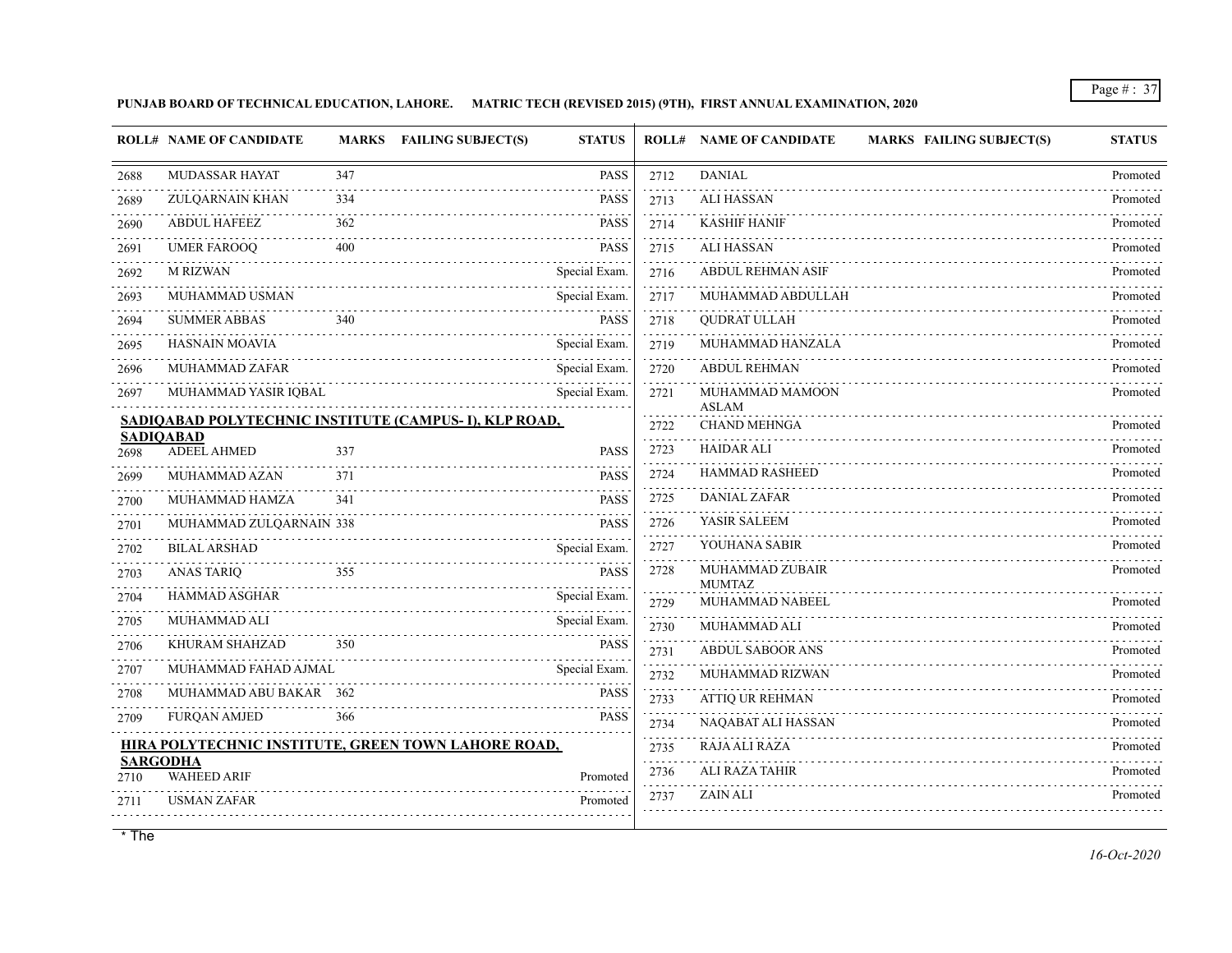# **PUNJAB BOARD OF TECHNICAL EDUCATION, LAHORE. MATRIC TECH (REVISED 2015) (9TH), FIRST ANNUAL EXAMINATION, 2020**

|      | <b>ROLL# NAME OF CANDIDATE</b><br><b>MARKS FAILING SUBJECT(S)</b> | <b>STATUS</b> |                | <b>ROLL# NAME OF CANDIDATE</b><br><b>MARKS FAILING SUBJECT(S)</b> | <b>STATUS</b> |
|------|-------------------------------------------------------------------|---------------|----------------|-------------------------------------------------------------------|---------------|
| 2738 | TAUSEEF UL HASAN                                                  | Promoted      | 2764           | <b>MUZAMIL ABBAS</b>                                              | Promoted      |
| 2739 | MUHAMMAD ZEESHAN                                                  | Promoted      | 2765           | ZEESHAN SHAHZAD                                                   | Promoted      |
| 2740 | <b>DANYAL HASSAN</b>                                              | Promoted      | 2766           | <b>HAMZA IMTIAZ</b>                                               | Promoted      |
| 2741 | <b>MUNIR ASLAM</b>                                                | Promoted      | 2767           | <b>HUJJAR HUSSAIN</b>                                             | Promoted      |
| 2742 | SHAHERYAR ASHFAQ                                                  | Promoted      | 2768           | <b>JOAN E RAZA</b>                                                | Promoted      |
| 2743 | MUHAMMAD TAYYAB<br><b>NAVEED</b>                                  | Promoted      | 2769           | <b>OASIM JAVED</b>                                                | Promoted      |
| 2744 | <b>SAOOD SHAHID</b>                                               | Promoted      | 2770           | MUHAMMAD TOUQEER                                                  | Promoted      |
| 2745 | RANA MUHAMMAD ADEEL                                               | Promoted      | 2771           | <b>MUHAMMAD RAUF</b>                                              | Promoted      |
| 2746 | MUHAMMAD KOMAIL                                                   | Promoted      | 2772           | <b>QAMAR ZAHEER</b>                                               | Promoted      |
|      | <b>ABBAS</b>                                                      |               | 2773           | MUHAMMAD MUZAMMIL                                                 | Promoted      |
| 2747 | <b>INAM UL HAO</b>                                                | Promoted      | 2774           | <b>JAZIB MUSHARAF</b>                                             | Promoted      |
| 2748 | MUHAMMAD USMAN                                                    | Promoted      | 2775           | MUHAMMAD FAROOQ                                                   | Promoted      |
| 2749 | RANA ABDUL QADIR                                                  | Promoted      | 2776           | <b>AHMAD ISHAO</b>                                                | Promoted      |
| 2750 | <b>TALHA AHMAD</b>                                                | Promoted      | 2777           | MUHAMMAD SHAHID                                                   | Promoted      |
| 2751 | MUHAMMAD ZUBAIR                                                   | Promoted      | 2778           | MUHAMMAD UMAIR ANJUM                                              | Promoted      |
| 2752 | <b>FAKHAR ABBAS</b>                                               | Promoted      | 2779           | <b>ABU BAKAR</b>                                                  | Promoted      |
| 2753 | SAMI ULLAH                                                        | Promoted      | 2780           | MUHAMMAD FEROZE KHAN                                              | Promoted      |
| 2754 | <b>ALI HASHIR</b>                                                 | Promoted      | 2781           | MUHAMMAD REHAN ALI                                                | Promoted      |
| 2755 | <b>HAMZA SALEEM</b>                                               | Promoted      |                | <b>TAHIR</b>                                                      |               |
| 2756 | <b>SABEEH SIKANDAR</b>                                            | Promoted      | 2782           | MUHAMMAD RAMZAN                                                   | Promoted      |
| 2757 | MALIK ABDUL SAMI AWAN                                             | Promoted      | 2783           | SYED ALI RAZA SHERAZI                                             | Promoted      |
| 2758 | WASEEM SHAHZAD                                                    | Promoted      | 2784<br>$   -$ | MUHAMMAD IMRAN                                                    | Promoted      |
| 2759 | <b>WALI ABBAS</b>                                                 | Promoted      | 2785           | <b>SULEMAN JOHNSON</b>                                            | Promoted      |
| 2760 | MUHAMMAD GUL SHER                                                 | Promoted      | 2786           | MUHAMMAD WARIS                                                    | Promoted      |
| 2761 | <b>MAHRAM ALI</b>                                                 | Promoted      | 2787           | MUHAMMAD WALEED                                                   | Promoted      |
| 2762 | <b>ABDUL ROUF</b>                                                 | Promoted      | 2788           | MUHAMMAD UMAIR ASIF                                               | Promoted      |
| 2763 | MUHAMMAD GULFAM                                                   | Promoted      | 2789           | MUHAMMAD ZUBAIR ASIF                                              | Promoted      |
|      |                                                                   |               | 2790           | MUHAMMAD ISMAIL AKBAR                                             | Promoted      |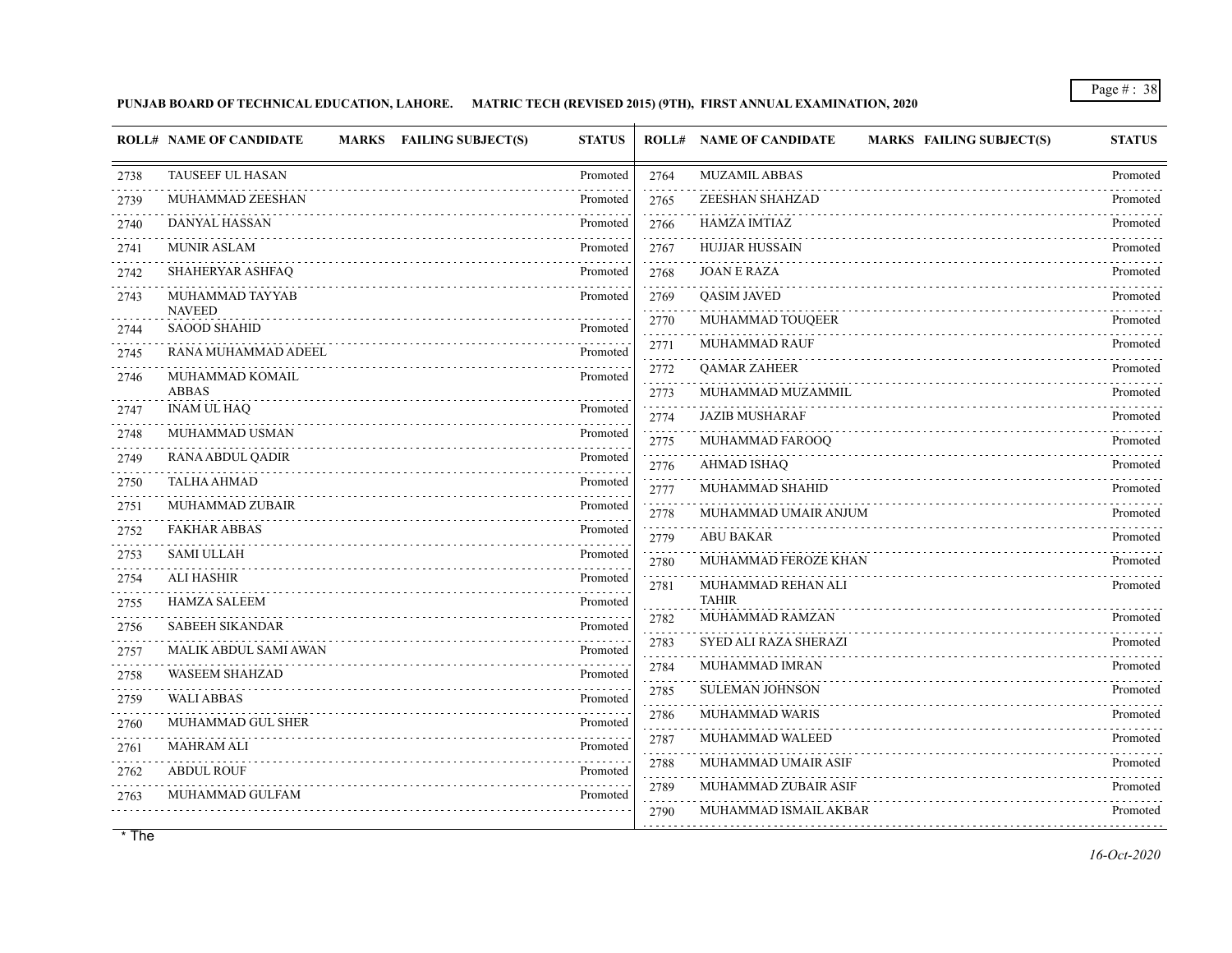# **PUNJAB BOARD OF TECHNICAL EDUCATION, LAHORE. MATRIC TECH (REVISED 2015) (9TH), FIRST ANNUAL EXAMINATION, 2020**

|      | <b>ROLL# NAME OF CANDIDATE</b><br>MARKS FAILING SUBJECT(S) | <b>STATUS</b> |                 | <b>ROLL# NAME OF CANDIDATE</b><br><b>MARKS FAILING SUBJECT(S)</b> | <b>STATUS</b>        |
|------|------------------------------------------------------------|---------------|-----------------|-------------------------------------------------------------------|----------------------|
| 2791 | <b>ALI HASSNAIN</b>                                        | Promoted      | 2817            | RANA ARYAN SHAHZAIB                                               | Promoted             |
| 2792 | <b>UBAID UR REHMAN</b>                                     | Promoted      | 2818            | MUHAMMAD SHAHID                                                   | Promoted             |
| 2793 | <b>ALI HASSAN</b>                                          | Promoted      | 2819            | MUHAMMAD ALI BAJWA                                                | Promoted             |
| 2794 | <b>SAQIB UMAR</b>                                          | Promoted      | 2820            | ALI HAMZA MUKHTAR                                                 | Promoted             |
| 2795 | <b>FAISAL NAWAZ</b>                                        | Promoted      | 2821            | MUHAMMAD ALI HAMZA                                                | Promoted             |
| 2796 | <b>SAQIB IKRAM</b>                                         | Promoted      | 2822            | HASHIR MEHTAB KHAN                                                | Promoted             |
| 2797 | SOHAIL AHMAD                                               | Promoted      | 2823            | MUHAMMAD RIZWAN<br><b>MUMTAZ</b>                                  | Promoted             |
| 2798 | MUHAMMAD DILAWAR                                           | Promoted      | 2824            | MUHAMMAD FIAZ                                                     | Promoted             |
| 2799 | <b>USMAN SHAHID</b>                                        | Promoted      | 2825            | MUDASSAR SARFRAZ                                                  | Promoted             |
| 2800 | <b>AFNAN ALI</b>                                           | Promoted      | 2826            | HAFIZ SYED MUHAMMAD                                               | Promoted             |
| 2801 | MUHAMMAD ARSLAN<br><b>SHAHZAD</b>                          | Promoted      |                 | <b>MUSTAFA ASGHAR</b><br>MUHAMMAD ABU BAKAR                       |                      |
| 2802 | <b>MUBEEN AHMED</b>                                        | Promoted      | 2827            | <b>SAYYAM ZAFAR</b>                                               | Promoted<br>Promoted |
| 2803 | MUHAMMAD KAMRAN                                            | Promoted      | 2828<br>2829    | SHAHAR YAR KHAN                                                   | Promoted             |
| 2804 | <b>HUZAIFA JALIL</b>                                       | Promoted      | 2830            | <b>HAMMAD HASSAN</b>                                              | Promoted             |
| 2805 | MUHAMMAD WAQAR                                             | Promoted      | 2831            | MUHAMMAD JAFIR ALI                                                | Promoted             |
| 2806 | MUHAMMAD IRFAN                                             | Promoted      |                 | <b>RAZA</b>                                                       |                      |
| 2807 | <b>NAEEM SHAHZAD</b>                                       | Promoted      | 2832            | <b>ATIF</b>                                                       | Promoted             |
| 2808 | <b>TAYYAB ALI</b>                                          | Promoted      | 2833            | <b>NOUMAN</b>                                                     | Promoted             |
| 2809 | <b>MOHSIN SHAHZAD</b>                                      | Promoted      | 2834<br>i i sta | MUHAMMAD SANWAL                                                   | Promoted             |
| 2810 | MUHAMMAD AWAIS                                             | Promoted      | 2835            | <b>KHURAM HADEED</b>                                              | Promoted             |
| 2811 | MUHAMMAD ALIYAN ZAFAR                                      | Promoted      | 2836<br>.       | <b>WAQAS ASHRAF</b>                                               | Promoted             |
| 2812 | <b>ALI HAIDER</b>                                          | Promoted      | 2837            | MUHAMMAD FAIZAN                                                   | Promoted<br>.        |
| 2813 | MUHAMMAD ABDULLAH                                          | Promoted      | 2838            | <b>ADNAN NAWAZ</b>                                                | Promoted             |
| 2814 | ALI HASSAN SHAH                                            | Promoted      | 2839            | <b>ASAD UR REHMAN</b>                                             | Promoted             |
| 2815 | MUHAMMAD SHAHID                                            | Promoted      | 2840            | <b>RAHEEL ABBAS</b>                                               | Promoted             |
| 2816 | <b>AMEER</b><br>MUHAMMAD NOMAN                             | Promoted      | 2841            | <b>WAQAS ALI</b>                                                  | Promoted             |
|      |                                                            |               | 2842            | MUHAMMAD TAYYAB                                                   | Promoted             |
|      |                                                            |               |                 |                                                                   |                      |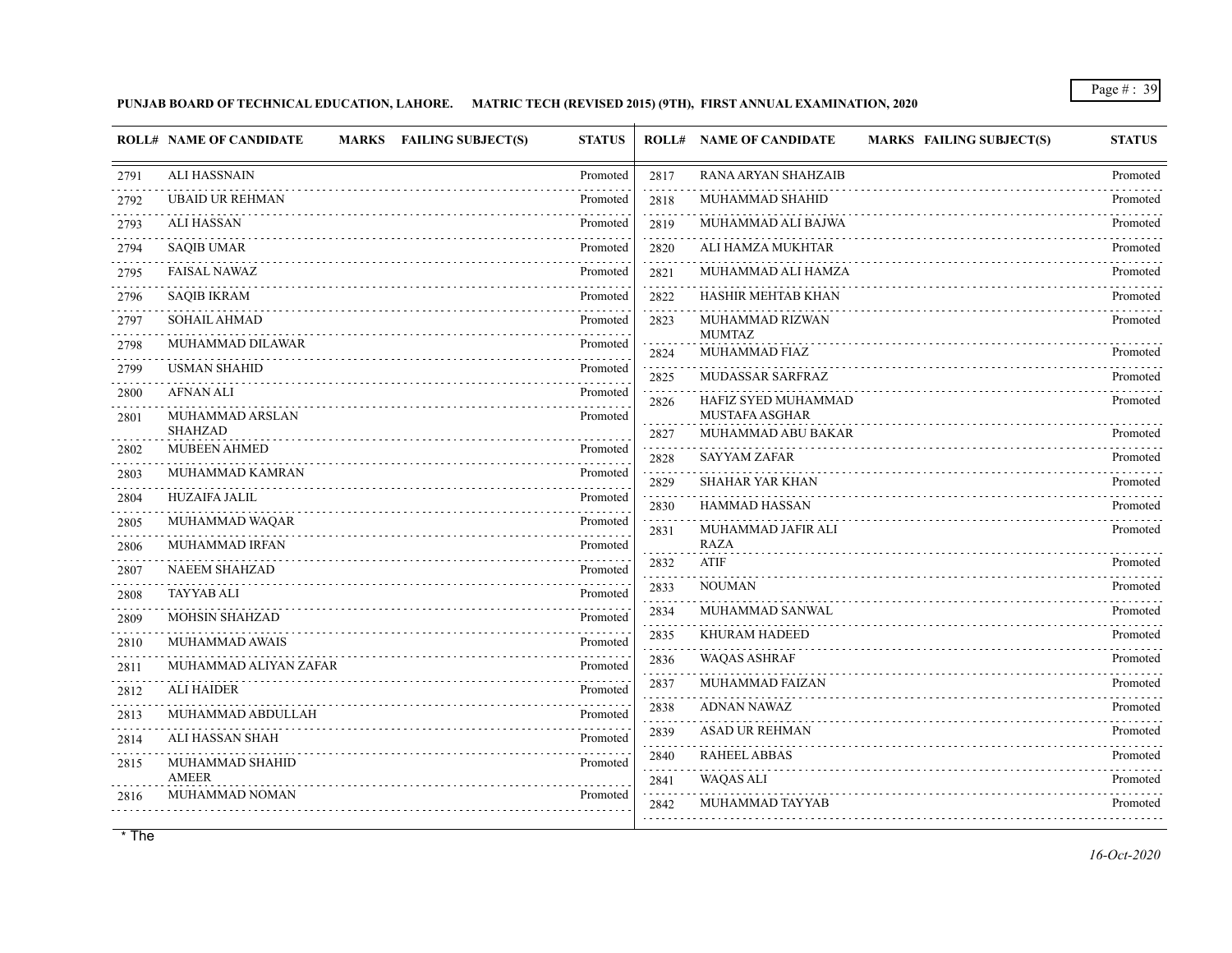# **PUNJAB BOARD OF TECHNICAL EDUCATION, LAHORE. MATRIC TECH (REVISED 2015) (9TH), FIRST ANNUAL EXAMINATION, 2020**

|                                     | <b>ROLL# NAME OF CANDIDATE</b>       | MARKS FAILING SUBJECT(S) | <b>STATUS</b> |      | <b>ROLL# NAME OF CANDIDATE</b>          | <b>MARKS FAILING SUBJECT(S)</b> | <b>STATUS</b> |
|-------------------------------------|--------------------------------------|--------------------------|---------------|------|-----------------------------------------|---------------------------------|---------------|
| 2843                                | MUZAMMIL AHMAD                       |                          | Promoted      | 2869 | MUHAMMAD ZAIN IQBAL                     |                                 | Promoted      |
| 2844                                | MUHAMMAD AMJAD                       |                          | Promoted      | 2870 | <b>SHAFQAT USMAN</b>                    |                                 | Promoted      |
| 2845                                | MIUHAMMAD ZAIN                       |                          | Promoted      | 2871 | <b>WAJAHAT HUSSAIN</b>                  |                                 | Promoted      |
| 2846                                | MUHAMMAD SULMAN                      |                          | Promoted      | 2872 | <b>TALHA</b>                            |                                 | Promoted      |
| $- - - - -$<br>2847                 | <b>SUNEEL NASIR</b>                  |                          | Promoted      | 2873 | <b>SAAD HANZALA</b>                     |                                 | Promoted      |
| 2848                                | MUHAMMAD HAIDER ALI                  |                          | Promoted      | 2874 | MUHAMMAD AKRAM                          |                                 | Promoted      |
| 2849                                | <b>RAO ABU HURAIRA</b>               |                          | Promoted      | 2875 | ZULQARNAIN HAIDER                       |                                 | Promoted      |
| 2850                                | TALHA RAFIQUE CHOHAN                 |                          | Promoted      | 2876 | <b>SHAN HAIDER</b>                      |                                 | Promoted      |
| 2851                                | MUHAMMAD TAHA                        |                          | Promoted      | 2877 | MUHAMMAD ASHIR HAYAT                    |                                 | Promoted      |
| 2852                                | MUHAMMAD ABDULLAH                    |                          | Promoted      | 2878 | MUHAMMAD ZAIN MUNIR                     |                                 | Promoted      |
| 2853                                | <b>NASEER</b><br><b>HAFEEZ ULLAH</b> |                          | Promoted      | 2879 | <b>USMAN ASLAM</b>                      |                                 | Promoted      |
| 2854                                | MUHAMMAD ABDULLAH                    |                          | Promoted      | 2880 | MUHAMMAD ALI<br><b>ABDULLAH</b>         |                                 | Promoted      |
| 2855                                | MUHAMMAD ALI ASGHAR                  |                          | Promoted      | 2881 | <b>ALI AKHTAR</b>                       |                                 | Promoted      |
| 2856                                | <b>ABDUL WAHAB</b>                   |                          | Promoted      | 2882 | <b>SAJAWAL ASHRAF</b>                   |                                 | Promoted      |
| 2857                                | <b>NAQEEB HASSAN</b>                 |                          | Promoted      | 2883 | <b>SYED MUHAMMAD</b>                    |                                 | Promoted      |
| 2858<br>$\sim$ $\sim$ $\sim$ $\sim$ | MUHAMMAD ALI IJAZ                    |                          | Promoted      | 2884 | MUJTABA ASGHAR<br>MUHAMMAD AYUB         |                                 | Promoted      |
| 2859                                | <b>ABDUL GHAFFAR</b>                 |                          | Promoted      | 2885 | <b>TALHA MASOOD</b>                     |                                 | Promoted      |
| 2860                                | <b>ASIM MUBARAK</b>                  |                          | Promoted      | 2886 | MUHAMMAD NOMAN                          |                                 | Promoted      |
| 2861                                | <b>WALEED AHMAD</b>                  |                          | Promoted      | 2887 | <b>JAMSHAID MASIH</b>                   |                                 | Promoted      |
| 2862                                | MUHAMMAD RIZWAN<br><b>TARIO</b>      |                          | Promoted      | 2888 | MUHAMMAD ASIF                           |                                 | Promoted      |
| 2863                                | MUHAMMAD UZAIR ALI                   |                          | Promoted      | 2889 | <b>MEHMOOD</b><br><b>SULIMAN ARSHAD</b> |                                 | Promoted      |
| 2864                                | MUHAMMAD HAMZA                       |                          | Promoted      | 2890 | <b>TOSEEF ADIL AKBAR</b>                |                                 | Promoted      |
| 2865                                | <b>ABDUL RAUF</b>                    |                          | Promoted      | 2891 | <b>SYED AWAIS HASSAN SHAH</b>           |                                 | Promoted      |
| 2866                                | MUHAMMAD SHAHZAIB                    |                          | Promoted      | 2892 | <b>ALI ABBAS</b>                        |                                 | Promoted      |
| 2867                                | <b>ABDUL REHMAN UZAIR</b>            |                          | Promoted      | 2893 | <b>DANISH SAJID</b><br>396              |                                 | <b>PASS</b>   |
| 2868                                | MUHAMMAD NABEEL                      |                          | Promoted      | 2894 | <b>MUHAMMAD ASIF</b><br>384             |                                 | <b>PASS</b>   |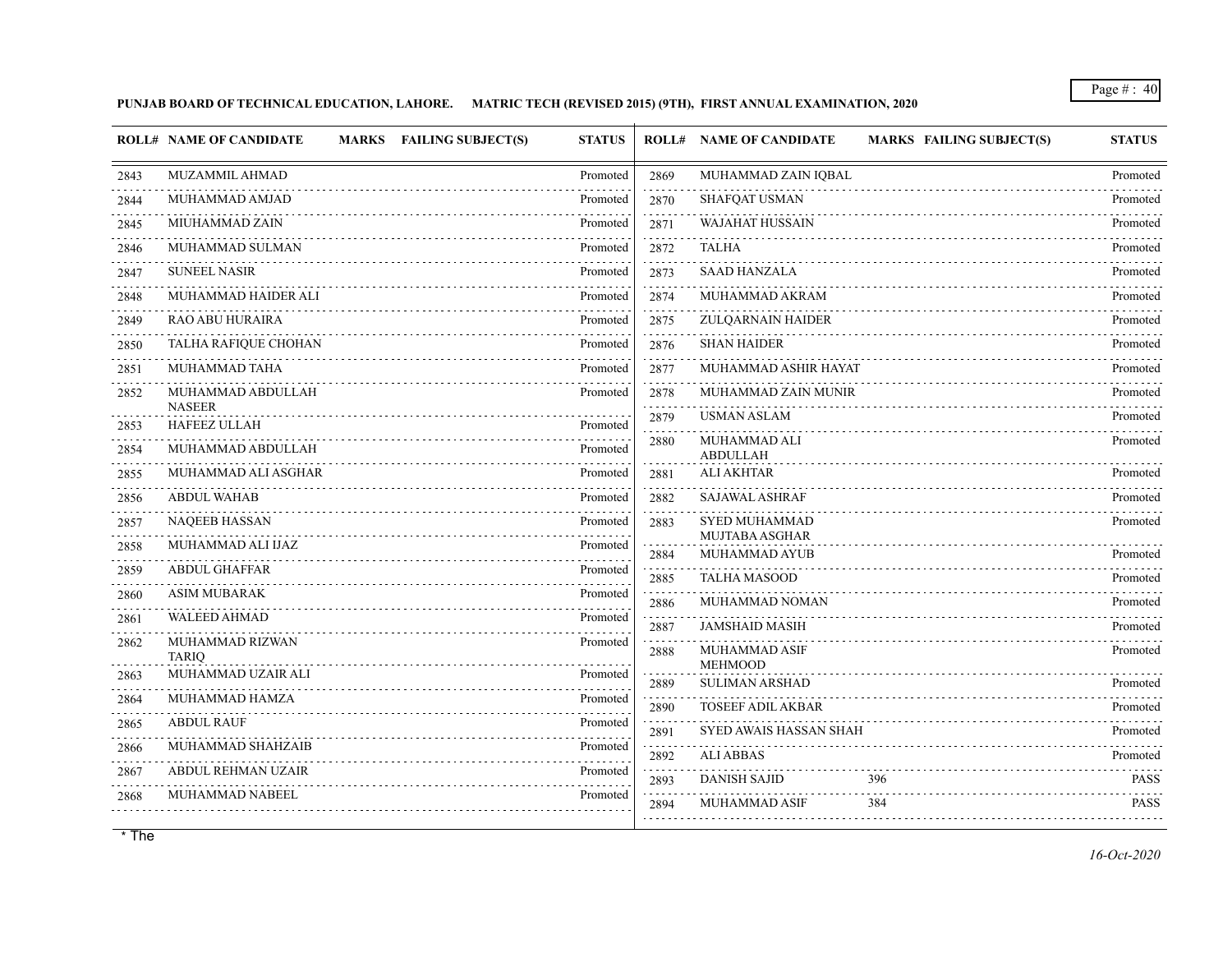**PUNJAB BOARD OF TECHNICAL EDUCATION, LAHORE. MATRIC TECH (REVISED 2015) (9TH), FIRST ANNUAL EXAMINATION, 2020**

|                   | <b>ROLL# NAME OF CANDIDATE</b>            |     | MARKS FAILING SUBJECT(S)<br><b>STATUS</b> |                                                                                                                                                                                                                                                                                                                                            | <b>ROLL# NAME OF CANDIDATE</b>     | MARKS FAILING SUBJECT(S)                                      | <b>STATUS</b>      |
|-------------------|-------------------------------------------|-----|-------------------------------------------|--------------------------------------------------------------------------------------------------------------------------------------------------------------------------------------------------------------------------------------------------------------------------------------------------------------------------------------------|------------------------------------|---------------------------------------------------------------|--------------------|
| 2895              | <b>TALHA SHAHBAZ</b>                      | 396 | <b>PASS</b>                               | 2921                                                                                                                                                                                                                                                                                                                                       | <b>ABDUL BASIT</b>                 | 409                                                           | <b>PASS</b>        |
| 2896              | <b>AKHTAR HUSSAIN</b>                     | 393 | PASS                                      | 2922                                                                                                                                                                                                                                                                                                                                       | MUHAMMAD BILAL                     | 427                                                           | <b>PASS</b>        |
| 2897              | KHAWAJA MUHAMMAD<br><b>AHSAN NAEEM</b>    | 378 | <b>PASS</b>                               | 2923                                                                                                                                                                                                                                                                                                                                       | MUHAMMAD ZAIN                      | 392                                                           | <b>PASS</b>        |
| 2898              | ADNAN FAIYYAZ                             | 422 | <b>PASS</b>                               | 2924                                                                                                                                                                                                                                                                                                                                       | <b>TAYYAB SHAKEEL</b>              | 418                                                           | <b>PASS</b><br>.   |
| 2899              | <b>SAMAR IQBAL</b>                        | 405 | <b>PASS</b>                               | 2925                                                                                                                                                                                                                                                                                                                                       | ALI HASSAN KHAN                    | 399                                                           | PASS               |
| 2900              | <b>NOUMAN ALI</b>                         | 353 | <b>PASS</b>                               | 2926                                                                                                                                                                                                                                                                                                                                       | MUHAMMAD AWAIS ALI                 | 334                                                           | <b>PASS</b>        |
| .<br>2901         | MUHAMMAD SALEEM                           | 367 | <b>PASS</b>                               | 2927<br>.                                                                                                                                                                                                                                                                                                                                  | <b>USAMA ABID</b>                  | 354                                                           | <b>PASS</b>        |
| 2902              | <b>TANZEEL ALTAF</b>                      | 398 | <b>PASS</b>                               | 2928<br>.                                                                                                                                                                                                                                                                                                                                  | <b>AMEER HAIDER</b>                | 424                                                           | <b>PASS</b><br>.   |
| 2903              | USAMA IQBAL                               | 392 | <b>PASS</b>                               | 2929                                                                                                                                                                                                                                                                                                                                       | <b>AHMAD ABBAS</b>                 | 397                                                           | PASS               |
| - - - - -<br>2904 | MUHAMMAD SHAKEEL                          | 393 | <b>PASS</b>                               | 2930                                                                                                                                                                                                                                                                                                                                       | MUHAMMAD AHTASHAM<br>UL HAO        |                                                               | Special Exam.      |
| 2905              | <b>MUHAMMAD SAAD</b>                      | 333 | PASS                                      | 2931                                                                                                                                                                                                                                                                                                                                       | MUHAMMAD MUNEEB                    | 412                                                           | <b>PASS</b>        |
| 2906              | MUHAMMAD NAVEED<br><b>AZHAR</b>           | 346 | <b>PASS</b>                               | 2932                                                                                                                                                                                                                                                                                                                                       | <b>ULLAH</b><br>KASHIF MAHMOOD     | 364                                                           | <b>PASS</b>        |
| 2907              | <b>USMAN RIAZ</b>                         | 365 | <b>PASS</b>                               | 2933                                                                                                                                                                                                                                                                                                                                       | MUHAMMAD UMAIR                     | 350                                                           | <b>PASS</b>        |
| 2908              | MUHAMMAD IMTISHAL                         | 363 | <b>PASS</b>                               |                                                                                                                                                                                                                                                                                                                                            | <b>SALEEM</b>                      |                                                               |                    |
|                   | <b>AKHTAR</b><br>MUHAMMAD IRFAN JAVED 367 |     | PASS                                      | 2934                                                                                                                                                                                                                                                                                                                                       | <b>NADEEM ALI</b>                  | 385                                                           | <b>PASS</b>        |
| 2909              | MUHAMMAD BILAL                            | 404 |                                           | 2935                                                                                                                                                                                                                                                                                                                                       | MOHAMMAD HASSAN ALI                |                                                               | Special Exam.      |
| 2910              | <b>SUNNY YOUNAS</b>                       |     | <b>PASS</b>                               |                                                                                                                                                                                                                                                                                                                                            | TOWN, SARGODHA                     | PAKISTAN COLLEGE OF TECHNOLOGY, 199-A, CHUNGI NO. 9 SATELLITE |                    |
| 2911<br>.         | <b>HASSAN RAZA</b>                        | 385 | Special Exam.<br><b>PASS</b>              | 2936                                                                                                                                                                                                                                                                                                                                       | MUHAMMAD ABDULLAH                  |                                                               | Promoted           |
| 2912              | MUHAMAMD ADIL                             | 346 | <b>PASS</b>                               | .<br>2937                                                                                                                                                                                                                                                                                                                                  | SOHAIL AKRAM                       |                                                               | Promoted           |
| 2913<br>2914      | <b>NAVEED AKHTAR</b>                      | 354 | <b>PASS</b>                               | .<br>2938                                                                                                                                                                                                                                                                                                                                  | .<br><b>TAYYAB ABBAS</b>           |                                                               | Promoted           |
| .                 | ABDULLAH WASIQ                            | 353 | <b>PASS</b>                               | .<br>2939                                                                                                                                                                                                                                                                                                                                  | RAHEEL ANWAR MARHATTA              |                                                               | Promoted           |
| 2915              | MUHAMMAD USAMA                            | 354 | .<br>PASS                                 | 2940                                                                                                                                                                                                                                                                                                                                       | MUHAMMAD MAHBOOB                   | 400                                                           | PASS               |
| 2916<br>2917      | <b>ZOHAIB HASSAN</b>                      | 347 | <b>PASS</b>                               | 2941                                                                                                                                                                                                                                                                                                                                       | MUHAMMAD ALI                       | 354                                                           | .<br><b>PASS</b>   |
| 2918              | MUHAMAMD TAHIR                            | 355 | PASS                                      | .<br>2942                                                                                                                                                                                                                                                                                                                                  | MUHAMMAD ARSLAN                    |                                                               | .<br>Special Exam. |
|                   | <b>RAFIQUE</b>                            |     |                                           | $\frac{1}{2} \left( \begin{array}{ccc} 1 & 0 & 0 & 0 & 0 \\ 0 & 0 & 0 & 0 & 0 \\ 0 & 0 & 0 & 0 & 0 \\ 0 & 0 & 0 & 0 & 0 \\ 0 & 0 & 0 & 0 & 0 \\ 0 & 0 & 0 & 0 & 0 \\ 0 & 0 & 0 & 0 & 0 \\ 0 & 0 & 0 & 0 & 0 \\ 0 & 0 & 0 & 0 & 0 \\ 0 & 0 & 0 & 0 & 0 \\ 0 & 0 & 0 & 0 & 0 \\ 0 & 0 & 0 & 0 & 0 \\ 0 & 0 & 0 & 0 & 0 \\ 0 & 0 & 0$<br>2943 | <b>ARSHAD</b><br><b>SHAH ZAMAN</b> | 342                                                           | <b>PASS</b>        |
| 2919              | ZEESHAN TARIQ                             | 423 | <b>PASS</b>                               | 2944                                                                                                                                                                                                                                                                                                                                       | RABI ULLAH                         | 351                                                           | .<br><b>PASS</b>   |
| 2920              | NAVEED UL HASSAN                          | 383 | <b>PASS</b>                               |                                                                                                                                                                                                                                                                                                                                            |                                    |                                                               |                    |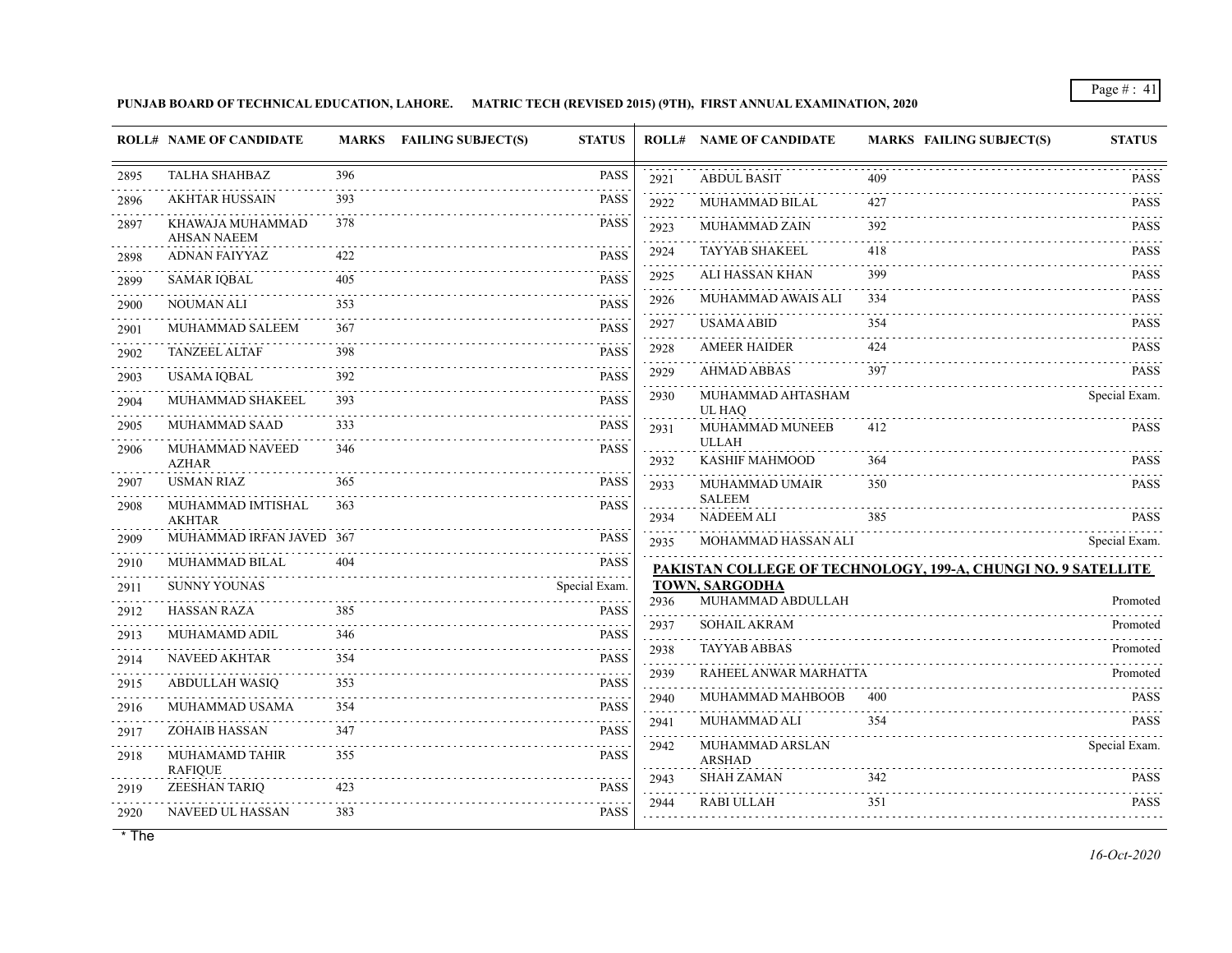**PUNJAB BOARD OF TECHNICAL EDUCATION, LAHORE. MATRIC TECH (REVISED 2015) (9TH), FIRST ANNUAL EXAMINATION, 2020**

|      | <b>ROLL# NAME OF CANDIDATE</b>          |     | MARKS FAILING SUBJECT(S)                            | <b>STATUS</b> |                             | <b>ROLL# NAME OF CANDIDATE</b>      | <b>MARKS FAILING SUBJECT(S)</b>                           | <b>STATUS</b>              |
|------|-----------------------------------------|-----|-----------------------------------------------------|---------------|-----------------------------|-------------------------------------|-----------------------------------------------------------|----------------------------|
| 2945 | <b>FAIZAN AHMAD</b>                     | 370 |                                                     | PASS          | 2970                        | <b>SAHIL RASHEED</b>                | 339                                                       | <b>PASS</b>                |
|      |                                         |     | SARGODHA INSTITUTE OF TECHNOLOGY, 6TH COLLEGE ROAD, |               | 2971                        | <b>AZHAR MASIH</b>                  | 377                                                       | <b>PASS</b>                |
|      | <b>SARGODHA</b><br>MUHAMMAD ABDUL QADIR |     |                                                     |               | 2972                        | MUHAMMAD HAMZA KHAN 384             |                                                           | <b>PASS</b>                |
| 2946 | <b>SAHIL MAHMOOD</b>                    |     |                                                     | Promoted      | 2973                        | <b>IRSHAD BHATTI</b>                | 336                                                       | <b>PASS</b>                |
| 2947 |                                         |     |                                                     | Promoted      | <b>State Street</b><br>2974 | .<br><b>RIZWAN JAVED MASIH</b>      |                                                           | Special Exam.              |
| 2948 | <b>DAUD JOSEPH</b>                      |     |                                                     | Promoted      | 2975                        | <b>NOMAN GILL</b>                   | 379                                                       | <b>PASS</b>                |
| 2949 | <b>ANOSH ARSHAD</b>                     |     |                                                     | Promoted      | د د د د د<br>2976           | <b>ARSLAN GILL</b>                  |                                                           | Special Exam.              |
| 2950 | <b>DANYAL</b>                           |     |                                                     | Promoted      | 2977                        | <b>FARAZ MASIH</b>                  | 327                                                       | <b>PASS</b>                |
| 2951 | <b>SHAHZAD MASIH</b>                    |     |                                                     | Promoted      | د د د د د<br>2978           | <b>DAUD MUSHTAQ</b>                 | 349                                                       | dia a dia a<br><b>PASS</b> |
| 2952 | MUHAMMAD ARSLAN                         |     |                                                     | Promoted      | 2979                        | MUHAMMAD SAJID                      | 356                                                       | <b>PASS</b>                |
| 2953 | YESHWA JAVEED                           |     |                                                     | Promoted      | 2980                        | <b>ASHIR</b>                        | 323                                                       | <b>PASS</b>                |
| 2954 | <b>AFAQ ISHFAQ</b>                      |     |                                                     | Promoted      |                             |                                     | AFZAL PUBLIC TECHNICAL HIGH SCHOOL, TEACHER HANIF STREET. |                            |
| 2955 | <b>HAROON</b>                           |     |                                                     | Promoted      |                             | <b>GUJRANWALA ROAD, SHEIKHUPURA</b> |                                                           |                            |
| 2956 | <b>SARAM NAZ</b>                        |     |                                                     | Promoted      | 2981                        | MUHAMMAD SHOAIB                     |                                                           | Promoted                   |
| 2957 | <b>OFAZ JAVED</b>                       |     |                                                     | Promoted      | 2982                        | <b>SAHIL ALI</b>                    |                                                           | Promoted                   |
| 2958 | <b>HAMZA NAVEED</b>                     |     |                                                     | Promoted      | 2983                        | <b>NUMAN AFZAL</b>                  |                                                           | Promoted                   |
| 2959 | <b>TABISH HUSSAIN</b>                   |     |                                                     | Promoted      | 2984                        | <b>ALI HAIDER</b>                   |                                                           | Promoted                   |
| 2960 | MUHAMMAD MAAZ                           |     |                                                     | Promoted      | 2985                        | <b>USMAN ALI</b>                    |                                                           | Promoted                   |
| 2961 | YOUTAN MASIH                            |     |                                                     | Promoted      | 2986                        | <b>USMAN ALI</b>                    |                                                           | Promoted                   |
| 2962 | <b>SHAZAIB REHMAN</b>                   |     |                                                     | Promoted      | 2987                        | <b>ABDUL REHMAN</b>                 |                                                           | Promoted                   |
| 2963 | <b>ANEEP SHEHZAD</b>                    |     |                                                     | Promoted      | <b>Contractor</b><br>2988   | <b>SUMBAL SHAKEEL</b>               |                                                           | Promoted                   |
| 2964 | MUHAMMAD MUBEEN<br><b>IOBAL</b>         |     |                                                     | Promoted      | 2989                        | <b>EMAN FATIMA</b>                  |                                                           | Promoted                   |
| 2965 | <b>DANISH</b>                           |     |                                                     | Promoted      | 2990                        | <b>SUNEHA ASHRAF</b>                |                                                           | Promoted                   |
| 2966 | MUHAMMAD AMAN HAYAT 327                 |     |                                                     | <b>PASS</b>   | 2991                        | <b>ISHA GUL</b>                     |                                                           | Promoted                   |
| 2967 | VANZOL JOHNSON                          | 348 |                                                     | <b>PASS</b>   | 2992                        | <b>SIDRA SHAFFIQ</b>                |                                                           | Promoted                   |
| 2968 | MUHAMMAD NUMAN                          | 364 |                                                     | <b>PASS</b>   | 2993                        | <b>ASMA KHALID</b>                  |                                                           | Promoted                   |
| 2969 | <b>SAMROON SALEEM</b>                   | 377 |                                                     | <b>PASS</b>   | 2994                        | <b>NOOR FATIMA</b>                  |                                                           | Promoted                   |
|      |                                         |     |                                                     |               | 2995                        | <b>DANIA ABID</b>                   |                                                           | Promoted                   |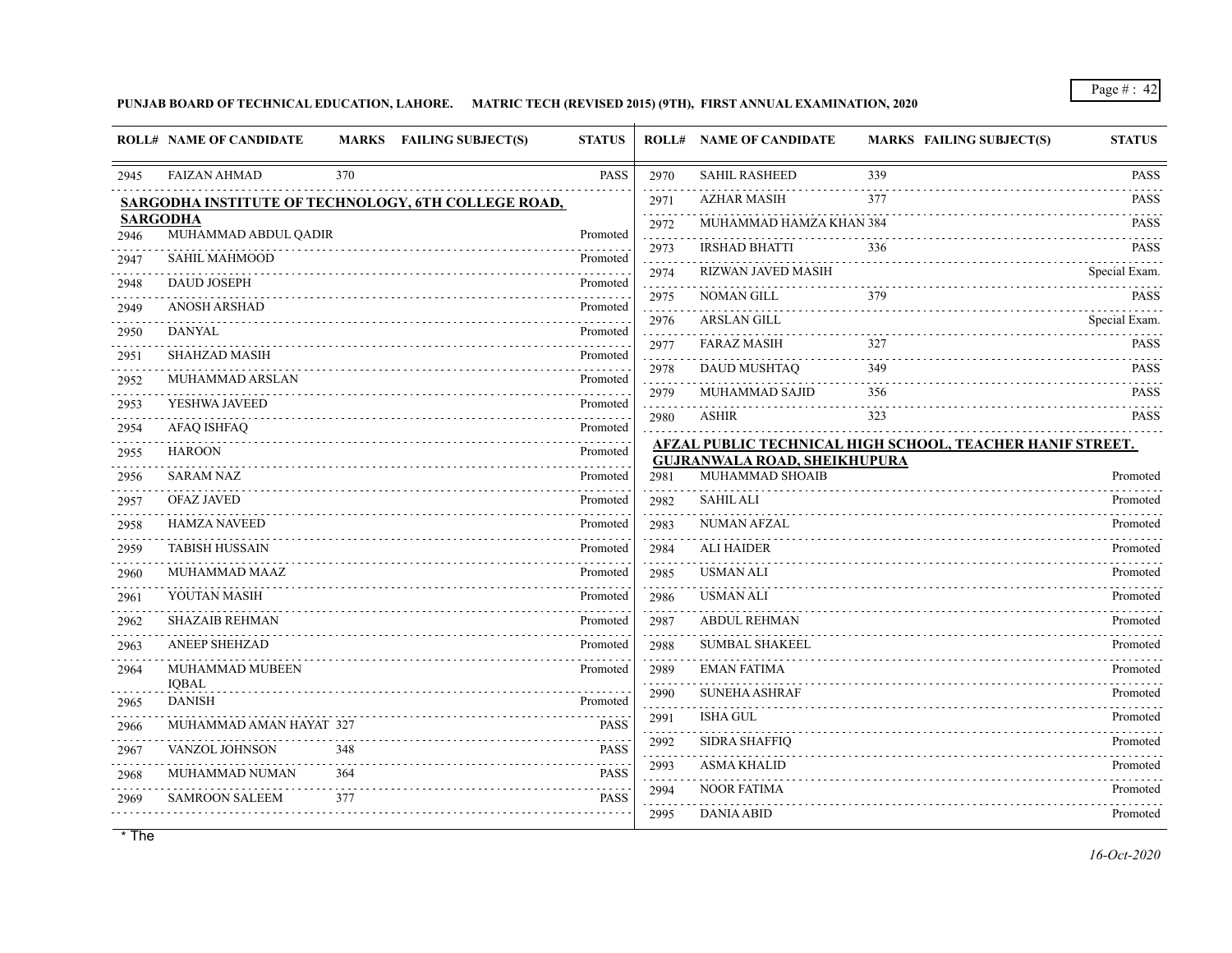**PUNJAB BOARD OF TECHNICAL EDUCATION, LAHORE. MATRIC TECH (REVISED 2015) (9TH), FIRST ANNUAL EXAMINATION, 2020**

|      | <b>ROLL# NAME OF CANDIDATE</b>                               |     | MARKS FAILING SUBJECT(S) | <b>STATUS</b> | ROLL#                 | <b>NAME OF CANDIDATE</b>                 | <b>MARKS FAILING SUBJECT(S)</b>                           | <b>STATUS</b> |
|------|--------------------------------------------------------------|-----|--------------------------|---------------|-----------------------|------------------------------------------|-----------------------------------------------------------|---------------|
| 2996 | <b>ALI USMAN</b>                                             | 376 |                          | <b>PASS</b>   | 3019                  | <b>MUNAWAR HUSSAIN</b>                   |                                                           | Promoted      |
| 2997 | <b>ZAFAR ALI</b>                                             | 348 |                          | <b>PASS</b>   | 3020                  | <b>SYED RAZA SHAH</b>                    |                                                           | Promoted      |
| 2998 | SOHAIL ASGHAR                                                | 352 |                          | <b>PASS</b>   | 3021                  | <b>ZAHID HUSSAIN</b>                     |                                                           | Promoted      |
| 2999 | KAMRAN ALI                                                   | 381 |                          | <b>PASS</b>   | 3022                  | MUHAMMAD TAQI                            |                                                           | Promoted      |
| 3000 | <b>SHAHZAD GILL</b>                                          |     |                          | Special Exam. | 3023                  | <b>SHUJAAT HUSSAIN</b>                   |                                                           | Promoted      |
|      | <b>OXFORD POLYTECHNIC INSTITUTE, HIRAN MINAR ROAD,</b>       |     |                          |               | 3024                  | SYED RIZWAN ALI SHAH                     |                                                           | Promoted      |
|      | <b>SHEIKHUPURA</b><br>PATRAS MASIH                           |     |                          | Promoted      | 3025<br>and a state   | <b>WAZIR MUNAWAR ABBAS</b>               |                                                           | Promoted      |
| 3001 | MUHAMMAD ZAFARULLAH                                          |     |                          | Promoted      | 3026                  | <b>HAIDER ABBAS</b>                      |                                                           | Promoted      |
| 3002 |                                                              |     |                          | .             | 3027                  | MUHAMMAD SAQLAIN                         |                                                           | Promoted      |
| 3003 | <b>TAYYAB LIAQAT</b><br><b>REHAN ALI</b>                     |     |                          | Promoted      | 3028                  | <b>NOSHAD ALI</b>                        |                                                           | Promoted      |
| 3004 | <b>WALEED FARYAD</b>                                         |     |                          | Promoted      | 3029                  | <b>SABIR HUSSAIN</b>                     |                                                           | Promoted      |
| 3005 |                                                              |     |                          | Promoted      | 3030                  | EHTISHAM HUSSAIN                         |                                                           | Promoted      |
| 3006 | <b>ALI HAIDER</b>                                            |     |                          | Promoted      | 3031                  | MUHAMMAD NASEEM                          | 348                                                       | PASS          |
| 3007 | <b>IMTIAZ HUSSAIN</b>                                        |     |                          | Promoted      | 3032                  | <b>SHAKEEL AHMAD</b>                     | 351                                                       | <b>PASS</b>   |
| 3008 | <b>DILAWAR HUSSAIN</b>                                       |     |                          | Promoted      | 3033                  | MUHAMMAD IQBAL                           | 379                                                       | <b>PASS</b>   |
| 3009 | <b>NAZAR ABBAS</b>                                           |     |                          | Promoted      | 3034                  | ZULFIQAR ALI                             | 320                                                       | <b>PASS</b>   |
| 3010 | <b>USAMA SARDAR</b>                                          |     |                          | Promoted      | 3035                  | MUHAMMAD AWAIS                           | 352                                                       | <b>PASS</b>   |
| 3011 | <b>RAY ALI SHAHBAZ</b>                                       |     |                          | Promoted      |                       |                                          | PAK POLYTECHNIC INSTITUTE, MADINA AHLEBAIT, AIRPORT ROAD, |               |
| 3012 | <b>YOUSIF BILAL</b>                                          |     |                          | Promoted      | <b>SKARDU</b><br>3036 | MUHAMMAD AQEEL                           |                                                           | Promoted      |
|      | <b>GOVERNMENT COLLEGE OF TECHNOLOGY, PARIS ROAD, SIALKOT</b> |     |                          |               | 3037                  | <b>ZAHEER ABBAS</b>                      |                                                           | Promoted      |
| 3013 | RIZWAN SHEHZAD GHANI                                         |     |                          | Special Exam. |                       | <b>ALI HASSAN</b>                        |                                                           | Promoted      |
|      | KARAKURAM INSTITUTE OF COMMERCE & TECHNOLOGY, STADIUM        |     |                          |               | 3038                  |                                          |                                                           |               |
| 3014 | ROAD, EID GAH COLONY, SKARDU<br><b>SAKHAWAT HUSSAIN</b>      |     |                          | Promoted      | 3039                  | MOHAMMAD SAQLAIN<br><b>JABIR HUSSAIN</b> |                                                           | Promoted      |
| 3015 | MUHAMMAD AYAZ                                                |     |                          | Promoted      | 3040                  |                                          |                                                           | Promoted      |
| 3016 | <b>ZEESHAN HAIDER</b>                                        |     |                          | Promoted      | 3041                  | <b>SABIR HUSSAIN</b>                     |                                                           | Promoted      |
| 3017 | <b>YASEEN</b>                                                |     |                          | Promoted      | 3042                  | <b>MOHSIN ALI</b>                        |                                                           | Promoted      |
| 3018 | <b>ASGHAR ALI</b>                                            |     |                          | Promoted      | 3043                  | <b>MUNAWAR HUSSAIN</b>                   |                                                           | Promoted      |
|      |                                                              |     |                          |               |                       |                                          |                                                           |               |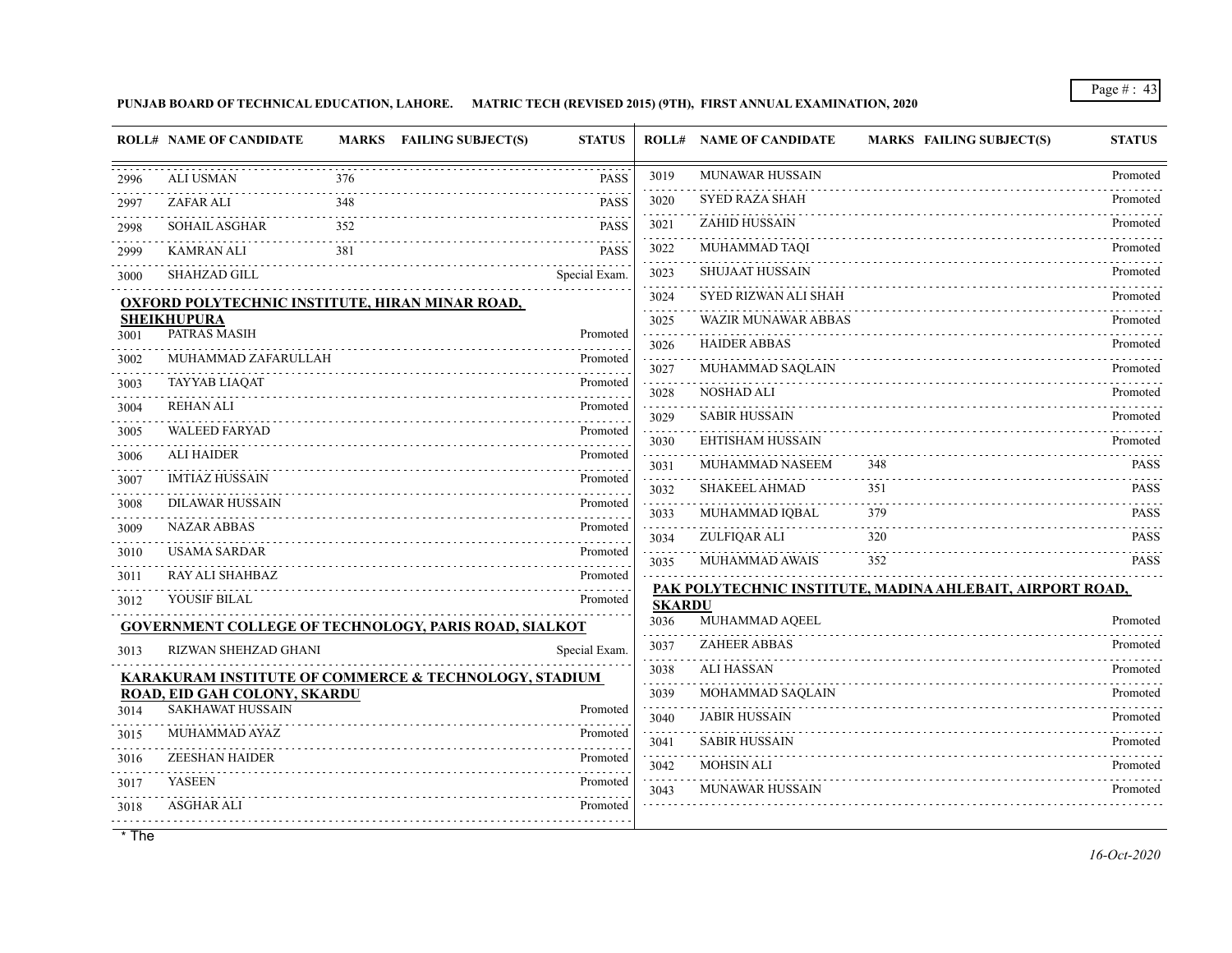## **PUNJAB BOARD OF TECHNICAL EDUCATION, LAHORE. MATRIC TECH (REVISED 2015) (9TH), FIRST ANNUAL EXAMINATION, 2020**

|                                                                                                                                                                                      | <b>ROLL# NAME OF CANDIDATE</b><br>MARKS FAILING SUBJECT(S) | <b>STATUS</b> |                                                                                                                                                              | <b>ROLL# NAME OF CANDIDATE</b>   | <b>MARKS FAILING SUBJECT(S)</b>                              | <b>STATUS</b>    |
|--------------------------------------------------------------------------------------------------------------------------------------------------------------------------------------|------------------------------------------------------------|---------------|--------------------------------------------------------------------------------------------------------------------------------------------------------------|----------------------------------|--------------------------------------------------------------|------------------|
| 3044                                                                                                                                                                                 | SYED MUHAMMAD ZAKI<br>AL-HUSSAINI                          | Promoted      | 3071                                                                                                                                                         | <b>IMRAN</b>                     | 363                                                          | <b>PASS</b><br>. |
| 3045                                                                                                                                                                                 | <b>MUHAMMAD DILAWAR</b>                                    | Promoted      |                                                                                                                                                              |                                  | TOBA TEK SINGH POLYTECHNIC INSTITUTE, OPP. NEW FOREST PARK,  |                  |
| 3046                                                                                                                                                                                 | <b>SHAHID HUSSAIN</b>                                      | .<br>Promoted | 3072                                                                                                                                                         | MUHAMMAD ASGHAR                  | NEAR MADINA MILLS JHANG ROAD, TOBA TEK SINGH                 | Promoted         |
| 3047                                                                                                                                                                                 | <b>HUSSAIN</b>                                             | Promoted      | 3073                                                                                                                                                         | MUHAMMAD ABDULLAH                |                                                              | Promoted         |
| 3048                                                                                                                                                                                 | MUHAMMAD HASNAIN                                           | Promoted      |                                                                                                                                                              |                                  | PUNJAB INSTITUTE OF TECHNOLOGY, FAISAL TOWN, OPP. GOVT.      |                  |
| 3049                                                                                                                                                                                 | <b>ABID HUSSAIN</b>                                        | Promoted      |                                                                                                                                                              | DEGREE COLLEGE,, VEHARI          |                                                              |                  |
| .<br>3050                                                                                                                                                                            | AUN MUHAMMAD                                               | Promoted      | 3074                                                                                                                                                         | MUHAMMAD ZAKWAN<br><b>AHMAD</b>  |                                                              | Special Exam.    |
| .<br>3051                                                                                                                                                                            | SIKANDER MIRZA JAFFARY                                     | Promoted      | 3075                                                                                                                                                         | MUHAMMAD JAMAL<br><b>RASHEED</b> |                                                              | Special Exam.    |
| 3052                                                                                                                                                                                 | <b>SULAIMAN ALI</b>                                        | Promoted      | 3076                                                                                                                                                         | <b>USAMA AZIZ</b>                | 377                                                          | <b>PASS</b>      |
| 3053                                                                                                                                                                                 | <b>SADAQAT ALI</b>                                         | Promoted      | 3077                                                                                                                                                         | <b>REHAN SAEED</b>               | 374                                                          | <b>PASS</b>      |
| 3054                                                                                                                                                                                 | MUHAMMAD MUBASHIR                                          | Promoted      | $\frac{1}{2} \left( \frac{1}{2} \right) \left( \frac{1}{2} \right) \left( \frac{1}{2} \right) \left( \frac{1}{2} \right) \left( \frac{1}{2} \right)$<br>3078 | MUHAMMAD QASIM                   | 380                                                          | <b>PASS</b>      |
| 3055                                                                                                                                                                                 | <b>ALI SAGHEER</b>                                         | Promoted      | $\sim$ $\sim$ $\sim$ $\sim$                                                                                                                                  | <b>QADEER</b>                    |                                                              |                  |
| 3056                                                                                                                                                                                 | <b>MUJTABA HASSAN</b>                                      | Promoted      | 3079                                                                                                                                                         | ALI ASFAND SHADI KHAN            |                                                              | Special Exam.    |
| .<br>3057                                                                                                                                                                            | <b>MUSHARAF HUSSAIN</b>                                    | Promoted      |                                                                                                                                                              |                                  | <b>THE PUNJAB COLLEGE OF TECHNOLOGY, BANGLA ROAD, YAZMAN</b> |                  |
| .<br>3058                                                                                                                                                                            | <b>JUNAID AKHTAR</b>                                       | Promoted      | 3080                                                                                                                                                         | MOHAMMAD WAQAS                   |                                                              | Special Exam.    |
| .<br>3059                                                                                                                                                                            | SHUJAAT ALI KHAN                                           | Promoted      |                                                                                                                                                              |                                  |                                                              |                  |
| المالم المالية ال<br>3060                                                                                                                                                            | MUHAMMAD TAHIR                                             | Promoted      |                                                                                                                                                              |                                  |                                                              |                  |
| 3061                                                                                                                                                                                 | <b>SHAYAN ALI</b>                                          | Promoted      |                                                                                                                                                              |                                  |                                                              |                  |
| .<br>3062                                                                                                                                                                            | <b>MUHAMMAD BASHIR</b>                                     | Promoted      |                                                                                                                                                              |                                  |                                                              |                  |
| $\mathcal{L}^{\mathcal{A}}\left( \mathcal{L}^{\mathcal{A}}\left( \mathcal{L}^{\mathcal{A}}\right) \right) =\mathcal{L}^{\mathcal{A}}\left( \mathcal{L}^{\mathcal{A}}\right)$<br>3063 | SHABBIR HUSSAIN                                            | Promoted      |                                                                                                                                                              |                                  |                                                              |                  |
| 3064                                                                                                                                                                                 | <b>MUHAMMAD YASIR</b>                                      | Promoted      |                                                                                                                                                              |                                  |                                                              |                  |
| 3065                                                                                                                                                                                 | MUSHAHID HUSSAIN                                           | Promoted      |                                                                                                                                                              |                                  |                                                              |                  |
| 3066                                                                                                                                                                                 | MUHAMMAD KAZIM                                             | Promoted      |                                                                                                                                                              |                                  |                                                              |                  |
| 3067                                                                                                                                                                                 | <b>TANVEER AHMED</b>                                       | Promoted      |                                                                                                                                                              |                                  |                                                              |                  |
| .<br>3068                                                                                                                                                                            | MUHAMMAD ILYAS                                             | Promoted      |                                                                                                                                                              |                                  |                                                              |                  |
| 3069                                                                                                                                                                                 | MUHAMMAD ASIF                                              | Promoted      |                                                                                                                                                              |                                  |                                                              |                  |
| 3070                                                                                                                                                                                 | 387<br>SHAMSUL HASSAN                                      | <b>PASS</b>   |                                                                                                                                                              |                                  |                                                              |                  |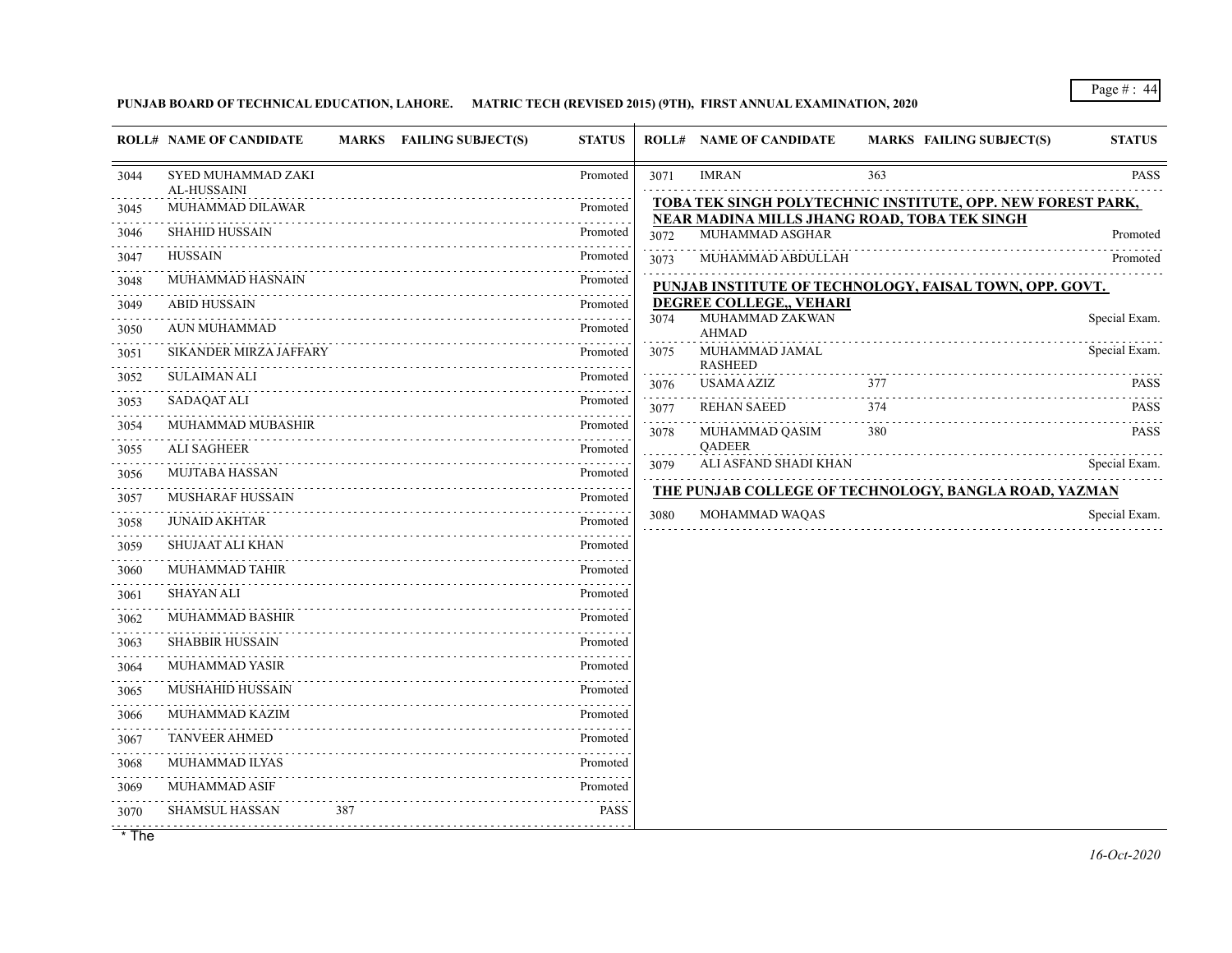#### **PUNJAB BOARD OF TECHNICAL EDUCATION, LAHORE. MATRIC TECH (REVISED 2012) (10TH), FIRST ANNUAL EXAMINATION, 2020**

|                 | <b>ROLL# NAME OF CANDIDATE</b>                                                                                    | MARKS FAILING SUBJECT(S) | <b>STATUS</b> |  | <b>ROLL# NAME OF CANDIDATE</b> | MARKS FAILING SUBJECT(S) |
|-----------------|-------------------------------------------------------------------------------------------------------------------|--------------------------|---------------|--|--------------------------------|--------------------------|
|                 | DR. ABDUL QADEER POLYTECHNIC INSTITUTE, ALLAHABAD MOHALLA<br>HAJI LUKHAY KHAN, WARD NO. 1 TEH. CHUNIAN, ALLAHABAD |                          |               |  |                                |                          |
| 3081            | SYAD ANMOL SHAH                                                                                                   |                          | Special Exam. |  |                                |                          |
|                 | NEW NATIONAL POLYTECHNIC INSTITUTE (CAMPUS-1), MAIN DARYA<br><b>KHAN ROAD, BHAKKAR</b>                            |                          |               |  |                                |                          |
| 3082            | MUHAMMAD TALHA                                                                                                    |                          | Special Exam. |  |                                |                          |
| 3083            | SYED UBAID ULLAH<br>HUSSAIN                                                                                       |                          | Special Exam. |  |                                |                          |
| <b>DEPALPUR</b> | DEPALPUR POLYTECHNIC INSTITUTE, OKARA ROAD DEPALPUR,                                                              |                          |               |  |                                |                          |
| 3084            | MUHAMMAD WAQAS<br><b>SALEEM</b>                                                                                   |                          | RL Fee        |  |                                |                          |
|                 | ALLAMA IQBAL POLYTECHNIC INSTITUTE, 108-109 MODEL TOWN,<br>HAROONABAD                                             |                          |               |  |                                |                          |
| 3085            | MUHAMMAD ZOHAIB<br><b>AKHTAR</b>                                                                                  |                          | Special Exam  |  |                                |                          |
| <b>HASILPUR</b> | HASILPUR COLLEGE OF TECHNOLOGY, 9/B REASOOLABAD COLONY,                                                           |                          |               |  |                                |                          |
| 3086            | <b>MUHAMMAD ASIF</b>                                                                                              |                          | RL Fee        |  |                                |                          |
|                 | PAK CANADIAN POLYTECHNIC INSTITUTE, 180 ALLAMA IQBAL ROAD                                                         |                          |               |  |                                |                          |
| 3087            | MUSTAFABAD, (DHARAM PURA), LAHORE<br>SHAHRUKH KHAN                                                                |                          | Special Exam. |  |                                |                          |
|                 | PAKISTAN COLLEGE OF TECHNOLOGY, NEAR RAILWAY STATION,                                                             |                          |               |  |                                |                          |
| 3088            | MANDI BAHAUDDIN<br><b>USMAN IOBAL</b>                                                                             |                          | Special Exam. |  |                                |                          |
|                 | MUSLIM COLLEGE OF TECHNOLOGY, WIJHIANWALA, MIAN CHANNU                                                            |                          |               |  |                                |                          |
| 3089            | QAMAR U ZAMAN                                                                                                     |                          | Special Exam. |  |                                |                          |
|                 | AL-HIRA COLLEGE OF TECHNOLOGY, NEAR MAIN BAZAR, QUAIDABAD                                                         |                          |               |  |                                |                          |
| 3090            | MUHAMMAD RIZWAN                                                                                                   |                          | Special Exam. |  |                                |                          |
|                 | PUNJAB INSTITUTE OF TECHNOLOGY, FAISAL TOWN, OPP. GOVT.<br>DEGREE COLLEGE,, VEHARI                                |                          |               |  |                                |                          |
| 3091            | MUHAMMAD AWAIS<br>ASHRAF                                                                                          |                          | Special Exam  |  |                                |                          |
|                 |                                                                                                                   |                          |               |  |                                |                          |

*16-Oct-2020* \* The marks awarded under the promotion criteria is the best prediction of the performance of the student and has been awarded based marks awarded under the pror derived from the IBCC and approved by the Government due to covid-19 pandemic.

## Page # : 45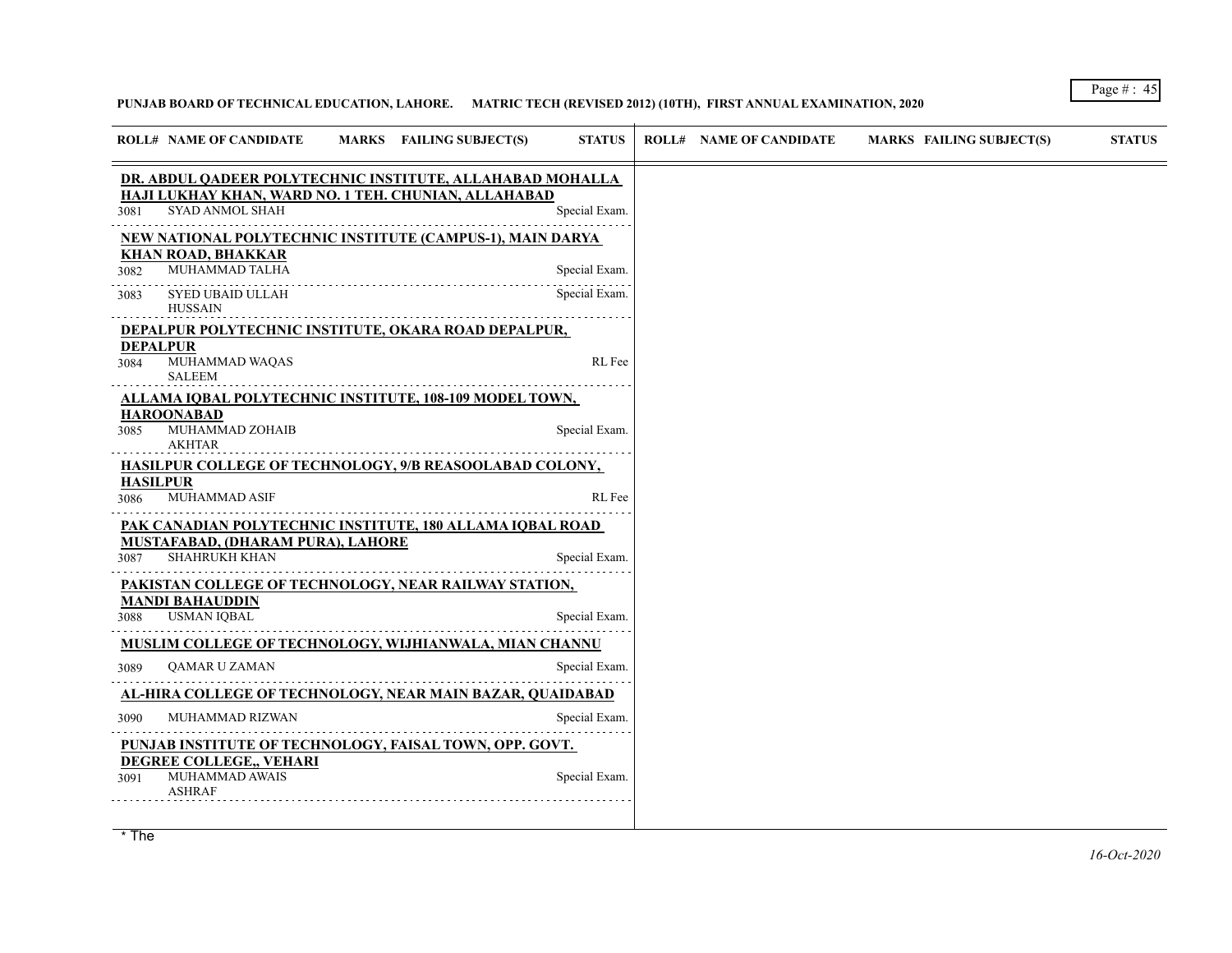**PUNJAB BOARD OF TECHNICAL EDUCATION, LAHORE. MATRIC TECH (REVISED 2015) (10TH), FIRST ANNUAL EXAMINATION, 2020**

|           | <b>ROLL# NAME OF CANDIDATE</b>        | MARKS FAILING SUBJECT(S)                                                  | <b>STATUS</b>      |              | <b>ROLL# NAME OF CANDIDATE</b>          | <b>MARKS FAILING SUBJECT(S)</b>                       | <b>STATUS</b>              |
|-----------|---------------------------------------|---------------------------------------------------------------------------|--------------------|--------------|-----------------------------------------|-------------------------------------------------------|----------------------------|
|           |                                       | DR. ABDUL QADEER POLYTECHNIC INSTITUTE, ALLAHABAD MOHALLA                 |                    | 3116         | MUHAMMAD UBAID                          |                                                       | Special Exam.              |
| 3092      | <b>ABDUL HAMEED</b>                   | HAJI LUKHAY KHAN, WARD NO. 1 TEH. CHUNIAN, ALLAHABAD<br>$398 + 467 = 865$ | <b>PASS</b>        |              |                                         | IMPERIAL INSTITUTE OF TECHNOLOGY, FAISAL COLONY,,     |                            |
| 3093      | ZEESHAN                               | $358 + 428 = 786$                                                         | <b>PASS</b>        | 3117         | <b>BAHAWALNAGAR</b><br><b>SHAN ALI</b>  | $410 + 477 = 887$                                     | <b>PASS</b>                |
| 3094      | <b>ZEESHAN</b>                        | $366 + 436 = 802$                                                         | <b>PASS</b>        | 3118         | <b>MOEEN SALEEM</b>                     |                                                       | Promoted                   |
| 3095      | <b>MUNEEB HAFEEZ</b>                  |                                                                           | Promoted           | .<br>3119    | <b>SUMAIRA YASIN</b>                    | $392 + 464 = 856$                                     | <b>PASS</b>                |
| 3096      | ZAFAR IQBAL                           | $413 + 489 = 902$                                                         | <b>PASS</b>        | 3120         | <b>MUSHAHID HUSSAIN</b>                 | $355 + 434 = 789$                                     | <b>PASS</b>                |
| 3097      | MOAZZAM                               | $397 + 479 = 876$                                                         | <b>PASS</b>        | 3121         | <b>SAQIB SIDDQUE</b>                    | $347 + 418 = 765$                                     | <b>PASS</b>                |
| 3098      | <b>MUHAMMAD ZIKRIYA</b>               | $349 + 425 = 774$                                                         | <b>PASS</b>        | 3122         | HAFIZ SAEED AHMAD                       | $510 + 588 = 1098$                                    | .<br><b>PASS</b>           |
| 3099      | MUHAMMAD USMAN                        | $395 + 476 = 871$                                                         | <b>PASS</b>        | 3123         | SYED SHERAZ AHMAD                       | $318 + 386 = 704$                                     | 1.1.1.1.1<br><b>PASS</b>   |
| 3100      | MUHAMMAD WAQAS                        | $380 + 457 = 837$                                                         | <b>PASS</b>        | 3124         | MOEEN MUNAWAR GILLANI 395 + $464 = 859$ |                                                       | <b>PASS</b>                |
| 3101      | <b>ABDUL MANNAN</b>                   | $393 + 473 = 866$                                                         | <b>PASS</b>        | 3125         | MUHAMMAD HASSAN                         | $343 + 412 = 755$                                     | <b>PASS</b>                |
| .<br>3102 | ABDUL REHMAN DANISH $416 + 489 = 905$ |                                                                           | <b>PASS</b>        | 3126         | <b>SYED MOEEN HASSAN</b>                | $386 + 453 = 839$                                     | <b>PASS</b>                |
| 3103      | RANA NAEEM UR RAHIM                   |                                                                           | Special Exam.      | 3127         | <b>GILLNI</b><br><b>MUDASSAR SHARIF</b> | $392 + 461 = 853$                                     | <b>PASS</b>                |
| 3104      | <b>SHAHEEN</b><br><b>ABDUL RAZZAQ</b> | $380 + 455 = 835$                                                         | <b>PASS</b>        | 3128         | MUHAMMAD ARSHAD                         | $385 + 452 = 837$                                     | <b>PASS</b>                |
| 3105      | <b>HAFIZ SHARAFAT ALI</b>             | $369 + 423 = 792$                                                         | <b>PASS</b>        | 3129         | MUHAMMAD TAHIR SHAH $345 + 412 = 757$   |                                                       | <b>PASS</b>                |
|           |                                       | <b>GHOUS TECHNICAL INSTITUTE, GOVT. MIDDLE SCHOOL #2, ARIFWALA</b>        |                    | .<br>3130    | MUHAMMAD FASIL UMAR $332 + 398 = 730$   |                                                       | <b>PASS</b>                |
| 3106      | HAJI UBAID U LLAH                     |                                                                           | Promoted           | .<br>4936    | <b>USAMA HAIDAR</b>                     |                                                       | RL Fee                     |
| 3107      | <b>SHAMAS HASSAN</b>                  | $437 + 515 = 952$                                                         | <b>PASS</b>        |              |                                         | LAHORE COLLEGE OF TECHNOLOGY, HOUSE #100, MADINA TOWN |                            |
| 3108      | UMER DARAZ                            | $352 + 420 = 772$                                                         | <b>PASS</b>        |              | CHISHTIAN ROAD, BAHAWALNAGAR            | $407 + 485 = 892$                                     |                            |
| 3109      | <b>ASAD ABDUR REHMAN</b>              | $383 + 446 = 829$                                                         | <b>PASS</b>        | 3131         | ZAHEER AHMAD<br>ALI AKBAR               | $405 + 485 = 890$                                     | <b>PASS</b><br><b>PASS</b> |
| .<br>3110 | MUHAMMAD NADEEM                       | $399 + 467 = 866$                                                         | <b>PASS</b>        | 3132         | MUHAMMAD ABDULLAH $333 + 400 = 733$     |                                                       | <b>PASS</b>                |
| 3111      | <b>WASIF IQBAL</b>                    | $388 + 464 = 852$                                                         | <b>PASS</b>        | 3133<br>.    | <b>SHER ALI</b>                         |                                                       | .<br>RL Fee                |
| .<br>3112 | DILAWAR ALI                           |                                                                           | Special Exam.      | 3134<br>.    | <b>MUBASHAR SATTAR</b>                  | $355 + 423 = 778$                                     | <b>PASS</b>                |
| 3113      | <b>BABAR ALI</b>                      |                                                                           | Special Exam.      | 3135<br>.    | <b>SALMA KABEER</b>                     | $R19Th + 487$                                         | RL 9TH                     |
| 3114      | <b>SAHIL YOUSAF</b>                   |                                                                           | Special Exam.      | 3136<br>.    | MUHAMMAD ZAFAR                          | $384 + 451 = 835$                                     | <b>PASS</b>                |
| 3115      | <b>ZAHOOR AHMED</b>                   |                                                                           | .<br>Special Exam. | 3137<br>3138 | MUHAMMAD ZESHAN                         | $370 + 438 = 808$                                     | .<br><b>PASS</b>           |
|           |                                       |                                                                           |                    |              |                                         |                                                       |                            |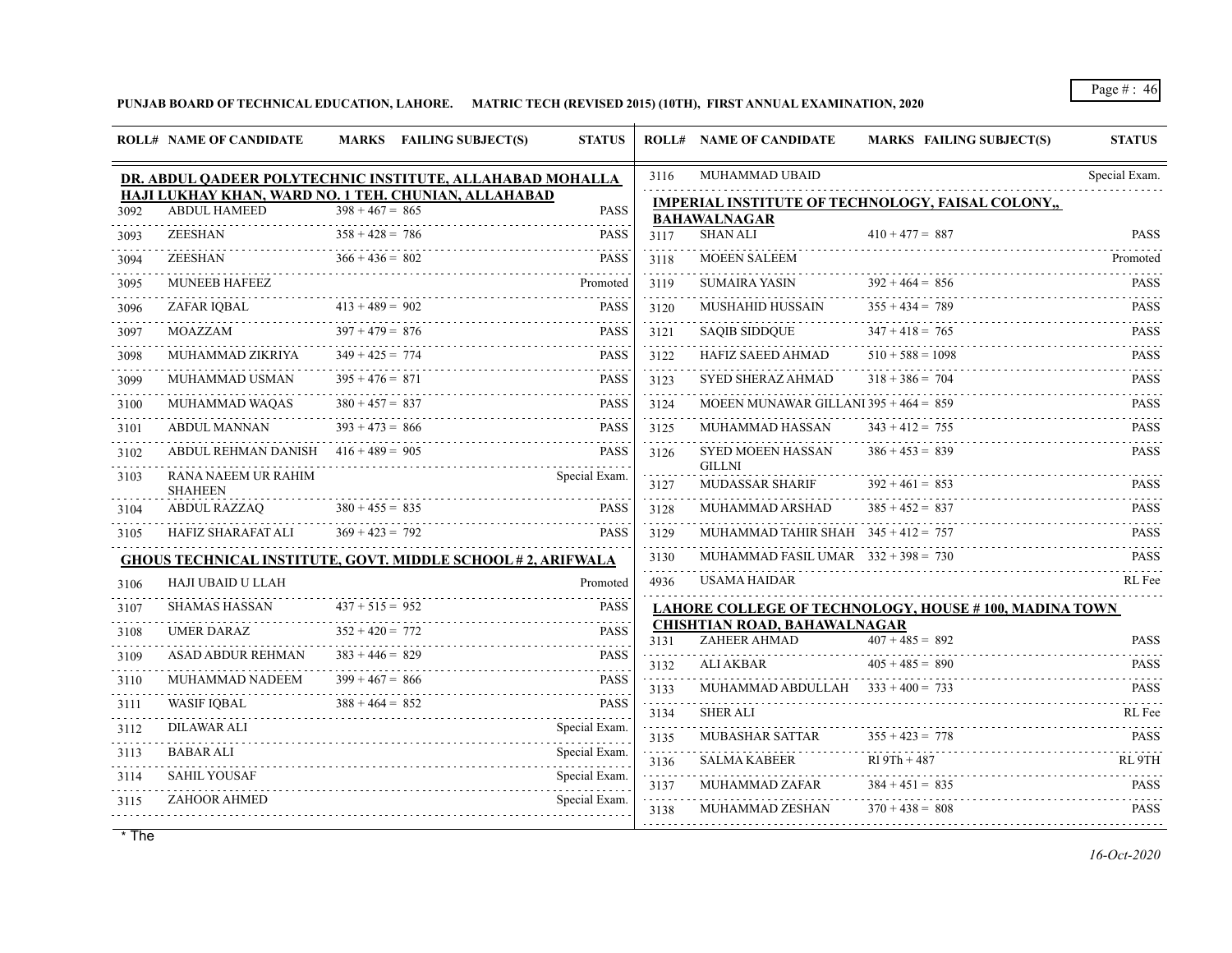#### **PUNJAB BOARD OF TECHNICAL EDUCATION, LAHORE. MATRIC TECH (REVISED 2015) (10TH), FIRST ANNUAL EXAMINATION, 2020**

|                                     | <b>ROLL# NAME OF CANDIDATE</b>                                                   |                    | MARKS FAILING SUBJECT(S)                                                                                      | <b>STATUS</b>               |                  | <b>ROLL# NAME OF CANDIDATE</b>     | <b>MARKS FAILING SUBJECT(S)</b>                        | <b>STATUS</b>              |
|-------------------------------------|----------------------------------------------------------------------------------|--------------------|---------------------------------------------------------------------------------------------------------------|-----------------------------|------------------|------------------------------------|--------------------------------------------------------|----------------------------|
| 3139                                | <b>MUBASHIR SHARIF</b>                                                           | $R19Th + 412$      |                                                                                                               | RL 9TH                      | 3163             | <b>URAIBA NOOR</b>                 | $404 + 476 = 880$                                      | <b>PASS</b>                |
| 3140                                | <b>MALKA AFIA</b>                                                                |                    | 1000 - 1000 - 1000 - 1000 - 1000 - 1000 - 1000 - 1000 - 1000 - 1000 - 1000 - 1000 - 1000 - 1000 - 1000 - 1000 | Special Exam.               | .<br>3164        | <b>MAHNOOR HUSSAIN</b>             | $467 + 545 = 1012$                                     | <b>PASS</b>                |
| 4937                                | MUHAMMAD WALEED                                                                  |                    |                                                                                                               | RL Fee                      | 3165             | ZUBIA SHABBIR                      | $410 + 481 = 891$                                      | dia a dia a<br><b>PASS</b> |
|                                     | <b>HUSSAIN</b><br><b>GOVERNMENT COLLEGE OF TECHNOLOGY FOR WOMEN, NEAR FAREED</b> |                    |                                                                                                               |                             | 3166<br>.        | SIDRA REHMAN AWAN                  | $494 + 531 = 1025$                                     | <b>PASS</b>                |
|                                     | <b>GATE OPP. GPO, BAHAWALPUR</b>                                                 |                    |                                                                                                               |                             | 3167             | <b>FATIMA IMAN</b>                 | $498 + 445 = 943$                                      | 1.11111111<br><b>PASS</b>  |
| 3141                                | <b>IMAN FATIMA</b>                                                               | $471 + 553 = 1024$ |                                                                                                               | <b>PASS</b>                 |                  |                                    | AZEEM COLLEGE OF TECHNOLOGY & MANGEMENT, NEAR UBL BANK |                            |
| 3142                                | <b>SHEEZA IJAZ</b>                                                               |                    |                                                                                                               | Promoted                    |                  | <b>SHAHAB CENTRE, BASTI MALOOK</b> |                                                        |                            |
| 3143                                | <b>ANITA AJMAL</b>                                                               | $500 + 581 = 1081$ |                                                                                                               | <b>PASS</b>                 | 3168<br>.        | <b>BILAL AKBAR</b>                 | $388 + 456 = 844$                                      | <b>PASS</b>                |
| 3144                                | FATIMA ZUBAIR                                                                    | $470 + 553 = 1023$ |                                                                                                               | <b>PASS</b>                 | 3169<br>.        | <b>MUHAMMAD IRFAN</b>              | $398 + 468 = 866$                                      | <b>PASS</b>                |
| 3145                                | <b>JAMEELA AMEER</b>                                                             | $434 + 513 = 947$  |                                                                                                               | <b>PASS</b>                 | 3170<br>.        | <b>RAEES AFZAL</b>                 | $385 + 456 = 841$                                      | <b>PASS</b><br>.           |
| 3146                                | ANAM ARSHAD                                                                      | $422 + 502 = 924$  |                                                                                                               | 2.2.2.2.2.2.<br><b>PASS</b> | 3171             | MUHAMMAD ABUBAKR                   | $405 + 486 = 891$                                      | <b>PASS</b>                |
| 3147                                | <b>SHEHNILA BASHIR</b>                                                           | $394 + 478 = 872$  |                                                                                                               | <b>PASS</b>                 | 3172             | <b>TALAT NASEEM</b>                | $382 + 459 = 841$                                      | <b>PASS</b><br>.           |
| 3148                                | ALISHBA FATIMA                                                                   | $491 + 570 = 1061$ |                                                                                                               | <b>PASS</b>                 | 3173             | MUDASAR ASGHAR                     | $380 + 448 = 828$                                      | <b>PASS</b>                |
| 3149                                | <b>SHUMAILA RAFIO</b>                                                            | $490 + 569 = 1059$ |                                                                                                               | <b>PASS</b>                 | 3174             | <b>MUDDASIR ALI</b>                | $356 + 427 = 783$                                      | <b>PASS</b>                |
| 3150                                | SYEDA ALEEZA HASSAN                                                              | $472 + 553 = 1025$ |                                                                                                               | .<br><b>PASS</b>            | 3175             | MUHAMMAD MOHSIN<br><b>MUKHTAR</b>  | $452 + 530 = 982$                                      | <b>PASS</b>                |
| 3151                                | <b>NAILA RAFIQUE</b>                                                             | $489 + 569 = 1058$ |                                                                                                               | <b>PASS</b>                 | 3176             | ZAFAR IOBAL                        | $359 + 429 = 788$                                      | <b>PASS</b>                |
| 3152                                | <b>TAYYABA</b>                                                                   | $409 + 486 = 895$  |                                                                                                               | <b>PASS</b>                 | 3177             | <b>MUBASHIR ALI</b>                | $397 + 469 = 866$                                      | <b>PASS</b>                |
| $\sim$ $\sim$ $\sim$ $\sim$<br>3153 | RIMSHA AMJAD                                                                     | $431 + 513 = 944$  |                                                                                                               | <b>PASS</b>                 | 3178             | ZESHAN                             | $324 + 396 = 720$                                      | <b>PASS</b>                |
| 3154                                | <b>HAFSA AKHTAR</b>                                                              | $355 + 427 = 782$  |                                                                                                               | <b>PASS</b>                 | .<br>3179        | MUHAMMAD JAVED                     | $345 + 416 = 761$                                      | <b>PASS</b>                |
| د د د د د<br>3155                   | MARIA KHADIM                                                                     | $478 + 557 = 1035$ |                                                                                                               | <b>PASS</b>                 | <u>.</u><br>3180 | MUHAMMAD NADEEM                    | $363 + 432 = 795$                                      | <b>PASS</b>                |
| 3156                                | <b>HAFIZA KASHAF LODHI</b>                                                       | $506 + 585 = 1091$ |                                                                                                               | <b>PASS</b>                 | 3181             | MUHAMMAD ALI                       | $422 + 502 = 924$                                      | <b>PASS</b>                |
| 3157                                | MUSKAN SEHER JAVED<br><b>OURESHI</b>                                             | $451 + 537 = 988$  |                                                                                                               | <b>PASS</b>                 | 3182<br>.        | MUHAMMAD ADNAN                     | $437 + 518 = 955$                                      | <b>PASS</b>                |
| 3158                                | <b>HANIFA BATOOL</b>                                                             | $435 + 516 = 951$  |                                                                                                               | <b>PASS</b>                 | 3183             | MUHAMMAD SHERAZ                    | $419 + 500 = 919$                                      | <b>PASS</b><br>a a a a a a |
| 3159                                | <b>SOOZAIN</b>                                                                   | $350 + 420 = 770$  |                                                                                                               | <b>PASS</b>                 | 3184             | <b>JUNAID AHMAD</b>                | $359 + 429 = 788$                                      | <b>PASS</b>                |
| 3160                                | <b>JAVERIA RAFIQUE</b>                                                           | $451 + 530 = 981$  |                                                                                                               | <b>PASS</b>                 | 3185             | <b>SHEHER YAR</b>                  | $354 + 424 = 778$                                      | <b>PASS</b>                |
| 3161                                | <b>AYESHA JABEEN</b>                                                             | $430 + 513 = 943$  |                                                                                                               | .<br><b>PASS</b>            | 3186             | MUHAMMAD YASIR                     | $373 + 443 = 816$                                      | <b>PASS</b><br>1.1.1.1.1   |
| 3162                                | ALINA BAOIR                                                                      | $435 + 513 = 948$  |                                                                                                               | <b>PASS</b>                 | 3187             | <b>NOMAN SIDDIQUE</b>              | $385 + 453 = 838$                                      | <b>PASS</b>                |
|                                     |                                                                                  |                    |                                                                                                               |                             |                  |                                    |                                                        |                            |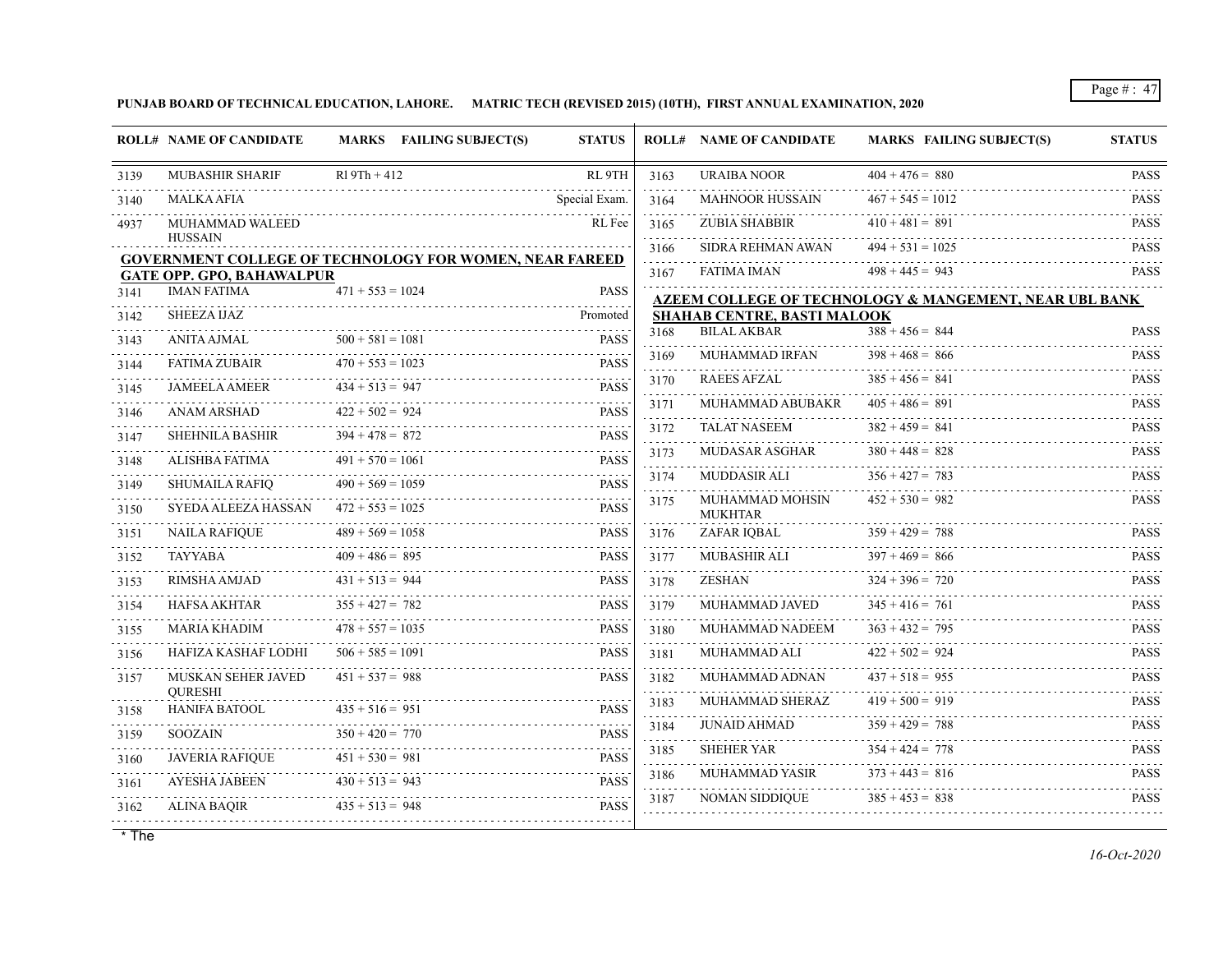**PUNJAB BOARD OF TECHNICAL EDUCATION, LAHORE. MATRIC TECH (REVISED 2015) (10TH), FIRST ANNUAL EXAMINATION, 2020**

|                   | <b>ROLL# NAME OF CANDIDATE</b>                         |                   | MARKS FAILING SUBJECT(S) | <b>STATUS</b>    |                | <b>ROLL# NAME OF CANDIDATE</b>             | <b>MARKS FAILING SUBJECT(S)</b> | <b>STATUS</b>         |
|-------------------|--------------------------------------------------------|-------------------|--------------------------|------------------|----------------|--------------------------------------------|---------------------------------|-----------------------|
| 3188              | MUHAMMAD BILAL                                         | $413 + 479 = 892$ |                          | <b>PASS</b>      | 3213           | MUHAMMAD HAMMAD<br><b>HAMEED</b>           | $456 + 539 = 995$               | <b>PASS</b>           |
| 3189<br>.         | <b>UMARDRAZ</b>                                        | $338 + 404 = 742$ |                          | <b>PASS</b>      | 3214           | MUHAMMAD WAQAS                             | $414 + 491 = 905$               | <b>PASS</b>           |
| 3190              | RAMZAN MUMTAZ                                          | $400 + 480 = 880$ |                          | <b>PASS</b>      |                | <b>HAMEED</b>                              | .                               |                       |
| 3191              | <b>MUHAMMAD WARIS</b>                                  | $371 + 443 = 814$ |                          | <b>PASS</b>      | 3215           | <b>AADIL BASHIR</b>                        | $384 + 465 = 849$               | <b>PASS</b>           |
| 3192              | MUHAMMAD MAHBOOB                                       | $400 + 469 = 869$ |                          | <b>PASS</b>      | 3216           | MUHAMMAD AQIB                              | $424 + 506 = 930$               | <b>PASS</b>           |
| .<br>3193         | <b>MAZHAR HUSSAIN</b>                                  | $395 + 473 = 868$ |                          | <b>PASS</b>      | 3217<br>.      | SAFDAR ASGHAR                              | $371 + 443 = 814$               | <b>PASS</b>           |
| 3194              | MUHAMMAD ZOHAIB                                        | $373 + 443 = 816$ |                          | .<br><b>PASS</b> | 3218           | <b>HASNAIN KAREEM</b>                      | $372 + 443 = 815$               | <b>PASS</b>           |
|                   | <b>RASHEED</b>                                         |                   |                          |                  | 3219           | MUHAMMAD AWAIS $OAMAR381 + 447 = 828$      |                                 | <b>PASS</b>           |
| 3195              | MUHAMMAD AASHAN                                        | $370 + 438 = 808$ |                          | <b>PASS</b>      | 3220           | ZUBAIR ALI                                 | $378 + 447 = 825$               | <b>PASS</b>           |
| 3196              | RANA MUHAMMAD FAISAL $416 + 489 = 905$<br><b>JAVED</b> |                   |                          | <b>PASS</b>      | .<br>3221      | MUAAZ AFZAL                                | $388 + 468 = 856$               | <b>PASS</b>           |
| 3197              | HAMZA ISLAM                                            | $413 + 479 = 892$ |                          | <b>PASS</b>      | 3222           | MUHAMMAD MUBASHIR $367 + 449 = 816$<br>ALI |                                 | <b>PASS</b>           |
| 3198              | MUHAMMAD KAMRAN<br><b>WAOAS</b>                        | $390 + 456 = 846$ |                          | <b>PASS</b>      | 3223           | <b>MUJEEB U REHMAN</b>                     | $395 + 464 = 859$               | <b>PASS</b>           |
| 3199              | MUHAMMAD SHAHZAD                                       | $410 + 489 = 899$ |                          | <b>PASS</b>      | 3224           | ARBAZ KHAN                                 | $404 + 474 = 878$               | <b>PASS</b>           |
| 3200<br>.         | MUHAMMAD TAIMOOR                                       | $402 + 469 = 871$ |                          | <b>PASS</b>      | .<br>3225<br>. | ADNAN JAMIL                                | $374 + 455 = 829$               | <b>PASS</b>           |
| 3201              | <b>UMAIR ALI</b>                                       |                   |                          | Promoted         | 3226           | NUMAN JAMIL                                | $386 + 465 = 851$               | <b>PASS</b>           |
| 3202              | <b>HAMMAD ARSHAD</b>                                   | $443 + 524 = 967$ |                          | <b>PASS</b>      | 3227           | MUHAMMAD IKRAM                             |                                 | Promoted              |
| 3203              | MUHAMMAD SHEHBAZ                                       | $405 + 474 = 879$ |                          | <b>PASS</b>      | 3228           | ADIL RAZA                                  | $398 + 480 = 878$               | <b>PASS</b>           |
| 3204              | ADEEL TASAWAR                                          | $350 + 419 = 769$ |                          | <b>PASS</b>      | 3229           | YASMEEN KOUSAR                             | $377 + 443 = 820$               | <b>PASS</b>           |
| 3205              | MUHAMMAD WASIM<br><b>AKHTAR</b>                        | $408 + 474 = 882$ |                          | <b>PASS</b>      | 3230           | MUHAMMAD WAQAS KHAN $393 + 476 = 869$      |                                 | <b>PASS</b>           |
| 3206              | MUHAMMAD USAMA                                         | $389 + 456 = 845$ |                          | <b>PASS</b>      | 3231           | MUHAMMAD UMAIR                             | $351 + 419 = 770$               | <b>PASS</b>           |
| 3207              | <b>ALI SHAN</b>                                        | $397 + 468 = 865$ |                          | <b>PASS</b>      | 3232           | MUHAMMAD KAMRAN<br><b>AZAM</b>             | $404 + 474 = 878$               | PASS                  |
| 3208              | AMMAR RAO                                              | $351 + 419 = 770$ |                          | <b>PASS</b>      | 3233           | MUHAMMAD REHMAN                            |                                 | Special Exam.         |
| د د د د د<br>3209 | MUHAMMAD MUNEER                                        | $428 + 494 = 922$ |                          | <b>PASS</b>      | 3234           | MUHAMMAD HAMAD<br>AHMAD                    | $391 + 476 = 867$               | <b>PASS</b>           |
| 3210              | NUMAN SAEED                                            |                   |                          | Promoted         | 3235           | RAO SHER YAR                               | $379 + 447 = 826$               | <b>PASS</b>           |
| 3211              | SHAHZAD AHMAD                                          | $351 + 418 = 769$ |                          | <b>PASS</b>      | 3236           | RAO HAMID ALI                              | $365 + 438 = 803$               | 111111<br><b>PASS</b> |
| 3212              | MUHAMMAD TOUQEER                                       | $404 + 474 = 878$ |                          | <b>PASS</b>      | 3237           | MUHAMMAD FAIZAN                            | $361 + 432 = 793$               | <b>PASS</b>           |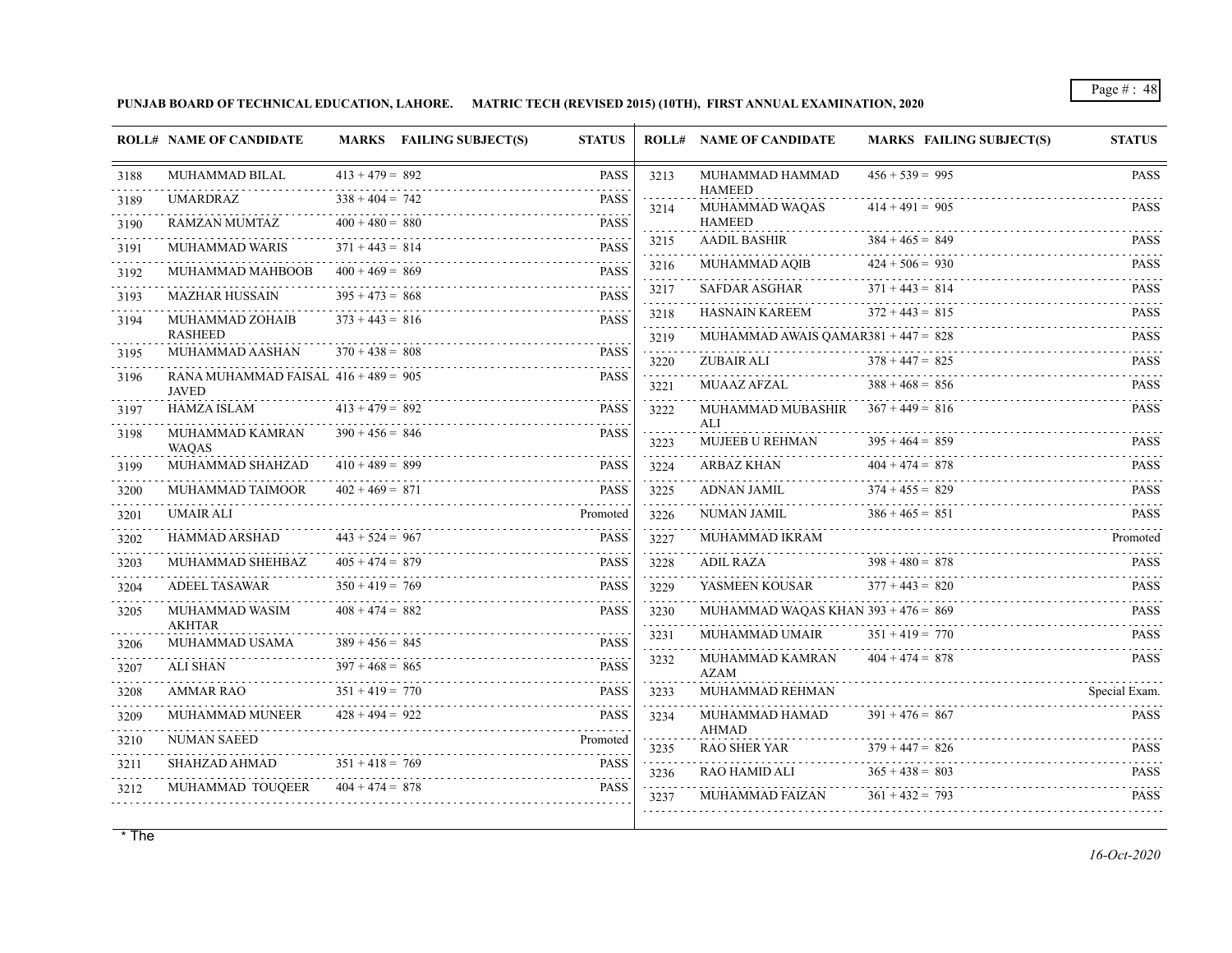**PUNJAB BOARD OF TECHNICAL EDUCATION, LAHORE. MATRIC TECH (REVISED 2015) (10TH), FIRST ANNUAL EXAMINATION, 2020**

|           | <b>ROLL# NAME OF CANDIDATE</b>                            |                   | MARKS FAILING SUBJECT(S) | <b>STATUS</b>    |              | <b>ROLL# NAME OF CANDIDATE</b>                  | <b>MARKS FAILING SUBJECT(S)</b> | <b>STATUS</b>              |
|-----------|-----------------------------------------------------------|-------------------|--------------------------|------------------|--------------|-------------------------------------------------|---------------------------------|----------------------------|
| 3238      | <b>MADNI AKRAM</b>                                        | $395 + 476 = 871$ |                          | <b>PASS</b>      | 3263         | <b>ABDUL QADEER</b>                             | $408 + 486 = 894$               | <b>PASS</b>                |
| 3239      | MUHAMMAD HASSNAIN                                         | $412 + 491 = 903$ |                          | <b>PASS</b>      | 3264         | DOST MUHAMMAD                                   | $350 + 418 = 768$               | <b>PASS</b>                |
| 3240      | <b>NAJMUL HASSAN</b>                                      | $441 + 518 = 959$ |                          | <b>PASS</b>      | 3265         | HAFEEZ UD DIN                                   | $348 + 415 = 763$               | <b>PASS</b>                |
| 3241      | MUHAMMAD MURSALEEN $405 + 486 = 891$                      |                   |                          | <b>PASS</b>      | 3266         | SYED AKAASH QAISAR                              | $387 + 470 = 857$               | <b>PASS</b>                |
| 3242      | <b>SULTAN FIAZ</b>                                        | $406 + 486 = 892$ |                          | <b>PASS</b>      | 3267         | <b>SHAH</b><br><b>ADEEL ASHRAF</b>              | $358 + 429 = 787$               | <b>PASS</b>                |
| 3243      | HASSAN ZULFIQAR                                           |                   |                          | Promoted         | 3268         | MUHAMMAD ARSLAN                                 | $440 + 518 = 958$               | <b>PASS</b>                |
| .<br>3244 | ALI UMAR                                                  | $392 + 464 = 856$ |                          | <b>PASS</b>      | 3269         | AFAQ AHMED                                      | $421 + 500 = 921$               | <b>PASS</b>                |
| 3245      | TAYYAB TUFAIL                                             | $410 + 489 = 899$ |                          | <b>PASS</b>      | 3270         | <b>IMRAN KHAN</b>                               | $326 + 401 = 727$               | <b>PASS</b>                |
| 3246      | SHOAIB MUHAMMAD<br><b>FAOEER</b>                          | $323 + 392 = 715$ |                          | <b>PASS</b>      | .<br>3271    | NAEEM ULLAH                                     | $417 + 500 = 917$               | <b>PASS</b>                |
| 3247      | MUHAMMAD ALI NAWAZ $414 + 491 = 905$                      |                   |                          | <b>PASS</b>      | .<br>3272    | <b>ZAIN UL ABDIN</b>                            | $382 + 447 = 829$               | <b>PASS</b>                |
| 3248      | MUHAMMAD SHAKEEL                                          | $424 + 505 = 929$ |                          | <b>PASS</b>      | 3273         | <b>MOHSIN ABBAS</b>                             | $411 + 489 = 900$               | <b>PASS</b>                |
| 3249      | <b>HARIS BIN TARIQ</b>                                    | $326 + 397 = 723$ |                          | <b>PASS</b>      | 3274         | MUHAMMAD ARSALAN                                | $404 + 473 = 877$               | <b>PASS</b>                |
| 3250      | MUHAMMAD WAQAS                                            | $431 + 500 = 931$ |                          | <b>PASS</b>      | 3275         | MUHAMMAD BILAL                                  | $359 + 432 = 791$               | <b>PASS</b>                |
| 3251      | MUHAMMAD NUMAN                                            | $410 + 374 = 784$ |                          | <b>PASS</b>      | 3276         | MAQSOOD AHMED                                   | $358 + 429 = 787$               | <b>PASS</b>                |
| 3252      | MUHAMMAD IBRAR                                            |                   |                          | Special Exam.    | 3277         | ALEEM DANISH                                    | $367 + 438 = 805$               | <b>PASS</b>                |
| 3253      | ZIA UL HAO                                                | $386 + 396 = 782$ |                          | <b>PASS</b>      | 3278         | MUHAMMAD YOUSAF                                 | $393 + 476 = 869$               | <b>PASS</b>                |
| 3254<br>. | <b>MUHAMMAD FARHAN</b>                                    | $431 + 441 = 872$ |                          | <b>PASS</b>      | 3279<br>.    | SAOLAIN MUSHTAO                                 | $313 + 384 = 697$               | <b>PASS</b>                |
| 3255      | RASHID ALI                                                | $416 + 379 = 795$ |                          | <b>PASS</b>      | 3280         | WASEEM HASSAN                                   | $417 + 500 = 917$               | <b>PASS</b><br>.           |
| 3256      | MUHAMMAD AQIB UMAR $436 + 410 = 846$                      |                   |                          | <b>PASS</b>      | 3281         | MUHAMMAD SHAFA ULLAH $435 + 513 = 948$          |                                 | <b>PASS</b>                |
| 3257      | REHAAN FAISAL                                             | $411 + 427 = 838$ |                          | <b>PASS</b>      | 3282         | MUHAMMAD ZESHAN<br><b>MUNAWAR</b>               | $420 + 500 = 920$               | <b>PASS</b>                |
| 3258      | <b>BABAR KHAN</b>                                         | $391 + 456 = 847$ |                          | <b>PASS</b><br>. | 3283         | <b>MUHAMMAD UMAIR</b>                           | $364 + 441 = 805$               | <b>PASS</b>                |
| 3259      | MUHAMMAD HAMID                                            | $418 + 436 = 854$ |                          | <b>PASS</b>      | 3284         | MUHAMMAD RIZWAN                                 | $370 + 438 = 808$               | <b>PASS</b>                |
| 3260      | <b>IJAZ UL HAO</b>                                        |                   |                          | Special Exam.    |              | <b>ASHRAF</b><br><b>ZAFAR YASEEN</b>            | $342 + 412 = 754$               |                            |
| 3261      | <b>MUHAMMAD REHAN</b>                                     | $411 + 371 = 782$ |                          | <b>PASS</b>      | 3285         | <b>MALIK SHAH ZAIB</b>                          | $386 + 456 = 842$               | <b>PASS</b><br><b>PASS</b> |
|           | NEW NATIONAL POLYTECHNIC INSTITUTE (CAMPUS-1), MAIN DARYA |                   |                          |                  | 3286<br>.    |                                                 | $436 + 518 = 954$               | 1.1.1.1.1                  |
| 3262      | <b>KHAN ROAD, BHAKKAR</b><br>MUHAMMAD NAWAZ               | $447 + 524 = 971$ |                          | <b>PASS</b>      | 3287<br>3288 | ASIF HUSSAIN<br>SHEIKH MUHAMMAD<br><b>NOMAN</b> | $405 + 474 = 879$               | <b>PASS</b><br><b>PASS</b> |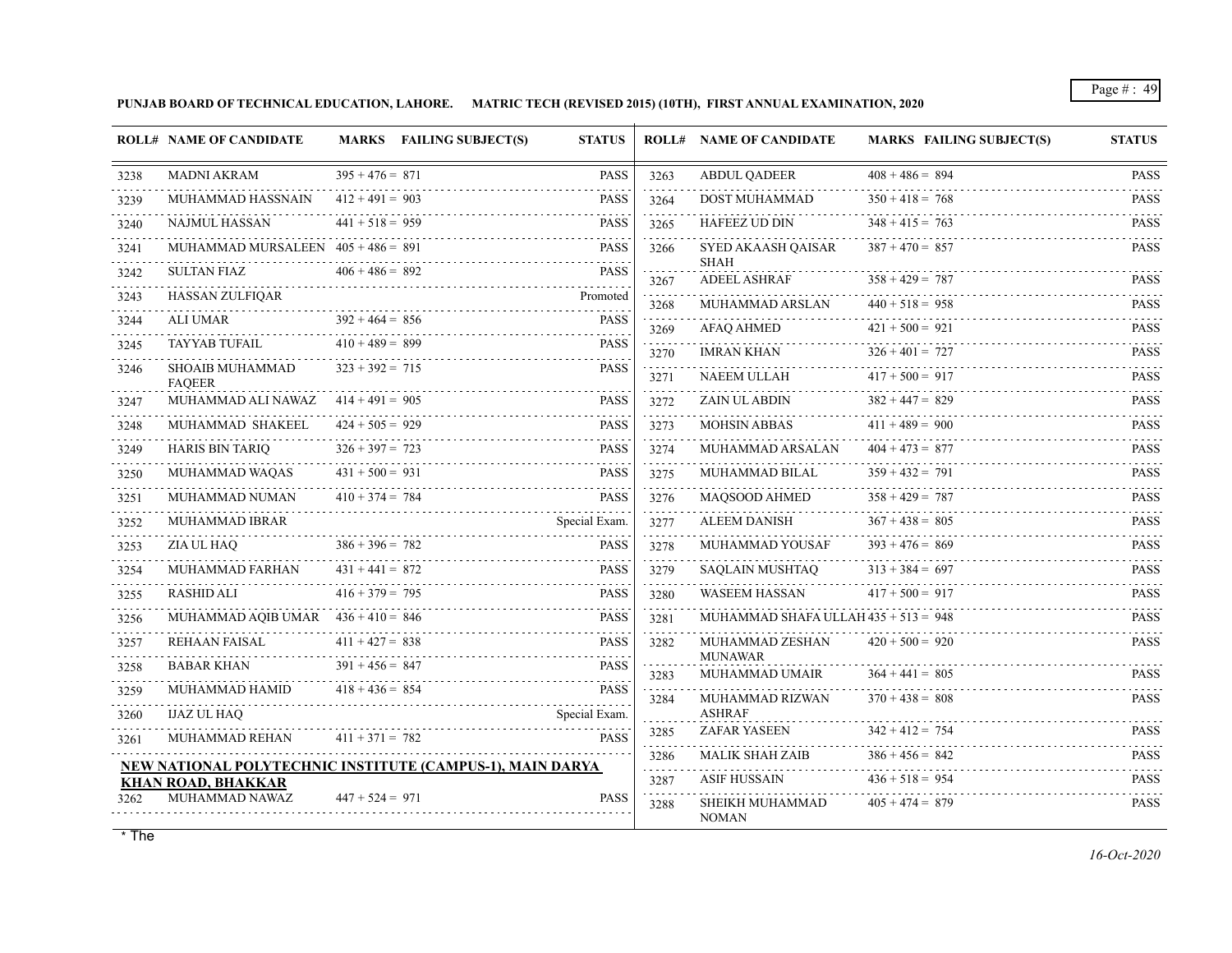**PUNJAB BOARD OF TECHNICAL EDUCATION, LAHORE. MATRIC TECH (REVISED 2015) (10TH), FIRST ANNUAL EXAMINATION, 2020**

|                         | <b>ROLL# NAME OF CANDIDATE</b>        | MARKS FAILING SUBJECT(S)                                | <b>STATUS</b> |                   | <b>ROLL# NAME OF CANDIDATE</b>                   | <b>MARKS FAILING SUBJECT(S)</b>                             | <b>STATUS</b>       |
|-------------------------|---------------------------------------|---------------------------------------------------------|---------------|-------------------|--------------------------------------------------|-------------------------------------------------------------|---------------------|
| 3289                    | EHTISHAM                              | $486 + 564 = 1050$                                      | <b>PASS</b>   | 3312<br>.         | <b>AWAIS ZAFAR</b>                               | Fail In $9Th + 434$                                         | RL 9TH              |
| 3290                    | <b>SHAH ZAIB KHAN</b>                 |                                                         | Special Exam. | 3313<br>.         | SYED HUSSAN SHAH                                 | $377 + 405 = 782$                                           | <b>PASS</b>         |
| 3291                    | MUHAMMAD ADNAN                        |                                                         | Special Exam. | 3314              | <b>SHAHBAN RAZA</b>                              | $377 + 450 = 827$                                           | <b>PASS</b>         |
| and a state<br>3292     | <b>ASMAT ABBAS</b>                    |                                                         | Special Exam. | .<br>3315<br>.    | <b>UMER FAROOO</b>                               | $433 + 446 = 879$                                           | <b>PASS</b>         |
| 3293                    | <b>SAHIB JAN</b>                      |                                                         | Special Exam. | 3316              | MUHAMMAD SHAHBAZ                                 | $389 + 483 = 872$                                           | <b>PASS</b>         |
| 3294                    | MUHAMMAD KAMRAN<br><b>ASHRAF</b>      | $366 + 437 = 803$                                       | <b>PASS</b>   | 3317              | MUHAMMAD AMEER<br>HAMZA                          |                                                             | Special Exam.<br>.  |
| 3295                    | <b>AMEER HAMZA</b>                    | $375 + 433 = 808$                                       | <b>PASS</b>   | 3318              | MUHAMMAD MUDASSAR                                |                                                             | Special Exam.       |
| 3296                    | NAJEEB ULLAH                          |                                                         | Special Exam. |                   |                                                  | JINNAH COLLEGE OF ENGINEERING & TECHNOLOGY, NEAR G.C.C, 505 |                     |
| 3297                    | MUHAMMAD HAMZA<br><b>AHMAD</b>        |                                                         | Special Exam. | 3319              | <b>SHAHDAB ROAD, BUREWALA</b><br>MUHAMMAD SALEEM |                                                             | Special Exam.       |
| 3298                    | BILAL HAMZA                           | $369 + 390 = 759$                                       | <b>PASS</b>   | 3320              | <b>BILAL ASIF</b>                                |                                                             | Special Exam.       |
| 3299                    | WASEEM ABBAS                          |                                                         | Special Exam. |                   |                                                  | PAK POLYTECHNIC INSTITUTE, FAISALABAD ROAD, CHINIOT         |                     |
| 3300                    | MOHAMMAD SAJJAD                       | $418 + 470 = 888$                                       | <b>PASS</b>   | 3321              | <b>MOIN UD DIN ASIM</b>                          | $313 + 387 = 700$                                           | <b>PASS</b>         |
| 3301                    | ANSAR ABBAS                           | $344 + 377 = 721$                                       | <b>PASS</b>   | .<br>3322         | HUSNAIN ASAD                                     | $322 + 396 = 718$                                           | <b>PASS</b>         |
| 3302                    | MUSTEHSAN IJAZ                        |                                                         | Special Exam. | .<br>3323         | MUHAMMAD MUDASSIR                                | $412 + 447 = 859$                                           | <b>PASS</b>         |
| 3303                    | MUHAMMAD HASSAN                       |                                                         | Special Exam. | .<br>3324         | SHAHID ALI                                       | $406 + 430 = 836$                                           | <b>PASS</b>         |
| 3304                    | KAMRAN KAMAL                          |                                                         | Special Exam. |                   |                                                  | HUSNAIN COLLEGE OF TECHNOLOGY, GULBERG TOWN, HAROONABAD     |                     |
|                         |                                       | ALLAMA IQBAL COLLEGE, NEAR MODEL TOWN CHICHAWATNI ROAD, |               | 3325              | ROAD, DAHRANWALA<br>MUHAMMAD ZEESHAN             |                                                             | Promoted            |
| <b>BUREWALA</b><br>3305 | MUHAMMAD DANISH<br><b>SHAHZAD</b>     | $382 + 446 = 828$                                       | <b>PASS</b>   | .<br>3326         | <b>AFTAB ALI</b>                                 | $346 + 419 = 765$                                           | <b>PASS</b>         |
| 3306                    | MUHAMMAD ZUBAIR<br><b>MANSAB</b>      | $350 + 415 = 765$                                       | <b>PASS</b>   | 3327<br>.<br>3328 | ANWAR UL HASSAN<br>MUHAMMAD SAYAM                | $360 + 443 = 803$<br>$381 + 457 = 838$                      | <b>PASS</b><br>PASS |
| 3307                    | MUHAMMAD SUBHAN                       | $357 + 423 = 780$                                       | <b>PASS</b>   |                   | <b>HUSSAIN</b>                                   |                                                             |                     |
| 3308                    | <b>MUSTAFA</b><br><b>USAMA HASSAN</b> | $349 + 415 = 764$                                       | <b>PASS</b>   | 3329<br>.         | KALEEM AKRAM                                     | $380 + 458 = 838$                                           | <b>PASS</b>         |
| 3309                    | MUHAMMAD HAMZA                        | $345 + 412 = 757$                                       | <b>PASS</b>   | 3330<br>.         | <b>SAJID HUSSAIN</b>                             | $353 + 423 = 776$                                           | <b>PASS</b>         |
|                         | MALIK TOHEED AHMAD                    | $344 + 412 = 756$                                       | <b>PASS</b>   | 3331<br>.         | <b>BILAL WARIS</b>                               | $375 + 448 = 823$                                           | <b>PASS</b>         |
| 3310                    | <b>HAMDANI</b>                        |                                                         |               | 3332<br>.         | MUHAMMAD AHMAD                                   |                                                             | Promoted            |
| 3311                    | <b>RIZWAN OASIM</b>                   |                                                         | Special Exam. | 3333              | ZULOARNAIN ALI                                   | $396 + 477 = 873$                                           | <b>PASS</b>         |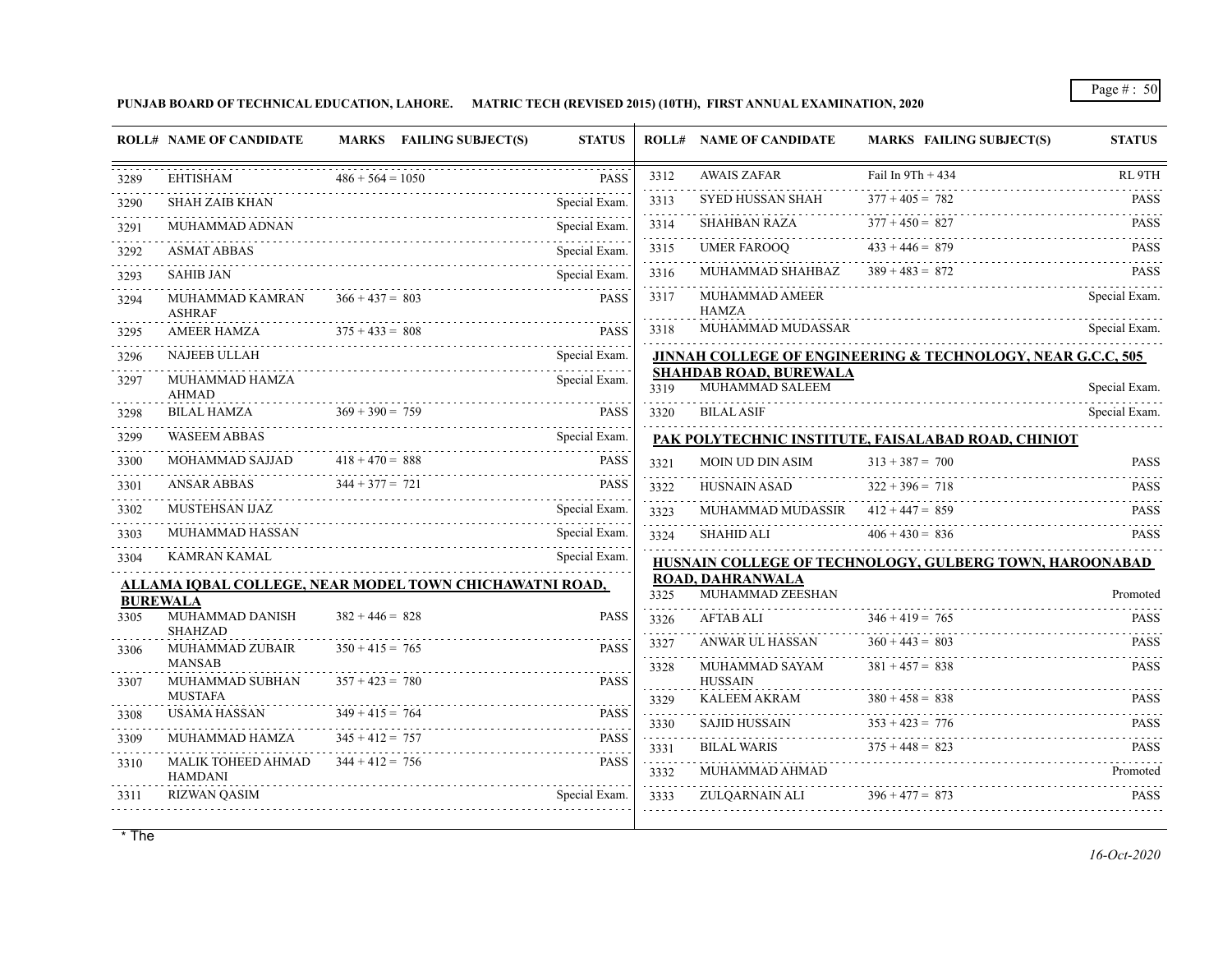**PUNJAB BOARD OF TECHNICAL EDUCATION, LAHORE. MATRIC TECH (REVISED 2015) (10TH), FIRST ANNUAL EXAMINATION, 2020**

|           | <b>ROLL# NAME OF CANDIDATE</b>      | MARKS FAILING SUBJECT(S)                              | <b>STATUS</b>                       |           | <b>ROLL# NAME OF CANDIDATE</b>         | <b>MARKS FAILING SUBJECT(S)</b>                          | <b>STATUS</b>            |
|-----------|-------------------------------------|-------------------------------------------------------|-------------------------------------|-----------|----------------------------------------|----------------------------------------------------------|--------------------------|
| 3334      | MUHAMMAD SHAHZAD<br><b>SARWAR</b>   | $336 + 404 = 740$                                     | PASS                                | 3357      | MUHAMMAD ZAIN<br><b>SADDIQUE</b>       | $417 + 500 = 917$                                        | <b>PASS</b>              |
| 3335      | <b>BURHAN SARWAR</b>                | $349 + 420 = 769$                                     | <b>PASS</b>                         | 3358      | <b>ABDUL WAHAB</b>                     | $327 + 398 = 725$                                        | <b>PASS</b>              |
| 3336      | MUHAMMAD TALHA<br><b>SHAMSHAD</b>   | $371 + 443 = 814$                                     | <b>PASS</b>                         | 3359      | UMAIR NAEEM                            | $393 + 464 = 857$                                        | <b>PASS</b><br>.         |
| 3337      | <b>SULTAN ADIL</b>                  | $348 + 419 = 767$                                     | <b>PASS</b>                         | 3360      | <b>MUHAMMAD ANEES</b>                  |                                                          | Special Exam.            |
| 3338      | <b>TALHA ZUBAIR</b>                 | $350 + 420 = 770$                                     | <b>PASS</b>                         | 3361      | AHMAD UR REHMAN                        |                                                          | Special Exam.            |
| 3339      | <b>FAISAL ABBAS</b>                 | .<br>$387 + 465 = 852$                                | i i i i i i<br><b>PASS</b>          | 3362      | MUHAMMAD RAMZAN                        | $368 + 463 = 831$                                        | <b>PASS</b>              |
| 3340      | ALI RAZA                            | $350 + 419 = 769$                                     | <b>PASS</b>                         | 3363<br>. | MUHAMMAD ATIF RAZA                     | $336 + 423 = 759$                                        | <b>PASS</b>              |
| 3341      | ZAFAR ALI                           | $332 + 401 = 733$                                     | <b>PASS</b>                         | 3364      | <b>OAMAR NAWAZ</b>                     | $373 + 476 = 849$                                        | <b>PASS</b>              |
| .<br>3342 | <b>OASIM ALI</b>                    | $352 + 423 = 775$                                     | .<br><b>PASS</b>                    | 3365      | MANZAR HUSSAIN SHAH                    |                                                          | Special Exam.            |
| 3343      | <b>SUBGHAT ALI</b>                  | $307 + 390 = 697$                                     | $\omega$ is a single<br><b>PASS</b> |           |                                        | JINNAH POLYTECHNIC INSTITUTE, NEAR NOVALTY PULL SAMUNDRI |                          |
| 3344      | ZAIN ALI MURTIZA                    | $304 + 383 = 687$                                     | <b>PASS</b>                         | 3366      | ROAD,, FAISALABAD<br>MUHAMMAD IBRAHIM  | $404 + 472 = 876$                                        | <b>PASS</b>              |
| 3345      | <b>WARIS ALI</b>                    | $345 + 422 = 767$                                     | <b>PASS</b>                         | 3367      | MUBASHIR IQBAL                         | $352 + 427 = 779$                                        | <b>PASS</b>              |
| 3346      | JAWAD ALI                           | $357 + 427 = 784$                                     | .<br><b>PASS</b>                    | 3368      | <b>IHTASHAM HUSSAIN</b>                | $360 + 432 = 792$                                        | <b>PASS</b>              |
| 3347      | <b>TOHEED RAZA</b>                  | $347 + 419 = 766$                                     | <b>PASS</b>                         | 3369      | TALHA JAVED                            | $356 + 438 = 794$                                        | 1.1.1.1.1<br><b>PASS</b> |
| 3348      | MUHAMMAD TOUSEEF                    | $405 + 473 = 878$                                     | <b>PASS</b>                         | 3370      | MUHAMMAD HAMID                         | .<br>$372 + 444 = 816$                                   | .<br><b>PASS</b>         |
| 3349      | ASAD REHMAN                         | $328 + 401 = 729$                                     | <b>PASS</b><br>.                    | 3371      | <b>TASKEEN</b><br><b>SHAH ZAMAN</b>    | $374 + 448 = 822$                                        | <b>PASS</b>              |
| 3350      | <b>FAHAD JAVED</b>                  | $347 + 419 = 766$                                     | <b>PASS</b><br>.                    | 3372      | MUHAMMAD AQIB ALI                      | $384 + 451 = 835$                                        | <b>PASS</b>              |
| 3351      | HUSSNAIN ALI                        | $341 + 416 = 757$                                     | <b>PASS</b>                         | .<br>3373 | REHMAT ULLAH KHAN                      | $334 + 408 = 742$                                        | .<br><b>PASS</b>         |
| 3352      | <b>ALI HASSAN</b>                   | $324 + 396 = 720$                                     | <b>PASS</b><br>.                    | 3374      | <b>CHAND MEHTAB</b>                    | $435 + 497 = 932$                                        | <b>PASS</b>              |
| 3353      | ZUNAIRA ABBAS                       | $385 + 453 = 838$                                     | <b>PASS</b>                         | 3375      | <b>SHAHZAIB KHAN</b>                   | $311 + 382 = 693$                                        | <b>PASS</b>              |
| 3354      | MUHAMMAD ABDULLAH $346 + 418 = 764$ |                                                       | <b>PASS</b>                         | .<br>3376 | <b>SHAHZADA SAMRAN</b>                 |                                                          | Promoted                 |
|           |                                     | DEPALPUR POLYTECHNIC INSTITUTE, OKARA ROAD DEPALPUR,  |                                     | .<br>3377 | MUHAMMAD WAQAS                         | $325 + 399 = 724$                                        | <b>PASS</b>              |
| 3355      | <b>DEPALPUR</b><br>YOUSAF SALEEM    | $373 + 454 = 827$                                     | PASS                                | .         | MUHAMMAD USMAN                         | $320 + 396 = 716$                                        | <b>PASS</b>              |
|           |                                     |                                                       | <b>PASS</b>                         | 3378      |                                        |                                                          | .                        |
| 3356      | ABID ALI                            | $376 + 443 = 819$                                     |                                     | 3379      | MUHAMMAD TANHAR<br><b>NASEER</b>       | $391 + 465 = 856$                                        | <b>PASS</b><br>.         |
|           | ROAD, FAISALABAD                    | JINNAH POLYTECHNIC INSTITUTE, ZUBAIR COLONY JARANWALA |                                     | 3380      | MUHAMMAD AWAIS UR<br><b>REHMAN ALI</b> | $341 + 415 = 756$                                        | <b>PASS</b>              |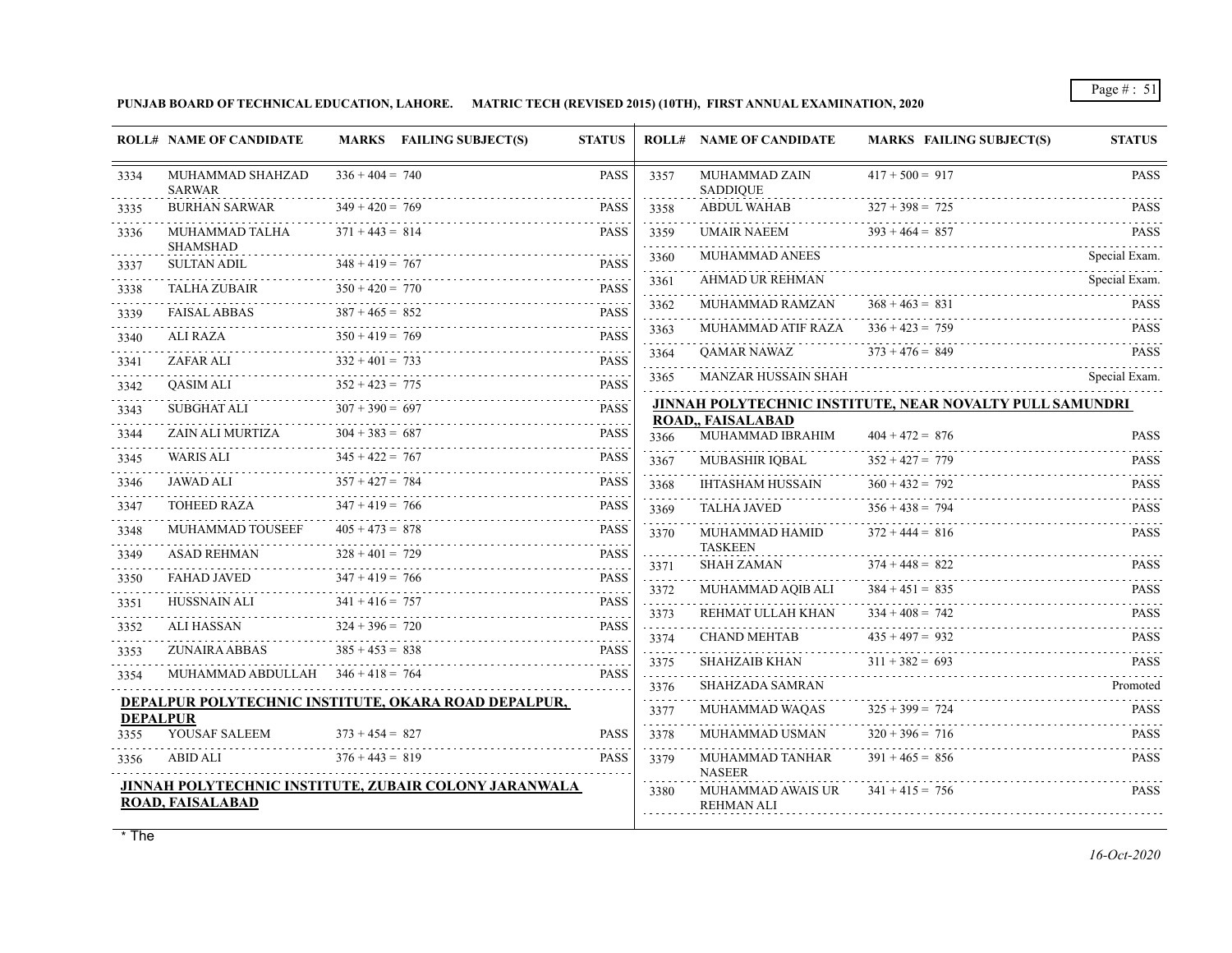**PUNJAB BOARD OF TECHNICAL EDUCATION, LAHORE. MATRIC TECH (REVISED 2015) (10TH), FIRST ANNUAL EXAMINATION, 2020**

|                  | <b>ROLL# NAME OF CANDIDATE</b>         |                   | MARKS FAILING SUBJECT(S)                                           | <b>STATUS</b> |                          | <b>ROLL# NAME OF CANDIDATE</b>                        | <b>MARKS FAILING SUBJECT(S)</b> | <b>STATUS</b>         |
|------------------|----------------------------------------|-------------------|--------------------------------------------------------------------|---------------|--------------------------|-------------------------------------------------------|---------------------------------|-----------------------|
| 3381             | <b>HAFIZ AZEEM JAVED</b>               | $325 + 369 = 694$ |                                                                    | <b>PASS</b>   | 3404                     | <b>ARSALAN TARIQ KHAN</b>                             | $364 + 430 = 794$               | <b>PASS</b>           |
|                  |                                        |                   | <b>JINNAH COLLEGE OF ENGINEERING &amp; TECHNOLOGY, KAROR ROAD,</b> |               | 3405                     | HASNAT ANWAR KHAN                                     | $395 + 464 = 859$               | .<br><b>PASS</b>      |
| <b>FATEH PUR</b> |                                        |                   |                                                                    |               | 3406                     | MUHAMMAD KASHIF                                       | $371 + 443 = 814$               | <b>PASS</b>           |
| 3382             | <b>ALI RAZA</b>                        | $415 + 489 = 904$ |                                                                    | <b>PASS</b>   | 3407                     | <b>HASSAN RAZA MALIK</b>                              | $407 + 474 = 881$               | <b>PASS</b>           |
| 3383             | <b>USMAN RASHEED</b>                   | $393 + 464 = 857$ |                                                                    | <b>PASS</b>   | and a strategies<br>3408 | ASIF SHAHZAD KHAN                                     | $385 + 452 = 837$               | <b>PASS</b>           |
| 3384             | KASHIF ALI                             | $432 + 509 = 941$ |                                                                    | <b>PASS</b>   | 111111<br>3409           | ADEEL AHMAD                                           | $391 + 473 = 864$               | .<br><b>PASS</b>      |
| 3385             | ASIM ALI                               | $416 + 491 = 907$ |                                                                    | <b>PASS</b>   | .<br>3410                | KHALIL AHMAD                                          | $430 + 509 = 939$               | <b>PASS</b>           |
| 3386<br>.        | <b>MUJAHAID IOBAL</b>                  | $344 + 412 = 756$ |                                                                    | <b>PASS</b>   | 3411                     | <b>SHEHIRYAR KALLU</b>                                | $384 + 452 = 836$               | <b>PASS</b>           |
| 3387             | <b>SALMAN NAZEER</b>                   | $392 + 461 = 853$ |                                                                    | <b>PASS</b>   | 1.1.1.1.                 |                                                       | $372 + 443 = 815$               | .                     |
| 3388             | <b>ATIF ASLAM</b>                      | $416 + 489 = 905$ |                                                                    | <b>PASS</b>   | 3412                     | <b>UMAR FAROOQ</b>                                    |                                 | <b>PASS</b>           |
| 3389             | MUHAMMAD USMAN                         | $391 + 473 = 864$ |                                                                    | <b>PASS</b>   | 3413<br>$- - - - -$      | ALTAF AHMAD                                           | $407 + 486 = 893$               | <b>PASS</b>           |
| 3390             | MAOSOOD ALI                            | $385 + 464 = 849$ |                                                                    | <b>PASS</b>   | 3414                     | ALI AHMAD                                             | $342 + 412 = 754$               | <b>PASS</b>           |
| 3391             | <b>IRFAN ALI</b>                       |                   |                                                                    | Promoted      | 3415                     | MUHAMMAD ZAHID ULLAH $400 + 479 = 879$<br><b>KHAN</b> |                                 | <b>PASS</b>           |
| 3392             | <b>NASIR ALI</b>                       | $394 + 461 = 855$ |                                                                    | <b>PASS</b>   | 3416                     | HASSAN JAVED KHAN                                     | $333 + 401 = 734$               | <b>PASS</b>           |
|                  |                                        |                   | SAIFIA POLYTECHNIC INSTITUTE, PAKKI MOR, KALA BAGH ROAD,           |               | 2.2.2.2.2.2.2<br>3417    | ZEESHAN BASHEER                                       | $421 + 500 = 921$               | <b>PASS</b>           |
|                  | <b>GULLEN KHEL</b>                     |                   |                                                                    |               | .<br>3418                | MUHAMMAD KASHIF                                       | $373 + 443 = 816$               | <b>PASS</b>           |
| 3393             | MUHAMMAD NOMAN                         | $431 + 509 = 940$ |                                                                    | <b>PASS</b>   |                          | <b>SALEEM</b>                                         |                                 |                       |
| 3394             | MUHAMMAD AWAIS                         | $448 + 524 = 972$ |                                                                    | <b>PASS</b>   | 3419                     | MUHAMMAD SHAHAB<br><b>AHSAN</b>                       | $381 + 446 = 827$               | <b>PASS</b>           |
| 3395             | SYED MUHAMMAD DANISH $418 + 487 = 905$ |                   |                                                                    | <b>PASS</b>   | 3420                     | MUHAMMAD WAQAS                                        | $362 + 429 = 791$               | <b>PASS</b>           |
| 3396             | <b>RAZA</b><br><b>MUHAMMAD WASIF</b>   | $377 + 443 = 820$ |                                                                    | <b>PASS</b>   | 3421                     | MUHAMMAD JAVED                                        | $347 + 415 = 762$               | $\sim$<br><b>PASS</b> |
|                  | <b>HUSNAIN</b>                         |                   |                                                                    |               | 3422                     | <b>ZEESHAN KHAN</b>                                   | $393 + 476 = 869$               | <b>PASS</b>           |
| 3397             | <b>AAQIB JAVAID</b>                    | $397 + 479 = 876$ |                                                                    | <b>PASS</b>   | 2.2.2.2.2<br>3423        | <b>AAKIF SHAWAL</b>                                   | $374 + 454 = 828$               | .<br><b>PASS</b>      |
| 3398             | <b>SHOKAT IMRAN</b>                    | $386 + 452 = 838$ |                                                                    | <b>PASS</b>   | 3424                     | MUHAMMAD WAHEED                                       | $392 + 476 = 868$               | <b>PASS</b>           |
| 3399             | <b>WASEEM ABBAS KHAN</b>               | $346 + 415 = 761$ |                                                                    | <b>PASS</b>   |                          | <b>ULLAH</b>                                          |                                 |                       |
| 3400             | <b>SYED SARMAD FARAZ</b>               | $373 + 443 = 816$ |                                                                    | <b>PASS</b>   | 3425                     | <b>FAHEEM ABBAS</b>                                   | $391 + 473 = 864$               | <b>PASS</b>           |
| 3401             | MUHAMMAD AHSAN KHAN $343 + 412 = 755$  |                   |                                                                    | <b>PASS</b>   | 3426<br>$-2 - 1 - 1$     | MAZHAR MUNEER KHAN                                    | $362 + 429 = 791$               | <b>PASS</b><br>111111 |
| 3402             | <b>MUZAMMIL ZIA</b>                    | $399 + 479 = 878$ |                                                                    | <b>PASS</b>   | 3427                     | <b>SALEEM ULLAH KHAN</b>                              | $352 + 423 = 775$               | <b>PASS</b>           |
| 3403             | <b>ASAD ULLAH SHAH</b>                 | $383 + 447 = 830$ |                                                                    | <b>PASS</b>   | <u>.</u><br>3428         | MOHAMMAD DANIYAL                                      | $411 + 477 = 888$               | <b>PASS</b>           |
|                  |                                        |                   |                                                                    |               | 3429                     | MUHAMMAD UBAID KARIM $335 + 401 = 736$                |                                 | <b>PASS</b>           |
|                  |                                        |                   |                                                                    |               |                          |                                                       |                                 |                       |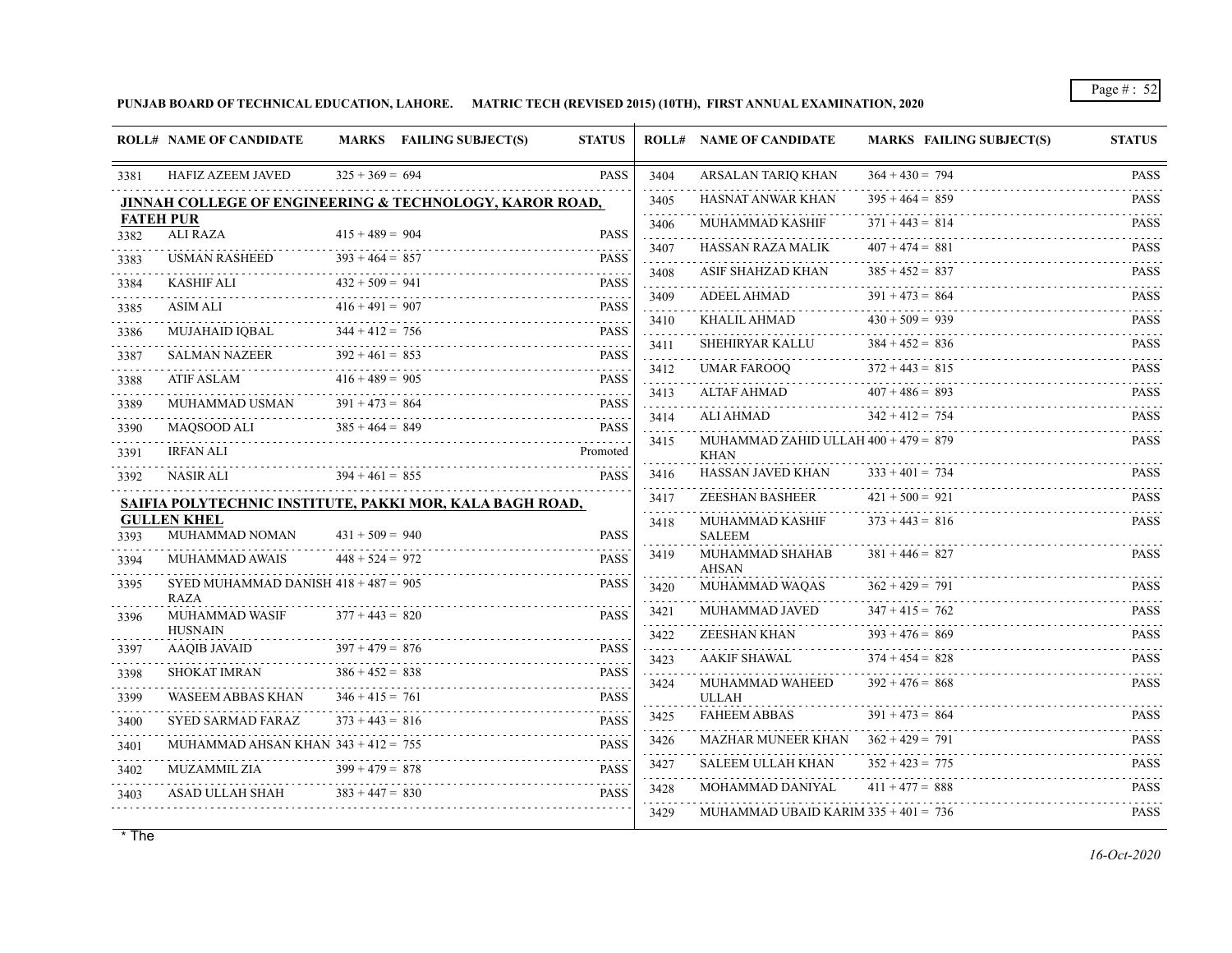**PUNJAB BOARD OF TECHNICAL EDUCATION, LAHORE. MATRIC TECH (REVISED 2015) (10TH), FIRST ANNUAL EXAMINATION, 2020**

|              | <b>ROLL# NAME OF CANDIDATE</b>                        |                                        | <b>MARKS</b> FAILING SUBJECT(S)         | <b>STATUS</b>              |                     | <b>ROLL# NAME OF CANDIDATE</b>         | <b>MARKS FAILING SUBJECT(S)</b> | <b>STATUS</b>              |
|--------------|-------------------------------------------------------|----------------------------------------|-----------------------------------------|----------------------------|---------------------|----------------------------------------|---------------------------------|----------------------------|
| 3430         | <b>HUMAIR HAYAT</b>                                   | $402 + 480 = 882$                      |                                         | <b>PASS</b>                | 3455                | MUHAMMAD BILAL KHAN $370 + 438 = 808$  |                                 | <b>PASS</b><br>.           |
| 3431         | <b>MUZAMIL SHAHZAD</b>                                | $417 + 487 = 904$                      |                                         | <b>PASS</b>                | 3456                | MUHAMMAD NABEEL                        | $386 + 452 = 838$               | <b>PASS</b><br>.           |
| 3432         | AHSAN ALI                                             | $338 + 404 = 742$                      |                                         | <b>PASS</b>                | 3457                | MUSHTAQ HUSSAIN                        | $445 + 524 = 969$               | <b>PASS</b>                |
| 3433         | ADEEL HAIDER                                          | $441 + 518 = 959$                      |                                         | <b>PASS</b>                | 3458                | HASSAN BILAL KHAN<br><b>DURRANI</b>    | $443 + 524 = 967$               | <b>PASS</b>                |
| 3434         | MUHAMMAD ADNAN MALIK379 + $446 = 825$                 |                                        |                                         | <b>PASS</b>                | 3459                | ASAD ULLAH                             | $352 + 420 = 772$               | <b>PASS</b>                |
| 3435         | MUHAMMAD FAIZAN MALIK373 + $443 = 816$                |                                        |                                         | <b>PASS</b>                | 3460                | AAMIR AHMED KHAN                       | $404 + 473 = 877$               | <b>PASS</b>                |
| 3436         | MUHAMMAD MUDASIR<br><b>ISRAR</b>                      | $356 + 423 = 779$                      |                                         | <b>PASS</b>                | and a state<br>3461 | MUHAMMAD HUZAIMA<br><b>KHAN</b>        | $379 + 446 = 825$               | <b>PASS</b>                |
| 3437         | MALIK MUHAMMAD AQIB $349 + 415 = 764$<br><b>ZAMAN</b> |                                        |                                         | <b>PASS</b>                | 3462                | USAMA BILAL                            | $419 + 487 = 906$               | <b>PASS</b>                |
| 3438         | MUHAMMAD SAJJAD<br><b>SARWAR</b>                      | $386 + 452 = 838$                      |                                         | <b>PASS</b>                | 3463                | MUHAMMAD TAIMOOR<br><b>KHAN</b>        | $462 + 543 = 1005$              | <b>PASS</b>                |
| 3439         | ATTA ULLAH KHAN                                       | $359 + 429 = 788$                      |                                         | <b>PASS</b>                | 3464                | <b>HASHIR MUMTAZ</b>                   | $424 + 505 = 929$               | <b>PASS</b>                |
| 3440         | <b>RANA DILAWAR</b>                                   | $385 + 452 = 837$                      |                                         | <b>PASS</b>                | 3465                | MUZZAMIL ABBAS                         | $466 + 543 = 1009$              | <b>PASS</b><br>a a a a a a |
| 3441         | MUHAMMAD FAROOQ                                       | $370 + 438 = 808$                      |                                         | <b>PASS</b>                | 3466                | FAHAD ALI KHAN                         | $344 + 412 = 756$               | <b>PASS</b>                |
| 3442         | ABDULLAH KHAN<br>MUHAMMAD ASIF                        | $367 + 438 = 805$                      |                                         | <b>PASS</b>                | 3467                | MUHAMMAD NOMAN<br><b>AKHTAR</b>        | $376 + 443 = 819$               | <b>PASS</b>                |
| 3443         | MALIK MUHAMMAD AQIL $369 + 438 = 807$                 |                                        |                                         | <b>PASS</b>                | 3468                | MUHAMMAD IBRAR KHAN $400 + 467 = 867$  |                                 | <b>PASS</b>                |
| 3444         | <b>SHAHZAD</b><br>MUHAMMAD ARSHAD                     | $351 + 415 = 766$                      |                                         | <b>PASS</b>                | 3469                | MUHAMMAD BILAL                         | $345 + 412 = 757$               | <b>PASS</b>                |
|              | MUHAMMAD SHERAZ KHAN383 + $458 = 841$                 |                                        |                                         | <b>PASS</b>                | 3470<br>1.1.1.1.1   | <b>BILAL AHMED</b>                     | $448 + 524 = 972$               | <b>PASS</b>                |
| 3445         | MUHAMMAD AWAIS IQBAL $379 + 457 = 836$                |                                        |                                         | <b>PASS</b>                | 3471                | MUHAMMAD MAJID KHAN $391 + 461 = 852$  |                                 | <b>PASS</b>                |
| 3446<br>3447 | ZEESHAN KHAN                                          |                                        | IAMMAD AWAIS IQBAL 379 + 457 = 836 PASS | Promoted                   | 3472                | SAMI ULLAH                             | $403 + 468 = 871$               | <b>PASS</b>                |
|              | ATISHAM KHAN                                          | $345 + 412 = 757$                      |                                         | <b>PASS</b>                | .<br>3473           | MUHAMMAD HUZAIFA                       | $375 + 443 = 818$               | <b>PASS</b>                |
| 3448         | MUHAMMAD HUSNAIN                                      | $331 + 397 = 728$                      |                                         | <b>PASS</b>                | .<br>3474           | AHSAN HAMEED                           | $374 + 443 = 817$               | <b>PASS</b>                |
| 3449<br>.    |                                                       | $374 + 443 = 817$                      |                                         |                            | 3475                | HASSAN IQBAL MALIK                     | $375 + 443 = 818$               | <b>PASS</b>                |
| 3450         | <b>SHERYAR KHAN</b>                                   |                                        |                                         | <b>PASS</b>                | 111111<br>3476      | NAVEED UL ISLAM KHAN $396 + 476 = 872$ |                                 | <b>PASS</b>                |
| 3451         | MUHAMMAD SAFI ULLAH $371 + 443 = 814$                 |                                        |                                         | <b>PASS</b>                | .<br>3477           | MUHAMMAD NAVEED                        | $365 + 438 = 803$               | <b>PASS</b>                |
| 3452         | <b>HARIS KHAN</b>                                     | $377 + 443 = 820$                      |                                         | <b>PASS</b>                | 3478                | <b>KHAN</b><br>MUHAMMAD SHOAIB         | $339 + 412 = 751$               | <b>PASS</b>                |
| 3453         | MUHAMMAD NAWAZ<br>MUHAMMAD MUSHTAO                    | $392 + 464 = 856$<br>$371 + 443 = 814$ |                                         | <b>PASS</b><br><b>PASS</b> | 3479                | MUHAMMAD AWAIS                         | $330 + 397 = 727$               | <b>PASS</b>                |
| 3454         |                                                       |                                        |                                         |                            |                     |                                        |                                 |                            |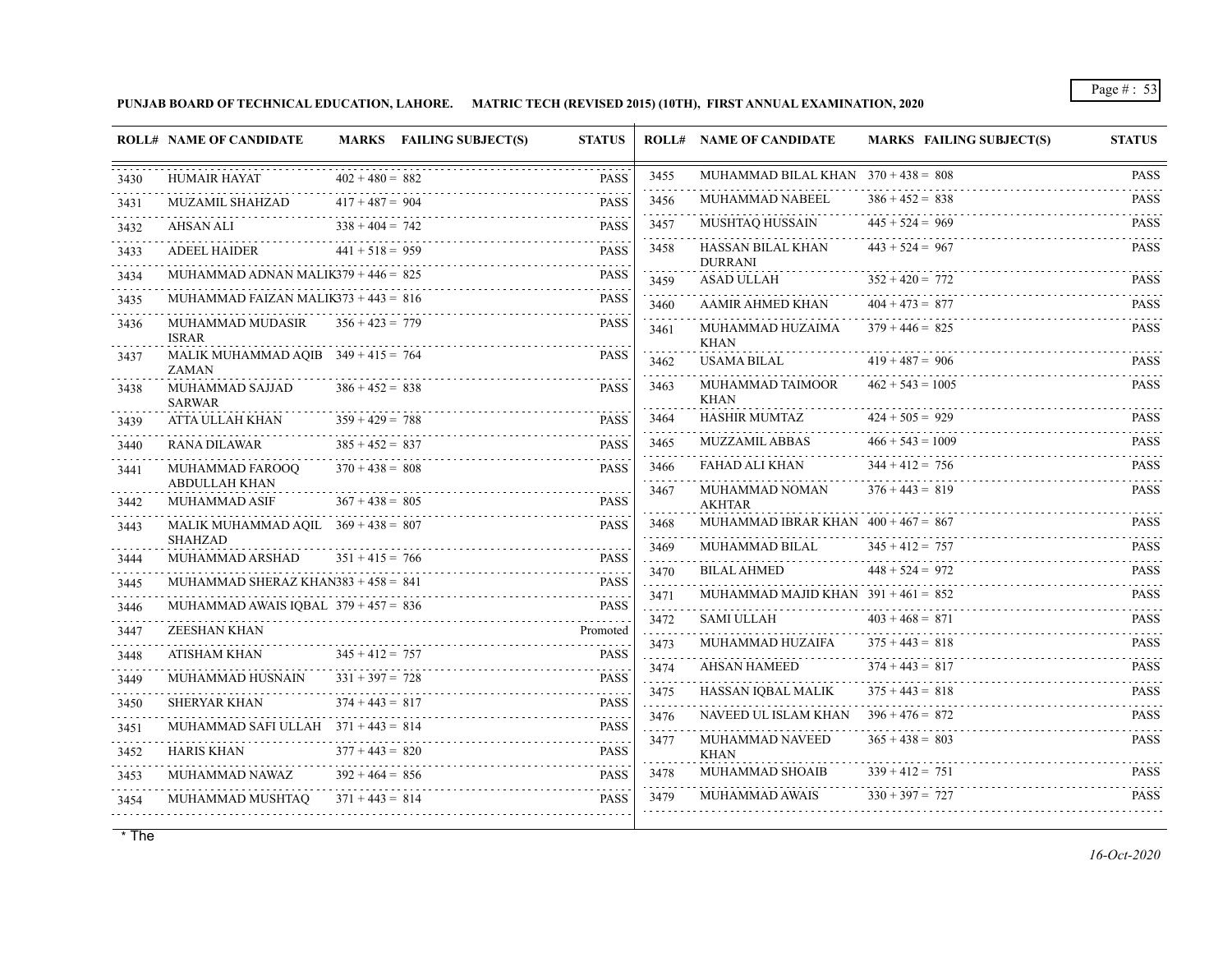**PUNJAB BOARD OF TECHNICAL EDUCATION, LAHORE. MATRIC TECH (REVISED 2015) (10TH), FIRST ANNUAL EXAMINATION, 2020**

|                   | <b>ROLL# NAME OF CANDIDATE</b>        |                   | MARKS FAILING SUBJECT(S) | <b>STATUS</b>    |                     | <b>ROLL# NAME OF CANDIDATE</b>                | <b>MARKS FAILING SUBJECT(S)</b>        | <b>STATUS</b>              |
|-------------------|---------------------------------------|-------------------|--------------------------|------------------|---------------------|-----------------------------------------------|----------------------------------------|----------------------------|
| 3480              | <b>SARFRAZ</b>                        | $394 + 464 = 858$ |                          | <b>PASS</b>      | 3507                | MUHAMMAD SHERAZ KHAN340 + 412 = $752$         |                                        | <b>PASS</b>                |
| 3481              | JUNAID AHMAD                          | $379 + 446 = 825$ |                          | <b>PASS</b>      | and a state<br>3508 | USAMA SHAKIR                                  | $374 + 454 = 828$                      | <b>PASS</b>                |
| 3482              | <b>NOMAN HUSSAIN</b>                  | $376 + 443 = 819$ |                          | <b>PASS</b>      | 3509                | MUHAMMAD AQDAS                                | $382 + 458 = 840$                      | 111111<br><b>PASS</b>      |
| 3483              | <b>MALIK AMIR ABBAS</b>               | $344 + 412 = 756$ |                          | <b>PASS</b>      | 3510                | MUHAMMAD BILAL KHAN $355 + 423 = 778$         |                                        | <b>PASS</b>                |
| 3484              | MUHAMMAD EHSAAN                       | $392 + 464 = 856$ |                          | <b>PASS</b>      | 3511                | MUHAMMAD SAJJAD                               | $507 + 417 = 924$                      | <b>PASS</b>                |
| 3485              | <b>KAMRAN AHMED</b>                   | $365 + 438 = 803$ |                          | <b>PASS</b>      | 3512                | <b>HAMEED KHAN</b><br><b>BILAL AHMAD KHAN</b> | $509 + 405 = 914$                      | <b>PASS</b>                |
| 3486              | <b>ARFAN AHMED</b>                    | $367 + 436 = 803$ |                          | <b>PASS</b>      | 3513                | MUHAMMAD BILAL                                | $461 + 399 = 860$                      | <b>PASS</b>                |
| 3487<br>.         | ASAD ULLAH KHAN                       | $322 + 391 = 713$ |                          | <b>PASS</b>      | المتمامين<br>3514   | MUHAMMAD RAEES                                | $505 + 408 = 913$                      | .<br><b>PASS</b>           |
| 3488              | <b>HAMMAD SARFRAZ</b>                 |                   |                          | Promoted         | 3515                | AHMED MUJTABA MOHSIN $499 + 403 = 902$        |                                        | <b>PASS</b>                |
| 3489              | HASRAT SAQLAIN KHAN $373 + 443 = 816$ |                   |                          | <b>PASS</b>      |                     | <b>HASSAN KHAN</b>                            |                                        |                            |
| 3490              | MUHAMMAD ATIQ UR<br><b>REHMAN</b>     | $401 + 468 = 869$ |                          | <b>PASS</b>      | 3516                | <b>SAMI ULLAH</b>                             | $496 + 392 = 888$<br>$485 + 399 = 884$ | <b>PASS</b>                |
| 3491              | <b>SADAF FATIMA</b>                   | $385 + 453 = 838$ |                          | <b>PASS</b>      | 3517                | <b>AFNAN AHMED</b><br><b>MUH AWAIS KHAN</b>   | $513 + 403 = 916$                      | <b>PASS</b><br><b>PASS</b> |
| 3492              | KAINAT DURRANI                        | $396 + 464 = 860$ |                          | <b>PASS</b>      | 3518<br>.<br>3519   | MUHAMMAD ZAHID                                | $492 + 437 = 929$                      | <b>PASS</b>                |
| 3493              | <b>NAZIA BATOOL</b>                   | $369 + 438 = 807$ |                          | <b>PASS</b>      | 3520                | MUHAMMAD KAMRAN                               |                                        | .<br>Special Exam.         |
| 3494              | ZARMINA BIBI                          | $391 + 461 = 852$ |                          | <b>PASS</b>      | 3521                | MUHAMMAD ABDULLAH                             |                                        | <u>.</u><br>Special Exam.  |
| 3495              | <b>ALI AHMAD</b>                      | $362 + 430 = 792$ |                          | <b>PASS</b>      | 3522                | AZMAT ULLAH KHAN                              |                                        | .<br>Special Exam.         |
| 3496              | ADNAN BALOCH                          | $365 + 436 = 801$ |                          | <b>PASS</b>      | 3523                | <b>TAJAMAL ABBAS</b>                          |                                        | .<br>Special Exam.         |
| 3497              | SAJAWAL AZIZ AHMED                    | $406 + 486 = 892$ |                          | <b>PASS</b>      | 3524                | MUHAMMAD DAIM                                 |                                        | .<br>Special Exam.         |
| 3498              | MUHAMMAD RIZWAN KHAN372 + 443 = $815$ |                   |                          | <b>PASS</b>      | 3525                | <b>M TALHA KUNDI</b>                          |                                        | Special Exam.              |
| 3499              | ANAYAT MEHDI                          | $349 + 415 = 764$ |                          | <b>PASS</b>      | 3526                | NOUMAN ALI KHAN                               |                                        | Special Exam.              |
| د د د د د<br>3500 | ASAD ZOHAIB KHAN                      | $378 + 446 = 824$ |                          | <b>PASS</b><br>. | 3527                | <b>MUSTANSAR SIRAJ</b>                        | $484 + 385 = 869$                      | <b>PASS</b>                |
| 3501              | <b>UAMR FAROOO</b>                    | $352 + 423 = 775$ |                          | <b>PASS</b>      | .<br>3528           | <b>FARHAN TARIQ KHAN</b>                      |                                        | Special Exam.              |
| 3502              | <b>SHAZIL KHAN</b>                    | $428 + 506 = 934$ |                          | <b>PASS</b><br>. | د د د د د<br>3529   | MUHAMMAD AZHAR IQBAL                          |                                        | <u>.</u><br>Special Exam.  |
| 3503              | ZAHID KHAN                            | $350 + 426 = 776$ |                          | <b>PASS</b>      |                     | <b>KHAN</b>                                   |                                        |                            |
| 3504              | MUHAMMAD NADIR KHAN $338 + 404 = 742$ |                   |                          | <b>PASS</b>      | 3530                | <b>DILAWAR KHAN</b>                           |                                        | Special Exam.              |
| 3505<br>.         | JAMAL HASSAN KHAN                     | $378 + 457 = 835$ |                          | <b>PASS</b>      | 3531                | ZAKA ULLAH KHAN                               | $515 + 427 = 942$                      | <b>PASS</b>                |
| 3506              | HABIB ULLAH KHAN                      | $395 + 464 = 859$ |                          | <b>PASS</b>      | 3532                | <b>SHAH NAWAZ KHAN</b>                        | $511 + 391 = 902$                      | <b>PASS</b>                |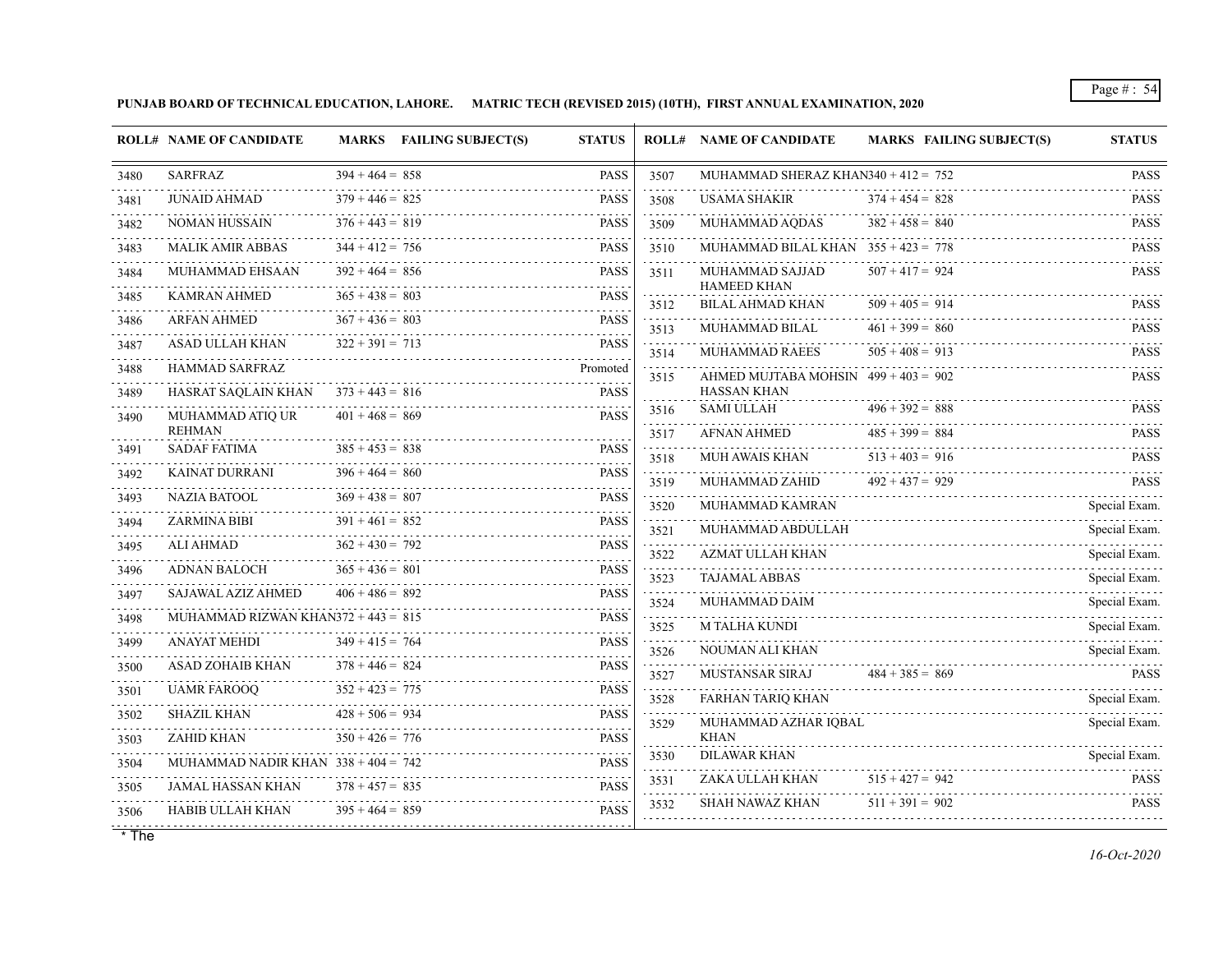**PUNJAB BOARD OF TECHNICAL EDUCATION, LAHORE. MATRIC TECH (REVISED 2015) (10TH), FIRST ANNUAL EXAMINATION, 2020**

|                              | <b>ROLL# NAME OF CANDIDATE</b>                      |                   | MARKS FAILING SUBJECT(S)             | <b>STATUS</b> |           | <b>ROLL# NAME OF CANDIDATE</b>         | <b>MARKS FAILING SUBJECT(S)</b> | <b>STATUS</b>              |
|------------------------------|-----------------------------------------------------|-------------------|--------------------------------------|---------------|-----------|----------------------------------------|---------------------------------|----------------------------|
| 3533                         | <b>IMTIAZ ULLAH KHAN</b>                            | $525 + 437 = 962$ |                                      | <b>PASS</b>   | 3559      | QAMAR ZAMAN                            | $497 + 399 = 896$               | <b>PASS</b>                |
| 3534                         | <b>ABRAR ELAHI</b>                                  | $516 + 398 = 914$ |                                      | <b>PASS</b>   | 3560      | MUHAMMAD BILAL                         |                                 | .<br>Special Exam.         |
| 3535                         | MUHAMMAD IRFAN                                      | $516 + 402 = 918$ |                                      | <b>PASS</b>   | .<br>3561 | YASIR ALI MALIK                        | $498 + 468 = 966$               | <b>PASS</b>                |
| 3536                         | MUHAMMAD ALI HAMZA $521 + 473 = 994$<br><b>KHAN</b> |                   |                                      | <b>PASS</b>   | 3562<br>. | FAHAD MUSTAQEEM<br>.                   | $505 + 437 = 942$               | <b>PASS</b><br>.           |
| 3537                         | <b>JUNAID HAROON KHAN</b>                           |                   |                                      | Special Exam. | 3563      | <b>GHAZI ABBAS</b>                     | $520 + 499 = 1019$              | <b>PASS</b>                |
| 3538                         | MUHAMMAD FIAZ                                       | $512 + 466 = 978$ |                                      | <b>PASS</b>   | 3564      | MOHSIN IQBAL                           | $516 + 446 = 962$               | <b>PASS</b>                |
| 3539                         | <b>ASGHAR JAVED</b>                                 | $521 + 410 = 931$ |                                      | <b>PASS</b>   | 3565      | MUHAMMAD JAVED IQBAL $517 + 465 = 982$ |                                 | <b>PASS</b>                |
| 3540                         | <b>SHER ABBAS KHAN</b>                              |                   |                                      | Special Exam. | 3566      | MUHAMMAD ADREES                        | $519 + 438 = 957$               | <b>PASS</b>                |
| $\sim$ $\sim$ $\sim$<br>3541 | AMEER HAMAD KHAN                                    | $500 + 404 = 904$ |                                      | <b>PASS</b>   | 3567      | <b>DANISH MASIH</b>                    | $509 + 399 = 908$               | <b>PASS</b>                |
| 3542                         | KAREEM NAWAZ<br>KAREEM NAWAZ $508 + 412 = 920$ PASS | $508 + 412 = 920$ |                                      | <b>PASS</b>   | 3568      | ADISH                                  | $511 + 393 = 904$               | <b>PASS</b>                |
| 3543                         | BILAL AKBAR KHAN                                    | $522 + 401 = 923$ |                                      | <b>PASS</b>   | 3569      | SYED JAWAD AHMAD                       | $500 + 390 = 890$               | <b>PASS</b>                |
| 3544                         | SHUJAAT ABDULLAH SHAH                               |                   |                                      | Special Exam. | 3570      | MAZHAR QAYYUM                          | $522 + 443 = 965$               | <b>PASS</b><br>.           |
| 3545                         | MUHAMMAD ASIF NAWAZ                                 |                   |                                      | Special Exam. | 3571      | <b>FAHEEM SHAHZAD</b>                  | $516 + 412 = 928$               | <b>PASS</b><br>dia a dia a |
|                              | <b>KHAN</b><br><b>AAMIR SHAHZAD</b>                 |                   |                                      | Special Exam. | 3572      | QAMMAR NAWAZ MALIK                     | $494 + 389 = 883$               | <b>PASS</b>                |
| 3546                         |                                                     | $506 + 394 = 900$ |                                      | <b>PASS</b>   | 3573      | MUHAMMAD ASAD                          | $522 + 411 = 933$               | <b>PASS</b>                |
| 3547                         | FAHAD KAMRAN<br>HAJI TANVEER KHAN                   | $505 + 433 = 938$ |                                      | <b>PASS</b>   | 3574      | MUHAMMAD KAMRAN                        | $511 + 396 = 907$               | <b>PASS</b>                |
| 3548                         | SAJJAD ALI KHAN                                     |                   | KHAN $505 + 433 = 938$               | Special Exam. | 3575      | <b>KHAN</b><br>MUHAMMAD ARSALAN        | $505 + 391 = 896$               | <b>PASS</b>                |
| 3549                         | USAMA RIAZ<br>$514 + 423 = 937$                     |                   |                                      | <b>PASS</b>   | 3576      | MUHAMMAD KASHIF                        | $515 + 417 = 932$               | <b>PASS</b>                |
| 3550                         | MUHAMMAD WAHEED                                     |                   | MA RIAZ $514 + 423 = 937$ PASS       | Special Exam. | 3577      | SAFI ULLAH KHAN                        | $518 + 396 = 914$               | <b>PASS</b>                |
| 3551                         | <b>RABANI</b>                                       |                   |                                      |               | 3578      | <b>LIAQAT ALI</b>                      | $508 + 386 = 894$               | <b>PASS</b>                |
| 3552                         | NAVEED AHMED KUNDI $507 + 470 = 977$                |                   | EED AHMED KUNDI 507 + 470 = 977 PASS | <b>PASS</b>   | 3579      | MUHAMMAD IRFAN                         | $517 + 404 = 921$               | <b>PASS</b>                |
| 3553                         | MUHAMMAD AWAIS                                      |                   |                                      | Special Exam. | 3580      | QAYYUM NAWAZ                           | $514 + 426 = 940$               | <b>PASS</b>                |
| 3554                         | MUHAMMAD SHAHZAD<br><b>AHMAD</b>                    | $509 + 435 = 944$ |                                      | <b>PASS</b>   | 3581      | MUHAMMAD SHEHBAZ                       | $511 + 424 = 935$               | .<br><b>PASS</b>           |
| 3555                         | ATEEQ UR REHMAN                                     |                   |                                      | Special Exam. | 3582      | MUHAMMAD UMAR                          | $513 + 402 = 915$               | <b>PASS</b>                |
| 3556                         | MUHAMMAD AAMIR                                      | $513 + 456 = 969$ |                                      | <b>PASS</b>   | 3583      | FAROOQ KHAN<br>MOHSIN KAMAL            | $514 + 411 = 925$               | <b>PASS</b>                |
| 3557                         | REHMAT ULLAH KHAN                                   | $521 + 458 = 979$ |                                      | <b>PASS</b>   | 3584      | IHSAN ULLAH KHAN                       | $510 + 388 = 898$               | <b>PASS</b>                |
| 3558                         | MUHAMMAD WASIF FAIZ $505 + 440 = 945$               |                   |                                      | PASS          |           |                                        |                                 |                            |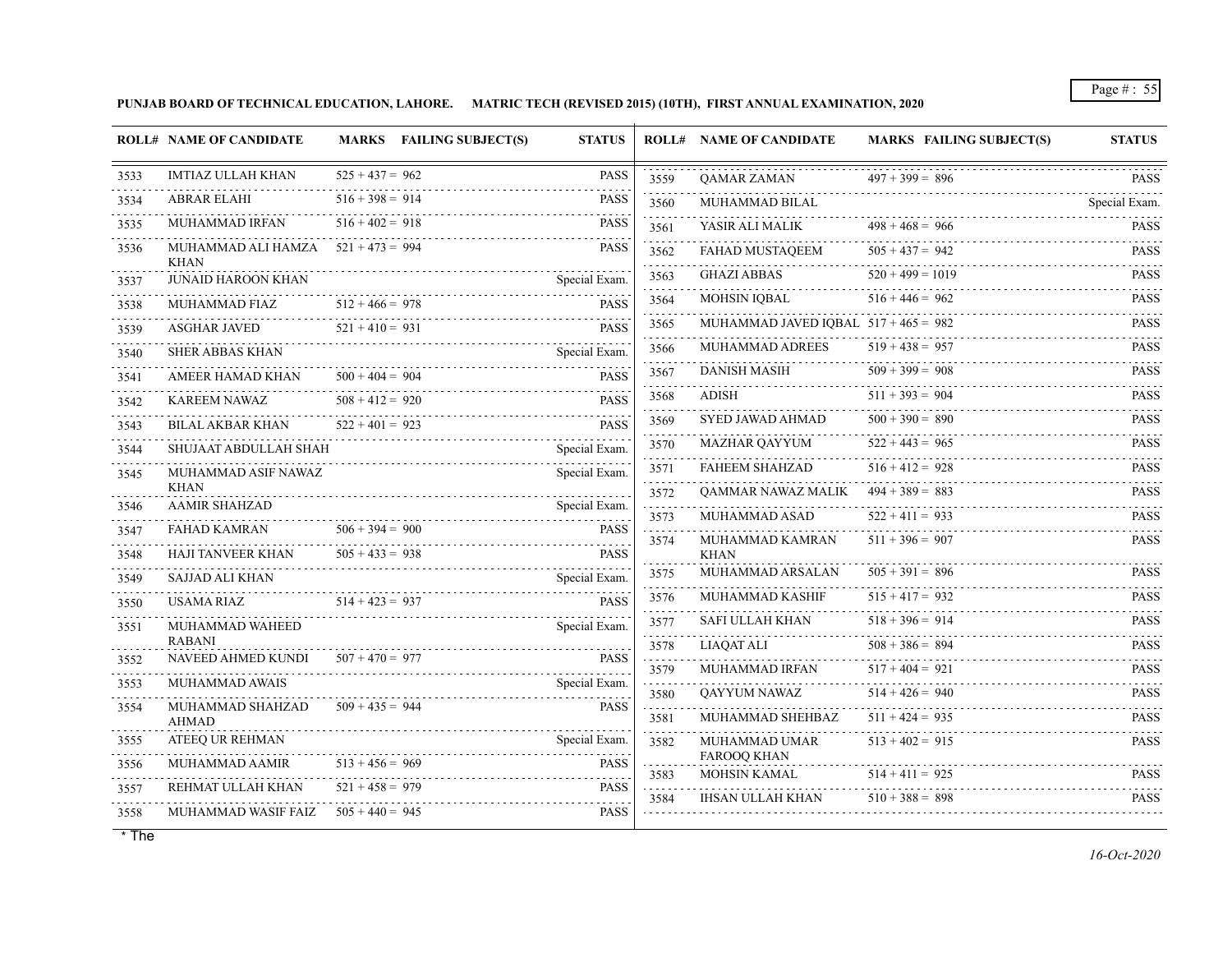**PUNJAB BOARD OF TECHNICAL EDUCATION, LAHORE. MATRIC TECH (REVISED 2015) (10TH), FIRST ANNUAL EXAMINATION, 2020**

|                   | <b>ROLL# NAME OF CANDIDATE</b>                                                    |                   | MARKS FAILING SUBJECT(S)                                                                                                                                                                                                          | <b>STATUS</b> |                     | <b>ROLL# NAME OF CANDIDATE</b>          | <b>MARKS FAILING SUBJECT(S)</b>            | <b>STATUS</b> |
|-------------------|-----------------------------------------------------------------------------------|-------------------|-----------------------------------------------------------------------------------------------------------------------------------------------------------------------------------------------------------------------------------|---------------|---------------------|-----------------------------------------|--------------------------------------------|---------------|
| 3585<br>المتمامين | MUHAMMAD KASHIF KHAN                                                              |                   |                                                                                                                                                                                                                                   | Special Exam. | 3611                | <b>MUHAMMAD FAHAD</b><br><b>SULTAN</b>  | $494 + 395 = 889$                          | <b>PASS</b>   |
| 3586              | KAMRAN HASSAN                                                                     | $503 + 402 = 905$ |                                                                                                                                                                                                                                   | <b>PASS</b>   | 3612                | <b>SHAH ZAIB</b>                        | $504 + 439 = 943$                          | <b>PASS</b>   |
| 3587              | MUHAMMAD KAMRAN                                                                   | $503 + 431 = 934$ |                                                                                                                                                                                                                                   | <b>PASS</b>   | 3613                | MUHAMMAD ZEESHAN                        | $498 + 422 = 920$                          | <b>PASS</b>   |
| 3588              | MAAZ IQBAL                                                                        | $502 + 393 = 895$ |                                                                                                                                                                                                                                   | <b>PASS</b>   | 3614                | FAISAL UR REHMAN KHAN $505 + 398 = 903$ |                                            | <b>PASS</b>   |
| 3589              | ATIF BILAL KHAN                                                                   | $507 + 436 = 943$ |                                                                                                                                                                                                                                   | <b>PASS</b>   | 3615                | ZIA UR REHMAN KHAN                      | $506 + 384 = 890$                          | <b>PASS</b>   |
| 3590              | ZAFAR ULLAH KHAN                                                                  | $507 + 449 = 956$ |                                                                                                                                                                                                                                   | <b>PASS</b>   | 3616                | ROZI KHAN                               | $483 + 386 = 869$                          | <b>PASS</b>   |
| 3591              | MUHAMMAD ZIA ULLAH $520 + 434 = 954$<br><b>KHAN</b>                               |                   |                                                                                                                                                                                                                                   | <b>PASS</b>   | 3617                |                                         | ASMAT ULLAH KHAN Special Exam.             |               |
| 3592              | BILAWAL KHAN                                                                      | $510 + 439 = 949$ |                                                                                                                                                                                                                                   | <b>PASS</b>   | a a a a a a<br>3618 | SAMI ULLAH KHAN $492 + 385 = 877$       |                                            | <b>PASS</b>   |
| 3593              | ZAHID IQBAL KHAN                                                                  | $499 + 408 = 907$ |                                                                                                                                                                                                                                   | <b>PASS</b>   | 3619                | SHER AHMAD KHAN                         |                                            | Special Exam. |
| 3594              | MALIK MUHAMMAD<br><b>AMJAD</b>                                                    | $501 + 385 = 886$ |                                                                                                                                                                                                                                   | <b>PASS</b>   | 3620<br>.           |                                         | WALID KHALID $493 + 423 = 916$ PASS        |               |
| 3595              | MUHAMMAD UZAIR JAVED                                                              |                   | IAMMAD UZAIR JAVED<br>Alternative and the special Exament Special Exament Special Examents of the Special Examents of the Special Examents of the Special Examents of the Special Examents of the Special Examents of the Special |               | 3621                | MUHAMMAD FAROOQ<br><b>SULTAN</b>        |                                            | Special Exam. |
| 3596              | AAMIR SHAHZAD                                                                     | $515 + 444 = 959$ | VIIR SHAHZAD 515 + 444 = 959 PASS                                                                                                                                                                                                 |               | 3622                | AMEER HAMZA $473 + 389 = 862$           |                                            | <b>PASS</b>   |
| .<br>3597         | ABRAR AKBAR KHAN                                                                  |                   |                                                                                                                                                                                                                                   | Special Exam. | .<br>3623           | MUHAMMAD AAMIR                          | $492 + 400 = 892$                          | <b>PASS</b>   |
| 3598              | <b>MUHAMMAD AWAIS</b>                                                             |                   |                                                                                                                                                                                                                                   | Special Exam. | s sistema<br>3624   | <b>AHSANULLAH KHAN</b>                  | $503 + 412 = 915$                          | <b>PASS</b>   |
| 3599              | SHAKKIR MEHMOOD                                                                   | $507 + 411 = 918$ |                                                                                                                                                                                                                                   | <b>PASS</b>   | .<br>3625           | MUHAMMAD NADEEM<br><b>KHAN</b>          |                                            | Special Exam. |
| 3600              | <b>MOHSIN KHAN</b>                                                                |                   |                                                                                                                                                                                                                                   | Special Exam. | .<br>3626           | MUHAMMAD JAMAL KHAN $515 + 385 = 900$   |                                            |               |
| 3601              | <b>SAJID KHAN</b>                                                                 | $480 + 388 = 868$ |                                                                                                                                                                                                                                   | <b>PASS</b>   | <u>.</u><br>3627    | <b>MOHSIN BASHIR</b>                    | MUHAMMAD JAMAL KHAN $515 + 385 = 900$ PASS |               |
| 3602              | <b>SHEHZAD KHAN</b>                                                               | $481 + 394 = 875$ |                                                                                                                                                                                                                                   | <b>PASS</b>   | 3628                | MUHAMMAD ZEESHAN                        | $494 + 393 = 887$                          | <b>PASS</b>   |
| 3603              | AQIB AZIZ KHAN                                                                    | $497 + 454 = 951$ | N $497 + 454 = 951$ PASS                                                                                                                                                                                                          | <b>PASS</b>   |                     | <b>KHAN</b>                             |                                            |               |
| 3604              | ABDUL GHAFOOR KHAN $500 + 406 = 906$                                              |                   |                                                                                                                                                                                                                                   | <b>PASS</b>   | 3629<br>.           | <b>ATIF REHMAN</b>                      | $495 + 399 = 894$                          | <b>PASS</b>   |
| 3605<br>.         | ASAD ULLAH KHAN                                                                   | $497 + 400 = 897$ |                                                                                                                                                                                                                                   | <b>PASS</b>   | 3630                | <b>SHER AFZAL</b>                       | $513 + 407 = 920$                          | <b>PASS</b>   |
| 3606              | $494 + 415 = 909$<br>AZHAR KHAN                                                   |                   |                                                                                                                                                                                                                                   | <b>PASS</b>   | 3631                |                                         | MUHAMMAD ISHAQ                             | Special Exam. |
| 3607              | MALIK MUHAMMAD UMER $490 + 398 = 888$<br>MALIK MUHAMMAD UMER 490 + 398 = 888 PASS |                   |                                                                                                                                                                                                                                   | <b>PASS</b>   | 3632<br>د د د د د   | MUHAMMAD RAMZAN                         | $515 + 399 = 914$                          | <b>PASS</b>   |
| 3608              | ZEESHAN MALIK Special Exam.                                                       |                   |                                                                                                                                                                                                                                   | Special Exam. | 3633                | NOMAN MAJEED                            |                                            | Special Exam. |
| 3609              | KABIR ULLAH KHAN $502 + 401 = 903$                                                |                   |                                                                                                                                                                                                                                   | <b>PASS</b>   | 3634<br>.           | SHAH ZAIB REHMAN $507 + 429 = 936$      | SHAH ZAIB REHMAN 507 + 429 = 936 PASS      |               |
| 3610              | WAHEED AHMAD KHAN                                                                 |                   |                                                                                                                                                                                                                                   | Special Exam. | 3635                | <b>INAM ULLAH KHAN</b>                  |                                            | Special Exam. |
|                   |                                                                                   |                   |                                                                                                                                                                                                                                   |               | 3636                | MUHAMMAD RIAZ KHAN                      |                                            | Special Exam. |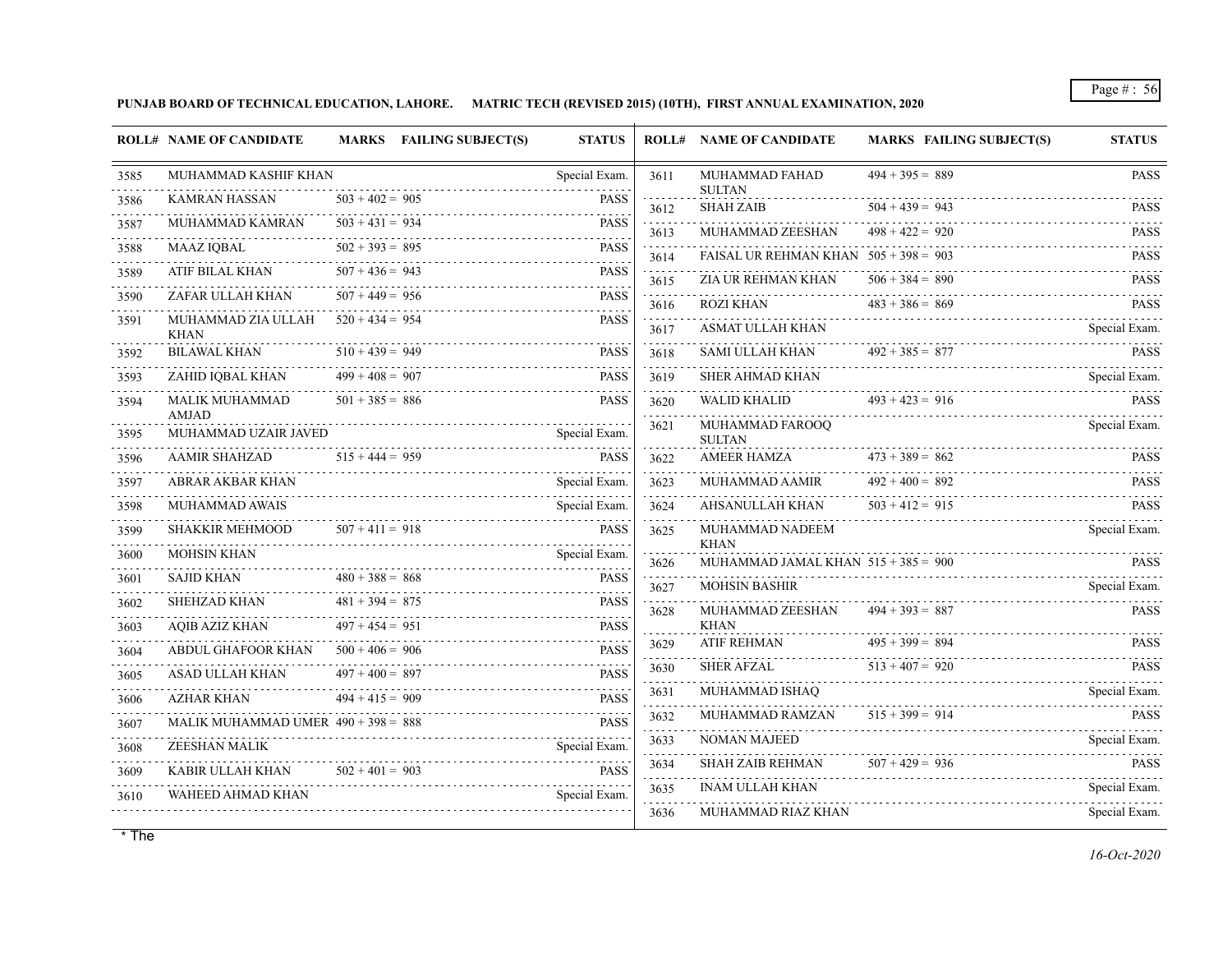**PUNJAB BOARD OF TECHNICAL EDUCATION, LAHORE. MATRIC TECH (REVISED 2015) (10TH), FIRST ANNUAL EXAMINATION, 2020**

|              | <b>ROLL# NAME OF CANDIDATE</b>                             |                   | MARKS FAILING SUBJECT(S)      | <b>STATUS</b> |                | <b>ROLL# NAME OF CANDIDATE</b>               | <b>MARKS FAILING SUBJECT(S)</b>                           | <b>STATUS</b> |
|--------------|------------------------------------------------------------|-------------------|-------------------------------|---------------|----------------|----------------------------------------------|-----------------------------------------------------------|---------------|
| 3637         | <b>AHMER HABIB KHAN</b>                                    | $504 + 446 = 950$ |                               | <b>PASS</b>   | 3662           | MUHAMMAD AMEER<br><b>HAMZA KHAN</b>          | $533 + 418 = 951$                                         | <b>PASS</b>   |
| 3638         | ARSHAD KHAN                                                | $482 + 390 = 872$ |                               | <b>PASS</b>   | 3663           | MUHAMMAD IKRAM ASLAM518 + $429 = 947$        |                                                           | <b>PASS</b>   |
| 3639         | NAEEM SHAHZAD $504 + 384 = 888$                            |                   |                               | <b>PASS</b>   | 3664           | SAAD HASSAN                                  |                                                           | Special Exam. |
| 3640         | YASIR AKBAR                                                |                   |                               | Special Exam. | .<br>3665      | MUHAMMAD SHAHZAD $522 + 434 = 956$           |                                                           | <b>PASS</b>   |
| 3641         | <b>TANVEER AHMED</b>                                       |                   |                               | Special Exam. | 3666           | MUBASHER REHMAN KHAN $528 + 451 = 979$       |                                                           | <b>PASS</b>   |
| 3642         | AHSAN ULLAH                                                | $496 + 433 = 929$ | AN ULLAH 496 + 433 = 929 PASS | <b>PASS</b>   | 3667           | UMAIR KHAN                                   | $527 + 411 = 938$                                         | <b>PASS</b>   |
| 3643<br>.    | RASHID MEHMOOD Special Exam.                               |                   |                               |               | 3668           | SYED MUHAMMAD FAHAD $519 + 391 = 910$        |                                                           | <b>PASS</b>   |
| 3644         | ASAD SHAH                                                  |                   | $490 + 395 = 885$             | <b>PASS</b>   | .              | <b>HASSAN</b>                                |                                                           |               |
| 3645         | $520 + 436 = 956$<br>ALI IMRAN                             |                   | IMRAN $520 + 436 = 956$ PAS   | <b>PASS</b>   | 3669           | MUHAMMAD HASNAIN<br><b>KHAN</b>              | $511 + 411 = 922$                                         | <b>PASS</b>   |
| 3646         | MUHAMMAD MUNEEB<br><b>KAUSAR</b>                           |                   |                               | Special Exam. | 3670           | MUHAMMAD ZEESHAN<br><b>KHAN</b>              | $519 + 407 = 926$                                         | <b>PASS</b>   |
| 3647         | <b>MUHAMMAD BILAL</b>                                      |                   | AMMAD BILAL Special Exam.     | Special Exam. | 3671           | <b>TAYYAB MEHMOOD</b>                        | $496 + 386 = 882$                                         | <b>PASS</b>   |
| 3648         | SYED MUHAMMAD TAHIR $540 + 410 = 950$<br><b>RAZA MEHDI</b> |                   |                               | <b>PASS</b>   | .<br>3672<br>. | MUHAMMAD JAWAD AJMAL $522 + 441 = 963$       |                                                           | <b>PASS</b>   |
| 3649         | MUZAMMIL NAWAZ                                             |                   |                               | Special Exam. | 3673<br>111111 | <b>JAVED IQBAL</b>                           | $501 + 383 = 884$<br>$JAVED IQBAL$ $501 + 383 = 884$ PASS |               |
| 3650         | MUHAMMAD UMAR RAZA $550 + 419 = 969$                       |                   |                               | <b>PASS</b>   | 3674<br>.      | SHERAZ GUL                                   | $499 + 429 = 928$                                         | <b>PASS</b>   |
| 3651         | MUHAMMAD MOHSIN                                            | $541 + 421 = 962$ |                               | <b>PASS</b>   | 3675<br>.      | IKRAM ULLAH                                  | $514 + 423 = 937$                                         | <b>PASS</b>   |
| 3652         | $535 + 396 = 931$<br>AHSAN ALI                             |                   |                               | <b>PASS</b>   | 3676           | YASIR ABBAS KHAN                             | $485 + 414 = 899$                                         | <b>PASS</b>   |
| 3653         | MUHAMMAD NABEEL ZIA $537 + 404 = 941$                      |                   | SAN ALI 535 + 396 = 931 PASS  | <b>PASS</b>   | 3677<br>.      | ARSALAN AHMAD                                | $524 + 467 = 991$                                         | <b>PASS</b>   |
| 3654         | QUDRAT ULLAH KHAN                                          |                   |                               | Special Exam. | 3678           | MUHAMMAD HASSAN                              | $484 + 418 = 902$                                         | <b>PASS</b>   |
|              | <b>NADIR KHAN</b>                                          |                   |                               | Special Exam. | 3679           | DANISH BILAL                                 | $505 + 472 = 977$                                         | <b>PASS</b>   |
| 3655<br>3656 | MALIK MUHAMMAD                                             |                   |                               | Special Exam. | 3680           | <b>MUHAMMAD UMAIS</b><br><b>BAIRAM HAYAT</b> | $505 + 421 = 926$                                         | <b>PASS</b>   |
|              | <b>KAMRAN</b><br>MUHAMMAD ALI KHAN                         | $529 + 400 = 929$ |                               | <b>PASS</b>   | 3681           | MUHAMMAD KAMRAN                              | $479 + 432 = 911$                                         | <b>PASS</b>   |
| 3657         | <b>ASFAND YAR KALLUE</b>                                   | $554 + 415 = 969$ |                               | <b>PASS</b>   | 3682           | ZEESHAN HAIDER                               | $514 + 463 = 977$                                         | <b>PASS</b>   |
| 3658         |                                                            |                   | $554 + 415 = 969$ PASS        |               | .<br>3683      | ABDUL REHMAN KHAN                            | $500 + 448 = 948$                                         | <b>PASS</b>   |
| 3659         | MUHAMMAD HUSNAIN<br><b>KHAN</b>                            |                   |                               | Special Exam. | 3684           | MUHAMMAD AYUB KHAN $502 + 453 = 955$         |                                                           | <b>PASS</b>   |
| 3660         | MUHAMMAD ADIL NAWAZ $535 + 454 = 989$<br><b>KHAN</b>       |                   |                               | <b>PASS</b>   | 3685           | <b>ABBAS RAZA</b>                            | $504 + 446 = 950$                                         | <b>PASS</b>   |
| 3661         | <b>SHER HAMZA</b>                                          |                   | HAMZA $525 + 430 = 955$ PASS  | <b>PASS</b>   | 3686           | MUHAMMAD WASEEM                              | $501 + 439 = 940$                                         | <b>PASS</b>   |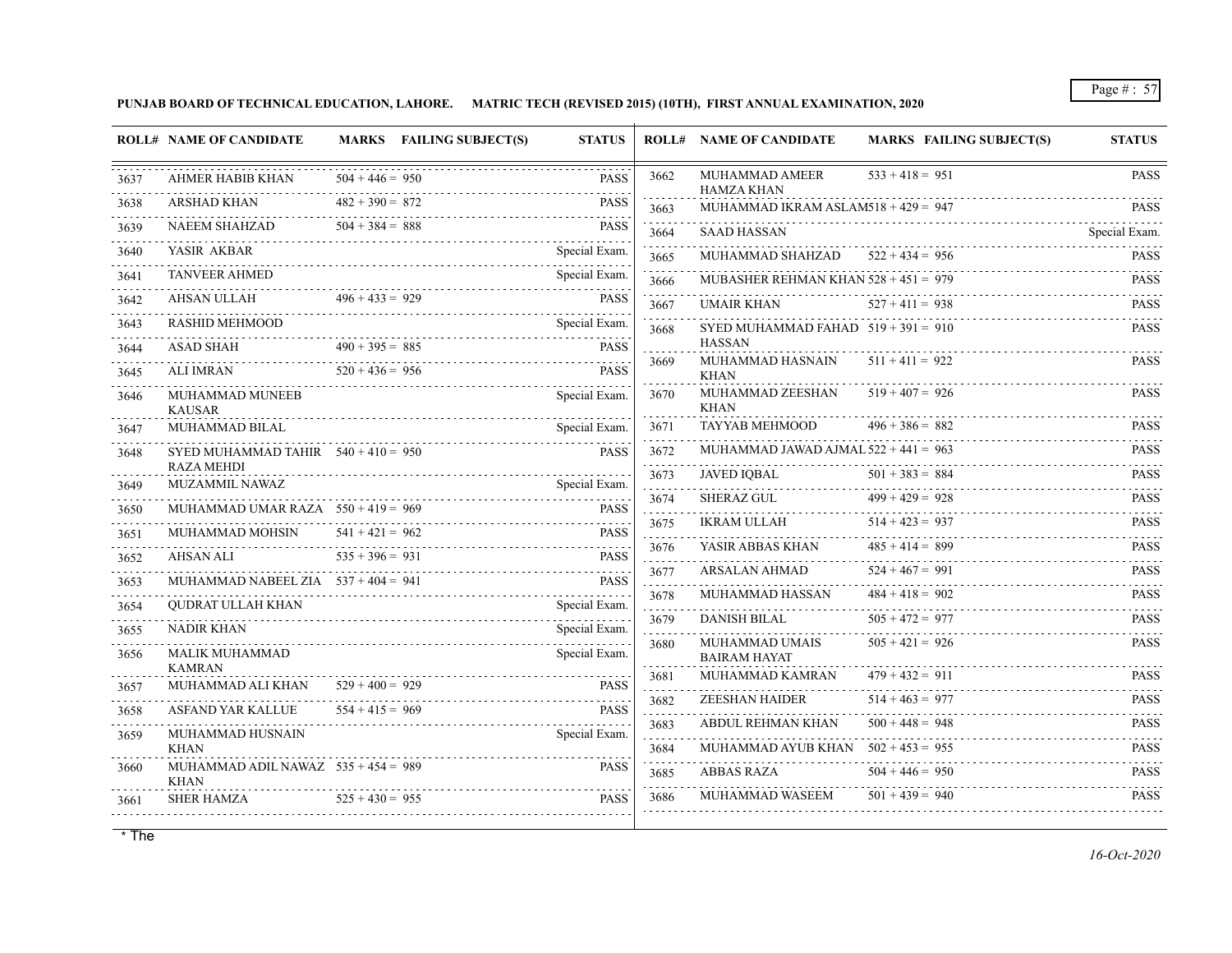**PUNJAB BOARD OF TECHNICAL EDUCATION, LAHORE. MATRIC TECH (REVISED 2015) (10TH), FIRST ANNUAL EXAMINATION, 2020**

| $508 + 405 = 913$<br><b>PASS</b><br><b>MUJAHID</b><br>$514 + 472 = 986$<br>MUHAMMAD FAISAL<br>3713<br>$507 + 436 = 943$<br><b>PASS</b><br>3714<br><b>GHULAM HAIDER KHAN</b><br>SOMAN SAJJAD AKHTAR<br>$520 + 447 = 967$<br><b>TAIMOOR AHMAD</b><br><b>WAJAHAT ALI</b><br><b>PASS</b><br>3715<br>$516 + 442 = 958$<br>MALIK MUZAMMIL TALHA $498 + 392 = 890$<br><b>ISHFAQ KHAN</b><br><b>PASS</b><br>3716<br>$494 + 428 = 922$<br>MUHAMMAD AQEEL ABBAS $517 + 413 = 930$<br>HAMZA KHAN<br><b>PASS</b><br>3717<br>$510 + 427 = 937$<br><b>MUDASIR ABBAS</b><br>MUHAMMAD ADEEL<br><b>PASS</b><br>3718<br>$482 + 410 = 892$<br>MUHAMMAD HAFEEZ<br><b>PASS</b><br><b>SHER ABBAS KHAN NIAZI</b><br>3719<br>$510 + 411 = 921$<br><b>UZAIR ALI</b><br>MUHAMMAD ZAHEER<br><b>PASS</b><br>3720<br>$495 + 424 = 919$<br>$521 + 404 = 925$<br>MUHAMMAD BILAL<br><b>PASS</b><br>MUHAMMAD SAEED<br>3721<br>$526 + 417 = 943$<br>SYED YASIR ABBAS SHAH $503 + 440 = 943$<br><b>SHAWAL NAEEM</b><br><b>PASS</b><br>3722<br>$488 + 397 = 885$<br><b>ALI HASSAN</b><br><b>PASS</b><br><b>ASHIR KHAN</b><br>3723<br>111111<br>$502 + 416 = 918$<br>AHSAN ULLAH<br><b>PASS</b><br>3724<br>MUHAMMAD BILAL<br>.<br>$519 + 437 = 956$<br>$513 + 465 = 978$<br><b>ADEEL HUSSAIN</b><br>MUHAMMAD IBRAR<br><b>PASS</b><br>3725<br>$511 + 425 = 936$<br>$497 + 455 = 952$<br><b>MUHAMMAD SUFIAN</b><br><b>PASS</b><br>MUHAMMAD SHAHZAD<br>3726<br>$520 + 405 = 925$<br><b>WASIF MALIK</b><br>$522 + 408 = 930$<br><b>PASS</b><br>MUHAMMAD SAJAWAL<br>3727<br>$523 + 404 = 927$<br>$509 + 398 = 907$<br><b>PASS</b><br><b>SYED MUHAMMAD</b><br>MUHAMMAD TALHA<br>3728<br><b>SHAHRYAR</b><br><b>FAROOQ</b><br>$498 + 400 = 898$<br><b>TAHSEEN ABBAS</b><br>$502 + 400 = 902$<br>AHMAR BILAL SHAH<br><b>PASS</b><br>3729<br>MUHAMMAD TAUQEER<br>$506 + 387 = 893$<br>Special Exam.<br>MUHAMMAD MUDASSIR<br>3730<br><b>KHAN</b><br>.<br>$492 + 405 = 897$<br>ABDUL QUDOS KHAN<br>3731<br><b>MUNEER HUSSAIN</b><br>Special Exam.<br>$471 + 394 = 865$<br>MUHAMMAD MUDASIR<br>3732<br>MALIK MUHAMMAD WAQAS<br>Special Exam.<br><b>HAYAT</b><br><b>SAMI ULLAH</b><br>$513 + 406 = 919$<br>MUHAMMAD ZUBAIR WARIS $503 + 408 = 911$<br><b>PASS</b><br>3733<br><b>SAQIB NAWAZ</b><br>Special Exam.<br>MUHAMMAD TAHIR<br>$491 + 393 = 884$<br>3734<br><b>SHAHZAD</b><br>Special Exam.<br>MUHAMMAD SOHAIL<br>MUHAMMAD REHAN KHAN<br>3735<br><b>HUSSAIN</b><br>Special Exam.<br>AHMED WAQAS<br>ALI COLLEGE OF TECHNOLOGY, BYPASS ROAD NEAR ZARI BANK,<br><b>HAROONABAD</b><br>Special Exam.<br><b>ABDUL REHMAN</b><br>MUHAMMAD SHABIR<br>$363 + 430 = 793$<br>3736<br>Special Exam.<br>SHAHID IQBAL |      | <b>ROLL# NAME OF CANDIDATE</b> | <b>MARKS</b> FAILING SUBJECT(S) | <b>STATUS</b> | <b>ROLL# NAME OF CANDIDATE</b> | <b>MARKS FAILING SUBJECT(S)</b> | <b>STATUS</b>      |
|-------------------------------------------------------------------------------------------------------------------------------------------------------------------------------------------------------------------------------------------------------------------------------------------------------------------------------------------------------------------------------------------------------------------------------------------------------------------------------------------------------------------------------------------------------------------------------------------------------------------------------------------------------------------------------------------------------------------------------------------------------------------------------------------------------------------------------------------------------------------------------------------------------------------------------------------------------------------------------------------------------------------------------------------------------------------------------------------------------------------------------------------------------------------------------------------------------------------------------------------------------------------------------------------------------------------------------------------------------------------------------------------------------------------------------------------------------------------------------------------------------------------------------------------------------------------------------------------------------------------------------------------------------------------------------------------------------------------------------------------------------------------------------------------------------------------------------------------------------------------------------------------------------------------------------------------------------------------------------------------------------------------------------------------------------------------------------------------------------------------------------------------------------------------------------------------------------------------------------------------------------------------------------------------------------------------------------------------------------------------------------------------------------------------------------------------------------------------------------------------------------------------------------------------------------------------------------------------------------------------------------------------------------------|------|--------------------------------|---------------------------------|---------------|--------------------------------|---------------------------------|--------------------|
|                                                                                                                                                                                                                                                                                                                                                                                                                                                                                                                                                                                                                                                                                                                                                                                                                                                                                                                                                                                                                                                                                                                                                                                                                                                                                                                                                                                                                                                                                                                                                                                                                                                                                                                                                                                                                                                                                                                                                                                                                                                                                                                                                                                                                                                                                                                                                                                                                                                                                                                                                                                                                                                             | 3687 |                                |                                 |               |                                |                                 | <b>PASS</b>        |
|                                                                                                                                                                                                                                                                                                                                                                                                                                                                                                                                                                                                                                                                                                                                                                                                                                                                                                                                                                                                                                                                                                                                                                                                                                                                                                                                                                                                                                                                                                                                                                                                                                                                                                                                                                                                                                                                                                                                                                                                                                                                                                                                                                                                                                                                                                                                                                                                                                                                                                                                                                                                                                                             | 3688 |                                |                                 |               |                                |                                 | .<br>Special Exam. |
|                                                                                                                                                                                                                                                                                                                                                                                                                                                                                                                                                                                                                                                                                                                                                                                                                                                                                                                                                                                                                                                                                                                                                                                                                                                                                                                                                                                                                                                                                                                                                                                                                                                                                                                                                                                                                                                                                                                                                                                                                                                                                                                                                                                                                                                                                                                                                                                                                                                                                                                                                                                                                                                             | 3689 |                                |                                 |               |                                |                                 | Special Exam.      |
|                                                                                                                                                                                                                                                                                                                                                                                                                                                                                                                                                                                                                                                                                                                                                                                                                                                                                                                                                                                                                                                                                                                                                                                                                                                                                                                                                                                                                                                                                                                                                                                                                                                                                                                                                                                                                                                                                                                                                                                                                                                                                                                                                                                                                                                                                                                                                                                                                                                                                                                                                                                                                                                             | 3690 |                                |                                 |               |                                |                                 | <b>PASS</b>        |
|                                                                                                                                                                                                                                                                                                                                                                                                                                                                                                                                                                                                                                                                                                                                                                                                                                                                                                                                                                                                                                                                                                                                                                                                                                                                                                                                                                                                                                                                                                                                                                                                                                                                                                                                                                                                                                                                                                                                                                                                                                                                                                                                                                                                                                                                                                                                                                                                                                                                                                                                                                                                                                                             | 3691 |                                |                                 |               |                                |                                 | <b>PASS</b>        |
|                                                                                                                                                                                                                                                                                                                                                                                                                                                                                                                                                                                                                                                                                                                                                                                                                                                                                                                                                                                                                                                                                                                                                                                                                                                                                                                                                                                                                                                                                                                                                                                                                                                                                                                                                                                                                                                                                                                                                                                                                                                                                                                                                                                                                                                                                                                                                                                                                                                                                                                                                                                                                                                             | 3692 |                                |                                 |               |                                |                                 | Special Exam.      |
|                                                                                                                                                                                                                                                                                                                                                                                                                                                                                                                                                                                                                                                                                                                                                                                                                                                                                                                                                                                                                                                                                                                                                                                                                                                                                                                                                                                                                                                                                                                                                                                                                                                                                                                                                                                                                                                                                                                                                                                                                                                                                                                                                                                                                                                                                                                                                                                                                                                                                                                                                                                                                                                             | 3693 |                                |                                 |               |                                |                                 | Special Exam.      |
|                                                                                                                                                                                                                                                                                                                                                                                                                                                                                                                                                                                                                                                                                                                                                                                                                                                                                                                                                                                                                                                                                                                                                                                                                                                                                                                                                                                                                                                                                                                                                                                                                                                                                                                                                                                                                                                                                                                                                                                                                                                                                                                                                                                                                                                                                                                                                                                                                                                                                                                                                                                                                                                             | 3694 |                                |                                 |               |                                |                                 | Special Exam.      |
|                                                                                                                                                                                                                                                                                                                                                                                                                                                                                                                                                                                                                                                                                                                                                                                                                                                                                                                                                                                                                                                                                                                                                                                                                                                                                                                                                                                                                                                                                                                                                                                                                                                                                                                                                                                                                                                                                                                                                                                                                                                                                                                                                                                                                                                                                                                                                                                                                                                                                                                                                                                                                                                             | 3695 |                                |                                 |               |                                |                                 | <b>PASS</b>        |
|                                                                                                                                                                                                                                                                                                                                                                                                                                                                                                                                                                                                                                                                                                                                                                                                                                                                                                                                                                                                                                                                                                                                                                                                                                                                                                                                                                                                                                                                                                                                                                                                                                                                                                                                                                                                                                                                                                                                                                                                                                                                                                                                                                                                                                                                                                                                                                                                                                                                                                                                                                                                                                                             | 3696 |                                |                                 |               |                                |                                 | <b>PASS</b>        |
|                                                                                                                                                                                                                                                                                                                                                                                                                                                                                                                                                                                                                                                                                                                                                                                                                                                                                                                                                                                                                                                                                                                                                                                                                                                                                                                                                                                                                                                                                                                                                                                                                                                                                                                                                                                                                                                                                                                                                                                                                                                                                                                                                                                                                                                                                                                                                                                                                                                                                                                                                                                                                                                             | 3697 |                                |                                 |               |                                |                                 | Special Exam.      |
|                                                                                                                                                                                                                                                                                                                                                                                                                                                                                                                                                                                                                                                                                                                                                                                                                                                                                                                                                                                                                                                                                                                                                                                                                                                                                                                                                                                                                                                                                                                                                                                                                                                                                                                                                                                                                                                                                                                                                                                                                                                                                                                                                                                                                                                                                                                                                                                                                                                                                                                                                                                                                                                             | 3698 |                                |                                 |               |                                |                                 | Special Exam.      |
|                                                                                                                                                                                                                                                                                                                                                                                                                                                                                                                                                                                                                                                                                                                                                                                                                                                                                                                                                                                                                                                                                                                                                                                                                                                                                                                                                                                                                                                                                                                                                                                                                                                                                                                                                                                                                                                                                                                                                                                                                                                                                                                                                                                                                                                                                                                                                                                                                                                                                                                                                                                                                                                             | 3699 |                                |                                 |               |                                |                                 | <b>PASS</b>        |
|                                                                                                                                                                                                                                                                                                                                                                                                                                                                                                                                                                                                                                                                                                                                                                                                                                                                                                                                                                                                                                                                                                                                                                                                                                                                                                                                                                                                                                                                                                                                                                                                                                                                                                                                                                                                                                                                                                                                                                                                                                                                                                                                                                                                                                                                                                                                                                                                                                                                                                                                                                                                                                                             | 3700 |                                |                                 |               |                                |                                 | <b>PASS</b>        |
|                                                                                                                                                                                                                                                                                                                                                                                                                                                                                                                                                                                                                                                                                                                                                                                                                                                                                                                                                                                                                                                                                                                                                                                                                                                                                                                                                                                                                                                                                                                                                                                                                                                                                                                                                                                                                                                                                                                                                                                                                                                                                                                                                                                                                                                                                                                                                                                                                                                                                                                                                                                                                                                             | 3701 |                                |                                 |               |                                |                                 | <b>PASS</b>        |
|                                                                                                                                                                                                                                                                                                                                                                                                                                                                                                                                                                                                                                                                                                                                                                                                                                                                                                                                                                                                                                                                                                                                                                                                                                                                                                                                                                                                                                                                                                                                                                                                                                                                                                                                                                                                                                                                                                                                                                                                                                                                                                                                                                                                                                                                                                                                                                                                                                                                                                                                                                                                                                                             | 3702 |                                |                                 |               |                                |                                 | <b>PASS</b>        |
|                                                                                                                                                                                                                                                                                                                                                                                                                                                                                                                                                                                                                                                                                                                                                                                                                                                                                                                                                                                                                                                                                                                                                                                                                                                                                                                                                                                                                                                                                                                                                                                                                                                                                                                                                                                                                                                                                                                                                                                                                                                                                                                                                                                                                                                                                                                                                                                                                                                                                                                                                                                                                                                             | 3703 |                                |                                 |               |                                |                                 | <b>PASS</b>        |
|                                                                                                                                                                                                                                                                                                                                                                                                                                                                                                                                                                                                                                                                                                                                                                                                                                                                                                                                                                                                                                                                                                                                                                                                                                                                                                                                                                                                                                                                                                                                                                                                                                                                                                                                                                                                                                                                                                                                                                                                                                                                                                                                                                                                                                                                                                                                                                                                                                                                                                                                                                                                                                                             | 3704 |                                |                                 |               |                                |                                 | <b>PASS</b>        |
|                                                                                                                                                                                                                                                                                                                                                                                                                                                                                                                                                                                                                                                                                                                                                                                                                                                                                                                                                                                                                                                                                                                                                                                                                                                                                                                                                                                                                                                                                                                                                                                                                                                                                                                                                                                                                                                                                                                                                                                                                                                                                                                                                                                                                                                                                                                                                                                                                                                                                                                                                                                                                                                             | 3705 |                                |                                 |               |                                |                                 | <b>PASS</b>        |
|                                                                                                                                                                                                                                                                                                                                                                                                                                                                                                                                                                                                                                                                                                                                                                                                                                                                                                                                                                                                                                                                                                                                                                                                                                                                                                                                                                                                                                                                                                                                                                                                                                                                                                                                                                                                                                                                                                                                                                                                                                                                                                                                                                                                                                                                                                                                                                                                                                                                                                                                                                                                                                                             | 3706 |                                |                                 |               |                                |                                 | <b>PASS</b>        |
|                                                                                                                                                                                                                                                                                                                                                                                                                                                                                                                                                                                                                                                                                                                                                                                                                                                                                                                                                                                                                                                                                                                                                                                                                                                                                                                                                                                                                                                                                                                                                                                                                                                                                                                                                                                                                                                                                                                                                                                                                                                                                                                                                                                                                                                                                                                                                                                                                                                                                                                                                                                                                                                             | 3707 |                                |                                 |               |                                |                                 | <b>PASS</b>        |
|                                                                                                                                                                                                                                                                                                                                                                                                                                                                                                                                                                                                                                                                                                                                                                                                                                                                                                                                                                                                                                                                                                                                                                                                                                                                                                                                                                                                                                                                                                                                                                                                                                                                                                                                                                                                                                                                                                                                                                                                                                                                                                                                                                                                                                                                                                                                                                                                                                                                                                                                                                                                                                                             | 3708 |                                |                                 |               |                                |                                 | <b>PASS</b>        |
|                                                                                                                                                                                                                                                                                                                                                                                                                                                                                                                                                                                                                                                                                                                                                                                                                                                                                                                                                                                                                                                                                                                                                                                                                                                                                                                                                                                                                                                                                                                                                                                                                                                                                                                                                                                                                                                                                                                                                                                                                                                                                                                                                                                                                                                                                                                                                                                                                                                                                                                                                                                                                                                             | 3709 |                                |                                 |               |                                |                                 | Special Exam.      |
|                                                                                                                                                                                                                                                                                                                                                                                                                                                                                                                                                                                                                                                                                                                                                                                                                                                                                                                                                                                                                                                                                                                                                                                                                                                                                                                                                                                                                                                                                                                                                                                                                                                                                                                                                                                                                                                                                                                                                                                                                                                                                                                                                                                                                                                                                                                                                                                                                                                                                                                                                                                                                                                             | 3710 |                                |                                 |               |                                |                                 |                    |
|                                                                                                                                                                                                                                                                                                                                                                                                                                                                                                                                                                                                                                                                                                                                                                                                                                                                                                                                                                                                                                                                                                                                                                                                                                                                                                                                                                                                                                                                                                                                                                                                                                                                                                                                                                                                                                                                                                                                                                                                                                                                                                                                                                                                                                                                                                                                                                                                                                                                                                                                                                                                                                                             | 3711 |                                |                                 |               |                                |                                 | <b>PASS</b>        |
|                                                                                                                                                                                                                                                                                                                                                                                                                                                                                                                                                                                                                                                                                                                                                                                                                                                                                                                                                                                                                                                                                                                                                                                                                                                                                                                                                                                                                                                                                                                                                                                                                                                                                                                                                                                                                                                                                                                                                                                                                                                                                                                                                                                                                                                                                                                                                                                                                                                                                                                                                                                                                                                             | 3712 |                                |                                 |               |                                |                                 |                    |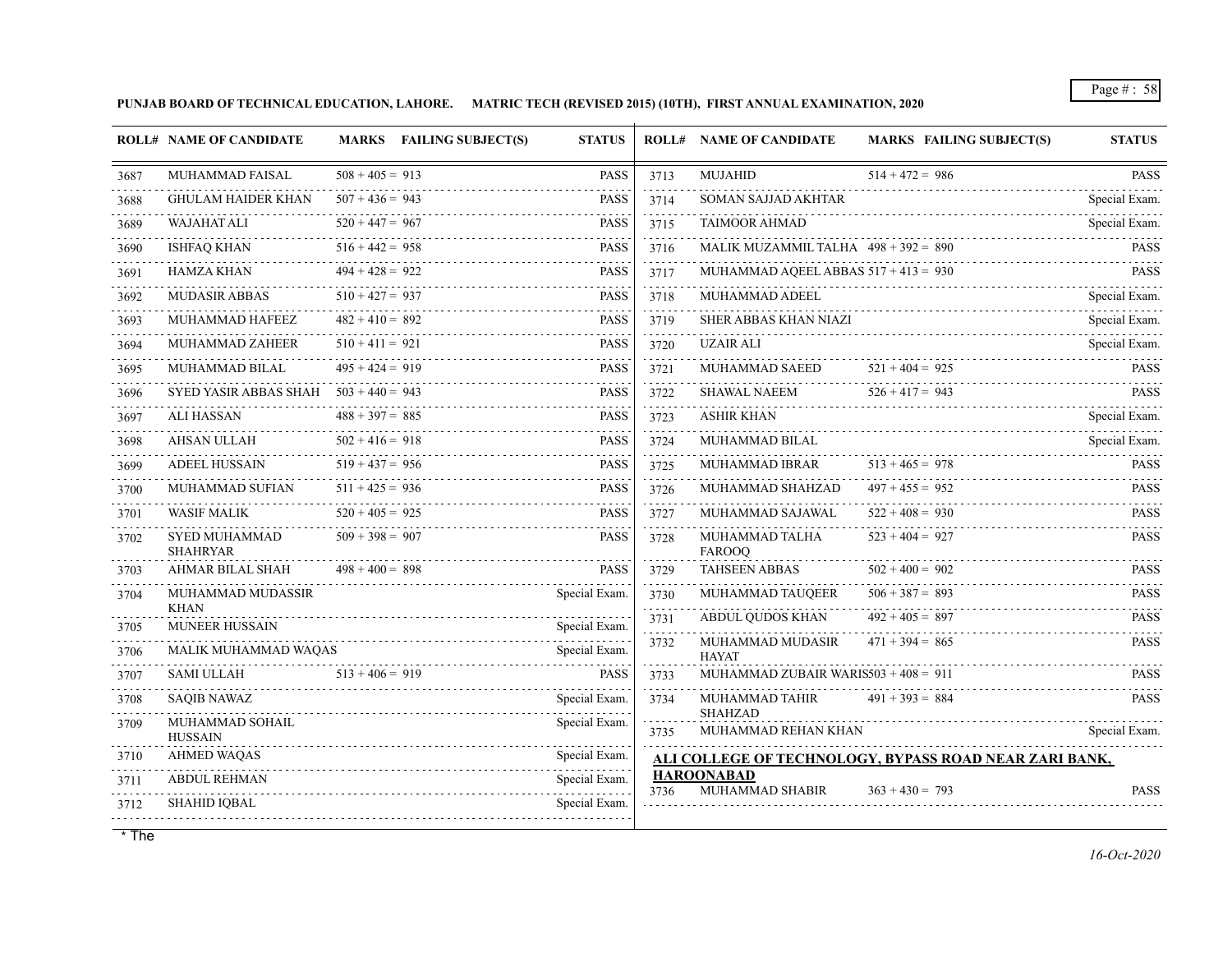**PUNJAB BOARD OF TECHNICAL EDUCATION, LAHORE. MATRIC TECH (REVISED 2015) (10TH), FIRST ANNUAL EXAMINATION, 2020**

|           | <b>ROLL# NAME OF CANDIDATE</b>         |                        | MARKS FAILING SUBJECT(S) | <b>STATUS</b>                      |                | <b>ROLL# NAME OF CANDIDATE</b>            | <b>MARKS FAILING SUBJECT(S)</b>     | <b>STATUS</b>                                                                     |
|-----------|----------------------------------------|------------------------|--------------------------|------------------------------------|----------------|-------------------------------------------|-------------------------------------|-----------------------------------------------------------------------------------|
| 3737      | <b>ABID RASHEED</b>                    | $362 + 429 = 791$      |                          | <b>PASS</b>                        | 3763<br>.      | MUHAMMAD ANAS IOBAL $428 + 493 = 921$     |                                     | <b>PASS</b>                                                                       |
| 3738      | <b>SUNIL JAVED</b>                     | $347 + 415 = 762$      |                          | <b>PASS</b>                        | 3764<br>111111 | <b>ABDUL REHMAN</b>                       | $336 + 404 = 740$<br>de de de decem | <b>PASS</b>                                                                       |
| 3739      | MOHAMMAD ADEEM                         |                        |                          | Promoted                           | 3765           | MUHAMMAD SAQLAIN                          | $394 + 464 = 858$                   | <b>PASS</b>                                                                       |
| 3740      | UMAR DARAZ                             | $339 + 412 = 751$      |                          | <b>PASS</b>                        | .<br>3766<br>. | <b>MOEEZ ALI</b>                          | $416 + 477 = 893$                   | <b>PASS</b><br>.                                                                  |
| 3741      | <b>FAIZAN ALI</b>                      | $348 + 415 = 763$<br>. |                          | <b>PASS</b>                        | 3767           | MUHAMMAD ZAHAIB                           | $394 + 464 = 858$                   | <b>PASS</b>                                                                       |
| 3742      | <b>ADEEL SATTAR</b>                    | $371 + 443 = 814$      |                          | <b>PASS</b>                        | 3768           | <b>MUSTAFA</b><br>MUNEEB UR RAHMAN        | $374 + 443 = 817$                   | .<br><b>PASS</b>                                                                  |
| 3743      | SHEIKH HAMID LATIF                     | $406 + 473 = 879$      |                          | <b>PASS</b><br>.                   | .<br>3769      | MUHAMMAD IRFAN                            | $379 + 446 = 825$                   | .<br><b>PASS</b>                                                                  |
| 3744      | MUHAMMAD WAKEEL                        | $368 + 438 = 806$      |                          | <b>PASS</b>                        | .<br>3770      | MUHAMMAD AHTSHAM                          | $377 + 443 = 820$                   | <b>PASS</b>                                                                       |
| 3745      | USAMA ABBAS                            |                        |                          | Promoted                           | 3771           | <b>RAZWAN HAIDAR</b>                      | $396 + 464 = 860$                   | <b>PASS</b>                                                                       |
| 3746      | MUHAMMAD UMAIR<br>QAMAR                | $421 + 487 = 908$      |                          | <b>PASS</b>                        | .<br>3772      | <b>SHOAIB IFTIKHAR</b>                    |                                     | Promoted                                                                          |
| 3747      | MUHAMMAD ZAIN                          | $R19Th + 479$          |                          | RL <sub>9TH</sub>                  | .<br>3773      | <b>TOQEER HAIDER</b>                      | $376 + 443 = 819$                   | <b>PASS</b>                                                                       |
| 3748      | MUHAMMAD FAIO KHALID $345 + 412 = 757$ |                        |                          | <b>PASS</b>                        | .<br>3774      | <b>MOEEZ AHMAD RAEES</b>                  | $R19Th + 530$                       | RL <sub>9</sub> TH                                                                |
| 3749      | <b>HAMZA SHABIR</b>                    | $355 + 423 = 778$      |                          | <b>PASS</b>                        | .<br>3775      | MUHAMMAD USMAN                            | $R19Th + 533$                       | RL <sub>9TH</sub>                                                                 |
| 3750      | MUHAMMAD SHAHZAD                       | $375 + 443 = 818$      |                          | PASS                               | 3776           | <b>MAZHAR</b><br><b>ZEESHAN RASHEED</b>   | $R19Th + 515$                       | RL 9TH                                                                            |
| 3751      | <b>MATLOOB</b><br>MUHAMMAD FAISAL      | $408 + 474 = 882$      |                          | <b>PASS</b>                        | 3777           | MUHAMMAD MUSLAM                           |                                     | Promoted                                                                          |
| 3752      | <b>AHMAD RAZA</b>                      | $R19Th + 464$          |                          | a a a a a al<br>RL <sub>9</sub> TH |                | <b>SHABBIR</b>                            |                                     |                                                                                   |
| 3753      | <b>MUHAMMAD YOUSAF</b>                 | .<br>$348 + 415 = 763$ |                          | <b>PASS</b>                        | 3778<br>.      | <b>MURTAZA ALI</b>                        | $415 + 477 = 892$                   | <b>PASS</b>                                                                       |
| 3754      | <b>ABDUL RAHMAN</b>                    | $400 + 468 = 868$      |                          | <b>PASS</b>                        | 3779<br>.      | <b>AMMARA SHAHID</b>                      |                                     | Promoted<br>.                                                                     |
| 3755      | <b>HUSSAIN AKBAR</b>                   | $379 + 446 = 825$      |                          | <b>PASS</b>                        | 3780<br>.      | MUDASSAR NADEEM                           | $391 + 461 = 852$<br>$R19Th + 476$  | <b>PASS</b><br>RL <sub>9</sub> TH                                                 |
| 3756      | MUHAMMAD NAEEM<br><b>ULLAH</b>         | $375 + 443 = 818$      |                          | <b>PASS</b>                        | 3781<br>3782   | AHMAD MASOOD<br><b>ABDUL HANAN NASEER</b> | $382 + 447 = 829$                   | <b>PASS</b>                                                                       |
| 3757      | <b>HASEEB AHMAD</b>                    |                        |                          | Promoted                           | .<br>3783      | YASIR ALI                                 | $357 + 423 = 780$                   | <b>PASS</b>                                                                       |
| .<br>3758 | WAJID ISHAQ                            | $358 + 429 = 787$      |                          | <b>PASS</b>                        | .<br>3784      | MUHAMMAD RASHID                           | $395 + 464 = 859$                   | <b>PASS</b>                                                                       |
| 3759      | <b>AOIB SHAHZAD</b>                    | $358 + 429 = 787$      |                          | <b>PASS</b>                        | .<br>3785      | <b>ALI RAZA</b>                           | $369 + 438 = 807$                   | .<br><b>PASS</b>                                                                  |
| 3760      | MUHAMMAD AZAM                          | $384 + 452 = 836$      |                          | <b>PASS</b>                        | .<br>3786      | ALI TAHA                                  | $334 + 401 = 735$                   | $\mathbb{Z} \times \mathbb{Z} \times \mathbb{Z} \times \mathbb{Z}$<br><b>PASS</b> |
| 3761      | MUHAMMAD NAWAZ                         | $371 + 443 = 814$      |                          | <b>PASS</b>                        | .<br>3787      | ALI AHMAD                                 | $355 + 423 = 778$                   | .<br><b>PASS</b>                                                                  |
| 3762      | <b>AMAR ALI</b>                        | $390 + 453 = 843$      |                          | لتتبت<br><b>PASS</b>               | .<br>3788      | <b>MUBSHAIR IOBAL</b>                     | $330 + 397 = 727$                   | <b>PASS</b>                                                                       |
|           |                                        |                        |                          |                                    |                |                                           |                                     |                                                                                   |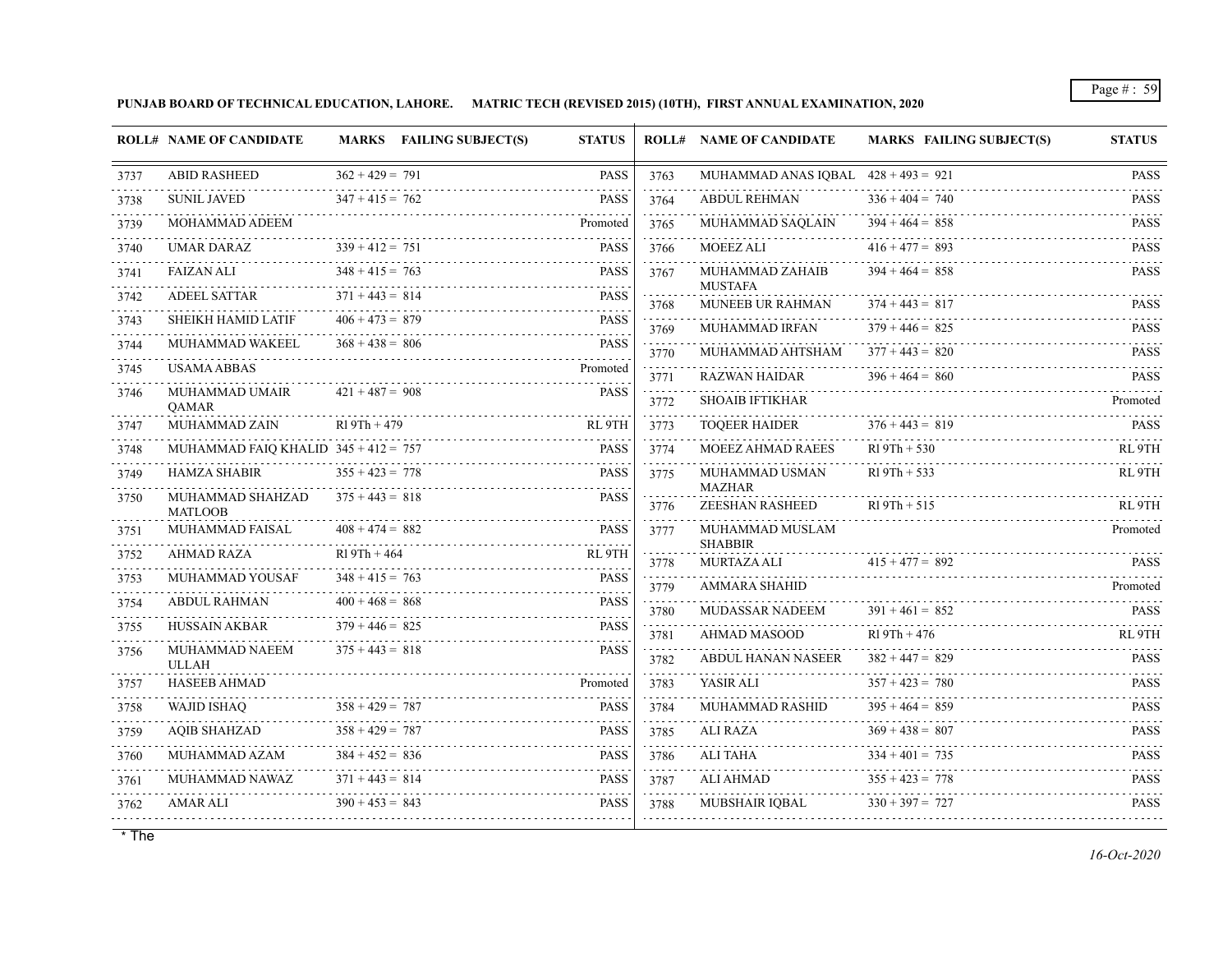**PUNJAB BOARD OF TECHNICAL EDUCATION, LAHORE. MATRIC TECH (REVISED 2015) (10TH), FIRST ANNUAL EXAMINATION, 2020**

|           | <b>ROLL# NAME OF CANDIDATE</b>          |                   | MARKS FAILING SUBJECT(S) | <b>STATUS</b>              |                | <b>ROLL# NAME OF CANDIDATE</b>        | <b>MARKS FAILING SUBJECT(S)</b> | <b>STATUS</b> |
|-----------|-----------------------------------------|-------------------|--------------------------|----------------------------|----------------|---------------------------------------|---------------------------------|---------------|
| 3789      | MUHAMMAD FURQAN<br><b>TARIQ</b>         | $413 + 489 = 902$ |                          | <b>PASS</b>                | 3814<br>.      | <b>ZAIN NASIR</b>                     | $378 + 446 = 824$               | <b>PASS</b>   |
| 3790      | <b>AOSA KHALID</b>                      | $379 + 446 = 825$ |                          | <b>PASS</b>                | 3815           | MUHAMMAD NAWAZ                        | $425 + 492 = 917$               | <b>PASS</b>   |
| 3791      | <b>ZAHRA FARDOS</b>                     | $376 + 443 = 819$ |                          | <b>PASS</b>                | 3816<br>.      | MUHAMMAD RAHMAN                       | $374 + 443 = 817$               | <b>PASS</b>   |
| 3792      | <b>ABU UMAIR</b>                        | $R19Th + 457$     |                          | RL 9TH                     | 3817<br>.      | ALI RAZA                              | $362 + 429 = 791$               | <b>PASS</b>   |
| 3793      | MUHAMMAD UMAR                           | $342 + 412 = 754$ |                          | <b>PASS</b>                | 3818<br>.      | <b>HASEEB UL HUSSAN</b>               | $384 + 464 = 848$               | <b>PASS</b>   |
|           | <b>FAROOO</b>                           |                   |                          | $- - - - - -$              | 3819           | <b>ISLAM ALI</b>                      | $340 + 412 = 752$               | <b>PASS</b>   |
| 3794      | MUHAMMAD SHAHZAIB<br><b>USMAN</b>       | $386 + 452 = 838$ |                          | <b>PASS</b>                | .<br>3820<br>. | ABDUL MUHAMAN                         | $362 + 429 = 791$               | <b>PASS</b>   |
| 3795      | ALI RAZA                                | $317 + 384 = 701$ |                          | .<br><b>PASS</b>           | 3821<br>.      | USMAN GHANI                           | $393 + 476 = 869$               | <b>PASS</b>   |
| 3796      | MUHAMMAD SHAHZAIB                       | $386 + 452 = 838$ |                          | .<br><b>PASS</b>           | 3822           | NAEEM AHMED                           | R1 9Th + 539                    | RL 9TH        |
| 3797      | ZOHAIB TARIQ                            | $332 + 397 = 729$ |                          | <b>PASS</b>                | .<br>3823<br>. | <b>SAJID ALI</b>                      | $389 + 453 = 842$               | <b>PASS</b>   |
| 3798      | .<br>ALI RAZA                           | $428 + 506 = 934$ |                          | <b>PASS</b>                | 3824           | ABDUHRAM                              | $339 + 412 = 751$               | <b>PASS</b>   |
| 3799      | MUHAMMAD ABDULLAH $352 + 420 = 772$     |                   |                          | <b>PASS</b>                | .<br>3825<br>. | MUHAMMAD SHAHBAZ                      | $342 + 412 = 754$               | <b>PASS</b>   |
| 3800      | <b>HAIDER</b><br>MUHAMMAD REHMAN        | $361 + 429 = 790$ |                          | <b>PASS</b>                | 3826<br>.      | ALI HAIDER                            | $339 + 412 = 751$               | <b>PASS</b>   |
|           | <b>LATIF</b>                            |                   |                          |                            | 3827           | <b>OAMAR ZAMAN</b>                    | $410 + 477 = 887$               | <b>PASS</b>   |
| 3801      | JAMSHEID AHMAD                          | $339 + 412 = 751$ |                          | <b>PASS</b><br>.           | 3828           | MUHAMMAD SUMDANI                      | $345 + 412 = 757$               | <b>PASS</b>   |
| 3802      | MUHAMMAD SOHAIB ZAHID $363 + 430 = 793$ |                   |                          | <b>PASS</b>                | 3829           | <b>MUZHAIR</b><br>SAQULAIN AJAZ       | $338 + 404 = 742$               | <b>PASS</b>   |
| 3803      | MUHAMMAD USAMA                          | $360 + 429 = 789$ |                          | <b>PASS</b><br>2.2.2.2.2.2 | .<br>3830      | MUHAMMAD ZAHID RAZA                   |                                 | Promoted      |
| 3804<br>. | SALMAN ASGHAR                           | $355 + 423 = 778$ |                          | <b>PASS</b>                | .              | MUHAMMAD IMRAN                        |                                 | Promoted      |
| 3805      | AHSAN AQEEL                             | $R19Th + 464$     |                          | RL 9TH                     | 3831<br>.      |                                       |                                 |               |
| 3806      | USAMA ZAFAR                             | $381 + 446 = 827$ |                          | <b>PASS</b>                | 3832<br>.      | <b>JAVAD IOBAL AOIB</b>               | $399 + 467 = 866$               | <b>PASS</b>   |
| 3807      | <b>SHAIZA MABEEN</b>                    | $450 + 530 = 980$ |                          | <b>PASS</b>                | 3833<br>.      | MUHAMMAD SHAHBAZ                      | $357 + 424 = 781$               | <b>PASS</b>   |
| 3808      | <b>MUHAMMAD RAHAT</b>                   |                   |                          | Promoted                   | 3834<br>.      | ALI RAZA                              | $362 + 429 = 791$               | <b>PASS</b>   |
| 3809      | ALI RAZA                                | $385 + 452 = 837$ |                          | <b>PASS</b>                | 3835<br>.      | <b>ARSLAN AHMED</b>                   |                                 | Promoted      |
| 3810      | <b>NAJEEB UR RAHMAN</b>                 | $R19Th + 476$     |                          | RL <sub>9</sub> TH         | 3836<br>.      | <b>MARVI</b>                          | $397 + 467 = 864$               | <b>PASS</b>   |
| 3811      | .<br>UMAIR KHALID                       | $R19Th + 489$     |                          | RL <sub>9TH</sub>          | 3837<br>.      | MUHAMMAD AZEEMULLAH $385 + 452 = 837$ |                                 | <b>PASS</b>   |
| 3812      | MUHAMMAD IRSHAD                         | $357 + 424 = 781$ |                          | <b>PASS</b>                | 3838<br>.      | AHMAD NAWAZ                           | $371 + 443 = 814$               | <b>PASS</b>   |
| 3813      | <b>MAJID ALI</b>                        | $338 + 404 = 742$ |                          | .<br><b>PASS</b>           | 3839<br>.      | MUHAMMAD ASHFAO                       | $374 + 443 = 817$               | <b>PASS</b>   |
|           |                                         |                   |                          |                            | 3840           | MANZOOR HASSAN                        | $R19Th + 479$                   | RL 9TH        |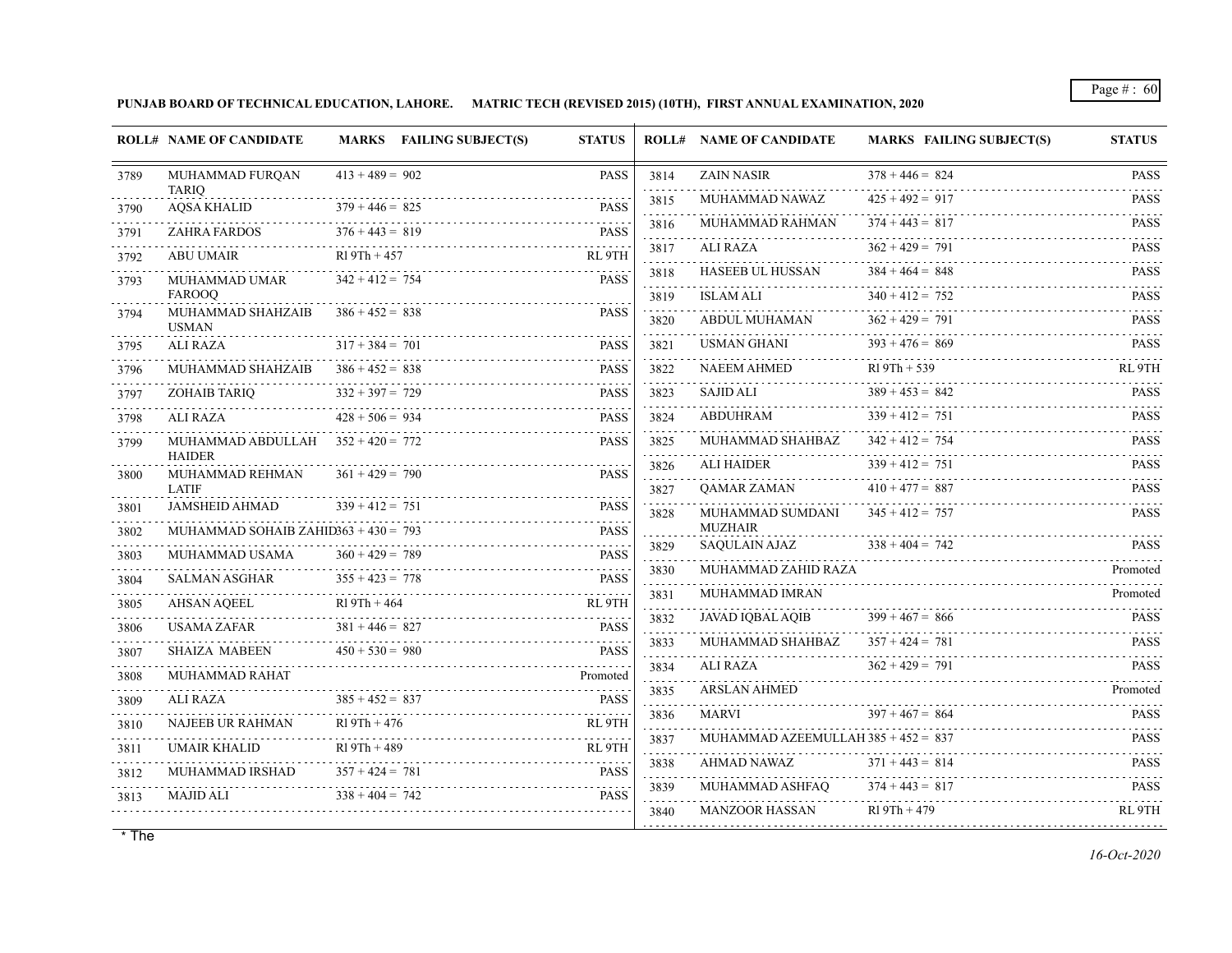**PUNJAB BOARD OF TECHNICAL EDUCATION, LAHORE. MATRIC TECH (REVISED 2015) (10TH), FIRST ANNUAL EXAMINATION, 2020**

|      | <b>ROLL# NAME OF CANDIDATE</b>         | MARKS FAILING SUBJECT(S) | <b>STATUS</b> |                     | <b>ROLL# NAME OF CANDIDATE</b>         | <b>MARKS FAILING SUBJECT(S)</b> | <b>STATUS</b>               |
|------|----------------------------------------|--------------------------|---------------|---------------------|----------------------------------------|---------------------------------|-----------------------------|
| 3841 | <b>FIDA HAMZA</b>                      | $341 + 420 = 761$        | <b>PASS</b>   | 3866                | MUHAMMAD IMRAN                         | $370 + 436 = 806$               | <b>PASS</b>                 |
| 3842 | MUHAMMAD SHOAIB                        | $385 + 452 = 837$        | <b>PASS</b>   | 3867<br>.           | MUHAMMAD AMEEN                         | $410 + 477 = 887$               | <b>PASS</b>                 |
| 3843 | <b>ASHRAF</b><br>MUHAMMAD TANVEER      | $358 + 428 = 786$        | <b>PASS</b>   | 3868<br>.           | <b>ALI WAQAS</b>                       | $360 + 429 = 789$               | <b>PASS</b>                 |
|      | <b>ABBAS</b>                           |                          |               | 3869                | MUHAMMAD SHAHID                        | $397 + 467 = 864$               | <b>PASS</b>                 |
| 3844 | MUHAMMAD FARHAN<br><b>NASIR</b>        | $336 + 401 = 737$        | <b>PASS</b>   | 3870                | <b>ADNAN AKHTAR</b>                    | $363 + 429 = 792$               | <b>PASS</b>                 |
| 3845 | <b>SAJJAD AMJAD</b>                    |                          | Promoted      | 3871<br>.           | <b>BASHARAT ALI</b>                    | $355 + 420 = 775$               | <b>PASS</b>                 |
| 3846 | ZAMAD ALI                              | $346 + 415 = 761$        | <b>PASS</b>   | 3872<br>.           | <b>ALI AHMAD</b>                       | $403 + 468 = 871$               | <b>PASS</b>                 |
| 3847 | NADEEM HUSSAIN                         |                          | Special Exam. | 3873                | MUHAMMAD YOUSAF                        | $362 + 429 = 791$               | <b>PASS</b>                 |
| 3848 | <b>SALMAN ASLAM</b>                    |                          | Special Exam. | 3874                | MUHAMMAD AHSAN                         | $390 + 453 = 843$               | <b>PASS</b>                 |
| 3849 | <b>HAMZA TAHIR</b>                     |                          | Special Exam. | 3875                | MUHAMMAD SAQIB                         | $385 + 451 = 836$               | <b>PASS</b><br>.            |
| 3850 | <b>ADEEL ABBAS</b>                     | $350 + 415 = 765$        | <b>PASS</b>   | 3876                | MUHAMMAD MUNIB ZAFAR $366 + 436 = 802$ |                                 | <b>PASS</b>                 |
| 3851 | <b>TALHA ARSHAD</b>                    | $344 + 412 = 756$        | <b>PASS</b>   | 3877                | AMEER HAMZA                            | $367 + 436 = 803$               | <b>PASS</b>                 |
| 3852 | TEHREEQAT AHSAN SHAH $391 + 461 = 852$ |                          | <b>PASS</b>   | 3878<br>.           | REHMAN ARSHAD                          | $367 + 447 = 814$               | <b>PASS</b>                 |
| 3853 | MUHAMMAD IMRAN ALI                     | $366 + 436 = 802$        | <b>PASS</b>   | 3879<br>dia a a a a | MUHAMMAD HASSAN                        |                                 | Special Exam.               |
| 3854 | <b>NOMAN NAZEER</b>                    | $324 + 391 = 715$        | <b>PASS</b>   | 3880<br>111111      | <b>ABDUL BASIT</b>                     | $371 + 429 = 800$               | <b>PASS</b><br>.            |
| 3855 | <b>UMAR FAROOQ</b>                     | $343 + 412 = 755$        | <b>PASS</b>   | 3881                | ALI HUSNAIN                            |                                 | Special Exam.               |
| 3856 | MUHAMMAD UMAR                          | $378 + 446 = 824$        | <b>PASS</b>   | 3882                | <b>SAJJAD AHMAD</b>                    |                                 | Special Exam.               |
| 3857 | MUHAMMAD IJAZ                          | $360 + 429 = 789$        | <b>PASS</b>   | 3883                | <b>SHAHZADA RAEES</b>                  | $380 + 412 = 792$               | <b>PASS</b>                 |
| 3858 | MUHAMMAD SULTAN                        | $421 + 487 = 908$        | <b>PASS</b>   | 3884                | MUHAMMAD MUMTAZ                        |                                 | Special Exam.               |
| 3859 | <b>WASEEM AKRAM</b>                    | $397 + 467 = 864$        | <b>PASS</b>   | 3885                | <b>IFTIKHAR AHMAD</b>                  | $459 + 449 = 908$               | <b>PASS</b>                 |
| 3860 | <b>MAHTAB ANJAM</b>                    | $344 + 412 = 756$        | <b>PASS</b>   | 3886                | MUHAMMAD TAYYAB                        | $388 + 416 = 804$               | <b>PASS</b>                 |
| 3861 | <b>MAJID MAHMOOD</b>                   |                          | Promoted      | 3887<br>1.1.1.1.1   | <b>WASEEM AKRAM</b>                    | $406 + 439 = 845$               | <b>PASS</b>                 |
| 3862 | ABDUL RAHMAN ARSHAD $352 + 420 = 772$  |                          | <b>PASS</b>   | 3888                | <b>MOHAMMAD YASEEN</b>                 | $394 + 429 = 823$               | <b>PASS</b><br>dia a a a a  |
| 3863 | MUHAMMAD TALHA                         | $326 + 396 = 722$        | <b>PASS</b>   | 3889                | TAWSSAL BASHARAT                       | $401 + 454 = 855$               | PASS<br>.                   |
| 3864 | <b>ZUBAIR</b><br>MUHAMMAD TALHA        |                          | Promoted      | 3890<br>.           | MUHAMMAD AHSAN                         | $392 + 418 = 810$               | <b>PASS</b><br>.            |
|      | <b>MURTAZA</b>                         |                          |               | 3891                | SAYAM ALI                              | $399 + 411 = 810$               | <b>PASS</b><br>$\mathbf{1}$ |
| 3865 | <b>HAMZA ALI</b>                       | $385 + 451 = 836$        | <b>PASS</b>   | 3892                | <b>MUHASIN MAJEED</b>                  | $384 + 456 = 840$               | <b>PASS</b>                 |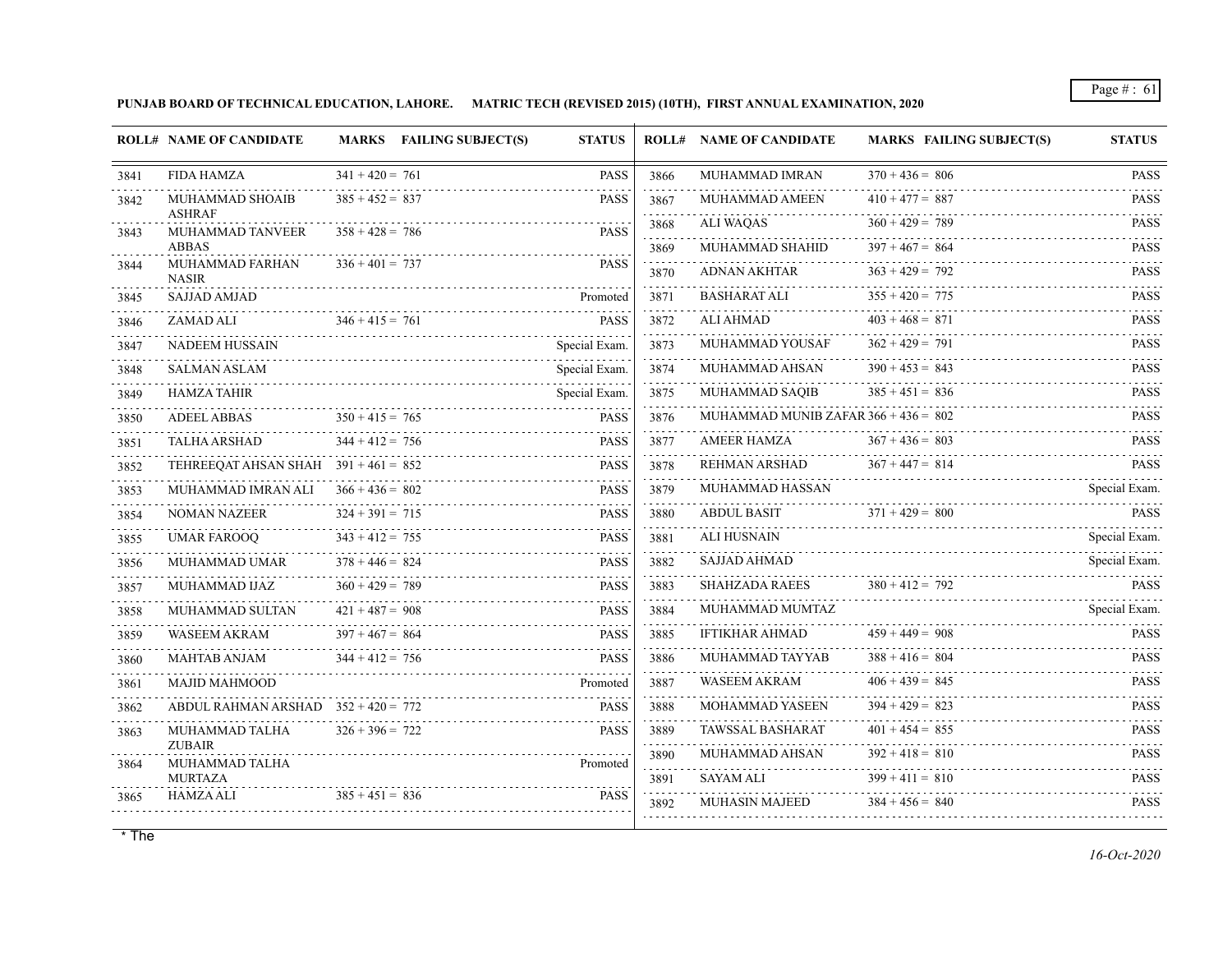**PUNJAB BOARD OF TECHNICAL EDUCATION, LAHORE. MATRIC TECH (REVISED 2015) (10TH), FIRST ANNUAL EXAMINATION, 2020**

|                    | <b>ROLL# NAME OF CANDIDATE</b>       | MARKS FAILING SUBJECT(S) | <b>STATUS</b>    |                    | <b>ROLL# NAME OF CANDIDATE</b>               | <b>MARKS FAILING SUBJECT(S)</b>        | <b>STATUS</b>                  |
|--------------------|--------------------------------------|--------------------------|------------------|--------------------|----------------------------------------------|----------------------------------------|--------------------------------|
| 3893               | <b>ALI HUSNAIN</b>                   | $386 + 425 = 811$        | <b>PASS</b>      | 3919               | <b>TALHA UMAIR</b>                           |                                        | Special Exam.                  |
| 3894               | <b>TAUSEEF AHMAD</b>                 | .<br>$393 + 447 = 840$   | <b>PASS</b>      | 3920               | MUHAMMAD JAHANGEER $368 + 430 = 798$         |                                        | <b>PASS</b>                    |
| 3895               | <b>SAQIB IQBAL</b>                   | $421 + 441 = 862$        | <b>PASS</b><br>. | 3921               | <b>ALAM</b><br><b>USMAN GHANI</b>            | $386 + 448 = 834$                      | <b>PASS</b>                    |
| 3896               | <b>MUJEEB ANWAR</b>                  | $361 + 425 = 786$        | <b>PASS</b><br>. | .<br>3922          | MUHAMMAD NAOUMAN                             | $408 + 419 = 827$                      | <b>PASS</b>                    |
| 3897               | ATIQA MAHBOOB                        | $379 + 471 = 850$        | <b>PASS</b>      | .                  | <b>AFZAL</b>                                 |                                        |                                |
| 3898               | <b>ANAS MEHMOOD</b>                  | $365 + 404 = 769$        | <b>PASS</b>      | 3923<br>.          | <b>ARSLAN ASAD</b>                           |                                        | Special Exam.                  |
| 3899               | <b>HASEEB NAWAZ</b>                  | $427 + 410 = 837$        | <b>PASS</b>      | 3924               | AHMAD NAWAZ                                  | $407 + 424 = 831$<br>$410 + 462 = 872$ | <b>PASS</b>                    |
| 3900<br>2.2.2.2.2. | AHMED HUSSAIN                        |                          | Special Exam.    | 3925               | ZULQARNAIN HAIDER                            |                                        | <b>PASS</b>                    |
| 3901               | <b>ALI HADER</b>                     | $432 + 421 = 853$        | <b>PASS</b>      | 3926               | <b>ADEEL HUSSAIN</b>                         |                                        | Special Exam.                  |
| 3902               | MUHAMMAD ZAHID                       |                          | Special Exam.    | 3927               | <b>AJAZ HUSSAIN</b>                          |                                        | Special Exam.<br>Special Exam. |
| 3903               | MUHAMMAD JAWAD                       | $387 + 415 = 802$        | <b>PASS</b>      | 3928               | <b>SAQLAIN HAIDER</b><br><b>GHULAM HADIR</b> | $335 + 401 = 736$                      |                                |
| 3904               | MUHAMMAD IRFAN                       | $362 + 410 = 772$        | <b>PASS</b><br>. | 4915<br>.          | <b>UMAIR RAMZAN</b>                          |                                        | <b>PASS</b>                    |
| 3905               | MUHAMMAD USAMA                       |                          | Special Exam.    | 4916               |                                              |                                        | Promoted                       |
| 3906               | <b>USMA QASIM</b>                    | $401 + 448 = 849$        | <b>PASS</b><br>. | 4917               | UMAR RAMZAN<br><b>MUHAMMAD SUFAIN</b>        | $365 + 436 = 801$<br>$364 + 430 = 794$ | <b>PASS</b><br><b>PASS</b>     |
| 3907               | <b>SHAHZAIB DILSHAD</b>              | $R19Th + 438$            | RL 9TH           | 4918               | <b>AMANAT</b>                                |                                        |                                |
| 3908               | ANSAR IQBAL                          | $R19Th + 414$            | RL 9TH           | 4919               | MUHAMMAD ZAHEER                              | $366 + 438 = 804$                      | <b>PASS</b>                    |
| 3909               | WAJID HUSSAIN JALANI                 | $336 + 376 = 712$        | <b>PASS</b>      | 4920               | <b>JAMAAT ALI</b>                            | $383 + 447 = 830$                      | <b>PASS</b>                    |
| 3910               | MUHAMMAD SHAHZAD<br><b>HABIB</b>     | $421 + 427 = 848$        | <b>PASS</b>      | 4921               | MUHAMMAD ASHFAQ                              | $353 + 423 = 776$                      | <b>PASS</b>                    |
| 3911               | FIDA UR REHMAN                       | $398 + 408 = 806$        | <b>PASS</b>      | 4922               | MUHAMMAD MAARIJ                              | $353 + 423 = 776$                      | <b>PASS</b>                    |
| 3912               | TAYYAB MAQSOOD                       |                          | Special Exam.    | 4923               | <b>TALHA MUSTAFA</b>                         |                                        | Promoted                       |
| 3913               | <b>REHAN RASHEED</b>                 | $408 + 423 = 831$        | <b>PASS</b>      | 4924               | <b>TARIQ MEHMOOD</b>                         | $355 + 423 = 778$                      | <b>PASS</b>                    |
| 3914               | <b>BINYAMEEN</b>                     | $396 + 425 = 821$        | .<br>PASS        | 4925<br>.          | MUHAMMAD MUZAMMAL $372 + 443 = 815$          |                                        | <b>PASS</b>                    |
| 3915               | MUHAMMAD ZEESHAN                     |                          | Special Exam.    | 4926<br>is sis sis | <b>UMAIR SADDIQUE</b>                        | $367 + 436 = 803$                      | <b>PASS</b>                    |
| 3916               | <b>MANZOOR</b><br><b>ABDUL MUEEZ</b> |                          | Special Exam.    | 4927               | MUHAMMAD HUSSAIN                             | $357 + 423 = 780$                      | <b>PASS</b>                    |
| 3917               | <b>SHAHBAZ ALI</b>                   |                          | Special Exam.    | 4928               | MUHAMMAD IJAZ                                | $358 + 428 = 786$                      | <b>PASS</b>                    |
| 3918               | MUQADAS MAQSOOD                      | $371 + 422 = 793$        | <b>PASS</b>      | 4929               | MUHAMMAD SALMAN                              | $356 + 423 = 779$                      | <b>PASS</b><br>$\mathbf{1}$    |
|                    |                                      |                          |                  | 4930               | <b>KHASIF ALI</b>                            | $375 + 443 = 818$                      | <b>PASS</b>                    |
|                    |                                      |                          |                  |                    |                                              |                                        |                                |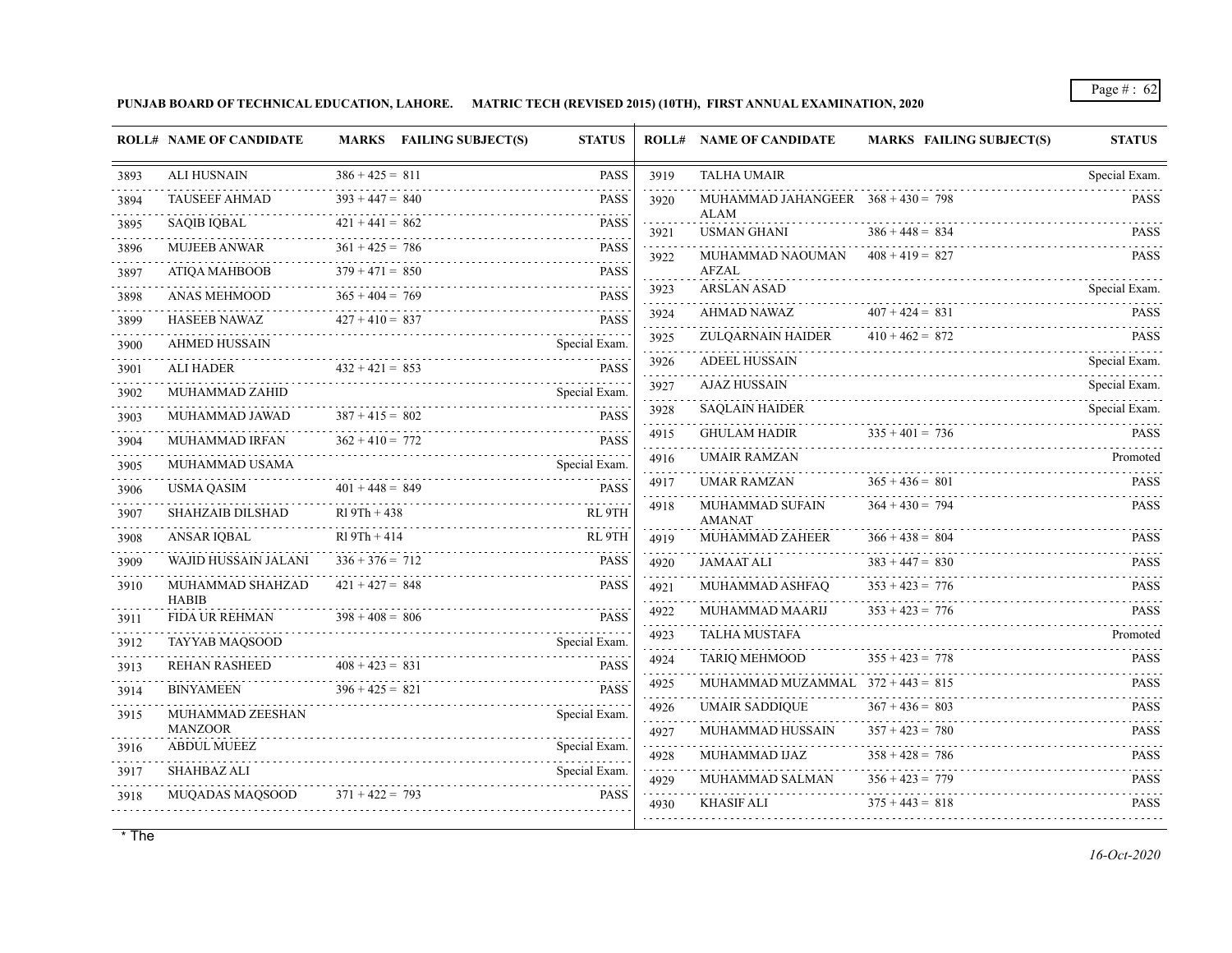**PUNJAB BOARD OF TECHNICAL EDUCATION, LAHORE. MATRIC TECH (REVISED 2015) (10TH), FIRST ANNUAL EXAMINATION, 2020**

|           | <b>ROLL# NAME OF CANDIDATE</b>                            | <b>MARKS</b> FAILING SUBJECT(S)                         | <b>STATUS</b>              |                         | <b>ROLL# NAME OF CANDIDATE</b>         | <b>MARKS FAILING SUBJECT(S)</b>                         | <b>STATUS</b>              |
|-----------|-----------------------------------------------------------|---------------------------------------------------------|----------------------------|-------------------------|----------------------------------------|---------------------------------------------------------|----------------------------|
| 4931      | MUHAMMAD IMTIAZ                                           | $369 + 438 = 807$                                       | <b>PASS</b>                | 3949                    | MUHAMMAD ATHAR NASIR $365 + 438 = 803$ |                                                         | <b>PASS</b>                |
| 4932      | MUHAMMAD DANIAL                                           | $R19Th + 510$                                           | RL 9TH                     | 3950                    | <b>MUHAMMAD NAFEES</b>                 | $382 + 448 = 830$                                       | <b>PASS</b>                |
| .<br>4933 | REHMAN JAVEED                                             | $324 + 391 = 715$                                       | <b>PASS</b>                | .<br>3951               | RASHID ALI                             | $334 + 404 = 738$                                       | <b>PASS</b>                |
| 4934      | <b>BILAL HAYDER</b>                                       |                                                         | Special Exam.              | .<br>3952               | MUHAMMAD ABUBAKAR $375 + 443 = 818$    |                                                         | <b>PASS</b>                |
|           |                                                           | ALLAMA IQBAL POLYTECHNIC INSTITUTE, 108-109 MODEL TOWN, |                            | 3953                    | HAJRA AFZAL MAMUNKA $340 + 412 = 752$  |                                                         | <b>PASS</b>                |
|           | <b>HAROONABAD</b><br><b>FAIZAN ARSHAD</b>                 | $401 + 480 = 881$                                       | <b>PASS</b>                | 3954                    | <b>ALIYA MUNIR</b>                     | $413 + 479 = 892$                                       | a a a a a a<br><b>PASS</b> |
| 3929      |                                                           |                                                         |                            | .<br>3955               | <b>FAIZA FAZAL</b>                     | $414 + 479 = 893$                                       | <b>PASS</b>                |
| 3930      | MUHAMMAD QAMAR UL $435 + 510 = 945$<br><b>ZAMAN SAEED</b> |                                                         | <b>PASS</b>                | 3956                    | MUHAMMAD ABDULLAH $354 + 423 = 777$    |                                                         | <b>PASS</b>                |
| 3931      | <b>IJAZ HUSSAIN</b>                                       | $342 + 412 = 754$                                       | <b>PASS</b>                | .                       | <b>TARIO</b>                           |                                                         |                            |
| 3932      | <b>SAOLAIN SAJJAD</b>                                     | $375 + 443 = 818$                                       | 1.1.1.1.1<br><b>PASS</b>   | 3957                    | MUHAMMAD BILAL<br><b>ARSHAD</b>        | $353 + 424 = 777$                                       | <b>PASS</b>                |
| 3933      | SHERAN ALI                                                | $377 + 444 = 821$                                       | dia a dia .<br><b>PASS</b> | 3958                    | MUHAMMAD HAMZA<br><b>MUNIR</b>         | $394 + 411 = 805$                                       | <b>PASS</b>                |
| 3934<br>. | AHSAN NAEEM                                               | $393 + 464 = 857$                                       | <b>PASS</b><br>.           | 3959                    | HAFIZ AHMAD RAZA AL                    | $387 + 441 = 828$                                       | <b>PASS</b>                |
| 3935      | <b>UMAR FAROOO</b>                                        | $367 + 438 = 805$                                       | <b>PASS</b>                |                         | <b>KHEERY</b>                          |                                                         |                            |
| 3936      | <b>MEHTAB HUSSAIN</b>                                     | $320 + 391 = 711$                                       | <b>PASS</b>                | 3960                    | ABDUL MANAN                            | $392 + 447 = 839$                                       | <b>PASS</b>                |
| 3937      | <b>AWAIS AMJAD</b>                                        | $375 + 454 = 829$                                       | .<br><b>PASS</b>           | 3961                    | MUHAMMAD UMAR<br><b>FAROOO</b>         | $426 + 422 = 848$                                       | <b>PASS</b>                |
| 3938      | MUDASSAR IOBAL                                            | $372 + 443 = 815$                                       | .<br><b>PASS</b>           | 3962                    | M DANEEAL KHELJEE                      | $416 + 398 = 814$                                       | <b>PASS</b>                |
| 3939      | <b>MUZAMIL JAVED</b>                                      | $408 + 474 = 882$                                       | <b>PASS</b>                | 3963                    | <b>IORA AKRAM</b>                      | $403 + 399 = 802$                                       | <b>PASS</b>                |
| 3940      | MUHAMMAD RAMZAN                                           | $386 + 453 = 839$                                       | <b>PASS</b>                |                         |                                        | HASILPUR COLLEGE OF TECHNOLOGY, 9/B REASOOLABAD COLONY, |                            |
| .<br>3941 | MUHAMMAD AHMAD                                            | $368 + 438 = 806$                                       | <b>PASS</b>                | <b>HASILPUR</b><br>3964 | <b>HUSSAN TARIO</b>                    | $361 + 432 = 793$                                       | <b>PASS</b>                |
| 3942      | MUHAMMAD HAMZA                                            | $347 + 418 = 765$                                       | <b>PASS</b>                |                         |                                        | THE QUAID-E-AZAM COLLEGE OF TECHNOLOGY, QUAID-E-AZAM    |                            |
| 3943      | <b>JABBAR</b><br>MUHAMMAD ARSLAN                          | $361 + 430 = 791$                                       | <b>PASS</b>                |                         | PLAZA, RASOOLABAD COLOY, HASILPUR      |                                                         |                            |
| 3944      | <b>MOHSAN ALI</b>                                         | $347 + 415 = 762$                                       | <b>PASS</b>                | 3965                    | <b>SAQIB RASHEED</b>                   | $402 + 480 = 882$                                       | <b>PASS</b><br>.           |
|           | MUHAMMAD DANISH                                           | $389 + 453 = 842$                                       | <b>PASS</b>                | 3966                    | MUHAMMAD AFZAL                         | $372 + 443 = 815$                                       | <b>PASS</b>                |
| 3945      | <b>MAROOF</b>                                             |                                                         |                            | .<br>3967               | <b>ADEEBA BILAL</b>                    | $409 + 474 = 883$                                       | <b>PASS</b>                |
| 3946      | MUHAMMAD JAMEEL                                           | $354 + 424 = 778$                                       | <b>PASS</b>                | .<br>3968               | AASIA AFZAL                            | $427 + 506 = 933$                                       | .<br><b>PASS</b>           |
| 3947      | <b>ALI AKBAR</b>                                          | $384 + 453 = 837$                                       | <b>PASS</b>                | 3969                    | OASIM RAZA                             | $456 + 525 = 981$                                       | <b>PASS</b>                |
| .<br>3948 | ASFAND YAR AFRIDI                                         | $391 + 464 = 855$                                       | <b>PASS</b>                | 3970                    | MUHAMMAD SALMAN                        | $408 + 474 = 882$                                       | <b>PASS</b>                |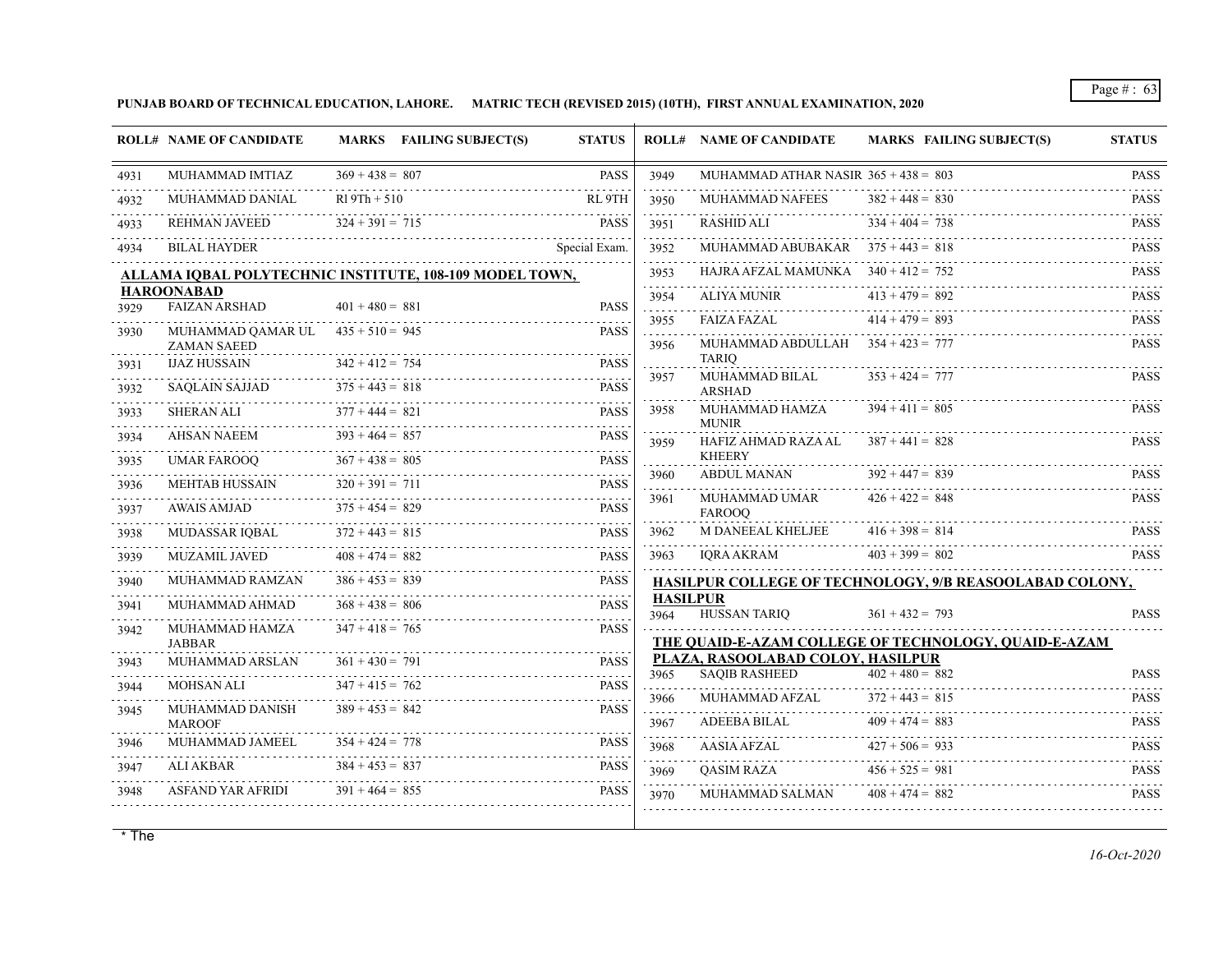**PUNJAB BOARD OF TECHNICAL EDUCATION, LAHORE. MATRIC TECH (REVISED 2015) (10TH), FIRST ANNUAL EXAMINATION, 2020**

|           | <b>ROLL# NAME OF CANDIDATE</b>         |                        | <b>MARKS</b> FAILING SUBJECT(S) | <b>STATUS</b>                                       |                         | <b>ROLL# NAME OF CANDIDATE</b>             | <b>MARKS FAILING SUBJECT(S)</b>                           | <b>STATUS</b>              |
|-----------|----------------------------------------|------------------------|---------------------------------|-----------------------------------------------------|-------------------------|--------------------------------------------|-----------------------------------------------------------|----------------------------|
| 3971      | <b>MUHAMMAD UMAR</b>                   | $408 + 474 = 882$      |                                 | <b>PASS</b>                                         | 3997                    | MUHAMMAD IJAZ ARSHAD $403 + 448 = 851$     |                                                           | <b>PASS</b>                |
| 3972      | <b>ALI HUSNAIN</b>                     | .<br>$386 + 452 = 838$ |                                 | <b>PASS</b>                                         | 3998                    | <b>FAIZAN RASHEED</b>                      | $420 + 450 = 870$                                         | <b>PASS</b>                |
| 3973      | <b>AWAIS ZULFIOAR</b>                  | $429 + 496 = 925$      |                                 | <b>PASS</b>                                         | 3999                    | MUHAMMAD UMER SAJID $384 + 410 = 794$      |                                                           | <b>PASS</b>                |
| 3974      | AHMAD ALI                              | $396 + 464 = 860$      |                                 | <b>PASS</b>                                         | .<br>4000               | <b>ALI HUSNAIN</b>                         | $417 + 397 = 814$                                         | <b>PASS</b>                |
| .<br>3975 | REHMAN SALEEM BOOBAK $405 + 485 = 890$ |                        |                                 | <b>PASS</b>                                         | 4001                    | ABDUL REHMAN                               | $398 + 397 = 795$                                         | <b>PASS</b>                |
| 3976      | <b>MUHAMMAD AAFAO</b>                  | $373 + 443 = 816$      |                                 | <b>PASS</b>                                         |                         |                                            | AL-REHMAN POLYTECHNIC INSTITUTE, OPP NADRA OFFICE, JHUMRA |                            |
| 3977      | ALI AFZAL                              | $430 + 497 = 927$      |                                 | $\alpha$ is a set of<br><b>PASS</b><br>$-1 - 1 - 1$ | 4002                    | <b>ROAD, JARANWALA</b><br>MUHAMMAD TAAZEEM |                                                           | Promoted                   |
| 3978      | MUHAMMAD UMAIR                         | $349 + 415 = 764$      |                                 | <b>PASS</b>                                         |                         | <b>SAADAT</b>                              |                                                           |                            |
| 3979      | <b>ADEEL ARSHAD</b>                    | $361 + 430 = 791$      |                                 | <b>PASS</b>                                         |                         |                                            | SAIFIA POLYTECHNIC INSTITUTE, MOHALLA MUHAMMDIA GOJRA     |                            |
| .<br>3980 | AHMAD RAZA                             | $349 + 415 = 764$      |                                 | <b>PASS</b>                                         | 4003                    | <b>ROAD, JHANG</b><br><b>ASIF SAJJAD</b>   | $419 + 500 = 919$                                         | <b>PASS</b>                |
| 3981      | <b>IHSAN TALIB</b>                     | $376 + 443 = 819$      |                                 | <b>PASS</b>                                         | .<br>4004               | AHSAN ULLAH                                | $385 + 468 = 853$                                         | .<br><b>PASS</b>           |
| 3982      | MUHAMMAD SHAKEEL<br><b>SHABBIR</b>     | $403 + 468 = 871$      |                                 | <b>PASS</b>                                         | 4005<br>.               | MUHAMMAD USMAN SHAH $377 + 456 = 833$      |                                                           | <b>PASS</b>                |
| 3983      | ZOHAIB ALI                             | $377 + 454 = 831$      |                                 | <b>PASS</b>                                         | 4006<br>.               | MUAHMMAD ZEESHAN                           | $456 + 539 = 995$                                         | <b>PASS</b>                |
| 3984      | <b>SAJJAD HUSSAIN</b>                  | $355 + 424 = 779$      |                                 | 2.2.2.2.2.4<br><b>PASS</b>                          | 4007                    | WAQAS IQBAL                                | $437 + 518 = 955$                                         | <b>PASS</b>                |
| 3985      | <b>USMAN ALI</b>                       | $403 + 469 = 872$      |                                 | <b>PASS</b>                                         | 4008                    | <b>IKRASH ZAFAR</b>                        | $394 + 477 = 871$                                         | <b>PASS</b><br>1.1.1.1     |
| 3986      | <b>MUHAMMAD ASIF</b>                   | $401 + 467 = 868$      |                                 | <b>PASS</b>                                         | 4009                    | MUHAMMAD AKBAR ALI                         | $402 + 481 = 883$                                         | <b>PASS</b>                |
| .<br>3987 | MUHAMMAD USMAN TARIQ $380 + 446 = 826$ |                        |                                 | <b>PASS</b>                                         | 4010                    | <b>AOUN RAZA</b>                           | $425 + 510 = 935$                                         | <b>PASS</b>                |
| 3988      | MUHSMMAD SALMAN                        | $394 + 476 = 870$      |                                 | <b>PASS</b>                                         | 4011<br>$- - - - - - -$ | <b>ZAIN ABBAS</b>                          | $378 + 459 = 837$                                         | <b>PASS</b>                |
| 3989      | <b>BASHARAT</b><br><b>ANEES AZAM</b>   | $400 + 422 = 822$      |                                 | PASS                                                | 4012                    | HASEEB AHMAD                               | $421 + 502 = 923$                                         | <b>PASS</b>                |
| 3990      | MUAHMMAD AHMAD                         | $411 + 397 = 808$      |                                 | <b>PASS</b>                                         | 4013<br>.               | <b>UMAR KHAN</b>                           | $358 + 443 = 801$                                         | <b>PASS</b>                |
| 3991      | ABDUL WAHAB SATTAR                     | $378 + 454 = 832$      |                                 | <b>PASS</b>                                         | 4014                    | ALI HAIDER                                 | $396 + 477 = 873$                                         | <b>PASS</b><br>$- - - - -$ |
| 3992      | <b>FAIZAN AHMAD</b>                    |                        |                                 | Special Exam.                                       | 4015                    | MUHAMMAD REHMAN<br><b>ASLAM</b>            | $416 + 492 = 908$                                         | <b>PASS</b>                |
| 3993      | MUHAMMAD ABUBAKAR $417 + 469 = 886$    |                        |                                 | <b>PASS</b>                                         | 4016                    | ANSAR ABBAS                                | $414 + 489 = 903$                                         | <b>PASS</b><br>.           |
| 3994      | AMIR SOHAIL                            | $417 + 439 = 856$      |                                 | <b>PASS</b>                                         | 4017                    | <b>HAMID ALI</b>                           | $401 + 481 = 882$                                         | <b>PASS</b>                |
| 3995      | <b>IMRAN AKBAR</b>                     | $406 + 452 = 858$      |                                 | <b>PASS</b>                                         | 4018<br>.               | MUHAMMAD HASSAN                            | $427 + 510 = 937$                                         | <b>PASS</b>                |
| 3996      | USMAN MAJEED                           | $378 + 436 = 814$      |                                 | .<br><b>PASS</b>                                    | 4019                    | MUHAMMAD HASSNAIN                          | $432 + 513 = 945$                                         | <b>PASS</b>                |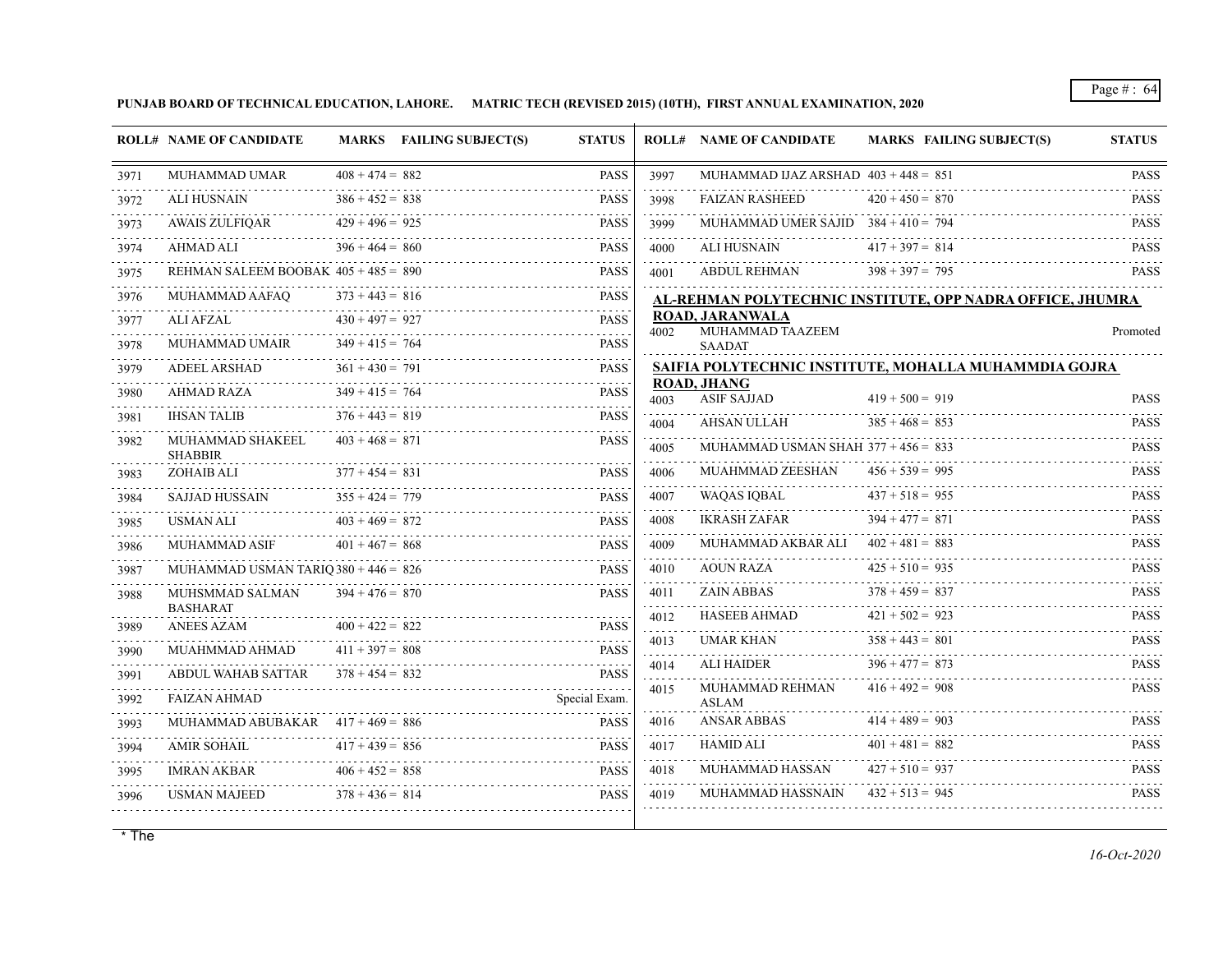**PUNJAB BOARD OF TECHNICAL EDUCATION, LAHORE. MATRIC TECH (REVISED 2015) (10TH), FIRST ANNUAL EXAMINATION, 2020**

| <b>TURAB ALI</b><br>$361 + 443 = 804$<br><b>PASS</b><br><b>SHERAZ KHAN</b><br>$442 + 528 = 970$<br>4046<br>$440 + 505 = 945$<br><b>HAIDER ALI</b><br>$429 + 513 = 942$<br><b>PASS</b><br><b>HAMZA USMAN</b><br>4047<br>$419 + 502 = 921$<br>$404 + 485 = 889$<br><b>RAHAT ALI</b><br><b>PASS</b><br>MUHAMMAD TALHA<br>4048<br>$405 + 488 = 893$<br>$384 + 452 = 836$<br><b>PASS</b><br><b>BASHARAT ALI</b><br>MUHAMMAD AMEEN<br>4049<br><b>SALEEM</b><br>$431 + 513 = 944$<br>MUHAMMAD IMRAN<br>4050<br>$435 + 510 = 945$<br><b>ALI HAIDER</b><br><b>PASS</b><br>22222)<br><b>TAHMOOR MUSAWAR</b><br>$418 + 487 = 905$<br>4051<br>$413 + 492 = 905$<br><b>PASS</b><br><b>GUL REZ ASIF</b><br><b>ATIF SHAKEEL</b><br>4052<br>$453 + 533 = 986$<br><b>JAWAD AHMED</b><br><b>PASS</b><br>.<br><b>MUDASSAR ABBAS</b><br>4053<br>$419 + 500 = 919$<br><b>MUBASHIR SALEEM</b><br><b>PASS</b><br>$363 + 397 = 760$<br>RASHID ANWAR<br>4054<br>$438 + 521 = 959$<br><b>PASS</b><br>NOMAN ALI<br>.<br>$371 + 410 = 781$<br>MUHAMMAD AJMAL<br>4055<br>$405 + 473 = 878$<br><b>AMIR ABDULLAH</b><br><b>PASS</b><br>.<br>.<br>$374 + 449 = 823$<br><b>SEYED BABAR ALI</b><br>4056<br><b>PASS</b><br>$477 + 559 = 1036$<br>MUHAMMAD ADNAN<br>$384 + 400 = 784$<br>ALI REHMAN SIAL<br>4057<br>MUHAMMAD BILAL FAIZ<br>$477 + 556 = 1033$<br><b>PASS</b><br>$\alpha$ is a set of<br>$380 + 444 = 824$<br>MUHAMMAD HASNAIN<br>4058<br>$452 + 535 = 987$<br><b>PASS</b><br>MUHAMMAD TASADDAQ<br><b>SHAHZAD</b><br>$387 + 439 = 826$<br><b>TAUSEEO HAIDER</b><br>4059<br>.<br>$468 + 553 = 1021$<br><b>MATEEN HAIDER</b><br><b>PASS</b><br>4033<br><b>ASIM MEHBOOB</b><br>$368 + 437 = 805$<br>4060<br>.<br>$471 + 554 = 1025$<br><b>PASS</b><br>MUHAMMAD NOMAN<br>4034<br>$395 + 420 = 815$<br>UMER FAROOQ<br>4061<br><b>ABBAS</b><br>$437 + 518 = 955$<br><b>ASIM RAZA</b><br><b>PASS</b><br>IBN-E-SEENA COLLEGE OF TECHNOLOGY, BANNU MIANWALI ROAD,<br>KAMAR MUSHANI, KAMAR MUSHANI<br>$434 + 513 = 947$<br><b>PASS</b><br>NOMAN AKBAR<br><b>FAYAZ MUHAMMAD</b><br>4062<br>$362 + 432 = 794$<br><b>PASS</b><br><b>ALI IRSHAD</b><br>$354 + 420 = 774$<br><b>AMJAD KHAN</b><br>4063<br>$377 + 445 = 822$<br>ZAHID IQBAL<br><b>PASS</b><br>.<br>$367 + 438 = 805$<br>MUHAMMAD ASIF<br>4064<br>$465 + 543 = 1008$<br><b>PASS</b><br>MUHAMMAD NADEEM<br>.<br>$482 + 561 = 1043$<br>MUHAMMAD SHEARZ<br>4065<br>.<br>$462 + 545 = 1007$<br><b>GHULAM ABBAS</b><br><b>PASS</b><br>and a state<br>$367 + 436 = 803$<br>MUHAMMAD SHAHZAIB<br>4066<br>.<br>$431 + 513 = 944$<br><b>PASS</b><br>KHURAM SHAHZAD<br>2.2.2.2.2.4<br><b>DILAWAR KHAN</b><br>$350 + 415 = 765$<br>4067<br><u> 1980 - John Barn Barn, mars ann an t-</u><br>MUHAMMAD AHMAD<br>$392 + 477 = 869$<br><b>PASS</b><br>$372 + 454 = 826$<br>RIAZ KHAN<br>4068<br>$346 + 419 = 765$<br>KHAWAR IQBAL<br><b>PASS</b><br>1.1.1.1.1<br>$345 + 412 = 757$<br>HASSAN IOBAL<br>4069<br>$436 + 518 = 954$<br><b>PASS</b><br><b>MUHAMMAD HARIS</b><br>.<br>MUHAMMAD HASNAIN<br>$344 + 412 = 756$<br>4070<br>$442 + 527 = 969$<br><b>PASS</b><br><b>FASEEH UR REHMAN</b><br><b>KHAN</b> |      | <b>ROLL# NAME OF CANDIDATE</b> | MARKS FAILING SUBJECT(S) | <b>STATUS</b> | <b>ROLL# NAME OF CANDIDATE</b> | <b>MARKS FAILING SUBJECT(S)</b> | <b>STATUS</b>            |
|------------------------------------------------------------------------------------------------------------------------------------------------------------------------------------------------------------------------------------------------------------------------------------------------------------------------------------------------------------------------------------------------------------------------------------------------------------------------------------------------------------------------------------------------------------------------------------------------------------------------------------------------------------------------------------------------------------------------------------------------------------------------------------------------------------------------------------------------------------------------------------------------------------------------------------------------------------------------------------------------------------------------------------------------------------------------------------------------------------------------------------------------------------------------------------------------------------------------------------------------------------------------------------------------------------------------------------------------------------------------------------------------------------------------------------------------------------------------------------------------------------------------------------------------------------------------------------------------------------------------------------------------------------------------------------------------------------------------------------------------------------------------------------------------------------------------------------------------------------------------------------------------------------------------------------------------------------------------------------------------------------------------------------------------------------------------------------------------------------------------------------------------------------------------------------------------------------------------------------------------------------------------------------------------------------------------------------------------------------------------------------------------------------------------------------------------------------------------------------------------------------------------------------------------------------------------------------------------------------------------------------------------------------------------------------------------------------------------------------------------------------------------------------------------------------------------------------------------------------------------------------------------------------------------------------------------------------------------------------------------------------------------------------------------------------------------------------------------------------------------|------|--------------------------------|--------------------------|---------------|--------------------------------|---------------------------------|--------------------------|
|                                                                                                                                                                                                                                                                                                                                                                                                                                                                                                                                                                                                                                                                                                                                                                                                                                                                                                                                                                                                                                                                                                                                                                                                                                                                                                                                                                                                                                                                                                                                                                                                                                                                                                                                                                                                                                                                                                                                                                                                                                                                                                                                                                                                                                                                                                                                                                                                                                                                                                                                                                                                                                                                                                                                                                                                                                                                                                                                                                                                                                                                                                                        | 4020 |                                |                          |               |                                |                                 | <b>PASS</b>              |
|                                                                                                                                                                                                                                                                                                                                                                                                                                                                                                                                                                                                                                                                                                                                                                                                                                                                                                                                                                                                                                                                                                                                                                                                                                                                                                                                                                                                                                                                                                                                                                                                                                                                                                                                                                                                                                                                                                                                                                                                                                                                                                                                                                                                                                                                                                                                                                                                                                                                                                                                                                                                                                                                                                                                                                                                                                                                                                                                                                                                                                                                                                                        | 4021 |                                |                          |               |                                |                                 | .<br><b>PASS</b>         |
|                                                                                                                                                                                                                                                                                                                                                                                                                                                                                                                                                                                                                                                                                                                                                                                                                                                                                                                                                                                                                                                                                                                                                                                                                                                                                                                                                                                                                                                                                                                                                                                                                                                                                                                                                                                                                                                                                                                                                                                                                                                                                                                                                                                                                                                                                                                                                                                                                                                                                                                                                                                                                                                                                                                                                                                                                                                                                                                                                                                                                                                                                                                        | 4022 |                                |                          |               |                                |                                 | .<br><b>PASS</b>         |
|                                                                                                                                                                                                                                                                                                                                                                                                                                                                                                                                                                                                                                                                                                                                                                                                                                                                                                                                                                                                                                                                                                                                                                                                                                                                                                                                                                                                                                                                                                                                                                                                                                                                                                                                                                                                                                                                                                                                                                                                                                                                                                                                                                                                                                                                                                                                                                                                                                                                                                                                                                                                                                                                                                                                                                                                                                                                                                                                                                                                                                                                                                                        | 4023 |                                |                          |               |                                |                                 | <b>PASS</b>              |
|                                                                                                                                                                                                                                                                                                                                                                                                                                                                                                                                                                                                                                                                                                                                                                                                                                                                                                                                                                                                                                                                                                                                                                                                                                                                                                                                                                                                                                                                                                                                                                                                                                                                                                                                                                                                                                                                                                                                                                                                                                                                                                                                                                                                                                                                                                                                                                                                                                                                                                                                                                                                                                                                                                                                                                                                                                                                                                                                                                                                                                                                                                                        | 4024 |                                |                          |               |                                |                                 | <b>PASS</b>              |
|                                                                                                                                                                                                                                                                                                                                                                                                                                                                                                                                                                                                                                                                                                                                                                                                                                                                                                                                                                                                                                                                                                                                                                                                                                                                                                                                                                                                                                                                                                                                                                                                                                                                                                                                                                                                                                                                                                                                                                                                                                                                                                                                                                                                                                                                                                                                                                                                                                                                                                                                                                                                                                                                                                                                                                                                                                                                                                                                                                                                                                                                                                                        | 4025 |                                |                          |               |                                |                                 | <b>PASS</b>              |
|                                                                                                                                                                                                                                                                                                                                                                                                                                                                                                                                                                                                                                                                                                                                                                                                                                                                                                                                                                                                                                                                                                                                                                                                                                                                                                                                                                                                                                                                                                                                                                                                                                                                                                                                                                                                                                                                                                                                                                                                                                                                                                                                                                                                                                                                                                                                                                                                                                                                                                                                                                                                                                                                                                                                                                                                                                                                                                                                                                                                                                                                                                                        | 4026 |                                |                          |               |                                |                                 | Special Exam.            |
|                                                                                                                                                                                                                                                                                                                                                                                                                                                                                                                                                                                                                                                                                                                                                                                                                                                                                                                                                                                                                                                                                                                                                                                                                                                                                                                                                                                                                                                                                                                                                                                                                                                                                                                                                                                                                                                                                                                                                                                                                                                                                                                                                                                                                                                                                                                                                                                                                                                                                                                                                                                                                                                                                                                                                                                                                                                                                                                                                                                                                                                                                                                        | 4027 |                                |                          |               |                                |                                 | Special Exam.            |
|                                                                                                                                                                                                                                                                                                                                                                                                                                                                                                                                                                                                                                                                                                                                                                                                                                                                                                                                                                                                                                                                                                                                                                                                                                                                                                                                                                                                                                                                                                                                                                                                                                                                                                                                                                                                                                                                                                                                                                                                                                                                                                                                                                                                                                                                                                                                                                                                                                                                                                                                                                                                                                                                                                                                                                                                                                                                                                                                                                                                                                                                                                                        | 4028 |                                |                          |               |                                |                                 | <b>PASS</b>              |
|                                                                                                                                                                                                                                                                                                                                                                                                                                                                                                                                                                                                                                                                                                                                                                                                                                                                                                                                                                                                                                                                                                                                                                                                                                                                                                                                                                                                                                                                                                                                                                                                                                                                                                                                                                                                                                                                                                                                                                                                                                                                                                                                                                                                                                                                                                                                                                                                                                                                                                                                                                                                                                                                                                                                                                                                                                                                                                                                                                                                                                                                                                                        | 4029 |                                |                          |               |                                |                                 | <b>PASS</b>              |
|                                                                                                                                                                                                                                                                                                                                                                                                                                                                                                                                                                                                                                                                                                                                                                                                                                                                                                                                                                                                                                                                                                                                                                                                                                                                                                                                                                                                                                                                                                                                                                                                                                                                                                                                                                                                                                                                                                                                                                                                                                                                                                                                                                                                                                                                                                                                                                                                                                                                                                                                                                                                                                                                                                                                                                                                                                                                                                                                                                                                                                                                                                                        | 4030 |                                |                          |               |                                |                                 | <b>PASS</b>              |
|                                                                                                                                                                                                                                                                                                                                                                                                                                                                                                                                                                                                                                                                                                                                                                                                                                                                                                                                                                                                                                                                                                                                                                                                                                                                                                                                                                                                                                                                                                                                                                                                                                                                                                                                                                                                                                                                                                                                                                                                                                                                                                                                                                                                                                                                                                                                                                                                                                                                                                                                                                                                                                                                                                                                                                                                                                                                                                                                                                                                                                                                                                                        | 4031 |                                |                          |               |                                |                                 | <b>PASS</b>              |
|                                                                                                                                                                                                                                                                                                                                                                                                                                                                                                                                                                                                                                                                                                                                                                                                                                                                                                                                                                                                                                                                                                                                                                                                                                                                                                                                                                                                                                                                                                                                                                                                                                                                                                                                                                                                                                                                                                                                                                                                                                                                                                                                                                                                                                                                                                                                                                                                                                                                                                                                                                                                                                                                                                                                                                                                                                                                                                                                                                                                                                                                                                                        | 4032 |                                |                          |               |                                |                                 | <b>PASS</b>              |
|                                                                                                                                                                                                                                                                                                                                                                                                                                                                                                                                                                                                                                                                                                                                                                                                                                                                                                                                                                                                                                                                                                                                                                                                                                                                                                                                                                                                                                                                                                                                                                                                                                                                                                                                                                                                                                                                                                                                                                                                                                                                                                                                                                                                                                                                                                                                                                                                                                                                                                                                                                                                                                                                                                                                                                                                                                                                                                                                                                                                                                                                                                                        |      |                                |                          |               |                                |                                 | <b>PASS</b>              |
|                                                                                                                                                                                                                                                                                                                                                                                                                                                                                                                                                                                                                                                                                                                                                                                                                                                                                                                                                                                                                                                                                                                                                                                                                                                                                                                                                                                                                                                                                                                                                                                                                                                                                                                                                                                                                                                                                                                                                                                                                                                                                                                                                                                                                                                                                                                                                                                                                                                                                                                                                                                                                                                                                                                                                                                                                                                                                                                                                                                                                                                                                                                        |      |                                |                          |               |                                |                                 | <b>PASS</b>              |
|                                                                                                                                                                                                                                                                                                                                                                                                                                                                                                                                                                                                                                                                                                                                                                                                                                                                                                                                                                                                                                                                                                                                                                                                                                                                                                                                                                                                                                                                                                                                                                                                                                                                                                                                                                                                                                                                                                                                                                                                                                                                                                                                                                                                                                                                                                                                                                                                                                                                                                                                                                                                                                                                                                                                                                                                                                                                                                                                                                                                                                                                                                                        |      |                                |                          |               |                                |                                 | <b>PASS</b>              |
|                                                                                                                                                                                                                                                                                                                                                                                                                                                                                                                                                                                                                                                                                                                                                                                                                                                                                                                                                                                                                                                                                                                                                                                                                                                                                                                                                                                                                                                                                                                                                                                                                                                                                                                                                                                                                                                                                                                                                                                                                                                                                                                                                                                                                                                                                                                                                                                                                                                                                                                                                                                                                                                                                                                                                                                                                                                                                                                                                                                                                                                                                                                        | 4035 |                                |                          |               |                                |                                 |                          |
|                                                                                                                                                                                                                                                                                                                                                                                                                                                                                                                                                                                                                                                                                                                                                                                                                                                                                                                                                                                                                                                                                                                                                                                                                                                                                                                                                                                                                                                                                                                                                                                                                                                                                                                                                                                                                                                                                                                                                                                                                                                                                                                                                                                                                                                                                                                                                                                                                                                                                                                                                                                                                                                                                                                                                                                                                                                                                                                                                                                                                                                                                                                        | 4036 |                                |                          |               |                                |                                 | Promoted                 |
|                                                                                                                                                                                                                                                                                                                                                                                                                                                                                                                                                                                                                                                                                                                                                                                                                                                                                                                                                                                                                                                                                                                                                                                                                                                                                                                                                                                                                                                                                                                                                                                                                                                                                                                                                                                                                                                                                                                                                                                                                                                                                                                                                                                                                                                                                                                                                                                                                                                                                                                                                                                                                                                                                                                                                                                                                                                                                                                                                                                                                                                                                                                        | 4037 |                                |                          |               |                                |                                 | <b>PASS</b>              |
|                                                                                                                                                                                                                                                                                                                                                                                                                                                                                                                                                                                                                                                                                                                                                                                                                                                                                                                                                                                                                                                                                                                                                                                                                                                                                                                                                                                                                                                                                                                                                                                                                                                                                                                                                                                                                                                                                                                                                                                                                                                                                                                                                                                                                                                                                                                                                                                                                                                                                                                                                                                                                                                                                                                                                                                                                                                                                                                                                                                                                                                                                                                        | 4038 |                                |                          |               |                                |                                 | <b>PASS</b>              |
|                                                                                                                                                                                                                                                                                                                                                                                                                                                                                                                                                                                                                                                                                                                                                                                                                                                                                                                                                                                                                                                                                                                                                                                                                                                                                                                                                                                                                                                                                                                                                                                                                                                                                                                                                                                                                                                                                                                                                                                                                                                                                                                                                                                                                                                                                                                                                                                                                                                                                                                                                                                                                                                                                                                                                                                                                                                                                                                                                                                                                                                                                                                        | 4039 |                                |                          |               |                                |                                 | 1.1.1.1.1<br><b>PASS</b> |
|                                                                                                                                                                                                                                                                                                                                                                                                                                                                                                                                                                                                                                                                                                                                                                                                                                                                                                                                                                                                                                                                                                                                                                                                                                                                                                                                                                                                                                                                                                                                                                                                                                                                                                                                                                                                                                                                                                                                                                                                                                                                                                                                                                                                                                                                                                                                                                                                                                                                                                                                                                                                                                                                                                                                                                                                                                                                                                                                                                                                                                                                                                                        | 4040 |                                |                          |               |                                |                                 | <b>PASS</b>              |
|                                                                                                                                                                                                                                                                                                                                                                                                                                                                                                                                                                                                                                                                                                                                                                                                                                                                                                                                                                                                                                                                                                                                                                                                                                                                                                                                                                                                                                                                                                                                                                                                                                                                                                                                                                                                                                                                                                                                                                                                                                                                                                                                                                                                                                                                                                                                                                                                                                                                                                                                                                                                                                                                                                                                                                                                                                                                                                                                                                                                                                                                                                                        | 4041 |                                |                          |               |                                |                                 | <b>PASS</b>              |
|                                                                                                                                                                                                                                                                                                                                                                                                                                                                                                                                                                                                                                                                                                                                                                                                                                                                                                                                                                                                                                                                                                                                                                                                                                                                                                                                                                                                                                                                                                                                                                                                                                                                                                                                                                                                                                                                                                                                                                                                                                                                                                                                                                                                                                                                                                                                                                                                                                                                                                                                                                                                                                                                                                                                                                                                                                                                                                                                                                                                                                                                                                                        | 4042 |                                |                          |               |                                |                                 | <b>PASS</b>              |
|                                                                                                                                                                                                                                                                                                                                                                                                                                                                                                                                                                                                                                                                                                                                                                                                                                                                                                                                                                                                                                                                                                                                                                                                                                                                                                                                                                                                                                                                                                                                                                                                                                                                                                                                                                                                                                                                                                                                                                                                                                                                                                                                                                                                                                                                                                                                                                                                                                                                                                                                                                                                                                                                                                                                                                                                                                                                                                                                                                                                                                                                                                                        | 4043 |                                |                          |               |                                |                                 | .<br><b>PASS</b>         |
|                                                                                                                                                                                                                                                                                                                                                                                                                                                                                                                                                                                                                                                                                                                                                                                                                                                                                                                                                                                                                                                                                                                                                                                                                                                                                                                                                                                                                                                                                                                                                                                                                                                                                                                                                                                                                                                                                                                                                                                                                                                                                                                                                                                                                                                                                                                                                                                                                                                                                                                                                                                                                                                                                                                                                                                                                                                                                                                                                                                                                                                                                                                        | 4044 |                                |                          |               |                                |                                 | <b>PASS</b>              |
|                                                                                                                                                                                                                                                                                                                                                                                                                                                                                                                                                                                                                                                                                                                                                                                                                                                                                                                                                                                                                                                                                                                                                                                                                                                                                                                                                                                                                                                                                                                                                                                                                                                                                                                                                                                                                                                                                                                                                                                                                                                                                                                                                                                                                                                                                                                                                                                                                                                                                                                                                                                                                                                                                                                                                                                                                                                                                                                                                                                                                                                                                                                        | 4045 |                                |                          |               |                                |                                 |                          |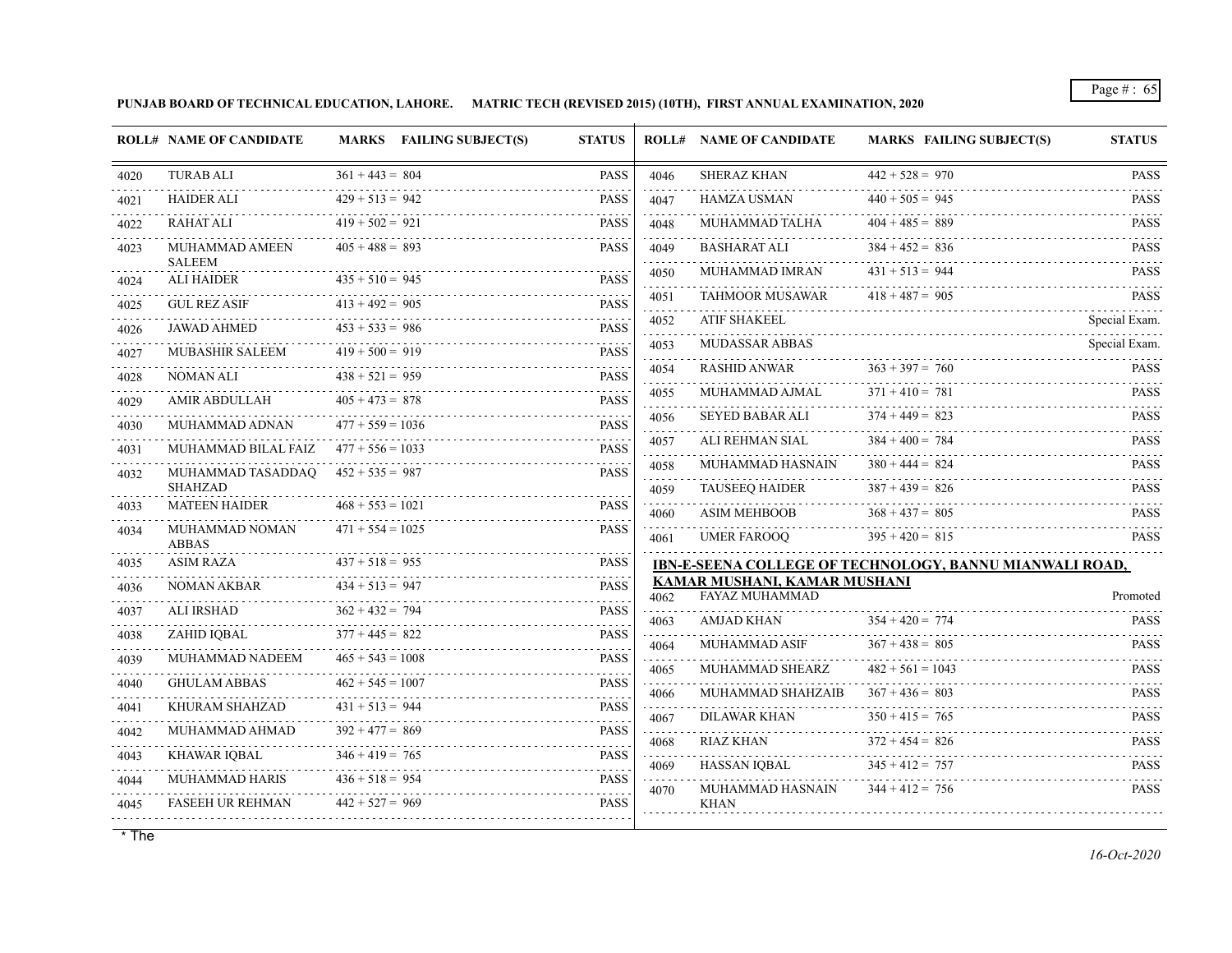**PUNJAB BOARD OF TECHNICAL EDUCATION, LAHORE. MATRIC TECH (REVISED 2015) (10TH), FIRST ANNUAL EXAMINATION, 2020**

|      | <b>ROLL# NAME OF CANDIDATE</b>        |                   | <b>MARKS</b> FAILING SUBJECT(S) | <b>STATUS</b> |                     | <b>ROLL# NAME OF CANDIDATE</b>                | <b>MARKS FAILING SUBJECT(S)</b> | <b>STATUS</b>                                     |
|------|---------------------------------------|-------------------|---------------------------------|---------------|---------------------|-----------------------------------------------|---------------------------------|---------------------------------------------------|
| 4071 | <b>KAMRAN</b>                         | $318 + 387 = 705$ |                                 | <b>PASS</b>   | 4098                | NASR ULLAH KHAN                               | $307 + 380 = 687$               | <b>PASS</b>                                       |
| 4072 | MUHAMMAD ASHFAQ                       | $373 + 443 = 816$ |                                 | <b>PASS</b>   | 4099                | HABIB ULLAH KHAN                              | $312 + 380 = 692$               | <b>PASS</b>                                       |
| 4073 | <b>AAMIR AZIZ</b>                     | $363 + 430 = 793$ |                                 | <b>PASS</b>   | 4100                | MUHAMMAD HASNAIN                              | $364 + 432 = 796$               | <b>PASS</b>                                       |
| 4074 | IJAZ AHMAD                            | $346 + 415 = 761$ |                                 | <b>PASS</b>   | 4101                | AZIZ JAHAN KHAN                               | $339 + 415 = 754$               | <b>PASS</b>                                       |
| 4075 | <b>SAJID UR REHMAN</b>                | $344 + 412 = 756$ |                                 | <b>PASS</b>   | 4102                | NAJEEB ULLAH KHAN                             |                                 | Promoted                                          |
| 4076 | <b>WAOAS AHMAD</b>                    | $334 + 401 = 735$ |                                 | <b>PASS</b>   | 4103                | MUHAMMAD ILYAS KHAN $329 + 398 = 727$         |                                 | <b>PASS</b>                                       |
| 4077 | RIZWAN ULLAH KHAN                     | $345 + 412 = 757$ |                                 | <b>PASS</b>   | 4104<br>.           | RAFI ULLAH KHAN                               |                                 | Promoted                                          |
| 4078 | MUHAMMAD ARSHAD                       | $336 + 401 = 737$ |                                 | <b>PASS</b>   | 4105<br>.           | <b>WAJID KHAN</b>                             | $309 + 378 = 687$               | <b>PASS</b>                                       |
| 4079 | <b>KHAN</b><br><b>MUHAMMAD ZUBAIR</b> | $336 + 404 = 740$ |                                 | <b>PASS</b>   | 4106                | <b>BILAWAL DEEN</b>                           | $355 + 424 = 779$               | <b>PASS</b>                                       |
| 4080 | MUHAMMAD ASHFAQ KHAN                  |                   |                                 | Promoted      | 4107                | MUHAMMAD JAVED KHAN $347 + 418 = 765$         |                                 | <b>PASS</b><br>.                                  |
| 4081 | <b>MUNAWAR KHAN</b>                   | $332 + 397 = 729$ |                                 | <b>PASS</b>   | 4108                | <b>MANSOOR UR REHMAN</b>                      | $345 + 412 = 757$               | <b>PASS</b>                                       |
| 4082 | <b>ARSHAD KHAN</b>                    |                   |                                 | Promoted      | 4109                | ZIA ULLAH KHAN                                | $318 + 386 = 704$               | <b>PASS</b>                                       |
| 4083 | ZUL QARNAIN                           | $344 + 415 = 759$ |                                 | <b>PASS</b>   | 4110                | <b>WASEEM KHAN</b>                            | $320 + 391 = 711$               | <b>PASS</b><br>.                                  |
| 4084 | <b>HAFEEZ ULLAH</b>                   |                   |                                 | Promoted      | 4111<br>.           | ABDUL MATEEN SHAH                             | $401 + 468 = 869$               | <b>PASS</b>                                       |
| 4085 | <b>KAREEM ULLAH</b>                   | $379 + 446 = 825$ |                                 | <b>PASS</b>   | 4112                | MUHAMMAD WAQAS                                | $333 + 404 = 737$               | <b>PASS</b>                                       |
| 4086 | MUHAMMAD IJAZ KHAN                    | $361 + 429 = 790$ |                                 | <b>PASS</b>   | 4113                | MUHAMMAD KAMRAN                               | $359 + 430 = 789$               | <b>PASS</b><br>$\sim$ $\sim$ $\sim$ $\sim$ $\sim$ |
| 4087 | <b>RABIA FIAZ</b>                     | $383 + 457 = 840$ |                                 | <b>PASS</b>   | 4114                | MUHAMMAD TALHA<br><b>ZAHOOR</b>               | $372 + 443 = 815$               | <b>PASS</b>                                       |
| 4088 | MUHAMMAD ADNAN KHAN $341 + 412 = 753$ |                   |                                 | <b>PASS</b>   | 4115                | MUHAMMAD ISHAQ SHAH $407 + 473 = 880$         |                                 | <b>PASS</b>                                       |
| 4089 | <b>SHOAIB KHAN</b>                    | $319 + 388 = 707$ |                                 | <b>PASS</b>   | 4116                | <b>SHERAZ NAWAZ</b>                           | $345 + 412 = 757$               | .<br><b>PASS</b>                                  |
| 4090 | FARHAN KHAN                           | $386 + 452 = 838$ |                                 | <b>PASS</b>   | 4117                | SAQIB NAWAZ                                   | $345 + 412 = 757$               | <b>PASS</b>                                       |
| 4091 | SHER ALI KHAN                         | $332 + 401 = 733$ |                                 | <b>PASS</b>   | 4118                | MUHAMMAD ASIM KHAN                            | $365 + 436 = 801$               | <b>PASS</b>                                       |
| 4092 | ZAFRAN ULLAH                          | $332 + 401 = 733$ |                                 | <b>PASS</b>   | 4119                | ARMAGHAN KHAN                                 | $346 + 415 = 761$               | <b>PASS</b>                                       |
| 4093 | MUHAMMAD BILAWAL                      | $315 + 387 = 702$ |                                 | <b>PASS</b>   | 4120<br>a a a a a a | <b>UMAR FAROOO KHAN</b>                       | $367 + 436 = 803$               | <b>PASS</b>                                       |
| 4094 | YAAR MUHAMMAD KHAN $328 + 401 = 729$  |                   |                                 | <b>PASS</b>   | 4121                | MUHAMMAD SAFI ULLAH $352 + 420 = 772$<br>KHAN |                                 | <b>PASS</b>                                       |
| 4095 | PERVEZ KHAN                           | $346 + 419 = 765$ |                                 | <b>PASS</b>   | 4122                | <b>SIFT UL HASSAN</b>                         |                                 | Special Exam.                                     |
| 4096 | MUHAMMAD AMEER KHAN $367 + 438 = 805$ |                   |                                 | <b>PASS</b>   | .<br>4123           | MUHAMMAD AQIB KHAN                            |                                 | .<br>Special Exam.                                |
| 4097 | <b>GHULAM SARWER</b>                  | $388 + 456 = 844$ |                                 | <b>PASS</b>   |                     |                                               |                                 |                                                   |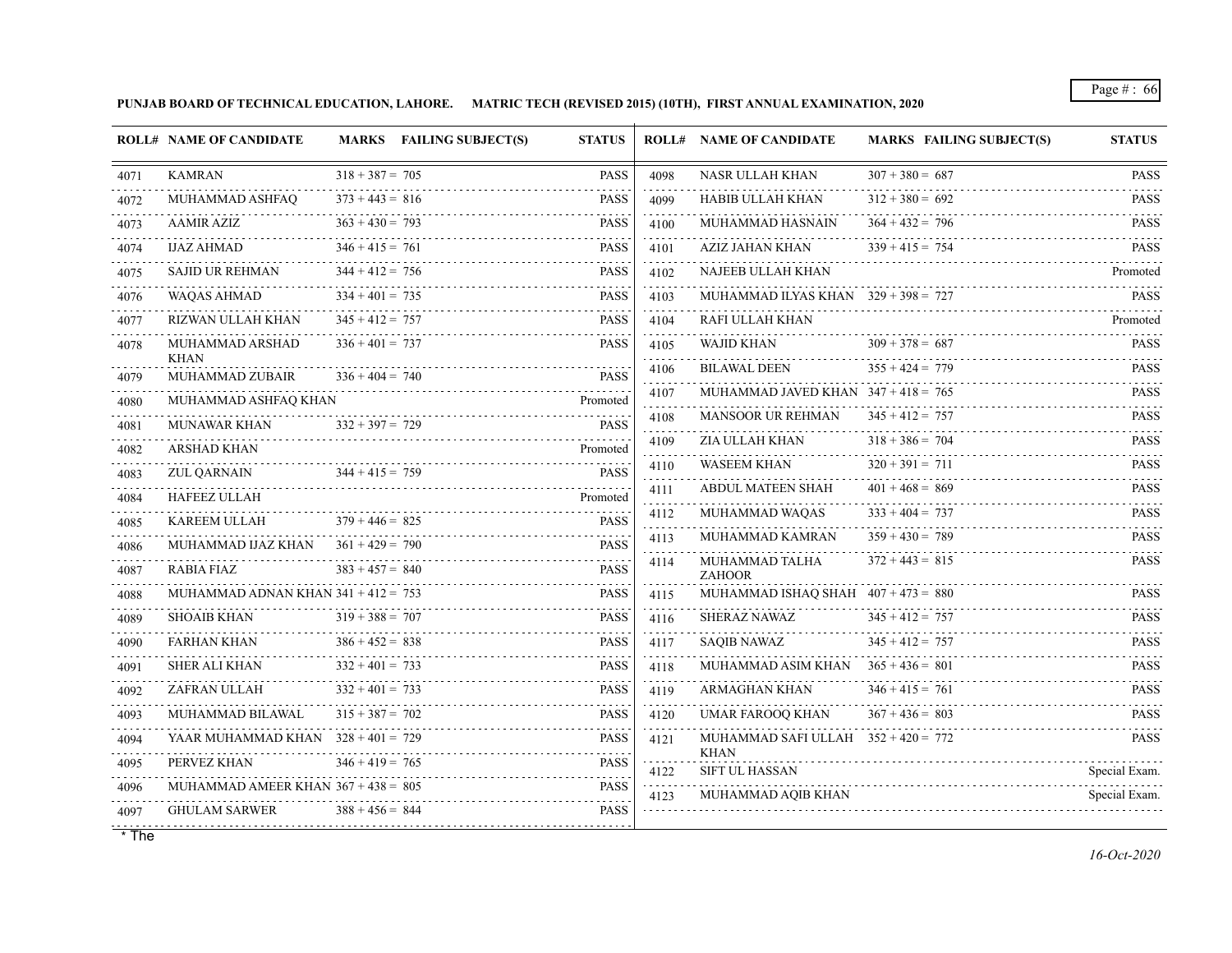**PUNJAB BOARD OF TECHNICAL EDUCATION, LAHORE. MATRIC TECH (REVISED 2015) (10TH), FIRST ANNUAL EXAMINATION, 2020**

|      | <b>ROLL# NAME OF CANDIDATE</b>        |                   | MARKS FAILING SUBJECT(S) | <b>STATUS</b> |                  | <b>ROLL# NAME OF CANDIDATE</b>           | <b>MARKS FAILING SUBJECT(S)</b> | <b>STATUS</b>    |
|------|---------------------------------------|-------------------|--------------------------|---------------|------------------|------------------------------------------|---------------------------------|------------------|
| 4124 | KAFYAT ULLAH KHAN                     |                   |                          | Special Exam. | 4150             | MUHAMMAD KHALIL                          | $422 + 409 = 831$               | <b>PASS</b>      |
| 4125 | <b>GHULAM MUJTABA</b>                 |                   |                          | Special Exam. | 4151             | <b>SAJID BASHIR KHAN</b>                 | $394 + 365 = 759$               | <b>PASS</b>      |
| 4126 | MUHAMMAD RAEES KHAN                   |                   |                          | Special Exam. | 4152             | <b>MOHSAN KHAN</b>                       | $387 + 405 = 792$               | <b>PASS</b>      |
| 4127 | MUHAMMAD SALEEM<br><b>ULLAH KHAN</b>  |                   |                          | Special Exam. | 4153             | RIZWAN ULLAH KHAN                        |                                 | Special Exam.    |
| 4128 | <b>IRFAN HAYDER KHAN</b>              |                   |                          | Special Exam. | 4154             | MUHAMMAD SHEHRYAR<br><b>KHAN</b>         | $428 + 398 = 826$               | PASS             |
| 4129 | NEMAT ULLAH KHAN                      |                   |                          | Special Exam. | 4155             | MUHAMMAD SAQIB                           | $429 + 403 = 832$               | <b>PASS</b>      |
| 4130 | <b>ASIF IQBAL</b>                     |                   |                          | Special Exam. | 4156             | MUHAMMAD IRFAN KHAN $399 + 389 = 788$    |                                 | .<br><b>PASS</b> |
| 4131 | <b>SALAMAT ULLAH</b>                  |                   |                          | Special Exam. | 4157             | <b>SHAFA ULLAH KHAN</b>                  | $394 + 374 = 768$               | <b>PASS</b>      |
| 4132 | <b>DANISH ALI</b>                     |                   |                          | Special Exam. | 4158             | <b>FAHAD ABBAS KHAN</b>                  | $436 + 387 = 823$               | <b>PASS</b>      |
| 4133 | <b>ADIL ZUBAIR</b>                    |                   |                          | Special Exam. | .<br>4159        | MUHAMMAD SHAFIQ                          | $431 + 411 = 842$               | <b>PASS</b>      |
| 4134 | DILLAWAR ABBAS KHAN                   |                   |                          | Special Exam. | 4160             | MUHAMMAD HAFEEZ                          | $409 + 405 = 814$               | <b>PASS</b>      |
| 4135 | MUHAMMAD MUZAMIL<br><b>HABIB KHAN</b> |                   |                          | Special Exam. | 4161             | <b>ULLAH KHAN</b><br><b>SAJJAD ANWAR</b> | $447 + 394 = 841$               | <b>PASS</b>      |
| 4136 | MUHAMMAD ARIF KHAN                    |                   |                          | Special Exam. | 4162             | MOHSIN KHAN                              | $422 + 439 = 861$               | <b>PASS</b>      |
| 4137 | <b>SARDAR KHAN</b>                    |                   |                          | Special Exam. | 4163             | <b>RASHID KHAN</b>                       |                                 | Special Exam.    |
| 4138 | RIZWAN MEHMOOD KHAN                   |                   |                          | Special Exam. | 4164             | MUHAMMAD IMRAN ABBAS443 + 391 = $834$    |                                 | <b>PASS</b>      |
| 4139 | MUHAMMAD SHERAZ KHAN418 + 418 = $836$ |                   |                          | <b>PASS</b>   | .<br>4165        | <b>HAIDERI</b><br>MOHAMMAD SAJJAD        | $431 + 385 = 816$               | PASS             |
| 4140 | MUHAMMAD ULFAT KHAN $420 + 417 = 837$ |                   |                          | <b>PASS</b>   | 4166             | ZEESHAN KHAN                             | $427 + 385 = 812$               | <b>PASS</b>      |
| 4141 | <b>SAFDAR ABBAS</b>                   | $405 + 392 = 797$ |                          | <b>PASS</b>   | .<br>4167        | ZAIT ULLAH KHAN                          | $421 + 430 = 851$               | <b>PASS</b>      |
| 4142 | MUHAMMAD ASIF KHAN                    |                   |                          | Special Exam. | .<br>4168        | MUHAMMAD MUSHRAF                         |                                 | Special Exam.    |
| 4143 | ABU BAKKAR SIDDIQUE<br><b>KHAN</b>    |                   |                          | Special Exam. |                  | <b>KHAN</b>                              |                                 |                  |
| 4144 | <b>SHOAIB AKHTER</b>                  | $398 + 394 = 792$ |                          | <b>PASS</b>   | 4169<br><u>.</u> | MUHAMMAD IMRAN KHAN $461 + 394 = 855$    |                                 | <b>PASS</b>      |
| 4145 | <b>ZOHAIB HASSAN</b>                  | $426 + 464 = 890$ |                          | <b>PASS</b>   | 4170<br>.        | <b>ALAM KHAN</b>                         |                                 | Special Exam.    |
| 4146 | AHSAN ALI SHAH                        | $434 + 436 = 870$ |                          | <b>PASS</b>   | 4171<br>.        | YASIR KHAN                               | $418 + 390 = 808$               | <b>PASS</b>      |
| 4147 | MUHAMMAD SALEEM                       | $434 + 413 = 847$ |                          | <b>PASS</b>   | 4172<br>da da da | MUHAMMAD ASHRAF KHAN429 + $409 = 838$    |                                 | <b>PASS</b>      |
|      | <b>KHAN</b>                           |                   |                          |               | 4173             | ABDUL MAJEED KHAN                        | $441 + 433 = 874$               | <b>PASS</b><br>. |
| 4148 | MUHAMMAD KAREEM                       | $402 + 405 = 807$ |                          | <b>PASS</b>   | 4174             | <b>BABAR MASIH</b>                       | $448 + 479 = 927$               | <b>PASS</b>      |
| 4149 | <b>SHAKEEL KHAN</b>                   | $402 + 402 = 804$ |                          | <b>PASS</b>   |                  |                                          |                                 |                  |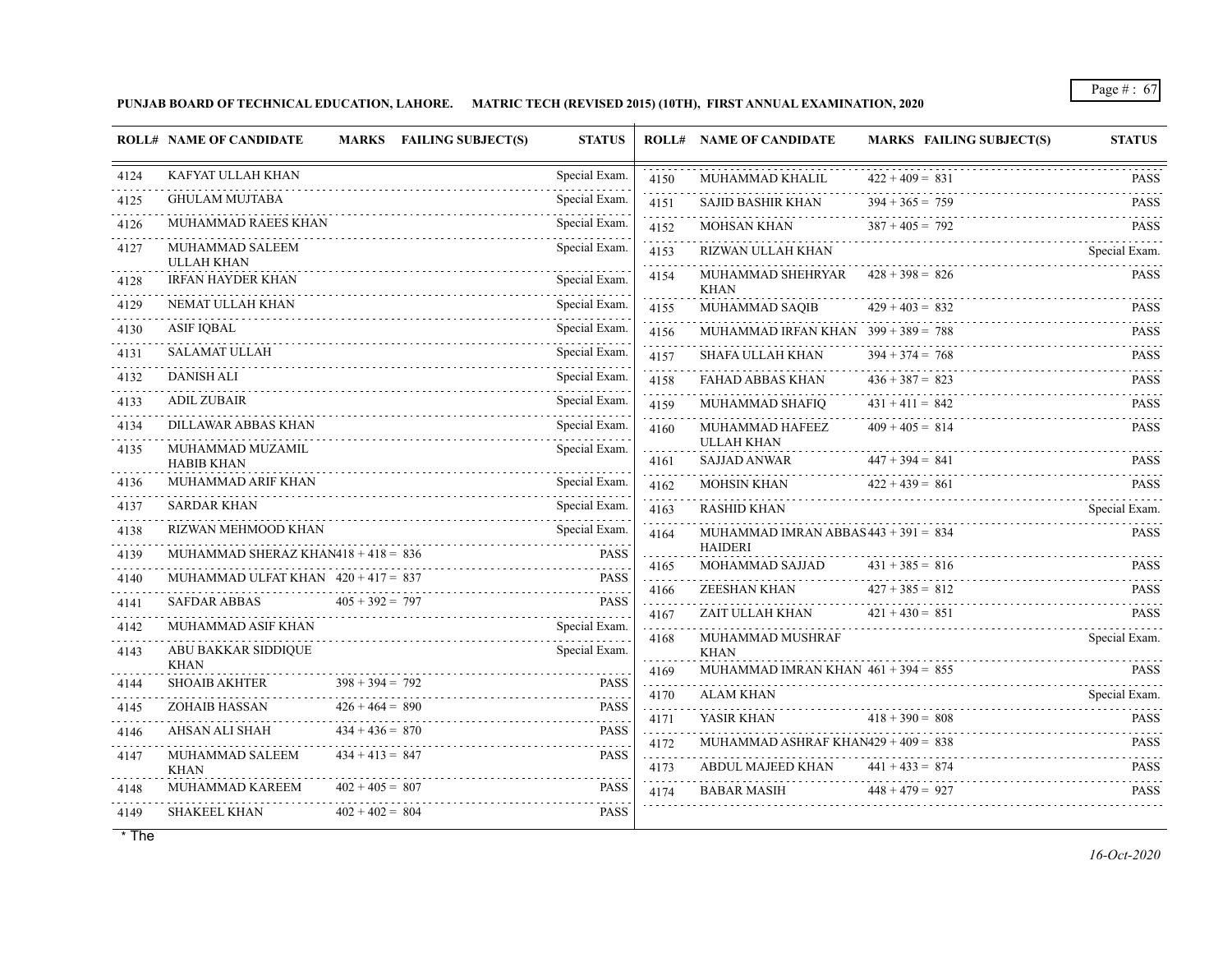**PUNJAB BOARD OF TECHNICAL EDUCATION, LAHORE. MATRIC TECH (REVISED 2015) (10TH), FIRST ANNUAL EXAMINATION, 2020**

|      | <b>ROLL# NAME OF CANDIDATE</b>          |                   | MARKS FAILING SUBJECT(S) | <b>STATUS</b>    |           | <b>ROLL# NAME OF CANDIDATE</b>                               | <b>MARKS FAILING SUBJECT(S)</b>                         | <b>STATUS</b>            |
|------|-----------------------------------------|-------------------|--------------------------|------------------|-----------|--------------------------------------------------------------|---------------------------------------------------------|--------------------------|
| 4175 | <b>AWAIS KHAN</b>                       | $356 + 395 = 751$ |                          | <b>PASS</b>      | 4201      | MUHAMMAD INAM KHAN $396 + 406 = 802$                         |                                                         | <b>PASS</b>              |
| 4176 | ZAHID KHAN                              | $445 + 404 = 849$ |                          | <b>PASS</b>      | 4202      | <b>FARASAT ABBAS KHAN</b>                                    | $397 + 411 = 808$                                       | <b>PASS</b>              |
| 4177 | <b>NAVEED</b>                           | $415 + 395 = 810$ |                          | <b>PASS</b>      | 4203      | <b>WAQAS KHAN</b>                                            | $373 + 383 = 756$                                       | <b>PASS</b>              |
| 4178 | ZEESHAN KHAN                            |                   |                          | Special Exam.    | 4204      | MUHAMMAD USAMA                                               | $398 + 390 = 788$                                       | <b>PASS</b>              |
| 4179 | HAMMAD HUSSAIN                          | $366 + 391 = 757$ |                          | <b>PASS</b>      | 4205      | <b>HASNAT HAIDER</b>                                         |                                                         | Special Exam.            |
| 4180 | <b>MUHAMMAD SABIR</b>                   | $365 + 377 = 742$ |                          | <b>PASS</b>      | 4206      | SANWAL $372 + 389 = 761$                                     |                                                         | <b>PASS</b>              |
| 4181 | <b>SHARIQ KHAN</b>                      | $440 + 399 = 839$ |                          | <b>PASS</b>      | 4207<br>. | MUHAMMAD JAVED IQBAL                                         |                                                         | Special Exam.            |
| 4182 | $436 + 392 = 828$<br><b>AASHIR KHAN</b> |                   |                          | <b>PASS</b>      | 4208<br>. |                                                              | SANA ULLAH Special Exam.                                | Special Exam.            |
| 4183 | MUHAMMAD UZAIR KHAN $437 + 395 = 832$   |                   |                          | <b>PASS</b>      | 4209      | MUHAMMAD ZAHID<br><b>HASSAN KHAN</b>                         | $366 + 353 = 719$                                       | <b>PASS</b>              |
| 4184 | YASIR KHAN                              | $433 + 375 = 808$ |                          | <b>PASS</b><br>. | 4210      | MUHAMMAD HAMMAD $371 + 375 = 746$                            |                                                         | <b>PASS</b>              |
| 4185 | MUHAMMAD UZAIR                          | $452 + 382 = 834$ |                          | <b>PASS</b>      | 4211      | <b>BILAL KHAN</b>                                            | $371 + 370 = 741$                                       | <b>PASS</b>              |
| 4186 | MUHAMMAD YOUSAF<br>KHAN                 | $412 + 392 = 804$ |                          | <b>PASS</b>      | 4212      | <b>AWAIS KHAN</b>                                            | $379 + 408 = 787$                                       | <b>PASS</b>              |
| 4187 | MUHAMMAD IBRAHIM                        | $406 + 369 = 775$ |                          | <b>PASS</b>      | .<br>4213 | MUHAMMAD ALI RAZA TAQI                                       |                                                         | Special Exam.            |
| 4188 | SHAFA ULLAH KHAN                        | $410 + 377 = 787$ |                          | <b>PASS</b>      | 4214      | <b>GULL SAEED</b>                                            |                                                         | Special Exam.            |
| 4189 | MUHAMMAD ASAD KHAN $410 + 414 = 824$    |                   |                          | <b>PASS</b>      | 4215      | MOHSIN IQBAL KHAN                                            | $310 + 372 = 682$                                       | <b>PASS</b>              |
| 4190 | KIFAYAT ULLAH $397 + 368 = 765$         |                   |                          | <b>PASS</b>      | 4216      | WASIF SARDAR                                                 | $403 + 392 = 795$                                       | <b>PASS</b>              |
| 4191 | MUHAMMAD IKRAM ULLAH                    |                   |                          | Special Exam.    | 4217      | AKRAMULLAH KHAN                                              | $409 + 396 = 805$                                       | <b>PASS</b>              |
| 4192 | <b>KHAN</b><br><b>SHAFA ULLAH KHAN</b>  |                   |                          |                  | 4218      |                                                              | KHAN NAWAZ KHAN                                         | Special Exam.            |
| 4193 | NAIMAT ULLAH KHAN                       |                   | Special Exam.            | Special Exam.    |           |                                                              | ALI COLLEGE OF TECHNOLOGY, ASTATION ROAD, WARD #5, NEAR |                          |
| 4194 | ABDUL MAJEED KHAN                       | $468 + 397 = 865$ |                          | <b>PASS</b>      | 4219      | <b>FATEHPUR ROAD,, KAROR LAL ESAN</b><br><b>MOHSIN SAEED</b> | $367 + 436 = 803$                                       | <b>PASS</b>              |
| 4195 | MUHAMMAD SAFDAR                         | $402 + 415 = 817$ |                          | <b>PASS</b>      | 4220      | ZOHAIB MUSHTAQ                                               | $414 + 477 = 891$                                       | <b>PASS</b>              |
| 4196 | ATTA UR REHMAN                          | $398 + 394 = 792$ |                          | <b>PASS</b>      | .<br>4221 | ALOAMA GHAFAR                                                | $370 + 436 = 806$                                       | <b>PASS</b>              |
| 4197 | MUHAMMAD KHAWAR<br><b>KHAN</b>          | $383 + 378 = 761$ |                          | <b>PASS</b>      | 4222<br>. | SHOAIB AKHTAR                                                | $438 + 515 = 953$                                       | <b>PASS</b><br>1.1.1.1.1 |
| 4198 | NAJAF SHAHZAD KHAN                      | $396 + 382 = 778$ | $396 + 382 = 778$ PASS   | <b>PASS</b>      | 4223      | QAMAR ABBAS                                                  | $402 + 467 = 869$                                       | <b>PASS</b>              |
| 4199 | ABDUL BASIT KHAN                        | $405 + 372 = 777$ |                          | <b>PASS</b>      | 4224      | MUHAMMAD ARSHAD                                              | $400 + 467 = 867$                                       | <b>PASS</b>              |
| 4200 | <b>SHAHED ABBAS KHAN</b>                |                   |                          | <b>PASS</b>      | 4225      | <b>TAQEER ZIA</b>                                            | $391 + 473 = 864$                                       | <b>PASS</b>              |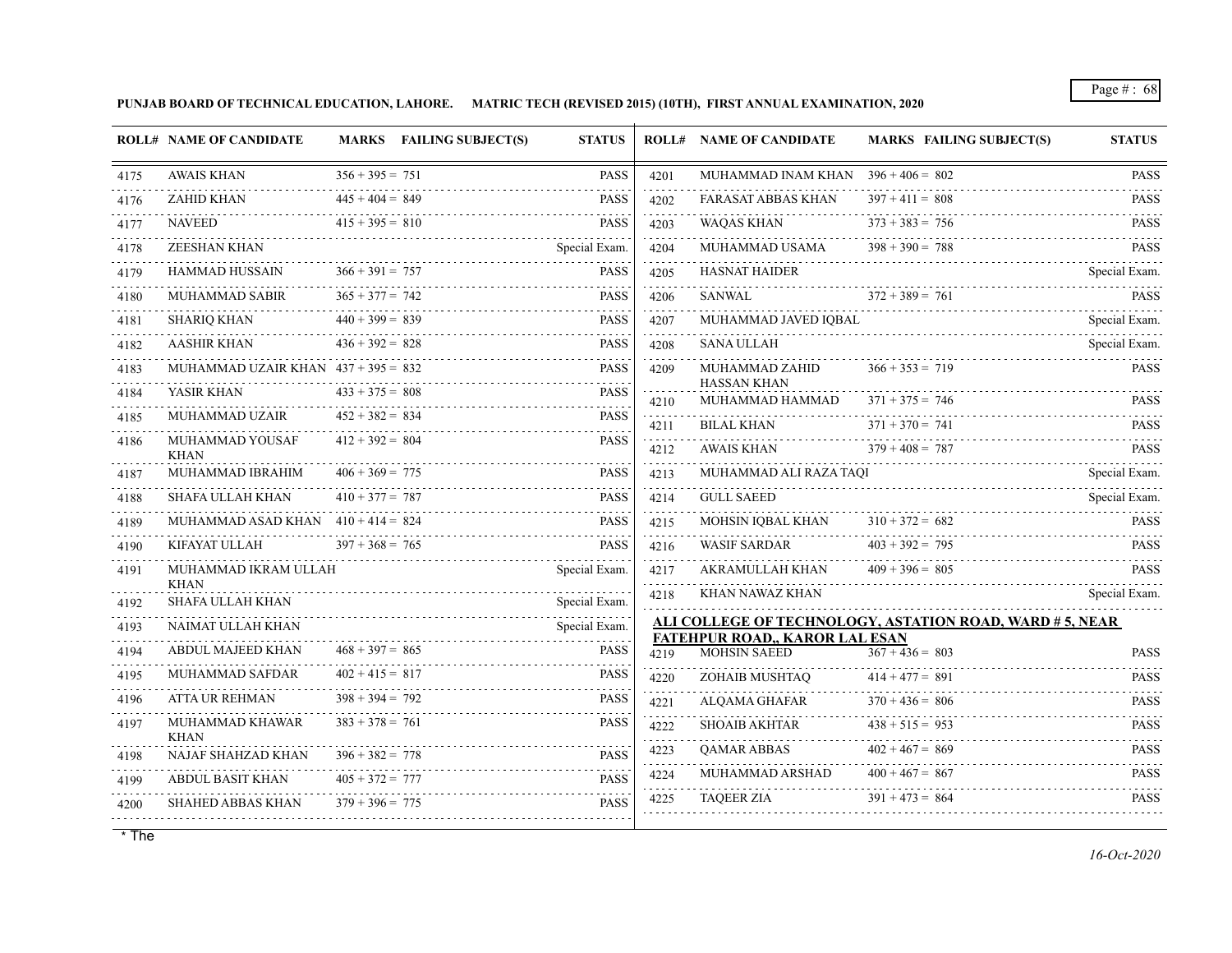**PUNJAB BOARD OF TECHNICAL EDUCATION, LAHORE. MATRIC TECH (REVISED 2015) (10TH), FIRST ANNUAL EXAMINATION, 2020**

|                | <b>ROLL# NAME OF CANDIDATE</b>                     | <b>MARKS</b> FAILING SUBJECT(S)                                     | <b>STATUS</b> |                      | <b>ROLL# NAME OF CANDIDATE</b>            | <b>MARKS FAILING SUBJECT(S)</b>                      | <b>STATUS</b> |
|----------------|----------------------------------------------------|---------------------------------------------------------------------|---------------|----------------------|-------------------------------------------|------------------------------------------------------|---------------|
| 4226           | ALAMDAR HUSSAIN NAQVI                              |                                                                     | Special Exam. | 4247                 | ZEESHAN AFZAL                             | $359 + 430 = 789$                                    | <b>PASS</b>   |
|                |                                                    | <b>QUAID-E-AZAM INSTITUTE OF TECHNOLOGY, ISMAIL AND SAQIB PLAZA</b> |               | 4248                 | MUHAMMAD SHAHZAIB                         | $390 + 468 = 858$                                    | <b>PASS</b>   |
|                | <b>CHOWK SANGLAN WALA, KHANEWAL</b><br>NOMAN ASLAM | $354 + 424 = 778$                                                   | <b>PASS</b>   | 4249                 | MUHAMMAD HASHIM                           | $415 + 489 = 904$                                    | <b>PASS</b>   |
| 4227           |                                                    |                                                                     |               | 4250                 | <b>ABDUL REHMAN</b>                       | $420 + 500 = 920$                                    | <b>PASS</b>   |
| 4228           | MUHAMMAD RIZWAN<br><b>HAIDER</b>                   | $463 + 542 = 1005$                                                  | <b>PASS</b>   | .<br>4251            | ADNAN ALI                                 | $391 + 476 = 867$                                    | <b>PASS</b>   |
| 4229           | <b>HUZAIFA</b>                                     | $379 + 446 = 825$                                                   | <b>PASS</b>   | 4252                 | <b>IZHAR AHMED</b>                        | $385 + 452 = 837$                                    | <b>PASS</b>   |
| 4230           | RANA MUHAMMAD<br><b>MUSTAFA</b>                    | $380 + 458 = 838$                                                   | <b>PASS</b>   | 4253                 | MOHSIN ALI                                | $323 + 392 = 715$                                    | <b>PASS</b>   |
| 4231           | <b>WALEED ASGHAR</b>                               | $397 + 479 = 876$                                                   | <b>PASS</b>   | 4254                 | <b>SHAHID HUSSAIN</b>                     | $403 + 481 = 884$                                    | <b>PASS</b>   |
| 4232           | <b>BENISH ZIA</b>                                  | $463 + 542 = 1005$                                                  | <b>PASS</b>   | 4255<br>.            | <b>HUSNAIN ALI</b>                        | $387 + 453 = 840$                                    | <b>PASS</b>   |
| 4233           | MUHAMMAD ZEESHAN                                   |                                                                     | Special Exam. | 4256<br>$-2 - 2 - 2$ | <b>DANISH KHURSHEED</b>                   | $361 + 430 = 791$                                    | <b>PASS</b>   |
| .<br>4234      | <b>JAVEED IQBAL</b>                                |                                                                     | Special Exam. | 4257                 | <b>MUSHARAF NASIR</b>                     |                                                      | Special Exam. |
| 4235           | RANA MUHAMMAD SUFYAN<br><b>KHALID</b>              |                                                                     | Special Exam. | 4258                 | MUHAMMAD MUDDSIR<br>RIAZ                  | $391 + 460 = 851$                                    | <b>PASS</b>   |
| 4236           | <b>ALI HAIDER</b>                                  | $377 + 451 = 828$                                                   | <b>PASS</b>   | 4259                 | NASEEB ULLAH                              | $363 + 400 = 763$                                    | <b>PASS</b>   |
| 4237           | <b>MUHAMMAD RASHID</b>                             | $385 + 439 = 824$                                                   | <b>PASS</b>   |                      |                                           | SARGODHA COLLEGE OF TECHNOLOGY, NEAR SATELLITE TOWN, |               |
| 4238           | <b>ANEES HAIDER</b>                                | $357 + 428 = 785$                                                   | <b>PASS</b>   | 4260                 | MIANWALI ROAD, KHUSHAB<br>ABDULLAH JAMEEL | $386 + 452 = 838$                                    | <b>PASS</b>   |
| 4239           | <b>SAIMAN</b>                                      |                                                                     | Special Exam. | 4261                 | MUHAMMAD NABEEL                           | $385 + 452 = 837$                                    | <b>PASS</b>   |
| 4240           | MUHAMMAD ALI SHAH                                  |                                                                     | Special Exam. | and a series         | <b>NAWAZ</b>                              |                                                      |               |
|                |                                                    | ALI COLLEGE OF ENGINEERING & TECHNOLOGY, MODEL TOWN,                |               | 4262                 | MUHAMMAD EHTISHAM                         | $366 + 436 = 802$                                    | <b>PASS</b>   |
| <b>KHANPUR</b> |                                                    |                                                                     |               | 4263                 | <b>TABIB UL HASSAN</b>                    | $381 + 457 = 838$                                    | <b>PASS</b>   |
| 4241           | MUHAMMAD TOUSEEF                                   | $452 + 530 = 982$                                                   | <b>PASS</b>   | 4264                 | <b>ABDUL AZIZ</b>                         | $381 + 457 = 838$                                    | <b>PASS</b>   |
| 4242<br>.      | ALI GHAFFAR                                        | $389 + 452 = 841$                                                   | <b>PASS</b>   | 4265                 | MUHAMMAD USMAN                            | $387 + 464 = 851$                                    | <b>PASS</b>   |
| 4243           | ABID RASOOL                                        | $439 + 518 = 957$                                                   | <b>PASS</b>   | 4266                 | <b>AKRAM</b><br>NOMAN AHMAD               | $384 + 464 = 848$                                    | <b>PASS</b>   |
| 4244           | <b>AHMAD RASHEED</b>                               | $444 + 511 = 955$                                                   | <b>PASS</b>   |                      | ZEESHAN AKRAM                             | $387 + 464 = 851$                                    | <b>PASS</b>   |
| 4245           | MUDASSAR MEHMOOD                                   | $436 + 515 = 951$                                                   | <b>PASS</b>   | 4267                 |                                           |                                                      |               |
|                |                                                    | KHANPUR COLLEGE OF TECHNOLOGY, MANZOOR COLONY, OPP.                 |               | 4268<br>.            | AIZAZ ALI ASGHAR                          | $388 + 464 = 852$                                    | <b>PASS</b>   |
|                |                                                    | <b>MADNI MASJID, NEAR WAPDA OFFICE, AIRPORT ROAD, KHANPUR</b>       |               | 4269<br>.            | KALEEM ULLAH                              | $352 + 420 = 772$                                    | <b>PASS</b>   |
| 4246           | MUHAMMAD MUBSHIR<br>RIAZ                           | $394 + 464 = 858$                                                   | <b>PASS</b>   | 4270                 | <b>AMMAR SABIR</b>                        | $407 + 485 = 892$                                    | <b>PASS</b>   |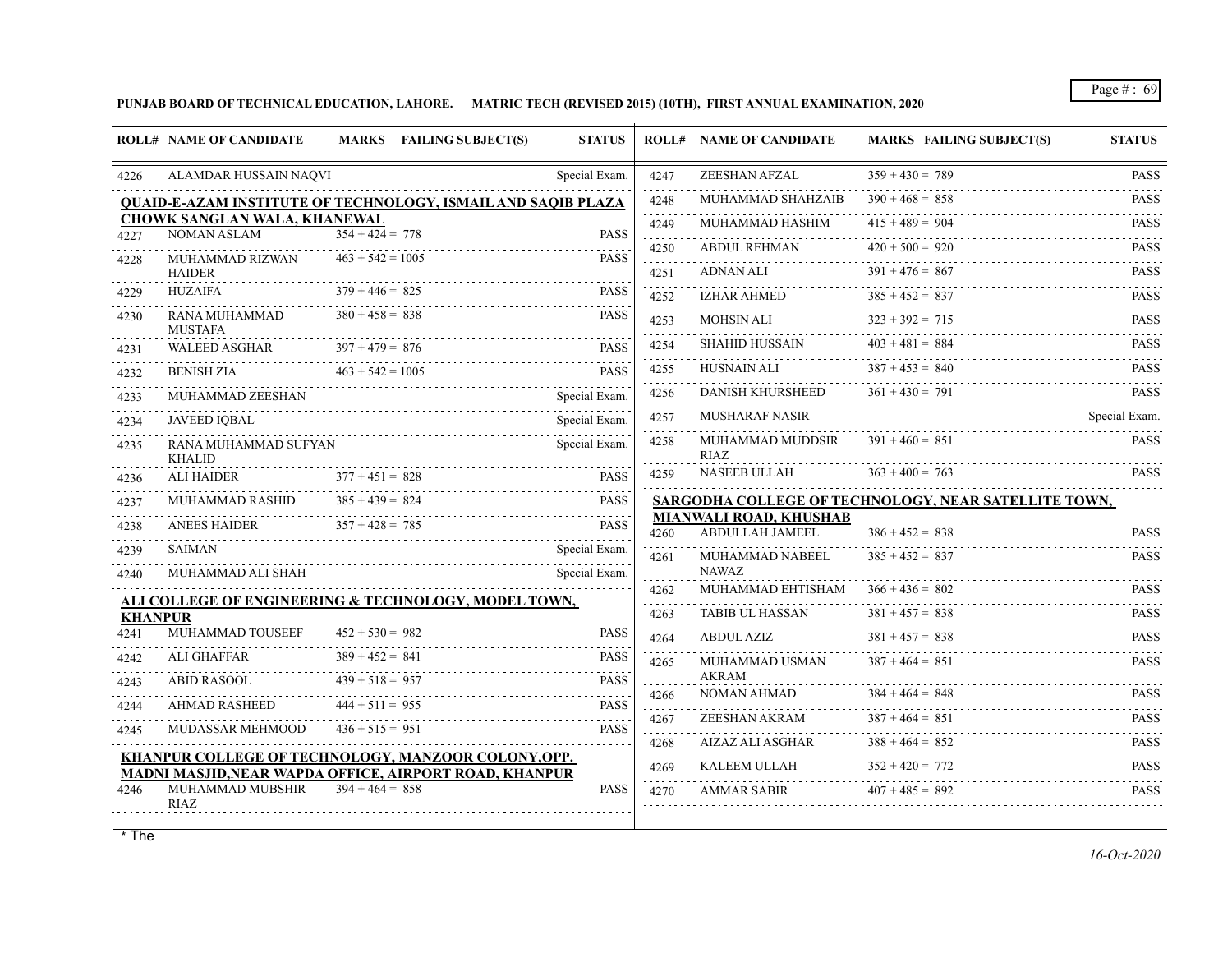**PUNJAB BOARD OF TECHNICAL EDUCATION, LAHORE. MATRIC TECH (REVISED 2015) (10TH), FIRST ANNUAL EXAMINATION, 2020**

|                       | <b>ROLL# NAME OF CANDIDATE</b>                                                                        |                   | MARKS FAILING SUBJECT(S) | <b>STATUS</b>            |                        | <b>ROLL# NAME OF CANDIDATE</b>                             | <b>MARKS FAILING SUBJECT(S)</b>                            | <b>STATUS</b> |
|-----------------------|-------------------------------------------------------------------------------------------------------|-------------------|--------------------------|--------------------------|------------------------|------------------------------------------------------------|------------------------------------------------------------|---------------|
| 4271                  | MUHAMMAD FURQAN ALI $400 + 479 = 879$                                                                 |                   |                          | <b>PASS</b><br>a a a a a | 4292                   | <b>NADEEM ALI</b>                                          | $359 + 430 = 789$                                          | <b>PASS</b>   |
| 4272                  | <b>MUHAMMAD RAEES</b>                                                                                 | $393 + 464 = 857$ |                          | <b>PASS</b>              | 4293                   | MUHAMMAD UZAIR                                             | $316 + 386 = 702$                                          | <b>PASS</b>   |
| 4273                  | <b>MUHAMMAD ASIF</b>                                                                                  | $416 + 489 = 905$ |                          | <b>PASS</b>              | .<br>4294              | JABBAR<br><b>SYED AHMED SAAD</b>                           | $323 + 392 = 715$                                          | <b>PASS</b>   |
| 4274                  | MUHAMMAD QASIM IMTIAZ $403 + 479 = 882$<br><b>AWAN</b>                                                |                   |                          | <b>PASS</b>              | 4295                   | MUHAMMAD SAIM ABID                                         | $385 + 453 = 838$                                          | <b>PASS</b>   |
| 4275                  | MUHAMMAD KAZIM                                                                                        | $370 + 438 = 808$ |                          | <b>PASS</b>              | 4296                   | <b>HAFIZ AHMED UNEEB</b>                                   | $377 + 444 = 821$                                          | <b>PASS</b>   |
| 4276                  | <b>MUBASHER HUSSAIN</b>                                                                               | $424 + 505 = 929$ |                          | <b>PASS</b>              | 4297                   | MUHAMMAD AWAIS                                             | $376 + 455 = 831$                                          | <b>PASS</b>   |
| .<br>4277             | RANA MUHAMMAD AQIB $354 + 423 = 777$<br><b>SHAFIQ</b>                                                 |                   |                          | <b>PASS</b>              | 4298                   | <b>SIDDIQUI</b><br><b>SYED SAUD AHMED</b>                  | $360 + 432 = 792$                                          | <b>PASS</b>   |
|                       | KHYBER COLLEGE OF COMMERCE & COMPUTER SCIENCES, , KOT                                                 |                   |                          |                          | 4299                   | MUHAMMAD UMAIR AZMAT                                       |                                                            | Special Exam. |
| <b>SULTAN</b><br>4278 | MINHAL HUSSAIN                                                                                        | $374 + 443 = 817$ |                          | <b>PASS</b>              | .<br>4300              | HUNAIN UR REHMAN                                           | $335 + 351 = 686$                                          | <b>PASS</b>   |
|                       | MUDASIR HASSAN                                                                                        | $444 + 524 = 968$ |                          | <b>PASS</b>              | .<br>4301              | <b>HARIS ALI</b>                                           | $340 + 366 = 706$<br>HARIS ALI $340 + 366 = 706$ PASS      |               |
| 4279<br>4280          | MUHAMMAD SHOAIB                                                                                       | $346 + 415 = 761$ |                          | 1.1.1.1<br><b>PASS</b>   | .<br>4302              | ANSAR HUSSAIN                                              |                                                            | Special Exam. |
|                       | <b>AKHTAR</b>                                                                                         |                   |                          |                          | الداعات عالمات<br>4303 |                                                            | MUHAMMAD QAMAR $396 + 395 = 791$ PASS                      |               |
|                       | <b>LAHORE POLYTECHNIC INSTITUTE, BAND ROAD NEAR CHOWK YATEEM</b>                                      |                   |                          |                          | .<br>4304              |                                                            | MUHAMMAD BILAL                                             | Special Exam. |
| 4281                  | <b>KHANA, LAHORE</b><br><b>ABU USAMA</b>                                                              | $350 + 415 = 765$ |                          | <b>PASS</b>              | والمتمامين<br>4305     | MUHAMMAD UMER ZAMAN                                        | VUMER ZAMAN<br>Special Exam.                               |               |
| 4282                  | ABU HURAIRA $345 + 412 = 757$                                                                         |                   |                          | <b>PASS</b>              | .<br>4938              | <b>HAMZA ALI</b>                                           |                                                            | Promoted      |
| 4283                  | ABDULLAH                                                                                              | $344 + 412 = 756$ |                          | <b>PASS</b>              |                        |                                                            | PAK PUNJAB COLLEGE OF TECHNOLOGY, OPP. TAJ BAGH PULL CANAL |               |
| 4284                  | MUHAMMAD USAMA                                                                                        |                   |                          | Promoted                 | 4306                   | <b>BANK ROAD, HARBANCEPURA, LAHORE</b><br>MUHAMMAD MUNIB U | $375 + 443 = 818$                                          | <b>PASS</b>   |
| 4285                  | MUSKAN NAEEM $378 + 447 = 825$                                                                        |                   |                          | PASS                     |                        | <b>REHMAN</b>                                              |                                                            |               |
| 4286                  | SIRAJ AHMAD                                                                                           |                   |                          | Special Exam.            | 4307                   | HAFIZ MUHAMMAD SOHAIB384 + $451 = 835$<br><b>AYOUB</b>     |                                                            | <b>PASS</b>   |
| 4287                  | MUHAMMAD UMAR NAEEM                                                                                   |                   |                          | Promoted                 | 4308                   | HUSSAIN BIN JAMEEL                                         |                                                            | Special Exam. |
| 4288                  | SADDAM HUSSAIN                                                                                        |                   |                          | Special Exam.            | 4309                   | ALI HAMMAD                                                 | $328 + 448 = 776$                                          | <b>PASS</b>   |
|                       | <b>MURTAZA</b>                                                                                        |                   |                          |                          |                        |                                                            | GOVERNMENT COLLEGE OF TECHNOLOGY, COLLEGE ROAD, LAYYAH     |               |
| 4289                  | MUHAMMAD ALI SHAHEER                                                                                  |                   | Special Exam.            |                          | 4310                   | MUHAMMAD IMRAN                                             |                                                            | Special Exam. |
|                       | PAK CANADIAN POLYTECHNIC INSTITUTE, 180 ALLAMA IQBAL ROAD<br><b>MUSTAFABAD, (DHARAM PURA), LAHORE</b> |                   |                          |                          | .<br>4311              | MUHAMMAD ABU HURAIRA                                       |                                                            | Special Exam. |
| 4290                  | <b>ABDUL SUBHAN</b>                                                                                   | $450 + 533 = 983$ |                          | <b>PASS</b>              | .<br>4312              | MUHAMMAD FAHEEM                                            |                                                            | Special Exam. |
| 4291                  | ZOHAIB KHALID                                                                                         | $382 + 447 = 829$ |                          | PASS                     | 4313                   | MUHAMMAD RIZWAN                                            |                                                            | Special Exam. |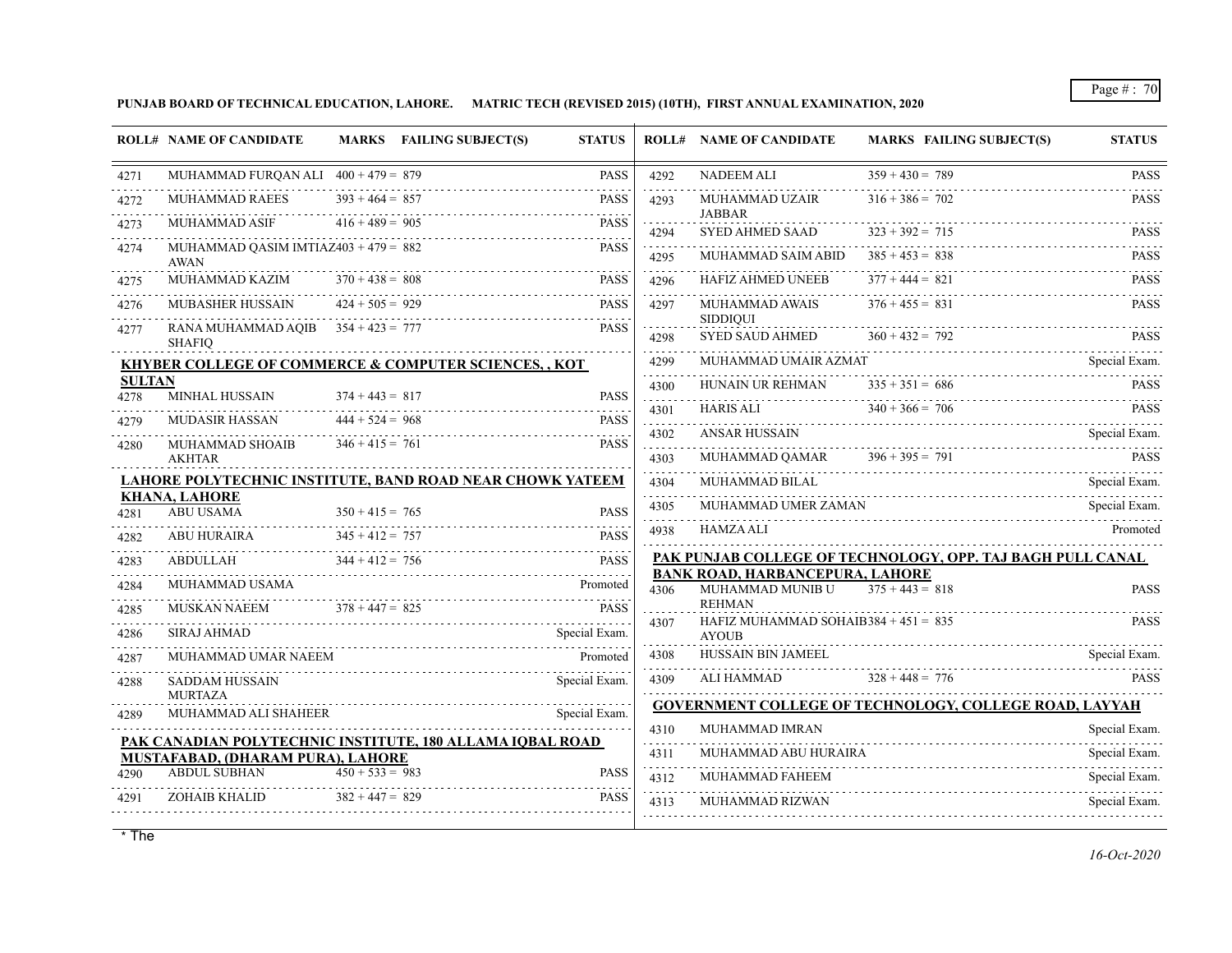**PUNJAB BOARD OF TECHNICAL EDUCATION, LAHORE. MATRIC TECH (REVISED 2015) (10TH), FIRST ANNUAL EXAMINATION, 2020**

|      | <b>ROLL# NAME OF CANDIDATE</b>               | MARKS FAILING SUBJECT(S)                               | <b>STATUS</b>                  |                         | <b>ROLL# NAME OF CANDIDATE</b>         | <b>MARKS FAILING SUBJECT(S)</b>                      | <b>STATUS</b>      |
|------|----------------------------------------------|--------------------------------------------------------|--------------------------------|-------------------------|----------------------------------------|------------------------------------------------------|--------------------|
| 4314 | <b>TAHIR SULTAN</b>                          |                                                        | Special Exam.                  | 4338                    | MUHAMMAD ZAHID                         |                                                      | Special Exam.      |
| 4315 | <b>ALLAH DITTA</b>                           |                                                        | Special Exam.                  | 4339                    | MUHAMMAD SAQLAIN<br><b>NADEEM</b>      |                                                      | Special Exam.      |
| 4316 | MUHAMMAD SIBTAIN                             |                                                        | Special Exam.                  | 4340                    | MUHAMMAD MOHSIN                        |                                                      | Special Exam.      |
| 4317 | MUHAMMAD USMAN                               |                                                        | Special Exam.                  |                         | <b>SOHAIL</b>                          |                                                      |                    |
| 4318 | <b>AHTISHAM HANEEF</b>                       |                                                        | Special Exam.                  | 4341                    | <b>ABDUL WAHEED</b>                    |                                                      | Special Exam.<br>. |
|      |                                              | UNITED COLLEGE OF TECHNOLOGY, HOUSING COLONY, LAYYAH   |                                | 4342<br>.               | <b>AHMAD SHAIR</b>                     |                                                      | Special Exam.      |
| 4319 | <b>SHARJEEL HAIDER</b>                       |                                                        | Promoted                       | 4343                    | MUHAMMAD AHMAD<br><b>HASAN FARIDI</b>  |                                                      | Special Exam.      |
| 4320 | <b>NASIR ABBAS</b>                           | $407 + 473 = 880$                                      | <b>PASS</b>                    | 4344                    | <b>FIAZ AHMAD</b>                      |                                                      | Special Exam.<br>. |
| 4321 | <b>ILYAS RAZA</b>                            | $388 + 453 = 841$                                      | <b>PASS</b>                    | 4345                    | <b>TAHIR MEHMOOD</b>                   |                                                      | Special Exam.      |
| 4322 | MUHAMMAD IMRAN                               | $370 + 438 = 808$                                      | <b>PASS</b>                    | 4346                    | <b>ISRAR EJAZ</b>                      |                                                      | Special Exam.<br>. |
| 4323 | MUHAMMAD ARSHAD                              | $383 + 446 = 829$                                      | <b>PASS</b>                    | 4347<br>.               | MUHAMMAD IMRAN                         |                                                      | Special Exam.      |
| 4324 | <b>ZAID BIN SHAHID</b>                       | $354 + 420 = 774$                                      | <b>PASS</b>                    | 4348                    | <b>WAQAR HUSSAIN</b>                   |                                                      | Special Exam.      |
| 4325 | MUHAMMAD ABDUL WASAY388 + $452 = 840$        |                                                        | <b>PASS</b>                    | 4349<br>.               | MUHAMMAD IBRAR                         | $365 + 450 = 815$                                    | <b>PASS</b>        |
| 4326 | <b>SYED ALI SHAH HUSSAIN</b><br><b>MEHDI</b> |                                                        | Promoted                       | 4350<br>.               | MUHAMMAD TARIQ IQBAL                   |                                                      | Special Exam.      |
| 4327 | <b>SHOAIB RASOOL</b>                         | $371 + 454 = 825$                                      | <b>PASS</b>                    | 4351<br>.               | <b>SADAM HUSSAIN</b>                   | $342 + 415 = 757$                                    | <b>PASS</b>        |
| 4328 | RASHID IQBAL                                 | $396 + 476 = 872$                                      | <b>PASS</b>                    | 4352<br>.               | <b>GHAZALA BIBI</b>                    | $402 + 431 = 833$                                    | <b>PASS</b>        |
| 4329 | <b>SHERAZ AHMAD</b>                          | $376 + 459 = 835$                                      | <b>PASS</b>                    | 4353<br>.               | AMNA BIBI                              | $357 + 413 = 770$                                    | <b>PASS</b>        |
| 4330 | MUBASHIR IQBAL                               | $355 + 444 = 799$                                      | <b>PASS</b>                    | 4354<br>.               | <b>SHAZIA JABEEN</b>                   |                                                      | Special Exam.      |
| 4331 | ALI RAZA                                     | $353 + 414 = 767$                                      | <b>PASS</b>                    | 4355                    | MUHAMMAD ZAFARYAB                      |                                                      | Special Exam.      |
| 4332 | AHSAN ULLAH KHAN                             | $336 + 417 = 753$                                      | <b>PASS</b>                    | 4356                    | <b>MANSOOR ALI</b>                     | $386 + 449 = 835$                                    | <b>PASS</b>        |
|      |                                              | MUSLIM COLLEGE OF TECHNOLOGY, WIJHIANWALA, MIAN CHANNU |                                | 4357                    | MUHAMMAD WAHEED                        | $398 + 416 = 814$                                    | <b>PASS</b>        |
| 4333 | MUHAMMAD RAMZAN                              | $413 + 489 = 902$                                      | <b>PASS</b>                    |                         |                                        | ISLAMIA TECHNICAL INSTITUTE, GHUNDI ROAD, MUSA KHEL, |                    |
| 4334 | <b>GHULAM ABBAS</b>                          | $401 + 468 = 869$                                      | <b>PASS</b>                    | <b>MIANWALI</b><br>4358 | MUHAMMAD IDREES KHAN $361 + 429 = 790$ |                                                      | <b>PASS</b>        |
|      | MUHAMMAD SAEED                               |                                                        |                                | 4359                    | <b>RANBAZ KHAN</b>                     | $383 + 457 = 840$                                    | <b>PASS</b>        |
| 4335 | <b>ASAD RIAZ</b>                             |                                                        | Special Exam.<br>Special Exam. | 4360                    | ASAD IOBAL                             | $353 + 420 = 773$                                    | <b>PASS</b>        |
| 4336 |                                              |                                                        |                                |                         |                                        |                                                      |                    |
| 4337 | <b>ABDUL REHMAN</b>                          |                                                        | Special Exam.                  | 4361                    | <b>MUHAMMAD AQIB</b>                   | $348 + 415 = 763$                                    | <b>PASS</b>        |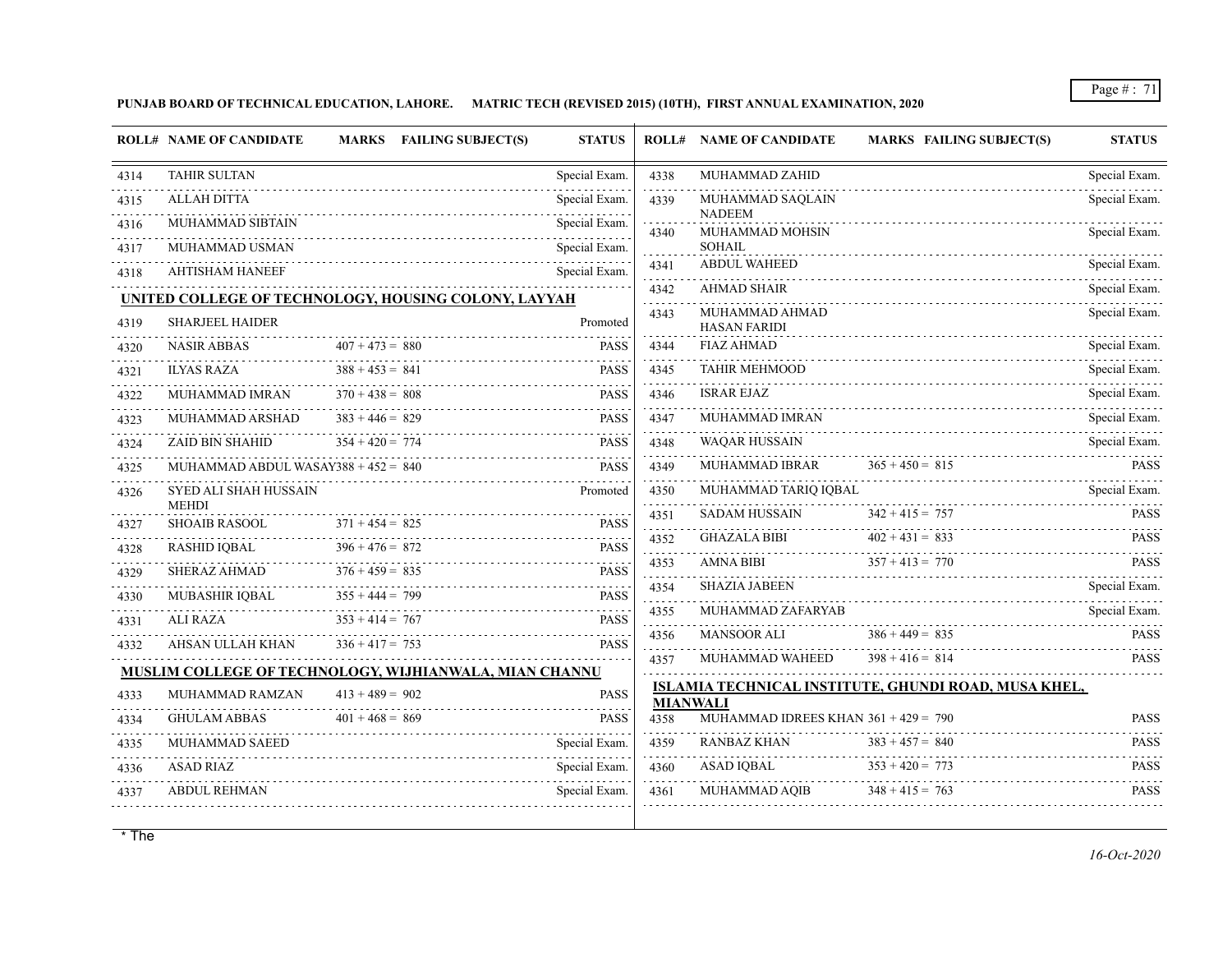**PUNJAB BOARD OF TECHNICAL EDUCATION, LAHORE. MATRIC TECH (REVISED 2015) (10TH), FIRST ANNUAL EXAMINATION, 2020**

|      | <b>ROLL# NAME OF CANDIDATE</b>                                                            |                    | MARKS FAILING SUBJECT(S) | <b>STATUS</b> |                        | <b>ROLL# NAME OF CANDIDATE</b>                        | <b>MARKS FAILING SUBJECT(S)</b> | <b>STATUS</b>            |
|------|-------------------------------------------------------------------------------------------|--------------------|--------------------------|---------------|------------------------|-------------------------------------------------------|---------------------------------|--------------------------|
| 4362 | <b>BILAL YASIN</b>                                                                        | $321 + 391 = 712$  |                          | <b>PASS</b>   | 4386                   | <b>SAMI ULLAH</b>                                     | $317 + 391 = 708$               | <b>PASS</b>              |
| 4363 | <b>IKRAM ULLAH</b>                                                                        | $364 + 440 = 804$  |                          | <b>PASS</b>   | 4387                   | KAFYAT ULLAH KHAN                                     | $344 + 415 = 759$               | <b>PASS</b>              |
| 4364 | MUHAMMAD KHAN                                                                             | $350 + 415 = 765$  |                          | <b>PASS</b>   | 4388                   | <b>MUZAMMIL ABBAS</b>                                 | $316 + 391 = 707$               | <b>PASS</b>              |
| 4365 | <b>GUL FARAZ KHAN</b>                                                                     | $390 + 464 = 854$  |                          | <b>PASS</b>   | .<br>4389              | <b>NAZIM ABBAS KHAN</b>                               | $365 + 438 = 803$               | <b>PASS</b>              |
| 4366 | QAISAR KHAN                                                                               | $347 + 415 = 762$  |                          | <b>PASS</b>   | and a strategy<br>4390 | MUHAMMAD HASNAIN                                      | $348 + 420 = 768$               | <b>PASS</b>              |
| 4367 | MUHAMMAD HUMAIR LATIF406 + $485 = 891$                                                    |                    |                          | <b>PASS</b>   | 4391                   | MUHAMMAD HASSAN                                       | $430 + 509 = 939$               | .<br><b>PASS</b>         |
| 4368 | SANA ULLAH                                                                                | $415 + 489 = 904$  |                          | <b>PASS</b>   | 4392                   | <b>JUNAID KHAN</b><br>MUHAMMAD AQIB KHAN              | $338 + 409 = 747$               | <b>PASS</b>              |
| 4369 | <b>SYED MUHAMMAD</b>                                                                      | $396 + 464 = 860$  |                          | <b>PASS</b>   | 4393                   | <b>SAMMAR ABBAS KHAN</b>                              | $357 + 427 = 784$               | 1.1.1.1.1<br><b>PASS</b> |
| 4370 | HAMMAD MUSLIM SHAH<br>SHAHVAIZ ASFAND KHAN $359 + 429 = 788$                              |                    |                          | <b>PASS</b>   | 4394                   | MUHAMMAD ZOHAIB KHAN3 $14 + 391 = 705$                |                                 | <b>PASS</b>              |
|      | <b>JINNAH PUBLIC TECHNICAL SCHOOL, POST OFFICE DAUD KHEL, NEAR</b><br>HBL CHOWK, MIANWALI |                    |                          |               | 4395                   | MUHAMMAD NASIR ABBAS $326 + 404 = 730$<br><b>KHAN</b> |                                 | <b>PASS</b>              |
| 4371 | <b>WAOAR HASSAN</b>                                                                       | $418 + 500 = 918$  |                          | <b>PASS</b>   | 4396                   | <b>MUHAMMAD UMER</b><br><b>FAROOO</b>                 | $344 + 417 = 761$               | <b>PASS</b>              |
| 4372 | AJUB KHAN                                                                                 | $373 + 459 = 832$  |                          | <b>PASS</b>   | 4397                   | MUHAMMAD AAQIB KHAN $363 + 434 = 797$                 |                                 | <b>PASS</b>              |
| 4373 | MUHAMMAD ADIL KHAN                                                                        | $362 + 434 = 796$  |                          | <b>PASS</b>   | 4398                   | MUHAMMAD FAROOO                                       | $325 + 396 = 721$               | <b>PASS</b>              |
| 4374 | HAYDAR RAZA KHAN                                                                          | $345 + 429 = 774$  |                          | <b>PASS</b>   |                        | <b>ISLAM</b>                                          |                                 |                          |
| 4375 | MUHAMMAD ADIL KHAN $470 + 553 = 1023$                                                     |                    |                          | <b>PASS</b>   | 4399<br>$- - - - -$    | MUHAMMAD AWAIS KHAN                                   |                                 | Promoted                 |
| 4376 | <b>SHER AFZAL KHAN</b>                                                                    | $403 + 484 = 887$  |                          | <b>PASS</b>   | 4400                   | WASEEM AKRAM KHAN                                     | $337 + 404 = 741$               | <b>PASS</b>              |
| 4377 | MUHAMMAD HUMAIR                                                                           | $373 + 454 = 827$  |                          | <b>PASS</b>   | 4401                   | MUHAMMAD AWAIS KHAN                                   |                                 | Promoted                 |
| 4378 | <b>KHAN</b><br>MISBAH ULLAH KHAN                                                          | $415 + 491 = 906$  |                          | <b>PASS</b>   | 4402                   | <b>NASIR KHAN</b>                                     | $310 + 381 = 691$               | <b>PASS</b>              |
| 4379 | GUL NAWAZ KHAN                                                                            | $486 + 563 = 1049$ |                          | <b>PASS</b>   | 4403                   | MUHAMMAD SAEED KHAN                                   |                                 | Special Exam.            |
| 4380 | <b>FAWAD ABBAS</b>                                                                        | $346 + 432 = 778$  |                          | <b>PASS</b>   | 4404                   | AHSAN ULLAH KHAN                                      |                                 | Special Exam.            |
|      | ZAHID KHAN                                                                                | $356 + 440 = 796$  |                          | <b>PASS</b>   | 4405<br>.              | <b>SAJAWAT ULLAH KHAN</b>                             | $352 + 405 = 757$               | <b>PASS</b>              |
| 4381 | TAHIR IOBAL KHAN                                                                          | $400 + 484 = 884$  |                          | <b>PASS</b>   | 4406                   | MUHAMMAD NEMAT<br><b>ULLAH KHAN</b>                   | $356 + 419 = 775$               | <b>PASS</b>              |
| 4382 |                                                                                           |                    |                          |               | 4407                   | AMIN ULLAH KHAN                                       | $362 + 438 = 800$               | <b>PASS</b>              |
| 4383 | KARAMAT ULLAH KHAN                                                                        | $347 + 422 = 769$  |                          | <b>PASS</b>   | .<br>4408              | <b>SALEEM ULLAH KHAN</b>                              | $342 + 414 = 756$               | <b>PASS</b>              |
| 4384 | <b>SHAH ALAM KHAN</b>                                                                     | $386 + 469 = 855$  |                          | <b>PASS</b>   | 4409                   | ZIA ULLAH KHAN                                        | $355 + 397 = 752$               | <b>PASS</b>              |
| 4385 | MUHAMMAD ASIM AJAZ<br><b>KHAN</b>                                                         | $366 + 439 = 805$  |                          | <b>PASS</b>   | 4410                   | INAYAT ULLAH KHAN                                     | $377 + 426 = 803$               | <b>PASS</b>              |
|      |                                                                                           |                    |                          |               |                        |                                                       |                                 |                          |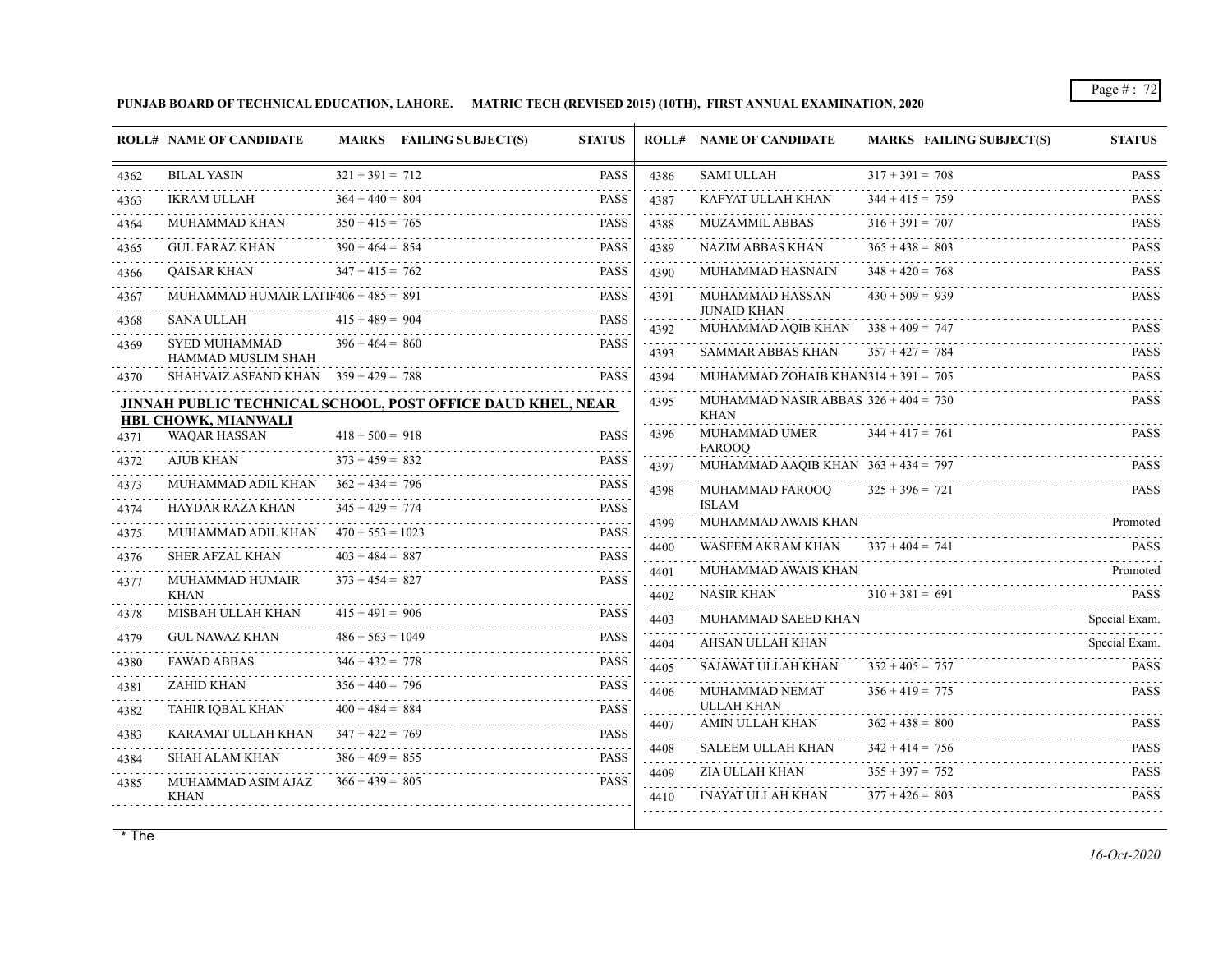**PUNJAB BOARD OF TECHNICAL EDUCATION, LAHORE. MATRIC TECH (REVISED 2015) (10TH), FIRST ANNUAL EXAMINATION, 2020**

|                         | <b>ROLL# NAME OF CANDIDATE</b>                            |                   | MARKS FAILING SUBJECT(S) | <b>STATUS</b>                                |                | <b>ROLL# NAME OF CANDIDATE</b>  | <b>MARKS FAILING SUBJECT(S)</b>                             | <b>STATUS</b>      |
|-------------------------|-----------------------------------------------------------|-------------------|--------------------------|----------------------------------------------|----------------|---------------------------------|-------------------------------------------------------------|--------------------|
| 4411                    | <b>NOKER ABBAS</b>                                        | $389 + 435 = 824$ |                          | <b>PASS</b>                                  | 4434           | <b>ARSHAD KHAN</b>              |                                                             | Special Exam.      |
| 4412                    | SAMAR ABBAS KHAN                                          | $355 + 430 = 785$ |                          | <b>PASS</b>                                  | .<br>4435      | ABDUL QADEER KHAN               |                                                             | Special Exam.      |
| 4413                    | <b>RAEES KHAN</b>                                         | $362 + 405 = 767$ |                          | <b>PASS</b>                                  | .<br>4436      | MUHAMMAD HAMMAD                 | $372 + 367 = 739$                                           | <b>PASS</b>        |
| 4414                    | MATI ULLAH KHAN<br>.                                      | $387 + 416 = 803$ |                          | $\omega$ is a set of $\omega$<br><b>PASS</b> | .<br>4437<br>. | MUHAMMAD USMAN                  | $342 + 325 = 667$                                           | <b>PASS</b>        |
| 4415                    | <b>GHAZANFAR SHEHZAD</b>                                  | $363 + 434 = 797$ |                          | <b>PASS</b><br>.                             | 4438           | <b>AMJID RIZWAN</b>             |                                                             | Special Exam.      |
| 4416                    | ARSLAN HUSSAIN JAFARY $369 + 403 = 772$                   |                   |                          | <b>PASS</b>                                  | 4439           | <b>ADNAN REHMAN</b>             |                                                             | Special Exam.      |
| 4417                    | <b>ARIF ABBAS</b>                                         | $359 + 420 = 779$ |                          | <b>PASS</b>                                  |                |                                 | KASIB POLYTECHNIC INSTITUTE, 242-B, GULGASHT COLONY, MULTAN |                    |
| 4418                    | <b>SANWAL KHAN</b>                                        | $326 + 431 = 757$ |                          | <b>PASS</b>                                  | 4440           | MUHAMMAD FARHAN                 |                                                             | Special Exam.      |
| 4419                    | HUMAIR HAYAT KHAN                                         |                   |                          | Special Exam.                                | 4441           | MUHAMMAD ASIF RAMZAN            |                                                             | .<br>Special Exam. |
| 4420                    | MUHAMMAD TAIMOOR<br><b>AKHTER KHAN</b>                    | $354 + 440 = 794$ |                          | <b>PASS</b>                                  |                |                                 | JINNAH POLYTECHNIC INSTITUTE, BHAWANA JHANG ROAD, PANSERA   |                    |
| 4421                    | MUHAMMAD SAJWAL                                           | $337 + 410 = 747$ |                          | <b>PASS</b>                                  | 4442           | <b>IMTIAZ</b>                   | $339 + 412 = 751$                                           | <b>PASS</b>        |
| 4422                    | HAYAT ULLAH KHAN                                          |                   |                          | Special Exam.                                | .<br>4443      | <b>HAIDER ALI</b>               | $332 + 398 = 730$                                           | <b>PASS</b>        |
|                         | SAIFIA POLYTECHNIC INSTITUTE, GULSHAN E SAIFIA, PAF ROAD, |                   |                          |                                              | 4444           | MUHAMMAD FAIZAN<br><b>AHMAD</b> | $352 + 425 = 777$                                           | .<br><b>PASS</b>   |
| <b>MIANWALI</b><br>4423 | <b>IMRAN NAZEER KHAN</b>                                  | $380 + 419 = 799$ |                          | <b>PASS</b>                                  | 4445           | AHSAN ULLAH                     | $355 + 435 = 790$                                           | <b>PASS</b>        |
| 4424                    | AJMAL AZIZ                                                | $347 + 403 = 750$ |                          | <b>PASS</b>                                  | .<br>4446      | <b>MUDASSIR ALI</b>             | $360 + 430 = 790$                                           | <b>PASS</b>        |
| 4425                    | AFSANA SALEEM                                             | $431 + 421 = 852$ |                          | <b>PASS</b>                                  | 4447           | MUHAMMAD NORAIZ                 | $359 + 432 = 791$                                           | <b>PASS</b>        |
|                         | SUFFAH COLLEGE OF EDUCATION & TECHNOLOGY, MUSLIM COLONY,  |                   |                          |                                              | .<br>4448<br>. | MUHAMMAD SHAZAIB                |                                                             | Promoted           |
| <b>MIANWALI</b>         |                                                           |                   |                          |                                              | 4449           | <b>HASNAIN ZIA</b>              | $383 + 457 = 840$                                           | <b>PASS</b>        |
| 4426                    | MUHAMMAD ISMAEEL                                          |                   |                          | Special Exam.                                | 4450           | MUHAMMAD HURAIR                 | $362 + 443 = 805$                                           | <b>PASS</b>        |
| 4427                    | <b>WAOAR YOUNAS</b>                                       |                   |                          | Special Exam.                                | 4451           | <b>HAMMAD</b><br>NISSAR SATTAR  | $398 + 479 = 877$                                           | <b>PASS</b>        |
| 4428                    | NAVEED MURAD                                              |                   |                          | Special Exam.                                | .<br>4452      | SAGAR                           | $415 + 489 = 904$                                           | <b>PASS</b>        |
| 4429                    | HABIB ULLAH KHAN                                          |                   |                          | Special Exam.                                | .<br>4453      | MUHAMMAD ZAHEER                 | $371 + 454 = 825$                                           | <b>PASS</b>        |
| 4430                    | MUHAMMAD JAVED IOBAL                                      |                   |                          | Special Exam.                                |                | <b>MEHMOOD</b>                  |                                                             |                    |
| 4431                    | <b>MUHAMMAD AWAIS</b>                                     |                   |                          | Special Exam.                                | 4454<br>.      | MUHAMMAD IQBAL                  | $397 + 479 = 876$                                           | PASS               |
| 4432                    | <b>ASIM SHEHZAD KHAN</b>                                  |                   |                          | Special Exam.                                | 4455<br>.      | <b>TALHA SHAHZAD</b>            | $359 + 432 = 791$                                           | <b>PASS</b>        |
| 4433                    | MUHAMMAD MUDASSAR<br><b>KHAN</b>                          |                   |                          | Special Exam.                                | 4456<br>.      | <b>TANVEER ALI</b>              |                                                             | Promoted           |
|                         |                                                           |                   |                          |                                              | 4457           | MUHAMMAD TALHA                  | $369 + 438 = 807$                                           | <b>PASS</b>        |
|                         |                                                           |                   |                          |                                              |                |                                 |                                                             |                    |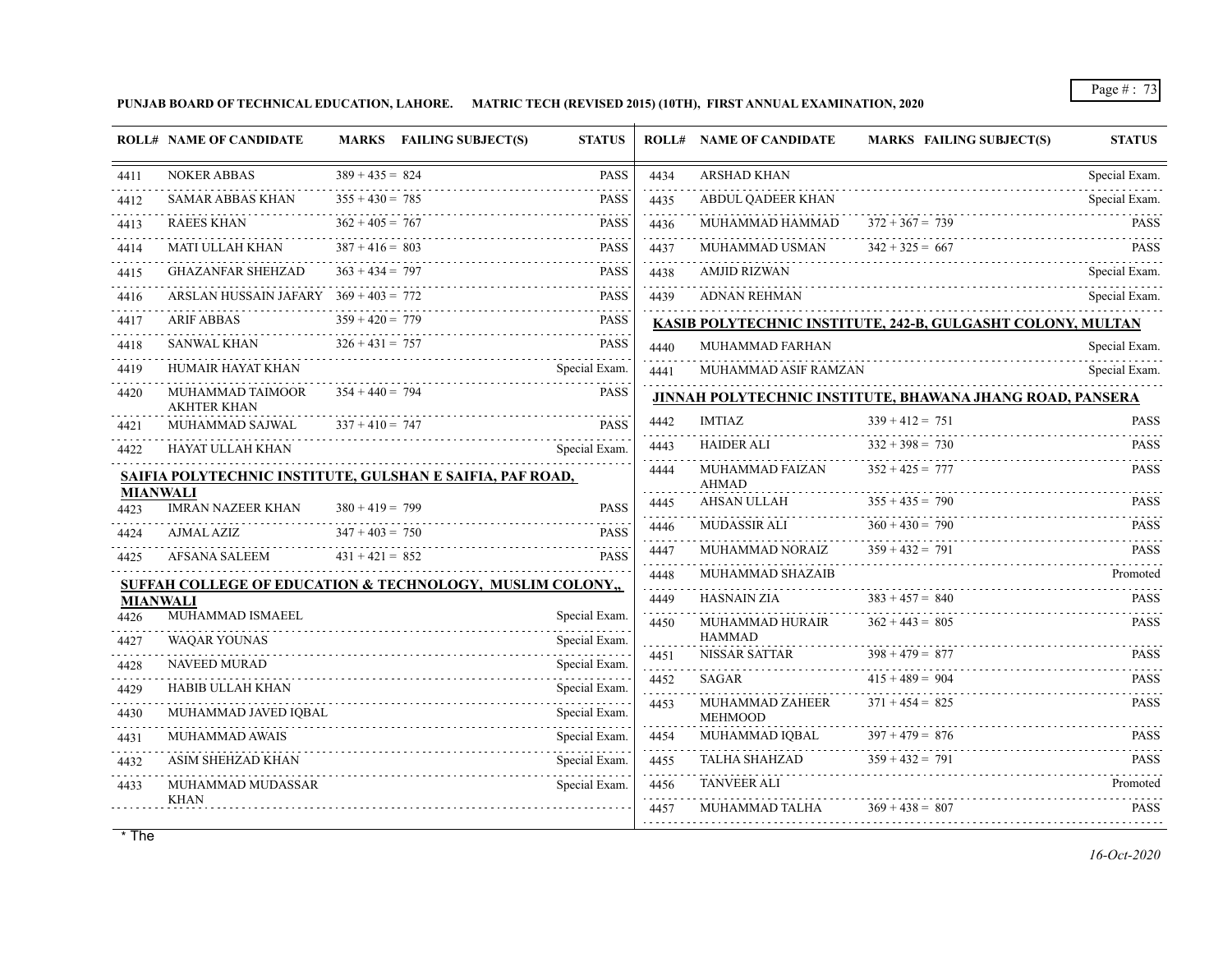**PUNJAB BOARD OF TECHNICAL EDUCATION, LAHORE. MATRIC TECH (REVISED 2015) (10TH), FIRST ANNUAL EXAMINATION, 2020**

|      | <b>ROLL# NAME OF CANDIDATE</b>                            |                    | MARKS FAILING SUBJECT(S) | <b>STATUS</b> |           | <b>ROLL# NAME OF CANDIDATE</b>          | <b>MARKS FAILING SUBJECT(S)</b> | <b>STATUS</b>                |
|------|-----------------------------------------------------------|--------------------|--------------------------|---------------|-----------|-----------------------------------------|---------------------------------|------------------------------|
| 4458 | <b>QAISAR ABBAS</b>                                       | $360 + 429 = 789$  |                          | <b>PASS</b>   | 4484      | <b>USAMA SUFIYAN</b>                    | $400 + 469 = 869$               | <b>PASS</b>                  |
| 4459 | ARSLAN ASAD                                               | $333 + 404 = 737$  |                          | <b>PASS</b>   | 4485      | <b>GHULAM MUHAMMAD</b>                  | $370 + 438 = 808$               | $- - - - - -$<br><b>PASS</b> |
| 4460 | MUHAMMAD WASEEM                                           | $350 + 415 = 765$  |                          | <b>PASS</b>   | 4486      | <b>HASSAN SULTAN</b>                    | $336 + 404 = 740$               | <b>PASS</b>                  |
| 4461 | <b>CHAMAN SHAHZAD</b>                                     | $341 + 412 = 753$  |                          | <b>PASS</b>   | 4487      | <b>SAIF ULLAH</b>                       | $455 + 538 = 993$               | <b>PASS</b>                  |
| 4462 | AHMAD SHAHZAD                                             | $365 + 436 = 801$  |                          | <b>PASS</b>   | 4488      | SAOLAIN MUSHTAO                         | $342 + 415 = 757$               | <b>PASS</b>                  |
| 4463 | <b>ADEEL MALIK</b>                                        | $335 + 404 = 739$  |                          | <b>PASS</b>   | 4489      | ASIF BILAL                              | $349 + 420 = 769$               | <b>PASS</b>                  |
| 4464 | MUHAMMAD ZUNAIR                                           |                    |                          | Special Exam. | 4490      | MUHAMMAD AFZAL                          |                                 | Promoted                     |
| 4465 | FARHAN HAIDER SHABBIR $365 + 430 = 795$                   |                    |                          | <b>PASS</b>   | 4491      | <b>NOMAN AHMED</b>                      | $373 + 443 = 816$               | <b>PASS</b>                  |
| 4466 | SAMI U ALLAH YOUSAF                                       | $357 + 428 = 785$  |                          | <b>PASS</b>   | 4492      | MUHAMMAD NASIR                          | $380 + 448 = 828$               | <b>PASS</b>                  |
| 4467 | MUHAMMAD AMIR SAEED $354 + 421 = 775$                     |                    |                          | <b>PASS</b>   | 4493      | MUHAMMAD SULMAN                         | $296 + 380 = 676$               | <b>PASS</b>                  |
|      | AL-HIRA COLLEGE OF TECHNOLOGY, NEAR MAIN BAZAR, QUAIDABAD |                    |                          |               | 4494      | KALEEM ULLAH                            | $376 + 445 = 821$               | $- - - - - -$<br><b>PASS</b> |
| 4468 | MUHAMMAD FAHAD                                            | $457 + 538 = 995$  |                          | <b>PASS</b>   | 4495      | MUHAMMAD ZAHEER                         | $370 + 438 = 808$               | <b>PASS</b>                  |
| 4469 | MUHAMMAD ASIF NAWAZ $382 + 451 = 833$                     |                    |                          | <b>PASS</b>   | 4496      | ZIA ULLAH                               | $444 + 524 = 968$               | <b>PASS</b>                  |
| 4470 | <b>DAOUD KHAN</b>                                         | $373 + 455 = 828$  |                          | <b>PASS</b>   | 4497      | <b>SAFI ULLAH</b>                       | $430 + 497 = 927$               | <b>PASS</b>                  |
| 4471 | <b>ASAD HAYAT</b>                                         | $361 + 432 = 793$  |                          | <b>PASS</b>   | 4498      | <b>IKRAM ULLAH</b>                      | $406 + 474 = 880$               | <b>PASS</b>                  |
| 4472 | <b>ABU BAKAR SIDDIQUE</b>                                 | $396 + 478 = 874$  |                          | <b>PASS</b>   | 4499      | MUHAMMAD TAHIR IOBAL $474 + 553 = 1027$ |                                 | <b>PASS</b>                  |
| 4473 | MUHAMMAD ARSALAN                                          | $390 + 457 = 847$  |                          | <b>PASS</b>   | 4500      | MUHAMMAD AZHAR                          | $414 + 479 = 893$               | <b>PASS</b>                  |
| 4474 | <b>SAMI ULLAH</b>                                         | $334 + 404 = 738$  |                          | <b>PASS</b>   | 4501      | UMAR DARAZ                              | $486 + 563 = 1049$              | <b>PASS</b>                  |
| 4475 | <b>MUDDASIR AZIZ</b>                                      | $400 + 479 = 879$  |                          | <b>PASS</b>   | 4502      | MUHAMMAD NOMAN                          | $396 + 464 = 860$<br>.          | <b>PASS</b>                  |
| 4476 | MUHAMMAD AAMIR HAYAT $391 + 464 = 855$                    |                    |                          | <b>PASS</b>   | 4503      | MUHAMMAD SHEHZAD                        | $389 + 456 = 845$               | <b>PASS</b>                  |
| 4477 | MUHAMMAD SAJJAD                                           | $481 + 561 = 1042$ |                          | <b>PASS</b>   | 4504      | <b>AHMED RAZZA</b>                      | $328 + 408 = 736$               | <b>PASS</b>                  |
| 4478 | MUHAMMAD KAMRAN                                           | $358 + 430 = 788$  |                          | <b>PASS</b>   | 4505      | MUHAMMAD KASHIF IQBAL382 + $455 = 837$  |                                 | <b>PASS</b>                  |
| 4479 | MUHAMMAD REHMAN                                           | $311 + 380 = 691$  |                          | <b>PASS</b>   | 4506      | MUHAMMAD ZUBAIR                         | $464 + 542 = 1006$              | <b>PASS</b>                  |
| 4480 | MUHAMMAD NOUMAN                                           | $372 + 444 = 816$  |                          | <b>PASS</b>   | .<br>4507 | <b>KHIZAR HAYAT</b>                     | $379 + 447 = 826$               | <b>PASS</b>                  |
| 4481 | MUHAMMAD MUZAMMIL $347 + 419 = 766$                       |                    |                          | <b>PASS</b>   | 4508<br>. | MUHAMMAD AWAIS HAYAT $398 + 469 = 867$  |                                 | <b>PASS</b>                  |
| 4482 | HAFIZ MUHAMMAD IMRAN $406 + 474 = 880$                    |                    |                          | <b>PASS</b>   | 4509      | <b>DANISH ASHFAQ</b>                    | $403 + 469 = 872$               | <b>PASS</b>                  |
| 4483 | .<br><b>RIZWAN HAIDER</b>                                 | $348 + 419 = 767$  |                          | <b>PASS</b>   | 4510      | MUHAMMAD KAMRAN                         | $403 + 469 = 872$               | <b>PASS</b>                  |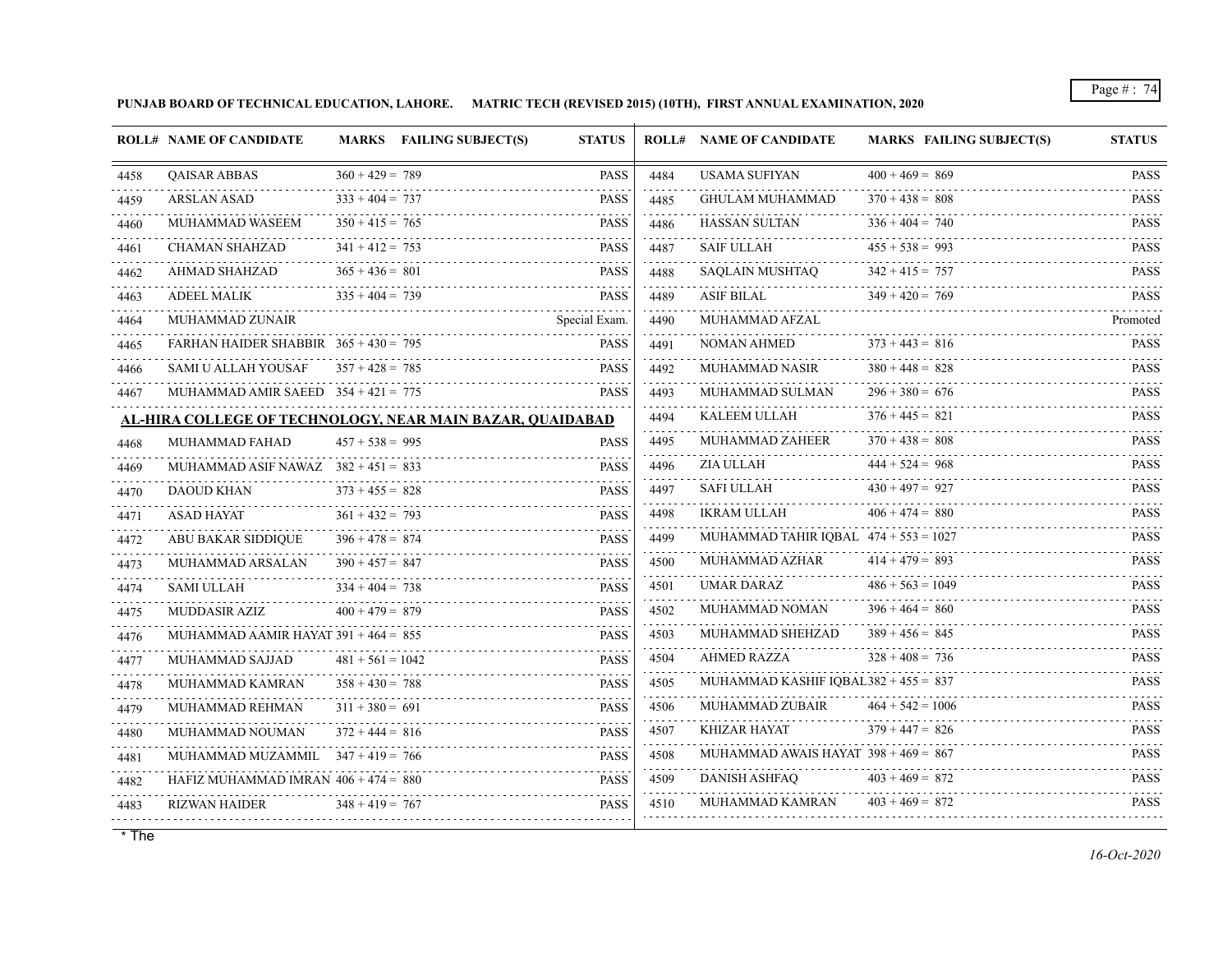**PUNJAB BOARD OF TECHNICAL EDUCATION, LAHORE. MATRIC TECH (REVISED 2015) (10TH), FIRST ANNUAL EXAMINATION, 2020**

|           | <b>ROLL# NAME OF CANDIDATE</b>        |                    | MARKS FAILING SUBJECT(S) | <b>STATUS</b>    |                                                                                                                                                              | <b>ROLL# NAME OF CANDIDATE</b>        | <b>MARKS FAILING SUBJECT(S)</b>                       | <b>STATUS</b>                   |
|-----------|---------------------------------------|--------------------|--------------------------|------------------|--------------------------------------------------------------------------------------------------------------------------------------------------------------|---------------------------------------|-------------------------------------------------------|---------------------------------|
| 4511      | MUHAMMAD ILYAS                        | $377 + 445 = 822$  |                          | <b>PASS</b>      | 4538                                                                                                                                                         | <b>SANA ULLAH</b>                     |                                                       | Special Exam.                   |
| 4512      | MUHAMMAD ISHFAQ                       | $373 + 444 = 817$  |                          | <b>PASS</b>      | $\sim 100$ km s $^{-1}$<br>4539                                                                                                                              | MUHAMMAD SABTAIN                      |                                                       | .<br>Special Exam.              |
| 4513      | MUHAMMAD ZEESHAN                      | $396 + 478 = 874$  |                          | <b>PASS</b>      | 4540                                                                                                                                                         | MUHAMMAD USMAN                        |                                                       | Special Exam.                   |
| 4514      | <b>OASIM ALI</b>                      | $415 + 489 = 904$  |                          | <b>PASS</b>      | 4541<br>$- - - - -$                                                                                                                                          | MUHAMMAD RAJMEER                      | $353 + 386 = 739$                                     | <b>PASS</b>                     |
| .<br>4515 | MUHAMMAD NAEEM                        | $436 + 505 = 941$  |                          | <b>PASS</b>      | 4542<br>.                                                                                                                                                    | MUHAMMAD AMEER                        | $388 + 416 = 804$                                     | <b>PASS</b>                     |
| 4516      | MUHAMMAD AFTAB KHAN $392 + 464 = 856$ |                    |                          | <b>PASS</b>      | 4543                                                                                                                                                         | MUHAMMAD IRFAN                        | $388 + 407 = 795$                                     | <b>PASS</b>                     |
| 4517      | <b>RASHID LATIF</b>                   | $383 + 451 = 834$  |                          | <b>PASS</b>      | 4544                                                                                                                                                         | AZHAR MAHMOOD                         | $418 + 424 = 842$                                     | <b>PASS</b>                     |
| 4518      | MUHAMMAD ASIF                         | $397 + 468 = 865$  |                          | <b>PASS</b>      | 4545                                                                                                                                                         | MUHAMMAD UMAIR                        | $385 + 372 = 757$                                     | <b>PASS</b><br>dia a a a a      |
| 4519      | <b>ASAD ULLAH</b>                     | $464 + 545 = 1009$ |                          | <b>PASS</b>      | 4546                                                                                                                                                         | ZAHID KHAN                            | $384 + 396 = 780$                                     | <b>PASS</b>                     |
| 4520      | <b>HAKIM KHAN</b>                     | $464 + 542 = 1006$ |                          | <b>PASS</b>      | 4547                                                                                                                                                         | <b>UMAIR UMAR</b>                     | $370 + 388 = 758$                                     | <b>PASS</b>                     |
| 4521      | <b>WASEEM IQBAL</b>                   | $364 + 437 = 801$  |                          | <b>PASS</b>      | 4548                                                                                                                                                         | MUHAMMAD YASIR IQBAL                  |                                                       | Special Exam.                   |
| 4522      | ISRAR AHMAD                           | $339 + 412 = 751$  |                          | <b>PASS</b>      |                                                                                                                                                              |                                       | SADIQABAD POLYTECHNIC INSTITUTE (CAMPUS-I), KLP ROAD, |                                 |
| 4523      | <b>WAQAR AHMAD</b>                    | $366 + 438 = 804$  |                          | <b>PASS</b>      | 4549                                                                                                                                                         | <b>SADIOABAD</b><br>AZAM IQBAL        | $474 + 553 = 1027$                                    | <b>PASS</b>                     |
| 4524      | <b>FAZAL KAREEM</b>                   | $347 + 418 = 765$  |                          | <b>PASS</b>      | .<br>4550                                                                                                                                                    | <b>ADEEL AHMED</b>                    | $337 + 404 = 741$                                     | <b>PASS</b>                     |
| 4525      | <b>MEHR ALI</b>                       | $334 + 401 = 735$  |                          | <b>PASS</b><br>. | 4551                                                                                                                                                         | <b>ALI GOHAR</b>                      | $414 + 489 = 903$                                     | <b>PASS</b>                     |
| 4526      | <b>MUHAMMAD AFTAB</b>                 | $341 + 412 = 753$  |                          | <b>PASS</b>      | .<br>4552                                                                                                                                                    | MUHAMMAD AZAN                         | $371 + 443 = 814$                                     | <b>PASS</b>                     |
| 4527      | <b>INAAM ULLAH KHAN</b>               | $363 + 432 = 795$  |                          | <b>PASS</b>      | $\frac{1}{2} \left( \frac{1}{2} \right) \left( \frac{1}{2} \right) \left( \frac{1}{2} \right) \left( \frac{1}{2} \right) \left( \frac{1}{2} \right)$<br>4553 | MUHAMMAD HAMZA                        | $341 + 412 = 753$                                     | <b>PASS</b>                     |
| 4528      | MUHAMMAD FURQAN                       | $381 + 451 = 832$  |                          | <b>PASS</b>      | dia a dia a<br>4554                                                                                                                                          | MUHAMMAD ZULOARNAIN $338 + 404 = 742$ |                                                       | <b>PASS</b>                     |
| 4529      | <b>IMRAN KHAN</b>                     | $331 + 401 = 732$  |                          | <b>PASS</b>      | 4555                                                                                                                                                         | MUHAMMAD SABTAIN                      | $396 + 476 = 872$                                     | <b>PASS</b>                     |
| 4530      | MUDASSAR HAYAT                        | $347 + 418 = 765$  |                          | <b>PASS</b>      |                                                                                                                                                              | <b>IRFAN</b>                          |                                                       |                                 |
| 4531      | ZULQARNAIN KHAN                       | $334 + 404 = 738$  |                          | <b>PASS</b>      | 4556                                                                                                                                                         | MUHAMMAD MUBEEN<br>.                  | $357 + 436 = 793$                                     | <b>PASS</b>                     |
| 4532      | <b>JUNAID IQBAL</b>                   | $484 + 563 = 1047$ |                          | <b>PASS</b>      | 4557                                                                                                                                                         | <b>BILAL ARSHAD</b>                   |                                                       | Special Exam.<br>. <del>.</del> |
| 4533      | <b>ABDUL HAFEEZ</b>                   | $362 + 432 = 794$  |                          | <b>PASS</b>      | 4558                                                                                                                                                         | ANAS TARIQ                            | $355 + 386 = 741$                                     | <b>PASS</b>                     |
| 4534      | <b>UMER FAROOO</b>                    | $400 + 469 = 869$  |                          | <b>PASS</b>      | 4559<br>.                                                                                                                                                    | HAMMAD ASGHAR                         |                                                       | Special Exam.                   |
| 4535      | <b>M RIZWAN</b>                       |                    |                          | Special Exam.    | 4560<br>.                                                                                                                                                    | MUHAMMAD ALI                          |                                                       | Special Exam.                   |
| 4536      | HASNAIN MOAVIA                        |                    |                          | Special Exam.    | 4561                                                                                                                                                         | KHURAM SHAHZAD                        | $350 + 409 = 759$                                     | <b>PASS</b><br>.                |
| 4537      | <b>ALAM KHATOON</b>                   |                    |                          | Special Exam.    | 4562                                                                                                                                                         | MUHAMMAD FAHAD AJMAL                  |                                                       | Special Exam.                   |
|           |                                       |                    |                          |                  |                                                                                                                                                              |                                       |                                                       |                                 |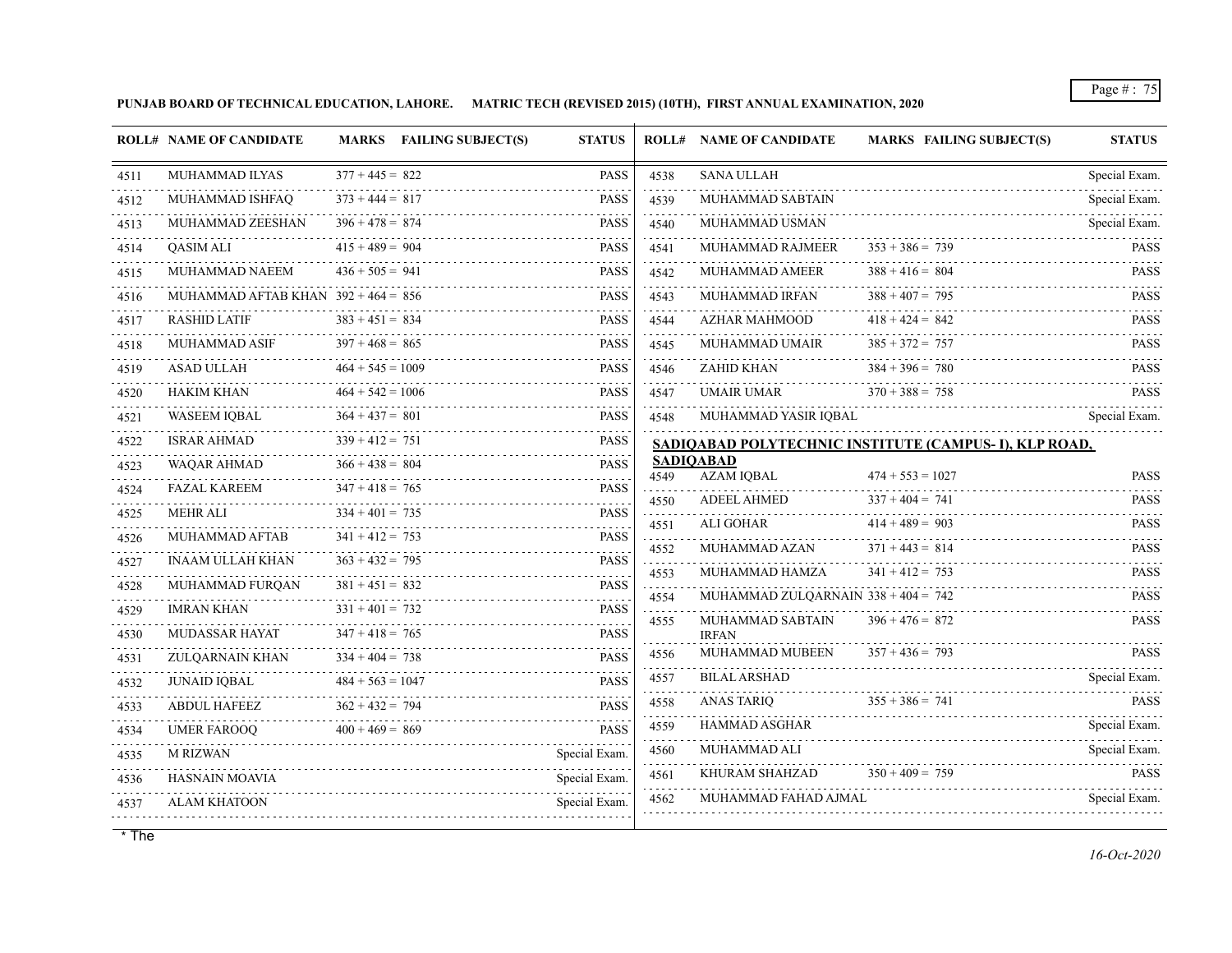**PUNJAB BOARD OF TECHNICAL EDUCATION, LAHORE. MATRIC TECH (REVISED 2015) (10TH), FIRST ANNUAL EXAMINATION, 2020**

|                   | <b>ROLL# NAME OF CANDIDATE</b>                            |                    | MARKS FAILING SUBJECT(S)                            | <b>STATUS</b>             |                | <b>ROLL# NAME OF CANDIDATE</b>          | MARKS FAILING SUBJECT(S) | <b>STATUS</b> |
|-------------------|-----------------------------------------------------------|--------------------|-----------------------------------------------------|---------------------------|----------------|-----------------------------------------|--------------------------|---------------|
| 4563              | <b>ASIM RAZA</b>                                          | $386 + 450 = 836$  |                                                     | <b>PASS</b>               | 4587           | MUHAMMAD AWAIS ALI                      | $434 + 513 = 947$        | <b>PASS</b>   |
| 4564              | <b>HAMAYUN JAVAID</b>                                     | $379 + 429 = 808$  |                                                     | <b>PASS</b>               | 4588           | <b>FAISAL RAMZAN</b>                    | $398 + 479 = 877$        | <b>PASS</b>   |
| 4565              | <b>FURQAN AMJED</b>                                       | $366 + 418 = 784$  |                                                     | <b>PASS</b>               | .<br>4589      | ALI HASSAN                              | $372 + 454 = 826$        | <b>PASS</b>   |
|                   |                                                           |                    | HIRA POLYTECHNIC INSTITUTE, GREEN TOWN LAHORE ROAD, |                           | 4590           | MUHAMMAD SHEHZAD ALI $528 + 609 = 1137$ |                          | <b>PASS</b>   |
| 4566              | <b>SARGODHA</b><br>MUHAMMAD ABU SUFYAN $464 + 545 = 1009$ |                    |                                                     | <b>PASS</b>               | .<br>4591      | MUHAMMAD TALHA HAYAT $432 + 510 = 942$  |                          | <b>PASS</b>   |
|                   | <b>SHEHZAD</b>                                            |                    |                                                     |                           | 4592           | MUHAMMAD ZEESHAN                        | $371 + 454 = 825$        | <b>PASS</b>   |
| 4567              | WAQAR ZAFAR                                               | $478 + 556 = 1034$ |                                                     | <b>PASS</b><br>a a a a an | .<br>4593      | <b>KHAN</b><br><b>ABU UBAIDA</b>        |                          | Promoted      |
| 4568              | <b>USAMA MUNIR</b>                                        | $457 + 538 = 995$  |                                                     | <b>PASS</b>               | 4594           | <b>GULFAM AKRAM</b>                     | $434 + 513 = 947$        | <b>PASS</b>   |
| 4569              | MUHAMMAD SHAHEER<br><b>AHMAD</b>                          | $399 + 480 = 879$  |                                                     | <b>PASS</b>               | .<br>4595      | <b>FAISAL SHAHZAD</b>                   | $469 + 553 = 1022$       | <b>PASS</b>   |
| 4570              | <b>DANISH SAJID</b>                                       | $396 + 464 = 860$  |                                                     | <b>PASS</b>               | 4596           | MUHAMMAD SHUMAIL                        | $453 + 533 = 986$        | <b>PASS</b>   |
| 4571              | MUHAMMAD ASIF                                             | $384 + 452 = 836$  |                                                     | <b>PASS</b>               | .<br>4597      | AHTASHAM RAZA                           | $437 + 518 = 955$        | <b>PASS</b>   |
| 4572              | MALIK MUHAMMAD JAMAL $379 + 457 = 836$<br><b>RASOOL</b>   |                    |                                                     | <b>PASS</b>               | .<br>4598<br>. | <b>JUNAID MUKHTAR</b>                   | $451 + 533 = 984$        | <b>PASS</b>   |
| 4573              | <b>SHAH ZAIB</b>                                          | $485 + 564 = 1049$ |                                                     | <b>PASS</b>               | 4599<br>.      | <b>TALHA SHAHBAZ</b>                    | $396 + 464 = 860$        | <b>PASS</b>   |
| 4574              | <b>ABDUR REHMAN</b>                                       | $435 + 510 = 945$  |                                                     | <b>PASS</b>               | 4600           | MUHAMMAD EESA                           | $392 + 476 = 868$        | <b>PASS</b>   |
| 4575              | MUHAMMAD IMRAN                                            | $453 + 533 = 986$  |                                                     | <b>PASS</b>               | 4601           | <b>RIZWAN ALI</b>                       | $394 + 476 = 870$        | <b>PASS</b>   |
| 4576              | MUHAMMAD ASIF                                             | $539 + 620 = 1159$ |                                                     | <b>PASS</b>               | 4602<br>.      | <b>HAROON SALEEM</b>                    | $392 + 476 = 868$        | <b>PASS</b>   |
| 4577              | <b>MUBASHAR MUJAHID</b>                                   | $501 + 582 = 1083$ |                                                     | <b>PASS</b>               | 4603<br>.      | ASAD REHMAN                             | $483 + 561 = 1044$       | <b>PASS</b>   |
| 4578              | <b>ATIF LATIF</b>                                         | $432 + 510 = 942$  |                                                     | <b>PASS</b>               | 4604<br>.      | <b>MUZAMMIL FAROOO</b>                  | $426 + 506 = 932$        | <b>PASS</b>   |
| 4579              | HUSSNAIN ALI                                              | $465 + 545 = 1010$ |                                                     | <b>PASS</b>               | 4605           | <b>HASSAN ALI</b>                       | $439 + 518 = 957$        | <b>PASS</b>   |
| 4580              | MUHAMMAD SANWAL<br><b>ZAFAR</b>                           | $484 + 564 = 1048$ |                                                     | <b>PASS</b>               | 4606<br>.      | <b>AKHTAR HUSSAIN</b>                   | $393 + 464 = 857$        | <b>PASS</b>   |
| 4581              | MUHAMMAD YOUSAF                                           | $400 + 480 = 880$  |                                                     | <b>PASS</b>               | 4607           | KHAWAJA MUHAMMAD<br><b>AHSAN NAEEM</b>  | $378 + 446 = 824$        | <b>PASS</b>   |
| 4582              | ANIL YASHWA                                               | $414 + 491 = 905$  |                                                     | <b>PASS</b>               | 4608           | MUHAMMAD HASSAN                         |                          | Promoted      |
| 4583              | <b>ARSLAN AHMAD</b>                                       | $404 + 486 = 890$  |                                                     | <b>PASS</b>               | 4609           | ADNAN FAIYYAZ                           | $422 + 487 = 909$        | <b>PASS</b>   |
| 4584              | <b>AZAD AHMAD</b>                                         | $513 + 593 = 1106$ |                                                     | <b>PASS</b>               | 4610<br>.      | <b>ZAIN ABBAS</b>                       | $434 + 513 = 947$        | <b>PASS</b>   |
| المتمامين<br>4585 | KHURRAM SHEHZAD                                           | $428 + 506 = 934$  |                                                     | <b>PASS</b>               | 4611           | MUHAMMAD ADEEL                          | $487 + 568 = 1055$       | <b>PASS</b>   |
| 4586              | MUHAMMAD BASIT ALI                                        | $472 + 553 = 1025$ |                                                     | <b>PASS</b>               | 4612           | AJMAIR HASSAN                           | $440 + 518 = 958$        | <b>PASS</b>   |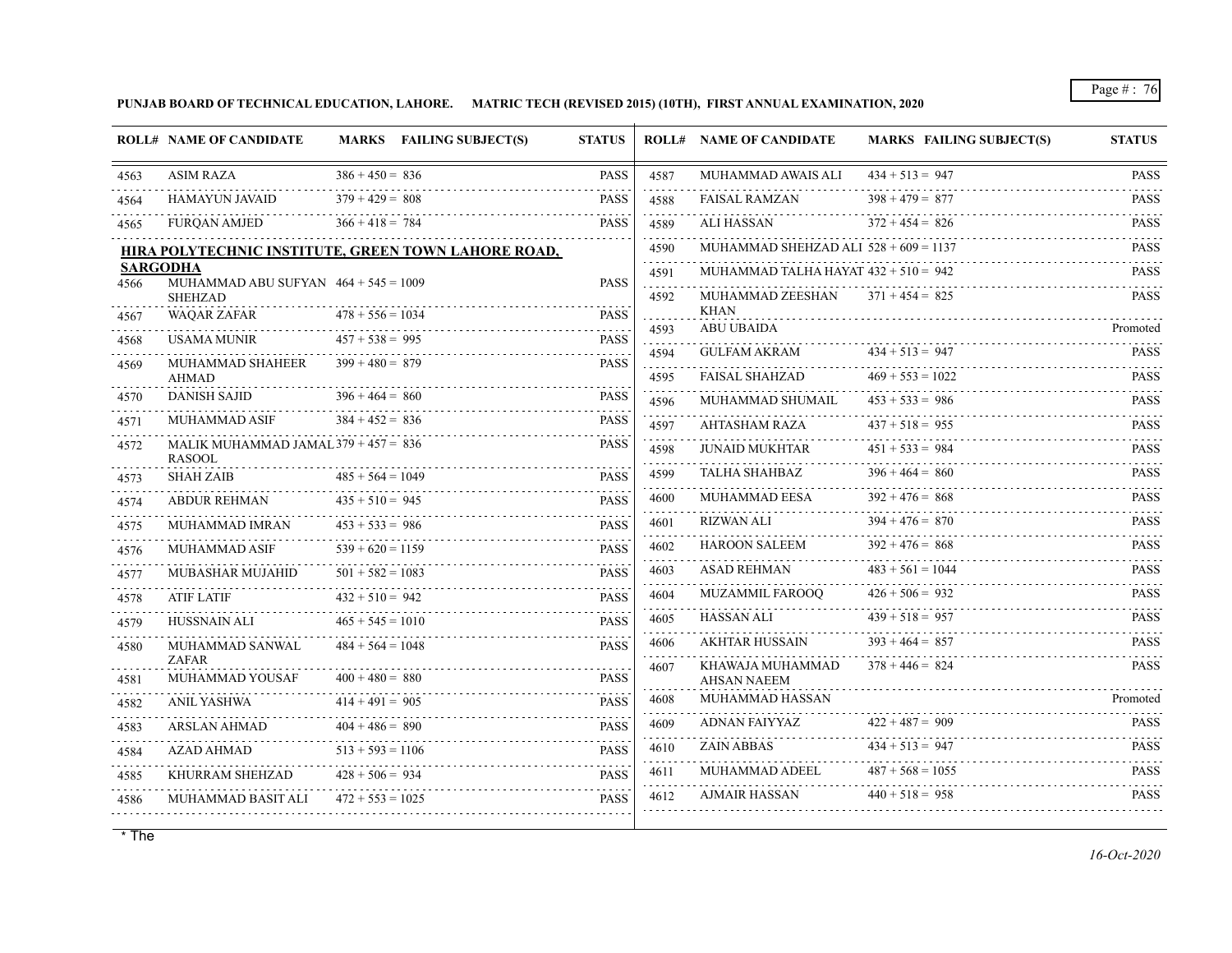**PUNJAB BOARD OF TECHNICAL EDUCATION, LAHORE. MATRIC TECH (REVISED 2015) (10TH), FIRST ANNUAL EXAMINATION, 2020**

|      | <b>ROLL# NAME OF CANDIDATE</b>         |                    | MARKS FAILING SUBJECT(S) | <b>STATUS</b> |                                                                                                                                                                                      | <b>ROLL# NAME OF CANDIDATE</b>                         | <b>MARKS FAILING SUBJECT(S)</b> | <b>STATUS</b>              |
|------|----------------------------------------|--------------------|--------------------------|---------------|--------------------------------------------------------------------------------------------------------------------------------------------------------------------------------------|--------------------------------------------------------|---------------------------------|----------------------------|
| 4613 | <b>SAMAR IQBAL</b>                     | $405 + 474 = 879$  |                          | <b>PASS</b>   | 4638                                                                                                                                                                                 | <b>USAMA AMIR</b>                                      |                                 | Promoted                   |
| 4614 | MUHAMMAD ATIQ UR<br><b>REHMAN</b>      | $421 + 500 = 921$  |                          | <b>PASS</b>   | 4639                                                                                                                                                                                 | MUHAMMAD ATIF                                          | $375 + 454 = 829$               | <b>PASS</b><br>dia a a a a |
| 4615 | MUHAMMAD AWAIS                         | $491 + 569 = 1060$ |                          | <b>PASS</b>   | 4640                                                                                                                                                                                 | MUHAMMAD TAYYAB JAN $369 + 449 = 818$                  |                                 | <b>PASS</b>                |
| 4616 | MUHAMMAD AHMAD                         | $528 + 609 = 1137$ |                          | <b>PASS</b>   | 4641                                                                                                                                                                                 | MUHAMMAD ABDULLAH $487 + 568 = 1055$                   |                                 | <b>PASS</b>                |
|      | <b>NAZEER</b>                          |                    |                          |               | 4642                                                                                                                                                                                 | <b>FAKHAR UD DIN</b><br><b>MUHAMMAD</b>                | $483 + 561 = 1044$              | <b>PASS</b>                |
| 4617 | MUHAMMAD ATIF                          | $514 + 593 = 1107$ |                          | <b>PASS</b>   | 4643                                                                                                                                                                                 | <b>USMAN RIAZ</b>                                      | $365 + 438 = 803$               | <b>PASS</b>                |
| 4618 | MUHAMMAD HASSAN<br><b>MUNIR</b>        | $465 + 545 = 1010$ |                          | <b>PASS</b>   | .<br>4644                                                                                                                                                                            | <b>SAQIB JAVAID</b>                                    | $540 + 620 = 1160$              | <b>PASS</b>                |
| 4619 | <b>NOUMAN ALI</b>                      | $353 + 423 = 776$  |                          | <b>PASS</b>   | 4645                                                                                                                                                                                 | MUHAMMAD MUZAMMIL                                      |                                 | Promoted                   |
| 4620 | MUHAMMAD SALEEM                        | $367 + 438 = 805$  |                          | <b>PASS</b>   | 4646                                                                                                                                                                                 | MUHAMMAD HAISUM                                        | $428 + 506 = 934$               | <b>PASS</b>                |
| 4621 | MUHAMMAD NABEEL                        | $478 + 556 = 1034$ |                          | <b>PASS</b>   |                                                                                                                                                                                      | KHAN<br>SYED TALHA RAZA                                | $397 + 479 = 876$               | <b>PASS</b>                |
| 4622 | HAMMAD ASGHAR                          | $476 + 556 = 1032$ |                          | <b>PASS</b>   | 4647                                                                                                                                                                                 | HASEEB SULEMAN                                         | $419 + 500 = 919$               | <b>PASS</b>                |
| 4623 | MUHAMMAD UMAIR                         | $419 + 500 = 919$  |                          | <b>PASS</b>   | 4648                                                                                                                                                                                 | MUHAMMAD IMTISHAL                                      | $363 + 430 = 793$               | <b>PASS</b>                |
| 4624 | MUHAMMAD ANEES UR<br><b>REHMAN</b>     | $427 + 506 = 933$  |                          | <b>PASS</b>   | 4649                                                                                                                                                                                 | <b>AKHTAR</b>                                          |                                 |                            |
| 4625 | <b>TANZEEL ALTAF</b>                   | $398 + 467 = 865$  |                          | <b>PASS</b>   | 4650                                                                                                                                                                                 | CHAUDHARY MUHAMMAD $460 + 540 = 1000$<br><b>HAMMAS</b> |                                 | <b>PASS</b>                |
| 4626 | <b>USAMA IOBAL</b>                     | $392 + 464 = 856$  |                          | <b>PASS</b>   | 4651                                                                                                                                                                                 | <b>SHAMAIL</b>                                         | $399 + 480 = 879$               | <b>PASS</b>                |
| 4627 | MUHAMMAD ANAS                          | $405 + 486 = 891$  |                          | <b>PASS</b>   | 4652                                                                                                                                                                                 | SHAHZAIB ARSHAD                                        | $415 + 491 = 906$               | <b>PASS</b>                |
| 4628 | ABDULLAH ALI                           | $563 + 639 = 1202$ |                          | <b>PASS</b>   | 4653                                                                                                                                                                                 | MUHAMMAD HARIS KHAN                                    |                                 | Promoted                   |
| 4629 | SHEHZADA MUHAMMAD<br><b>FARHAN</b>     | $528 + 609 = 1137$ |                          | <b>PASS</b>   | 4654<br>.                                                                                                                                                                            | <b>SULMAN YOUNAS</b>                                   | $406 + 486 = 892$               | <b>PASS</b>                |
| 4630 | MUHAMMAD SALEEM                        | $503 + 581 = 1084$ |                          | <b>PASS</b>   | 4655<br>$\mathcal{L}^{\mathcal{L}}\left( \mathcal{L}^{\mathcal{L}}\left( \mathcal{L}^{\mathcal{L}}\right) \right) =\mathcal{L}^{\mathcal{L}}\left( \mathcal{L}^{\mathcal{L}}\right)$ | MUHAMMAD IRFAN JAVED $367 + 438 = 805$                 |                                 | <b>PASS</b>                |
| 4631 | MUHAMMAD SHAKEEL                       | $393 + 464 = 857$  |                          | <b>PASS</b>   | 4656                                                                                                                                                                                 | MUHAMMAD MUNIB UR<br><b>REHMAN MUNIR</b>               | $497 + 576 = 1073$              | <b>PASS</b>                |
| 4632 | ALI HASSAN                             | $461 + 539 = 1000$ |                          | <b>PASS</b>   | 4657                                                                                                                                                                                 | <b>UMAIR QAISER</b>                                    | $415 + 491 = 906$               | <b>PASS</b>                |
| 4633 | <b>SAJAD ALI</b>                       | $428 + 506 = 934$  |                          | <b>PASS</b>   | 4658                                                                                                                                                                                 | <b>ABDUL WAHAB</b>                                     | $373 + 454 = 827$               | <b>PASS</b>                |
| 4634 | <b>IHTISHAM AKBAR</b>                  | $418 + 500 = 918$  |                          | <b>PASS</b>   | 4659                                                                                                                                                                                 | MUHAMMAD USAMA                                         | $468 + 553 = 1021$              | <b>PASS</b><br>.           |
| 4635 | <b>MUHAMMAD SAAD</b>                   | $333 + 401 = 734$  |                          | <b>PASS</b>   | 4660                                                                                                                                                                                 | <b>DANISH TAHIR</b>                                    | $388 + 465 = 853$               | <b>PASS</b>                |
| 4636 | MUHAMMAD HAROON ALI $476 + 556 = 1032$ |                    |                          | <b>PASS</b>   | 4661                                                                                                                                                                                 | <b>DAUD ASHFAO</b>                                     | $421 + 500 = 921$               | <b>PASS</b>                |
| 4637 | MUHAMMAD NAVEED<br><b>AZHAR</b>        | $346 + 415 = 761$  |                          | <b>PASS</b>   | 4662                                                                                                                                                                                 | MUHAMMAD BILAL                                         | $404 + 474 = 878$               | <b>PASS</b>                |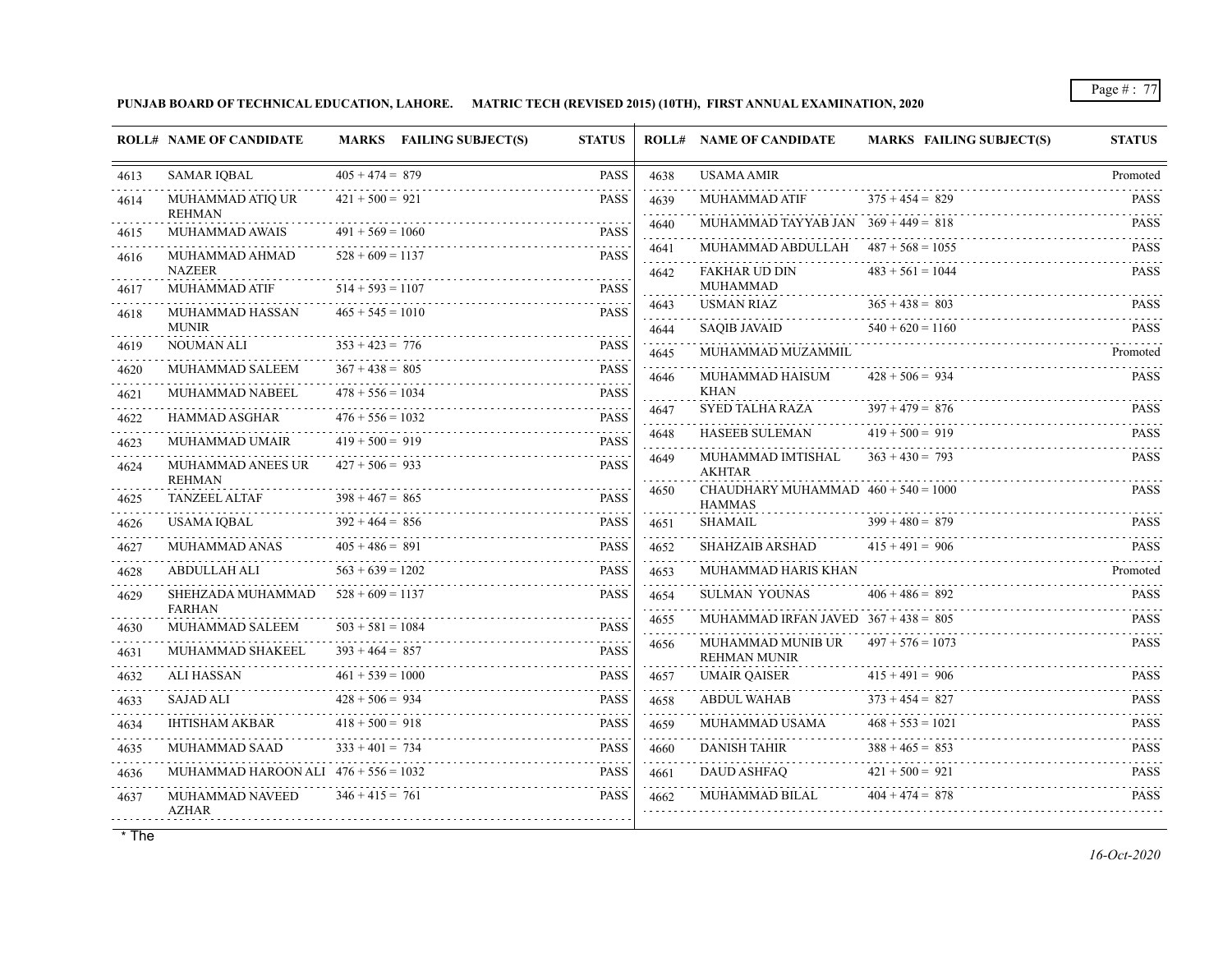**PUNJAB BOARD OF TECHNICAL EDUCATION, LAHORE. MATRIC TECH (REVISED 2015) (10TH), FIRST ANNUAL EXAMINATION, 2020**

|      | <b>ROLL# NAME OF CANDIDATE</b>   | MARKS FAILING SUBJECT(S) | <b>STATUS</b> |           | <b>ROLL# NAME OF CANDIDATE</b>      | <b>MARKS FAILING SUBJECT(S)</b> | <b>STATUS</b>              |
|------|----------------------------------|--------------------------|---------------|-----------|-------------------------------------|---------------------------------|----------------------------|
| 4663 | <b>SUNNY YOUNAS</b>              |                          | Promoted      | 4689      | <b>ALI HAIDER</b>                   | $413 + 489 = 902$               | <b>PASS</b>                |
| 4664 | <b>TALHA IFTIKHAR</b>            | $400 + 480 = 880$        | PASS          | 4690      | MUHAMMAD SHAHZAD                    |                                 | Promoted                   |
| 4665 | <b>ALI HASSAN</b>                | $403 + 480 = 883$        | <b>PASS</b>   | 4691      | <b>ASLAM</b><br><b>TALHA ASGHAR</b> | $477 + 556 = 1033$              | <b>PASS</b>                |
| 4666 | HASSAN RAZA                      | $385 + 453 = 838$        | <b>PASS</b>   | 4692      | <b>HAMZA ALTAF</b>                  |                                 | Promoted                   |
| 4667 | MUHAMMAD MEHERBAN                |                          | Promoted      | 4693      | NAVEED UL HASSAN                    | $383 + 447 = 830$               | dia a a a a<br><b>PASS</b> |
| 4668 | MUHAMMAD UMAR<br><b>HANEEF</b>   | $409 + 486 = 895$        | <b>PASS</b>   | 4694      | <b>SAIF UR REHMAN</b>               | $371 + 454 = 825$               | <b>PASS</b>                |
| 4669 | MUHAMMAD SAHIL                   | $413 + 489 = 902$        | <b>PASS</b>   | 4695      | <b>SOHAIL ASHRAF</b>                | $439 + 518 = 957$               | <b>PASS</b>                |
| 4670 | <b>MUHAMMAD URWA</b>             | $431 + 510 = 941$        | <b>PASS</b>   | 4696      | <b>ABDUL BASIT</b>                  | $409 + 474 = 883$               | <b>PASS</b>                |
| 4671 | <b>HAROON UR RASHEED</b>         | $506 + 585 = 1091$       | <b>PASS</b>   | 4697<br>. | <b>MUHAMMAD FAIZAN</b>              |                                 | Promoted                   |
| 4672 | <b>WALEED ABDULLAH</b>           |                          | Promoted      | 4698      | <b>HAMMAD HASSAN</b>                | $416 + 491 = 907$               | <b>PASS</b>                |
| 4673 | ADEEL ABDULLAH                   | $381 + 458 = 839$        | <b>PASS</b>   | 4699      | MUHAMMAD BILAL                      | $427 + 493 = 920$               | <b>PASS</b>                |
| 4674 | MUHAMAMD ADIL                    | $346 + 415 = 761$        | <b>PASS</b>   | 4700      | MUHAMMAD UMAR<br><b>FAROOQ</b>      | $412 + 489 = 901$               | <b>PASS</b>                |
| 4675 | <b>NAVEED AKHTAR</b>             | $354 + 423 = 777$        | <b>PASS</b>   | 4701      | MUHAMMAD ABDULLAH                   | $479 + 557 = 1036$              | <b>PASS</b>                |
| 4676 | ABDULLAH WASIQ                   | $353 + 423 = 776$        | <b>PASS</b>   | 4702      | <b>FARHAN KHURSHID</b>              | $369 + 449 = 818$               | <b>PASS</b>                |
| 4677 | <b>USMAN DILSHAD</b>             | $519 + 598 = 1117$       | <b>PASS</b>   | 4703      | MUHAMMAD ZAIN                       | $392 + 464 = 856$               | <b>PASS</b>                |
| 4678 | <b>GHULAM MUJTABA</b>            | $443 + 524 = 967$        | <b>PASS</b>   | 4704      | <b>TAYYAB SHAKEEL</b>               | $418 + 487 = 905$               | <b>PASS</b>                |
| 4679 | <b>FAIZAN IOTEDAR</b>            |                          | Promoted      | 4705      | <b>MUAHMMAD YASIR</b>               |                                 | Promoted                   |
| 4680 | MUHAMMAD USAMA                   | $354 + 423 = 777$        | <b>PASS</b>   | .<br>4706 | ABDUL KABEER AHMAD                  | $424 + 505 = 929$               | <b>PASS</b>                |
| 4681 | MUHAMMAD HAMZA                   | $463 + 543 = 1006$       | <b>PASS</b>   | .<br>4707 | <b>AQEEL UR REHMAN</b>              | $458 + 539 = 997$               | <b>PASS</b>                |
| 4682 | ZOHAIB HASSAN                    | $347 + 415 = 762$        | <b>PASS</b>   | .<br>4708 | <b>BILAL AKRAM</b>                  |                                 | Promoted                   |
| 4683 | MUHAMAMD TAHIR<br><b>RAFIQUE</b> | $355 + 424 = 779$        | <b>PASS</b>   | 4709      | ALI HASSAN KHAN                     | $399 + 468 = 867$               | <b>PASS</b>                |
| 4684 | <b>SAQIB UMAR</b>                |                          | Promoted      | 4710      | MUHAMMAD AWAIS ALI                  | $334 + 401 = 735$               | <b>PASS</b>                |
| 4685 | MUHAMMAD HASSAN                  | $452 + 533 = 985$        | <b>PASS</b>   | 4711      | MUHAMMAD BILAL ZIA                  | $410 + 489 = 899$               | <b>PASS</b>                |
| 4686 | <b>SOHAIL AHMAD</b>              | $479 + 556 = 1035$       | <b>PASS</b>   | 4712      | <b>HASHMI</b><br><b>AZHER AHMAD</b> | $483 + 562 = 1045$              | <b>PASS</b>                |
| 4687 | MUHAMMAD USMAN                   |                          | Promoted      | 4713      | <b>USAMA ABID</b>                   | $354 + 423 = 777$               | PASS                       |
| 4688 | ZEESHAN TARIO                    | $423 + 492 = 915$        | <b>PASS</b>   | 4714      | <b>HAMZA WAOAR</b>                  |                                 | diama diam<br>Promoted     |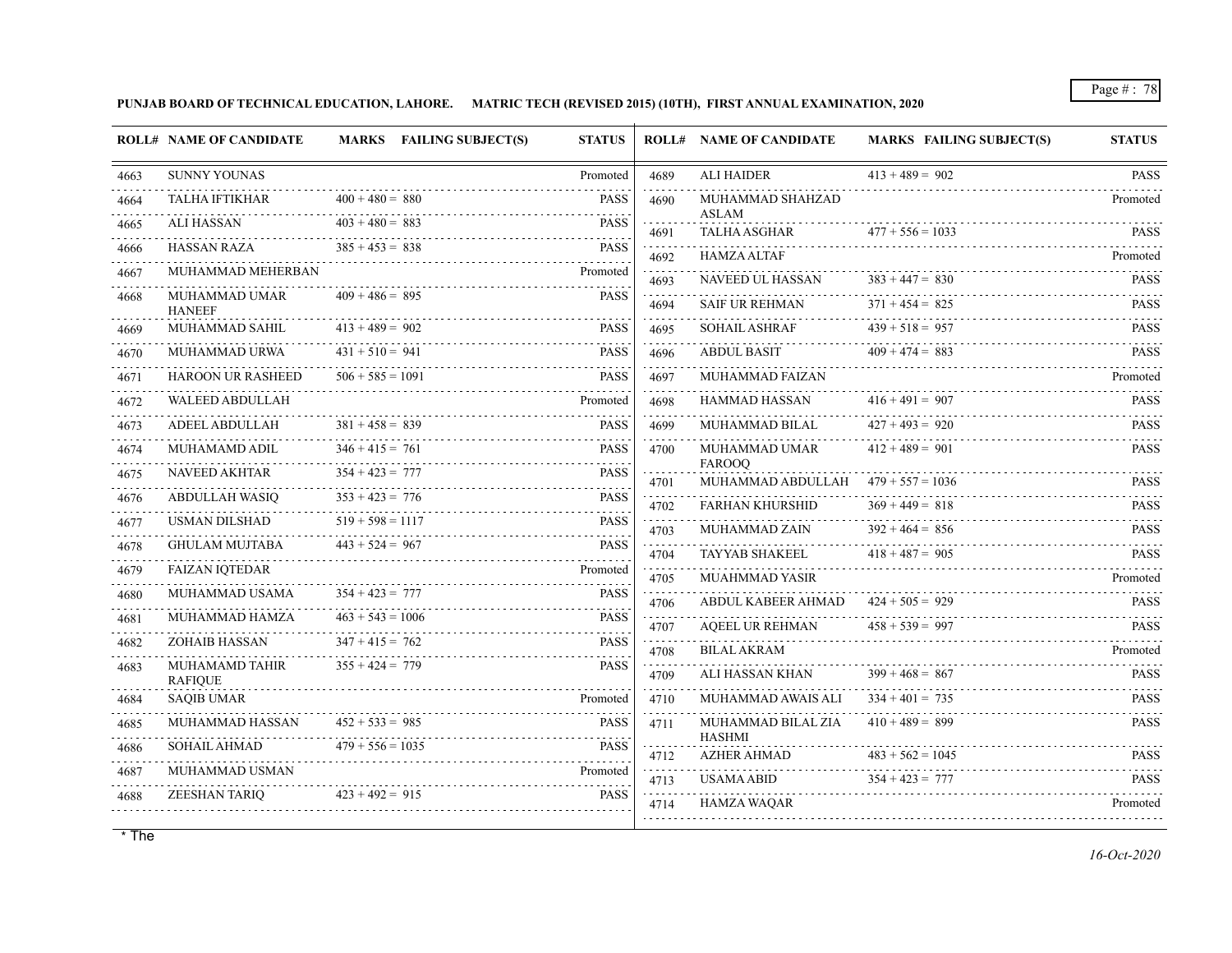**PUNJAB BOARD OF TECHNICAL EDUCATION, LAHORE. MATRIC TECH (REVISED 2015) (10TH), FIRST ANNUAL EXAMINATION, 2020**

|           | <b>ROLL# NAME OF CANDIDATE</b>         |                                        | <b>MARKS</b> FAILING SUBJECT(S) | <b>STATUS</b>              |                     | <b>ROLL# NAME OF CANDIDATE</b>                           | <b>MARKS FAILING SUBJECT(S)</b>                               | <b>STATUS</b>    |
|-----------|----------------------------------------|----------------------------------------|---------------------------------|----------------------------|---------------------|----------------------------------------------------------|---------------------------------------------------------------|------------------|
| 4715      | <b>MUHAMMAD TALHA</b><br><b>KHALID</b> | $387 + 465 = 852$                      |                                 | <b>PASS</b>                |                     | TOWN, SARGODHA                                           | PAKISTAN COLLEGE OF TECHNOLOGY, 199-A, CHUNGI NO. 9 SATELLITE |                  |
| 4716      | <b>AMEER HAIDER</b>                    | $424 + 493 = 917$                      |                                 | <b>PASS</b>                | 4740                | NAVEED SHAHZAD                                           | $421 + 500 = 921$                                             | <b>PASS</b>      |
| 4717      | <b>ABDUL NISAR</b>                     | $459 + 538 = 997$                      |                                 | <b>PASS</b>                | 4741                | TEHZEEB UL HASSAN                                        | $401 + 480 = 881$                                             | <b>PASS</b>      |
| 4718      | MUHAMMAD HAFEEZ KHAN393 + $427 = 820$  |                                        |                                 | <b>PASS</b>                | 4742                | MUHAMMAD NAUMAN                                          | $451 + 530 = 981$                                             | <b>PASS</b>      |
| 4719      | <b>DANISH ZAFAR</b>                    | $437 + 478 = 915$                      |                                 | <b>PASS</b>                | 4743                | MUHAMMAD MAHBOOB                                         | $400 + 468 = 868$                                             | <b>PASS</b>      |
| 4720      | MUHAMMAD MUBASHAR $348 + 390 = 738$    |                                        |                                 | <b>PASS</b>                | 4744                | MUHAMMAD ALI                                             | $354 + 424 = 778$                                             | <b>PASS</b>      |
| 4721      | MUHAMMAD SAADULLAH $411 + 435 = 846$   |                                        |                                 | <b>PASS</b>                | .<br>4745           | <b>MOHSIN AKRAM</b>                                      | $414 + 489 = 903$                                             | <b>PASS</b>      |
| 4722      | <b>HASSAN IJAZ</b>                     |                                        |                                 | Special Exam.              | .<br>4746           | MUHAMMAD ZAIN                                            | $445 + 524 = 969$                                             | <b>PASS</b>      |
| 4723<br>. | FAISAL ZAMAN 4                         | $471 + 505 = 976$                      |                                 | <b>PASS</b>                | 4747                | MUHAMMAD ARSLAN                                          |                                                               | Promoted         |
| 4724      | AHMAD ABBAS                            | $397 + 430 = 827$                      | AD ABBAS 397 + 430 = 827 PASS   | <b>PASS</b>                | 4748                | <b>ARSHAD</b><br>.<br>SHAH ZAMAN                         | $342 + 412 = 754$                                             | <b>PASS</b>      |
| 4725      | <b>WAOAS HUSSAIN</b>                   |                                        |                                 | Special Exam.              | 4749                | RABI ULLAH                                               | $351 + 418 = 769$                                             | <b>PASS</b>      |
| 4726      | <b>SHAKIR NAVEED</b>                   | $357 + 436 = 793$                      |                                 | <b>PASS</b>                | .<br>4750           | MUHAMMAD SHAHZAIB                                        | $344 + 400 = 744$                                             | <b>PASS</b>      |
| 4727      | MUHAMMAD IBRAHEEM $510 + 549 = 1059$   |                                        |                                 | <b>PASS</b>                |                     | <b>SHAHID</b>                                            |                                                               |                  |
| 4728      | MUHAMMAD AHTASHAM<br>UL HAO            |                                        |                                 | Special Exam.              |                     |                                                          | SARGODHA INSTITUTE OF TECHNOLOGY, 6TH COLLEGE ROAD,           |                  |
| 4729      | MUHAMMAD MUNEEB                        | $412 + 437 = 849$                      |                                 | <b>PASS</b>                | 4751                | <b>SARGODHA</b><br>MUHAMMAD AMAN HAYAT $327 + 398 = 725$ |                                                               | <b>PASS</b>      |
|           | <b>ULLAH</b>                           |                                        |                                 | .                          | 4752                | VANZOL JOHNSON                                           | $348 + 415 = 763$                                             | .<br><b>PASS</b> |
| 4730      | KASHIF MAHMOOD                         | $364 + 387 = 751$                      |                                 | <b>PASS</b>                | .<br>4753           | MUHAMMAD NUMAN                                           | $364 + 432 = 796$                                             | .<br><b>PASS</b> |
| 4731      | SYED IBNE HASSAN                       | $354 + 378 = 732$<br>$435 + 420 = 855$ |                                 | <b>PASS</b><br><b>PASS</b> | a a a a a a<br>4754 | SAMROON SALEEM                                           | $377 + 443 = 820$                                             | <b>PASS</b>      |
| 4732      | <b>SAMI ULLAH</b>                      | $388 + 432 = 820$                      |                                 | <b>PASS</b>                | 4755                | <b>SAHIL RASHEED</b>                                     | $339 + 412 = 751$                                             | <b>PASS</b>      |
| 4733      | FAISAL AKHTAR<br>MUHAMMAD AZEEM        | $439 + 437 = 876$                      |                                 | <b>PASS</b>                | s sa sa sa<br>4756  | MUHAMMAD ABDULLAH $375 + 456 = 831$                      |                                                               | <b>PASS</b>      |
| 4734      | MUHAMMAD HAMZA AZIZ $459 + 475 = 934$  |                                        |                                 | <b>PASS</b>                | .<br>4757           | <b>AZHAR MASIH</b>                                       | $377 + 444 = 821$                                             | <b>PASS</b>      |
| 4735      | MUHAMMAD UMAIR                         | $350 + 431 = 781$                      |                                 | <b>PASS</b>                | .<br>4758           | MUHAMMAD HAMZA KHAN $384 + 453 = 837$                    |                                                               | <b>PASS</b>      |
| 4736      | <b>SALEEM</b>                          |                                        |                                 |                            | .<br>4759           | <b>IRSHAD BHATTI</b>                                     | $336 + 404 = 740$                                             | <b>PASS</b>      |
| 4737      | NADEEM ALI                             | $385 + 444 = 829$                      |                                 | <b>PASS</b>                | 4760                | RIZWAN JAVED MASIH                                       |                                                               | Promoted         |
| 4738      | ZALI SUBHANI                           | $436 + 444 = 880$                      | SUBHANI $436 + 444 = 880$ PASS  | <b>PASS</b>                | .<br>4761           | MUHAMMAD SAJID                                           | $356 + 425 = 781$                                             | <b>PASS</b>      |
| 4739      |                                        |                                        |                                 | Special Exam.              | 4762                | ASHIR                                                    | $323 + 396 = 719$                                             | <b>PASS</b>      |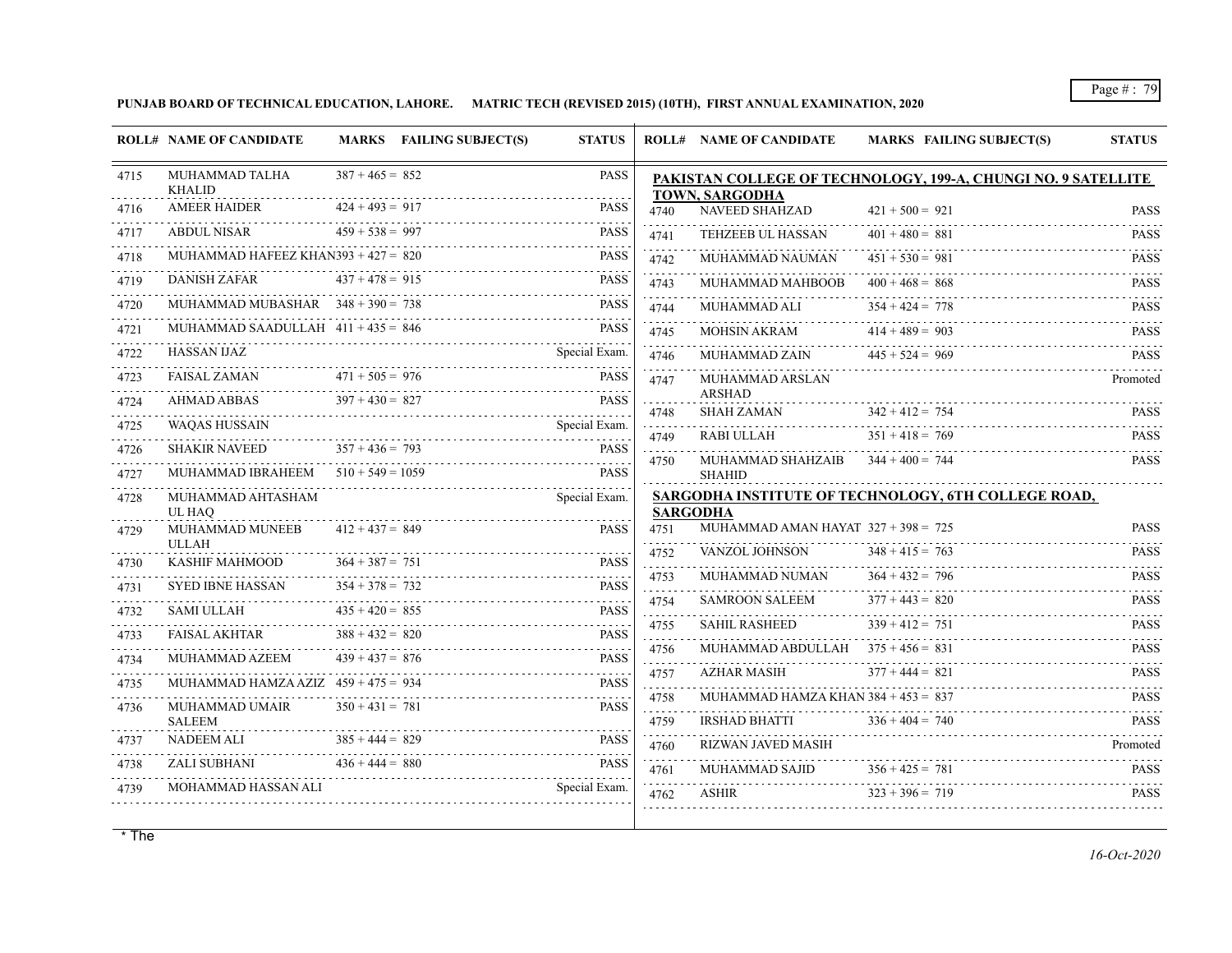**PUNJAB BOARD OF TECHNICAL EDUCATION, LAHORE. MATRIC TECH (REVISED 2015) (10TH), FIRST ANNUAL EXAMINATION, 2020**

|           | <b>ROLL# NAME OF CANDIDATE</b>                                                                          |                        | MARKS FAILING SUBJECT(S) | <b>STATUS</b>                      |           | <b>ROLL# NAME OF CANDIDATE</b>          | <b>MARKS FAILING SUBJECT(S)</b>                       | <b>STATUS</b>              |
|-----------|---------------------------------------------------------------------------------------------------------|------------------------|--------------------------|------------------------------------|-----------|-----------------------------------------|-------------------------------------------------------|----------------------------|
| 4763      | <b>NOMAN GILL</b>                                                                                       | $379 + 417 = 796$      |                          | <b>PASS</b>                        | 4788      | <b>RBIA MAJEED</b>                      | $417 + 498 = 915$                                     | <b>PASS</b>                |
| 4764      | <b>ARSLAN GILL</b>                                                                                      |                        |                          | Special Exam.                      | 4789      | <b>KINZA SHAHZADI</b>                   | .<br>$418 + 498 = 916$                                | $- - - - -$<br><b>PASS</b> |
| 4765      | <b>SHAHZAIB RAFIOUE</b>                                                                                 | $321 + 403 = 724$      |                          | <b>PASS</b>                        | 4790      | <b>ANUM SHAHZADI</b>                    | $405 + 485 = 890$                                     | <b>PASS</b>                |
| 4766      | <b>ADNAN JAVED</b>                                                                                      | $356 + 416 = 772$      |                          | <b>PASS</b>                        | 4791      | <b>IORA RANI</b>                        | $472 + 553 = 1025$                                    | <b>PASS</b>                |
| 4767      | <b>DAUD</b>                                                                                             | $386 + 421 = 807$      |                          | <b>PASS</b>                        | .<br>4792 | MUHAMMAD SUFIAN TAHIR $377 + 454 = 831$ |                                                       | <b>PASS</b>                |
| 4768      | <b>FARAZ MASIH</b>                                                                                      | $327 + 399 = 726$      |                          | <b>PASS</b>                        | .<br>4793 | SHAHZAD GILL                            |                                                       | Special Exam.              |
| 4769      | <b>DAUD MUSHTAO</b>                                                                                     | $349 + 389 = 738$      |                          | <b>PASS</b>                        | .<br>4794 | AMEER HAMZA                             |                                                       | Special Exam.              |
| 4770      | MUHAMMAD ABDULLAH                                                                                       |                        |                          | Special Exam.                      | 4795      | MUHAMMAD RAMZAN                         |                                                       | .<br>Special Exam.         |
|           | <b>PERVEZ</b>                                                                                           |                        |                          |                                    | .<br>4796 | <b>BABAR ALI</b>                        |                                                       | Special Exam.              |
|           | <b>AFZAL PUBLIC TECHNICAL HIGH SCHOOL, TEACHER HANIF STREET.</b><br><b>GUJRANWALA ROAD, SHEIKHUPURA</b> |                        |                          |                                    | 4797      | MUHAMMAD ZAID                           |                                                       | Special Exam.              |
| 4771      | MUHAMMAD ARSLAN                                                                                         | $419 + 498 = 917$      |                          | <b>PASS</b>                        | 4798      | <b>ALI AHMAD</b>                        | $419 + 500 = 919$                                     | <b>PASS</b>                |
| 4772      | <b>GULFAM ALI</b>                                                                                       | $373 + 454 = 827$      |                          | <b>PASS</b><br>.                   | 4799      | MUHAMMAD QASIM                          | $343 + 454 = 797$                                     | <b>PASS</b>                |
| 4773      | TAYYAB SALEEM                                                                                           | $412 + 489 = 901$      |                          | <b>PASS</b><br>$\sim 1.1$ , $\sim$ |           |                                         | GOVERNMENT COLLEGE OF TECHNOLOGY, PARIS ROAD, SIALKOT | .                          |
| 4774      | <b>ALI USMAN</b>                                                                                        | $376 + 443 = 819$<br>. |                          | <b>PASS</b>                        | 4800      | <b>AHMER</b>                            |                                                       | Special Exam.              |
| 4775      | ZAFAR ALI                                                                                               | $348 + 415 = 763$      |                          | <b>PASS</b><br>$-1 - 1 - 1$        |           |                                         | KARAKURAM INSTITUTE OF COMMERCE & TECHNOLOGY, STADIUM |                            |
| 4776      | SOHAIL ASGHAR                                                                                           | $352 + 423 = 775$      |                          | PASS<br>.                          |           | ROAD, EID GAH COLONY, SKARDU            |                                                       |                            |
| 4777      | <b>MUHAMMAD ALI</b>                                                                                     | $386 + 464 = 850$      |                          | <b>PASS</b>                        | 4801      | <b>SYED IRFAN</b>                       | $408 + 486 = 894$                                     | <b>PASS</b><br><u>.</u>    |
| 4778      | <b>ASAD ALI KHAN</b>                                                                                    | $388 + 464 = 852$      |                          | <b>PASS</b>                        | 4802      | MUHAMMAD NASEEM                         | $348 + 420 = 768$                                     | <b>PASS</b>                |
| 4779      | NOMAN JAVAID                                                                                            | $471 + 553 = 1024$     |                          | <b>PASS</b>                        | 4803      | MUHAMMAD HUSSAIN                        | $357 + 436 = 793$                                     | <b>PASS</b>                |
| .<br>4780 | AHMAD RAZA                                                                                              | $359 + 440 = 799$      |                          | <b>PASS</b>                        | 4804      | <b>IFTIKHAR HUSSAIN</b>                 | $369 + 449 = 818$                                     | <b>PASS</b>                |
| 4781      | <b>SHAHZAIB</b>                                                                                         | $455 + 538 = 993$      |                          | .<br><b>PASS</b>                   | 4805<br>. | <b>SYED SHAHZAD</b>                     | $400 + 481 = 881$                                     | <b>PASS</b>                |
| 4782      | KAMRAN ALI                                                                                              | $381 + 447 = 828$      |                          | <b>PASS</b>                        | 4806<br>. | <b>SHAKEEL AHMAD</b>                    | $351 + 422 = 773$                                     | <b>PASS</b>                |
| 4783      | MUHAMMAD EHSAN TAHIR $364 + 443 = 807$                                                                  |                        |                          | <b>PASS</b>                        | 4807<br>. | WAJAHAT ALI KHAN                        | $425 + 505 = 930$                                     | <b>PASS</b><br>.           |
| 4784      | MUHAMMAD ABU BAKAR $401 + 479 = 880$                                                                    |                        |                          | <b>PASS</b>                        | 4808      | WAZIR MUHAMMAD<br><b>ISHTIAO</b>        | $439 + 518 = 957$                                     | <b>PASS</b>                |
| 4785      | <b>ZAINUB ASGHAR</b>                                                                                    | $527 + 609 = 1136$     |                          | <b>PASS</b>                        | 4809      | WAZIR MUHAMMAD EHSAS $461 + 539 = 1000$ |                                                       | <b>PASS</b>                |
| 4786      | <b>MAIRA NAEEM BAIG</b>                                                                                 | $387 + 464 = 851$      |                          | <b>PASS</b>                        | 4810      | HASSAN DANISH                           | $380 + 457 = 837$                                     | <b>PASS</b>                |
| 4787      | SHAINZA IFTIKHAR                                                                                        | $445 + 524 = 969$      |                          | <b>PASS</b>                        | 4811      | KUMAIL ALI                              | $468 + 553 = 1021$                                    | .<br><b>PASS</b>           |
|           |                                                                                                         |                        |                          |                                    |           |                                         |                                                       |                            |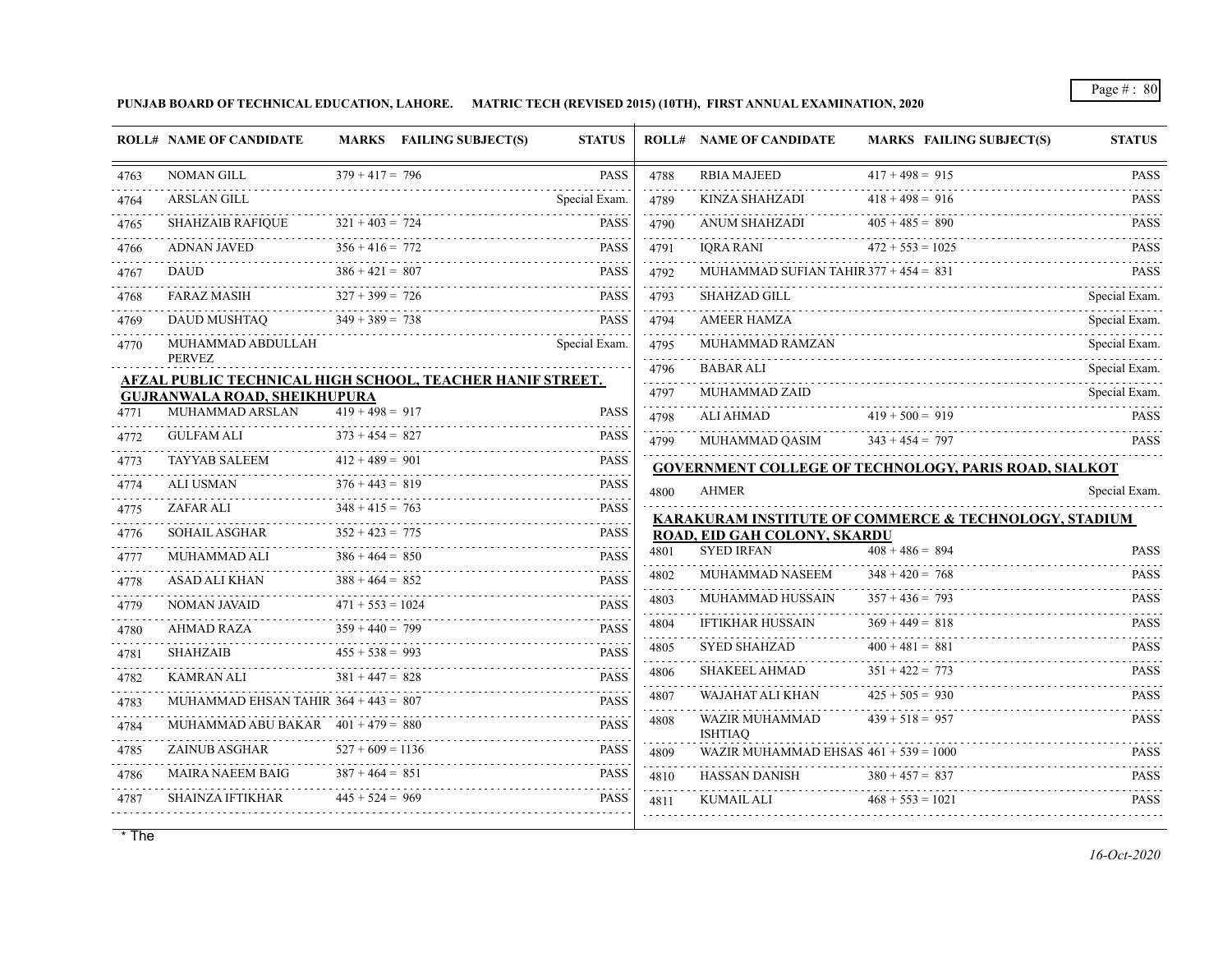**PUNJAB BOARD OF TECHNICAL EDUCATION, LAHORE. MATRIC TECH (REVISED 2015) (10TH), FIRST ANNUAL EXAMINATION, 2020**

|                       | <b>ROLL# NAME OF CANDIDATE</b>                            |                    | <b>MARKS</b> FAILING SUBJECT(S) | <b>STATUS</b> |           | <b>ROLL# NAME OF CANDIDATE</b>         | <b>MARKS FAILING SUBJECT(S)</b> | <b>STATUS</b>                                        |
|-----------------------|-----------------------------------------------------------|--------------------|---------------------------------|---------------|-----------|----------------------------------------|---------------------------------|------------------------------------------------------|
| 4812                  | KHAWAJA MUSA ALI                                          | $449 + 529 = 978$  |                                 | <b>PASS</b>   | 4837      | <b>ZAMIN ALI</b>                       | $471 + 553 = 1024$              | <b>PASS</b>                                          |
| 4813                  | MUHAMMAD IOBAL                                            | $379 + 451 = 830$  |                                 | <b>PASS</b>   | 4838      | MUHAMMAD ZULOARNAIN $472 + 553 = 1025$ |                                 | <b>PASS</b>                                          |
| .<br>4814             | MUHAMMAD IBRAHIM                                          | $438 + 518 = 956$  |                                 | <b>PASS</b>   | 4839      | <b>WILAYAT ALI</b>                     | $524 + 606 = 1130$              | .<br><b>PASS</b>                                     |
| 4815                  | ZULFIQAR ALI                                              | $320 + 393 = 713$  |                                 | <b>PASS</b>   | 4840      | <b>NASIR HUSSAIN</b>                   | $383 + 459 = 842$               | <b>PASS</b>                                          |
| 4816                  | <b>SYED AKBAR SHAH</b>                                    | $381 + 457 = 838$  |                                 | <b>PASS</b>   | 4841      | SHAHID ALI                             | $457 + 538 = 995$               | $\sim$<br><b>PASS</b>                                |
| 4817                  | <b>SAJID ALI</b>                                          | $427 + 505 = 932$  |                                 | <b>PASS</b>   | 4842      | MUHAMMAD ABBAS                         | $460 + 539 = 999$               | .<br><b>PASS</b>                                     |
| 4818                  | MUHAMMAD HAMEED                                           | $416 + 489 = 905$  |                                 | <b>PASS</b>   | 4843      | <b>SAJID ALI</b>                       | $447 + 524 = 971$               | <b>PASS</b>                                          |
| 4819                  | <b>MUHAMMAD AWAIS</b>                                     | $352 + 425 = 777$  |                                 | <b>PASS</b>   | 4844      | MUJTABA AMIR                           | $482 + 561 = 1043$              | <b>PASS</b>                                          |
| 4820                  | MUHAMMAD HASHIM                                           | $477 + 556 = 1033$ |                                 | <b>PASS</b>   | 4845      | <b>INAYAT ALI</b>                      | $438 + 518 = 956$               | <b>PASS</b>                                          |
| 4821                  | <b>KUMAIL ABBAS</b>                                       | $337 + 422 = 759$  |                                 | <b>PASS</b>   | 4846      | BASHARAT ALI                           | $545 + 620 = 1165$              | <b>PASS</b>                                          |
|                       | PAK POLYTECHNIC INSTITUTE, MADINA AHLEBAIT, AIRPORT ROAD, |                    |                                 |               | 4847      | NASEEM AKHTAR                          | $523 + 606 = 1129$              | <b>PASS</b><br>$\mathbb{Z}$ is a single $\mathbb{Z}$ |
| <b>SKARDU</b><br>4822 | MUHAMMAD HASNAIN                                          | $461 + 540 = 1001$ |                                 | <b>PASS</b>   | .<br>4848 | <b>SHAHID HUSSAIN</b>                  | $513 + 593 = 1106$              | <b>PASS</b>                                          |
|                       | <b>MEER</b>                                               |                    |                                 |               | 4849      | <b>MUZAMMIL HUSSAIN</b>                | $507 + 588 = 1095$              | <b>PASS</b>                                          |
| 4823                  | <b>ABID HUSSAIN</b>                                       | $376 + 455 = 831$  |                                 | <b>PASS</b>   | 4850      | <b>RAMZAN ALI</b>                      | $536 + 616 = 1152$              | <b>PASS</b>                                          |
| 4824                  | <b>SHAMSUL HASSAN</b>                                     | $387 + 453 = 840$  |                                 | <b>PASS</b>   | 4851      | MUHAMMAD ALI                           | $434 + 513 = 947$               | <b>PASS</b><br>.                                     |
| 4825                  | <b>ASIF HUSSAIN</b>                                       | $398 + 480 = 878$  |                                 | <b>PASS</b>   | 4852      | <b>OAMAR ABBAS</b>                     | $458 + 540 = 998$               | <b>PASS</b>                                          |
| 4826                  | <b>ASGHAR HAIDER</b>                                      | $466 + 545 = 1011$ |                                 | <b>PASS</b>   | 4853      | SADIO DILSHAD                          | $505 + 585 = 1090$              | .<br><b>PASS</b><br>.                                |
| 4827                  | <b>FIDA ALI</b>                                           | $422 + 501 = 923$  |                                 | <b>PASS</b>   | 4854      | ARIF HUSSAIN                           | $550 + 629 = 1179$              | <b>PASS</b>                                          |
| 4828                  | <b>KHADIM HUSSAIN</b>                                     | $417 + 500 = 917$  |                                 | <b>PASS</b>   | 4855      | WASEEM AKARAM                          | $496 + 576 = 1072$              | <b>PASS</b>                                          |
| 4829                  | <b>ALI RAZA</b>                                           | $375 + 455 = 830$  |                                 | <b>PASS</b>   | .<br>4856 | <b>MUZAMMIL HUSSAIN</b>                | $571 + 655 = 1226$              | <b>PASS</b>                                          |
| 4830                  | MUHAMMAD IRFAN                                            | $418 + 501 = 919$  |                                 | <b>PASS</b>   | 4857      | RIZWAN ALI GHAFOORE                    | $483 + 562 = 1045$              | <b>PASS</b>                                          |
| 4831                  | MUHAMMAD KAZIM                                            | $478 + 556 = 1034$ |                                 | <b>PASS</b>   | 4858      | KUMAIL ABBAS                           | $505 + 585 = 1090$              | <b>PASS</b>                                          |
| 4832                  | <b>IMRAN</b>                                              | $363 + 432 = 795$  |                                 | <b>PASS</b>   | 4859      | <b>ABBAS ALI</b>                       | $403 + 480 = 883$               | .<br><b>PASS</b>                                     |
| 4833                  | <b>IMRAN HASSAN</b><br>.                                  | $460 + 540 = 1000$ |                                 | <b>PASS</b>   | 4860      | AHSAN ALI                              | $421 + 490 = 911$               | <b>PASS</b>                                          |
| 4834<br>.             | ALI RAZA                                                  | $447 + 524 = 971$  |                                 | <b>PASS</b>   | 4861      | YAHYA ARIF HUSSAIN                     | $364 + 446 = 810$               | <b>PASS</b>                                          |
| 4835                  | LIAQAT ALI                                                | $433 + 510 = 943$  |                                 | <b>PASS</b>   | 4862      | <b>ANWAR ALI</b>                       |                                 | Special Exam.                                        |
| 4836                  | MUHAMMAD QASIM                                            | $462 + 542 = 1004$ |                                 | <b>PASS</b>   |           |                                        |                                 |                                                      |